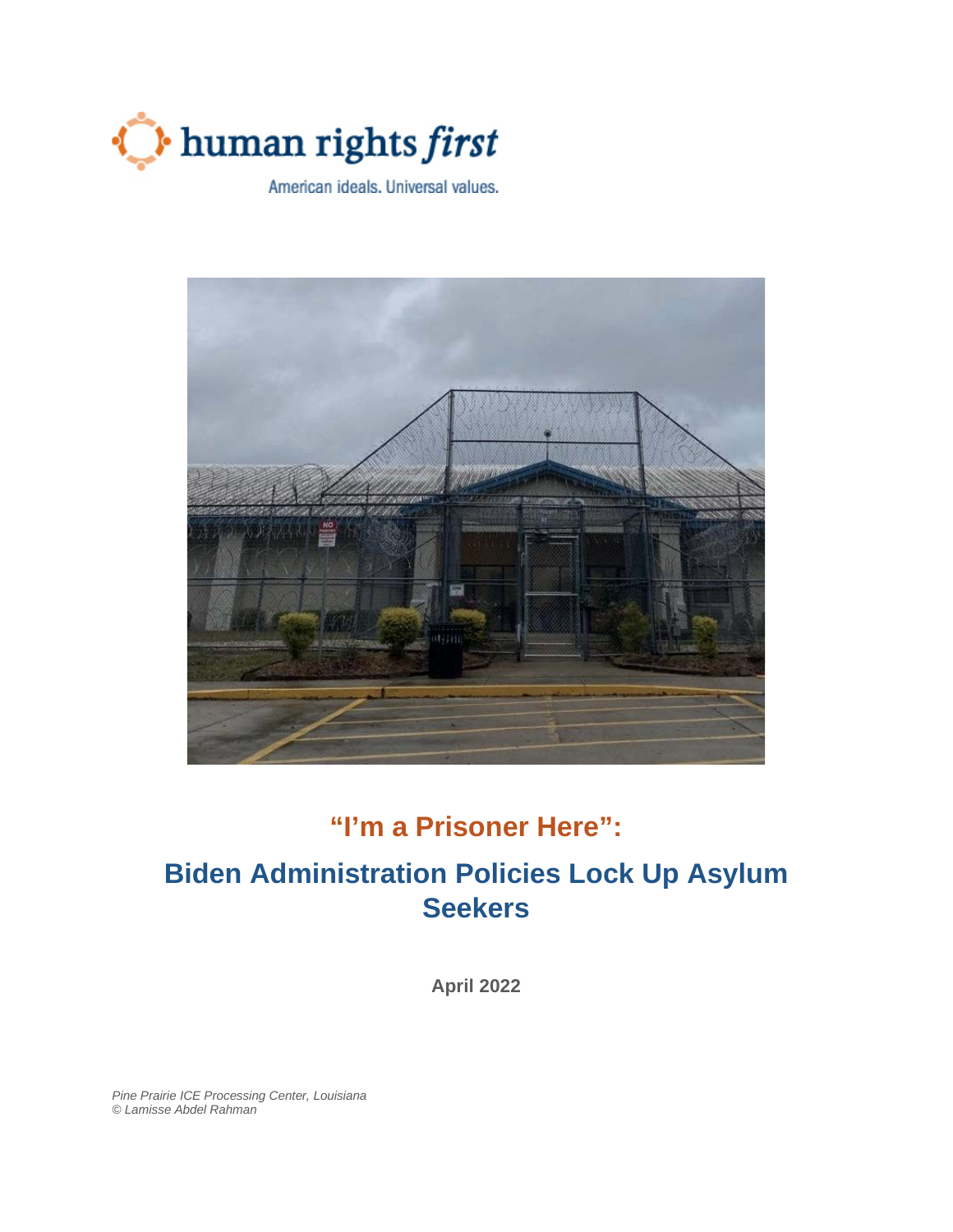# **Contents**

| Ι.             |                                                                                       |  |
|----------------|---------------------------------------------------------------------------------------|--|
| А.             |                                                                                       |  |
| В.             |                                                                                       |  |
| С.             |                                                                                       |  |
| D.             | Jailing Lesbian, Gay, Bisexual, Transgender, and Queer Asylum Seekers  15             |  |
| Ε.             | Endangering Asylum Seekers Living with HIV/AIDS and Other Serious Health Conditions16 |  |
|                |                                                                                       |  |
| I.             |                                                                                       |  |
| А.             |                                                                                       |  |
| В.             | Continued Incarceration of Asylum Seekers Found to Have Fears of Persecution20        |  |
| С.             |                                                                                       |  |
| D.             |                                                                                       |  |
| Е.             |                                                                                       |  |
| F.             |                                                                                       |  |
| G.             | Continued Detention of People Granted Protection, Stateless Persons27                 |  |
| $\mathbb{H}$ . |                                                                                       |  |
|                |                                                                                       |  |
| $\mathbf{L}$   | Barriers to Fair Adjudication, Due Process for Detained Asylum Seekers 31             |  |
| $\mathbb{H}.$  |                                                                                       |  |
| III.           |                                                                                       |  |
| А.             | Horrendous Conditions of Confinement Exacerbate Flaws of Expedited Removal36          |  |
| В.             |                                                                                       |  |
| C.             |                                                                                       |  |
| D.             |                                                                                       |  |
|                |                                                                                       |  |
| $\mathsf{L}$   |                                                                                       |  |
| Ш.             |                                                                                       |  |
| III.           |                                                                                       |  |
| IV.            |                                                                                       |  |
| V.             |                                                                                       |  |
|                |                                                                                       |  |
|                |                                                                                       |  |
|                |                                                                                       |  |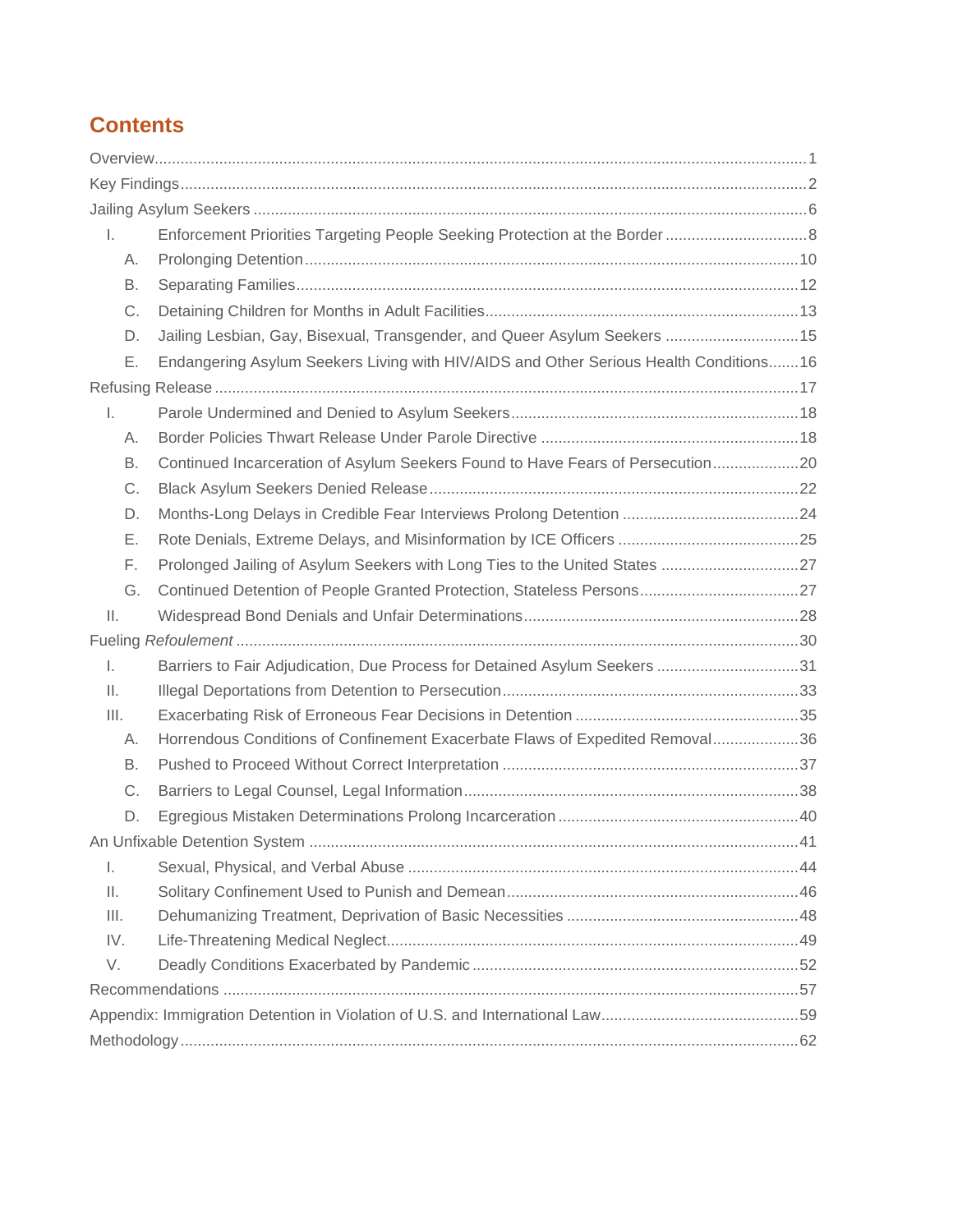

# <span id="page-2-0"></span>**Overview**

Today, the United States operates the world's largest immigration detention system—a system the Biden administration uses to jail people seeking refugee protection. While this administration is not currently detaining families and has [requested](https://www.nytimes.com/2022/03/25/us/politics/biden-immigration-detention-beds.html) a reduction in detention funding, its policy has led the Department of Homeland Security (DHS) to target adult asylum seekers as priorities for detention. DHS has perpetuated a punitive immigration detention system—converting former family detention centers to jail adults and expanding other existing facilities. As the administration restores compliance with U.S. refugee law at the southern U.S. border and ends Trump policy that illegally prevented people from seeking asylum, it should not substitute one rightsviolating policy for another. Instead, it should set an example of global leadership by ending mass detention of asylum seekers and providing a true humanitarian welcome to people seeking refugee protection at the border.

Jailing asylum seekers is [inhumane, unnecessary, and wasteful.](https://www.humanrightsfirst.org/resource/detaining-people-seeking-protection-inhumane-unnecessary-and-wasteful) Moreover, the mass detention of asylum seekers violates U.S. legal [obligations](https://www.unhcr.org/en-us/3b66c2aa10) under the Refugee Convention and its Protocol. In its [guidelines](https://www.refworld.org/pdfid/3c2b3f844.pdf) on the use of detention, the U.N. Refugee Agency (UNHCR) states that "asylum-seekers should not be detained" and that "the use of detention is, in many instances, contrary to the norms and principles of international law." As a candidate, President Biden [pledged](https://joebiden.com/immigration/) to eliminate prolonged detention, end the use of for-profit immigration detention centers, and uphold the legal right to seek asylum.

Yet, to date, DHS under the Biden administration has detained tens of thousands of asylum seekers, jailing many in newly opened or expanded facilities or in remote areas where they often face insurmountable barriers to fairly presenting their asylum claims. Among those detained by Immigration and Customs Enforcement (ICE) are torture survivors, political dissidents, student organizers, human rights activists, lesbian, gay, bisexual, transgender, and queer (LGBTQ) individuals, and survivors of gender-based violence. A young Venezuelan man fleeing death threats for participating in political protests and held in terrible conditions in an ICE jail for five months when Human Rights First met him in December 2021, said: "I'm a prisoner here. I would rather die in my country than be jailed here."

Since January 2021, the vast majority of asylum seekers jailed by the Biden administration have been people seeking refugee protection after crossing the southern U.S. border – trapped between the administration's use of Title 42 to turn away most asylum seekers and its use of ["enforcement](https://www.ice.gov/doclib/news/releases/2021/021821_civil-immigration-enforcement_interim-guidance.pdf) [priorities"](https://www.ice.gov/doclib/news/guidelines-civilimmigrationlaw.pdf) against those who are not expelled. The administration has wielded the Title 42 policy, under the pretext of the health risk of COVID-19, to prevent people from requesting asylum at U.S. ports of entry and expel them without access to the U.S. asylum system if they cross the border. Asylum seekers not expelled under Title 42 face yet another gauntlet as DHS treats them as "enforcement priorities" under DHS[-issued](https://www.ice.gov/doclib/news/guidelines-civilimmigrationlaw.pdf) [memoranda](https://www.ice.gov/doclib/news/releases/2021/021821_civil-immigration-enforcement_interim-guidance.pdf) that provide no exception for those seeking asylum in the United States. DHS's use of detention against asylum seekers has resulted in monthslong detention of asylum seekers, separated families seeking refuge together at the border, illegally subjected children to detention in adult facilities, endangered many LGBTQ asylum seekers, and placed people with serious medical conditions at heightened risk during the ongoing COVID-19 pandemic.

Human Rights First and other non-governmental organizations have [repeatedly](https://nipnlg.org/PDFs/2021_28June_Protect-Dont-Deport.pdf) [urged](https://www.humanrightsfirst.org/resource/letter-dhs-enforcement-priorities-and-asylum-seekers) the administration to abandon these inhumane "enforcement priorities" that punish people for requesting asylum. While the administration [announced](https://www.dhs.gov/news/2022/04/01/statement-secretary-mayorkas-cdcs-title-42-order-termination) it will terminate the illegal Title 42 policy by May 23, 2022, DHS's continued use of the flawed enforcement priorities to jail asylum seekers as more are finally able to access U.S. asylum processes threatens to further entrench and expand the mass detention of people seeking refugee protection.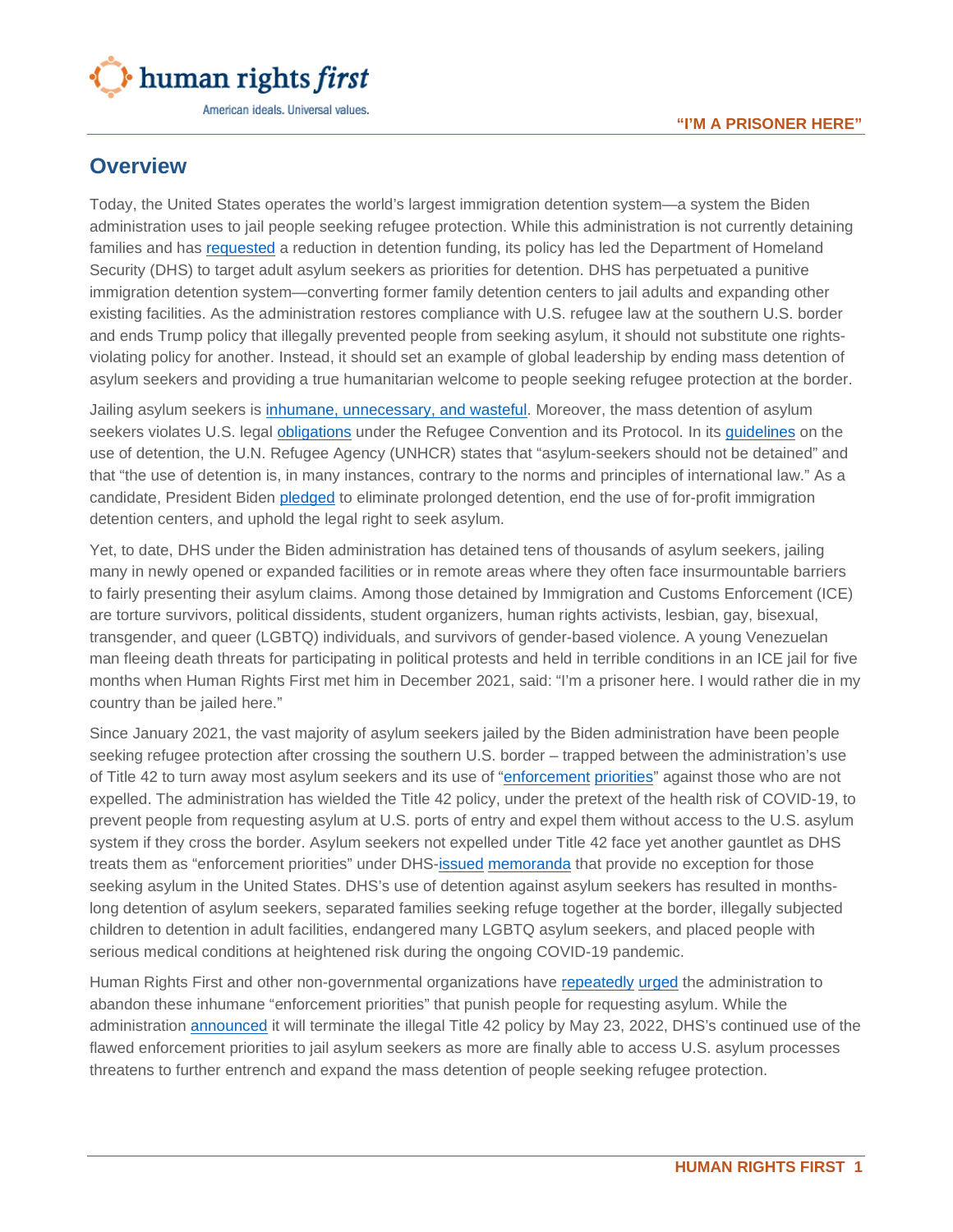

#### **"I'M A PRISONER HERE"**

U.S. law provides DHS [legal](https://uscode.house.gov/view.xhtml?req=granuleid%3AUSC-prelim-title8-section1182&num=0&edition=prelim) [authority](https://www.law.cornell.edu/uscode/text/8/1226) to parole asylum seekers to pursue their cases in communities in the United States rather than continuing to jail them. But because Biden administration policy effectively labels asylum seekers as enforcement "priorities," ICE has frequently denied or delayed their release. Asylum seekers from Black-majority countries have been subjected to discriminatory parole denials and treatment by ICE officers as well as disparate bond denials and astronomical bond amounts imposed by immigration court judges.

The Biden administration must alter course, stop jailing asylum seekers and treating them as enforcement "priorities," use its legal authority to release them, and dismantle the unfixable U.S. immigration detention system that violates human rights law. In doing so, the administration should shift to proven case support programs run by community-based organizations and not to so-called "alternatives to detention" that rely on punitive and intrusive electronic surveillance or effectively place asylum seekers under [house arrest.](https://www.reuters.com/world/us/private-prison-company-test-us-house-arrest-program-immigrants-2022-02-16/)<sup>[1](#page-3-1)</sup> Human Rights First's full recommendations can be found at the end of this report.

This report is based on information about 270 asylum seekers and immigrants held in detention, including direct interviews with 76, information received from dozens of attorneys and detention center visitation programs, DHS data, government records received through the Freedom of Information Act (FOIA), and visits to three ICE detention centers where researchers spoke with detained individuals and ICE officials. Requests to visit five additional facilities were denied by ICE. Human Rights First interviewed or received information from asylum seekers, attorneys, and other monitors related to asylum seekers and immigrants held at 49 facilities in Alabama, Arizona, California, Colorado, Florida, Georgia, Louisiana, Massachusetts, Minnesota, Mississippi, New Jersey, New Mexico, New York, Oklahoma, Pennsylvania, Texas, Virginia, and Washington. The report is also informed by Human Rights First's decades of experience providing pro bono representation to asylum seekers, including those held in immigration detention, and its prior research and reporting on U.S. detention and parole of asylum seekers, including reports issued in [August 2015,](https://www.humanrightsfirst.org/sites/default/files/HRF-Family-Det-Penn-rep-final.pdf) [July 2016,](https://www.humanrightsfirst.org/sites/default/files/Lifeline-on-Lockdown.pdf) [February 2018,](https://www.humanrightsfirst.org/sites/default/files/Ailing-Justice-NJ.pdf) [June 2018,](https://www.humanrightsfirst.org/sites/default/files/Ailing_Justice_Texas.pdf) and [January 2019.](https://www.humanrightsfirst.org/sites/default/files/Prisons_and_Punishment.pdf) A full description of Human Rights First's research methodology is included at the end of this report.

# <span id="page-3-0"></span>**Key Findings**

- **Since President Biden took office, ICE has incarcerated tens of thousands of asylum seekers in jails instead of allowing them to pursue their cases while living safely with their U.S. families and communities.** These asylum seekers likely include many of the [66,775](https://www.uscis.gov/tools/reports-and-studies/semi-monthly-credible-fear-and-reasonable-fear-receipts-and-decisions) asylum seekers referred for credible fear interviews (CFIs)—the preliminary screening in the asylum process for individuals subjected to expedited removal by DHS—as well as other asylum seekers placed directly into immigration court removal proceedings without a CFI who were sent to immigration jails during this period.
- **DHS has detained asylum seekers from Angola, Benin, Burkina Faso, Burundi, Cameroon, Colombia, China, Cuba, Democratic Republic of the Congo, El Salvador, Guatemala, Guinea, Haiti, Honduras, Mauritania, Mexico, Nicaragua, Nigeria, Russia, Senegal, Somalia, Sudan, Togo, Ukraine, Uzbekistan, Venezuela, and other countries**. They include: a Sudanese asylum seeker whose family members were murdered in the Darfur genocide; a Haitian political activist who fled after receiving death threats for his political opposition work; a Venezuelan asylum seeker who was abducted and beaten

<span id="page-3-1"></span><sup>&</sup>lt;sup>1</sup> DHS is currently subjecting ove[r 200,000](https://www.ice.gov/detain/detention-management) migrants and asylum seekers to intrusive electronic surveillance—including ankle shackles rather than enrolling them in proven community-based case support programs.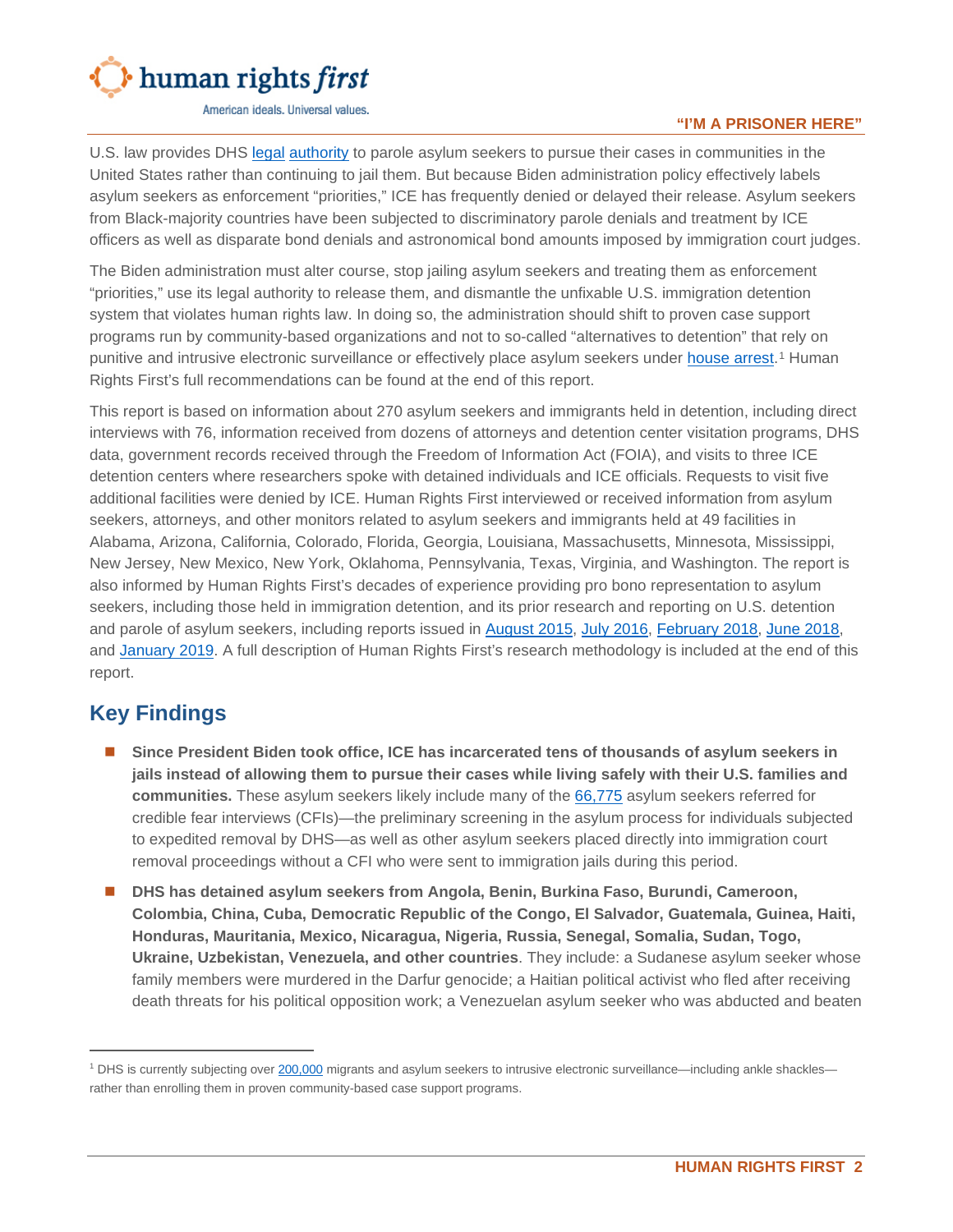

by Venezuelan government agents; and a Nicaraguan political activist whose stepchildren had already been granted asylum in the United States.

- **DHS's mass jailing of asylum seekers is the result of Biden administration policy that designates people who cross the border**—**a population that includes asylum seekers**—**as a "threat to border security" and a priority for [enforcement](https://www.ice.gov/doclib/news/releases/2021/021821_civil-immigration-enforcement_interim-guidance.pdf)**. The vast majority of people jailed by ICE under the Biden administration[—85.4](https://www.ice.gov/detain/detention-management) percent of the 179,054 detained in fiscal year (FY) 2022 to date—were transferred from Customs and Border Protection (CBP) custody, many of whom were seeking asylum. In December 2021, an ICE officer confirmed to Human Rights First that ICE jails people who come to the border pursuant to the enforcement priorities guidance. ICE officers have also denied asylum seekers release from detention by citing the "border security" enforcement priority. Thus, despite laws and treaties designed to protect people seeking refuge, DHS treats people seeking asylum as priorities for apprehension and deportation.
- **The Biden administration's enforcement priorities have fueled prolonged, months-long detention of people seeking safety in the United States.** Asylum seekers tracked by Human Rights First were jailed on average for approximately 3.7 months after coming to the United States to seek asylum since President Biden took office, with 20 out of 120 (for whom researchers received information about detention length) held between 6 and 10 months. As some remained detained after Human Rights First's interview, the average time these asylum seekers were incarcerated is even longer. Asylum seekers subjected to prolonged jailing by the Biden administration include: a Nicaraguan asylum seeker detained for three months and denied parole as a "border security" enforcement priority; a Venezuelan asylum seeker living with HIV imprisoned for nearly five months; and an Angolan human rights defender detained for eight months even though his wife and children are living in the United States pursuing their asylum claims.
- **ICE has continued to detain some asylum seekers who request asylum at U.S. ports of entry, including some [Ukrainian](https://www.dailymail.co.uk/news/article-10643887/Ukrainian-families-locked-ICE-detention-centers-let-US.html) and [Russian](https://www.vice.com/en/article/3abejb/the-us-admitted-a-group-of-russians-at-the-border-under-secret-deal-with-mexico?) asylum seekers who waited to be processed at the port of entry, apparently targeting them as enforcement priorities.** DHS's arbitrary jailing of asylum seekers including those processed at ports of entry underscores the urgent need for official policy designating asylum seekers as priorities for protection to avoid their improper detention. DHS has long [failed](https://www.aclu.org/legal-document/memorandum-opinion-granting-preliminary-injunction) to comply with a 2009 [parole directive](https://www.ice.gov/doclib/dro/pdf/11002.1-hd-parole_of_arriving_aliens_found_credible_fear.pdf) that instructs the release from detention of asylum seekers processed at ports of entry who establish a credible fear of persecution and meet other criteria and the agency has continued to unnecessarily delay release or impose absurd release requirements on asylum seekers covered by the parole directive.
- **DHS refuses to exercise its legal authority to parole many asylum seekers including those who establish a credible fear of persecution.** They include: a Congolese asylum seeker incarcerated for six months despite a positive credible fear determination; a Yemeni asylum seeker detained for five months after establishing credible fear; and a young LGBTQ Cuban man jailed for more than two months after he was found to have a credible fear of persecution. While the total number of asylum seekers detained after receiving positive fear determinations has declined significantly in recent months, **government [data](https://www.ice.gov/detain/detention-management) reveals that asylum seekers in ICE detention who established a fear of persecution have been jailed for an average of 10.75 months (326.8 days)**, as of late-March 2022. Erroneous negative determinations and months-long delays in conducting fear interviews have prolonged detention for many others.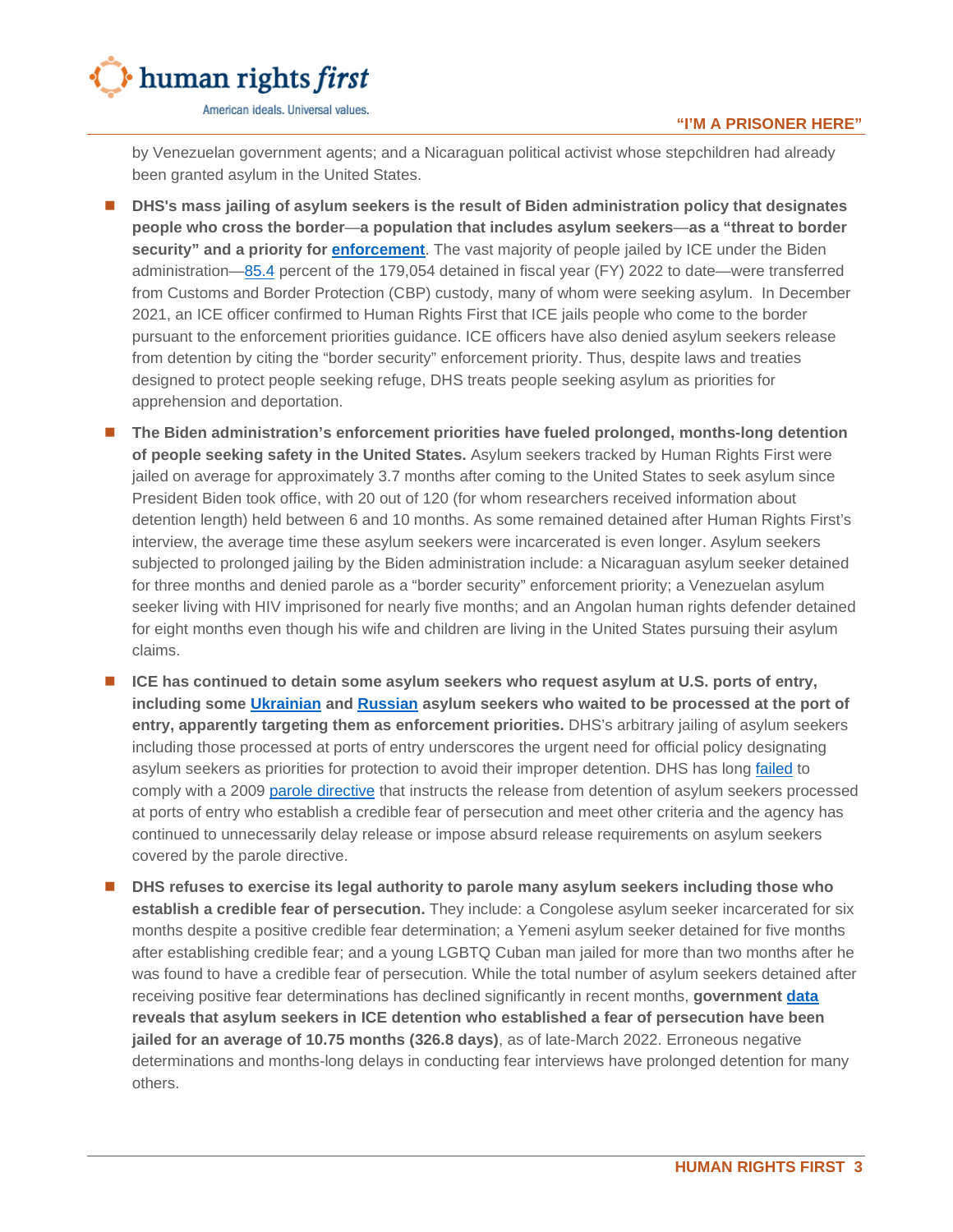

#### **"I'M A PRISONER HERE"**

- **Black asylum seekers have been subjected to longer periods in detention and discriminatory parole determinations.** Asylum seekers from Black-majority countries who came to the United States to seek protection since President Biden took office and for whom Human Rights First researchers were able to track detention periods were detained on average for nearly 4.3 months—27 percent longer than asylum seekers from non-Black majority countries tracked by Human Rights First. Black asylum seekers reported racist statements by ICE officers, including that Africans were not released because they are "inferior." Asylum seekers and attorneys also reported that ICE imposed harsher release requirements on Black asylum seekers, such as demanding additional documentation from sponsors, and targeted Haitians for detention over asylum seekers of other nationalities. In one instance, ICE officers explicitly stated that they had been instructed to release Cubans, Nicaraguans, and Venezuelans to create additional detention bed space while ICE was simultaneously detaining large numbers of Haitian asylum seekers and migrants at the same facility. Black asylum seekers denied release for months include an LGBTQ Ghanaian asylum seeker living with HIV who had established a credible fear of persecution and a Congolese political activist and torture survivor who was detained for three months after establishing a credible fear of persecution.
- **Black asylum seekers and immigrants have been subjected to horrific anti-Black abuse and mistreatment in ICE detention.** ICE officers cut off Black people's hair worn in braids or locks, an affront to dignity and physical integrity with a racially-disparate impact. Human Rights First also received reports of racist statements and attacks by ICE and detention center staff, including comparing a Black immigrant's work folding laundry to how "[he] and [his] family got whipped back in the day," a statement about lynching Black detained individuals, and a violent assault by a guard who said, "Fuck Black people" and shoved a Cameroonian immigrant to the ground.
- **Asylum seekers eligible to request bond in immigration court are forced to pay outrageous, unaffordable amounts, prolonging detention if they are unable to pay**. Immigration court data obtained by Human Rights First through FOIA shows that **the average bond amount set by immigration judges for asylum seekers in FY 2021 (through mid-August 2021) was \$9,711, with bonds as high as \$75,000 and \$100,000.** The bond data reflects that Black asylum seekers face discrimination. Immigration judges were over 27 percent more likely to deny bond to Haitian asylum seekers compared to others and set bond amounts for Haitian asylum seekers at nearly double the average bond for other asylum seekers.
- **DHS** has separated families by jailing asylum-seeking parents and other family members. Families separated by the administration's detention of asylum seekers include: an asylum-seeking Cameroonian couple separated and detained in different ICE jails even though the wife was pregnant; a young Honduran asylum seeker separated from his wife and sick baby, who suffers from seizures and hydrocephalus; and a Brazilian asylum seeker separated from his wife and infant daughter when they sought protection together at the border.
- **DHS has detained many vulnerable asylum seekers in the wake of the Biden administration's enforcement priorities policy, including children incarcerated in adult facilities in violation of U.S. law, transgender asylum seekers held in facilities where they face serious risks, and people living with HIV/AIDS and other serious health conditions.** Multiple minor children have been illegally held in adult detention facilities even though they presented documentation of their age. Detained LGBTQ asylum seekers are particularly at risk of violence and abuse in ICE detention. In some cases, LGBTQ asylum seekers have received negative fear determinations because they were afraid to disclose their sexual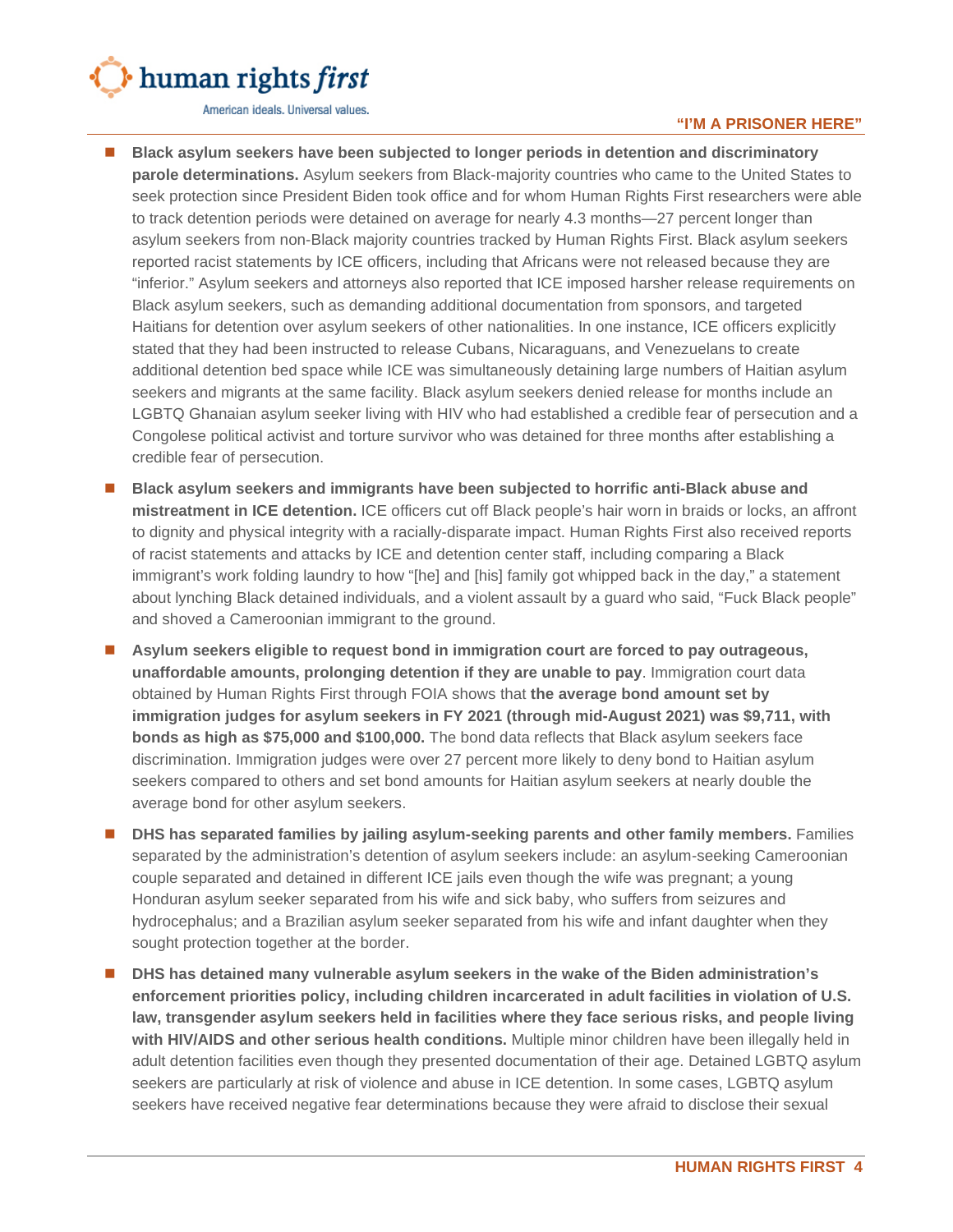

#### **"I'M A PRISONER HERE"**

orientation. For instance, a gay Angolan activist feared that such disclosure would further endanger his life after he had already been threatened and harassed in detention by people who called him homophobic slurs. Detention of asylum seekers with HIV/AIDS and other serious health conditions further endangers lives. A Venezuelan asylum seeker died of complications from AIDS and COVID-19 after five months in detention.

- **By sending people seeking asylum to immigration jails, the Biden administration unjustly forces many to undergo asylum hearings or credible fear interviews without legal representation drastically undermining their ability to prove their cases.** ICE under the Biden administration has jailed thousands of asylum seekers in remote facilities in southern states, where the Trump administration drastically [expanded](https://www.aclu.org/letter/letter-dhs-secretary-mayorkas-regarding-ice-detention) ICE detention. Many facilities are located hours from major cities and have some of the [lowest](https://www.aclu.org/report/justice-free-zones-us-immigration-detention-under-trump-administration) attorney availability rates in the country. As of April 2022, immigrants and asylum seekers in ICE detention with pending cases are [two-and-a-half](https://trac.syr.edu/phptools/immigration/nta/) times less likely to be represented by counsel compared to individuals who have been released from detention. While the administration has taken [steps](https://www.washingtonpost.com/national-security/2022/03/25/biden-administration-withdraw-immigrant-detainees-jails-four-states-citing-substandard-conditions/) to [close](https://www.latimes.com/politics/story/2021-05-20/ice-irwin-detention-center-georgia-immigrant-women-alleged-abuse) and reduce immigration detention at some facilities in southern states, it has also taken steps to [expand](https://www.ajc.com/news/exclusive-south-georgia-immigration-detention-complex-aims-to-expand/QN5G2BFOPREQHEBDOPPAX2PSVI/) detention in the region. In FY 2022 to date, [25 percent](https://www.ice.gov/detain/detention-management) of all detained individuals have been held by ICE in Georgia, Louisiana, and Mississippi. For example, DHS has conducted thousands of credible fear interviews—including for asylum seekers from Angola, Haiti, Nicaragua, Senegal, and Venezuela—at the Adams County Detention Center in Mississippi, which is located far from legal services providers and does not even have a program to provide basic legal information. As a result, many asylum seekers undergoing CFIs at Adams have received erroneous negative credible fear determinations.
- **Immigration judges set arbitrary, accelerated deadlines that detained asylum seekers, particularly those without legal representation, cannot meet, resulting in orders of removal.** Asylum seekers jailed without access to legal or interpretation help have been ordered deported because they were unable to complete the complex and technical asylum application in English by the short deadline sometimes just two weeks—set by an immigration judge. A Senegalese asylum seeker was ordered deported in a court decision stating that the Internet should have been used to complete the form, an assertion rendered even more absurd by the fact that the man's native language, Wolof, is not available on Google Translate. Other asylum seekers, including a Haitian political activist, were deemed not credible and ordered removed in part because of minor inconsistencies in the asylum application, which they had struggled to complete without English fluency.
- **Some asylum seekers forced to undergo the flawed expedited removal process while jailed have been [illegally](https://uscode.house.gov/view.xhtml?req=granuleid:USC-prelim-title8-section1225&num=0&edition=prelim) deported without receiving CFIs or ordered removed through plainly erroneous negative fear determinations.** ICE officers have blatantly disregarded detained asylum seekers' statements that they feared return to their home country. They include a young Honduran asylum seeker held in solitary confinement immediately before his deportation in an apparent attempt by ICE to bar him from obtaining legal assistance and a Nicaraguan political activist who repeatedly informed ICE orally and in writing that he feared return to Nicaragua. Detention exacerbates the fundamental flaws of expedited removal by subjecting asylum seekers to horrendous conditions of confinement, pushing them to undergo credible fear interviews without adequate interpretation, and cutting them off from legal representation and information. Many African asylum seekers, for whom DHS failed to provide proper interpretation during credible fear interviews, have received erroneous negative determinations, including a Guinean torture survivor denied interpretation in his native language, a 19-year-old Ivorian asylum seeker who was kidnapped and tortured, and an Angolan political activist forced to conduct his credible fear interview in French even though it neither his native language nor the official language of Angola.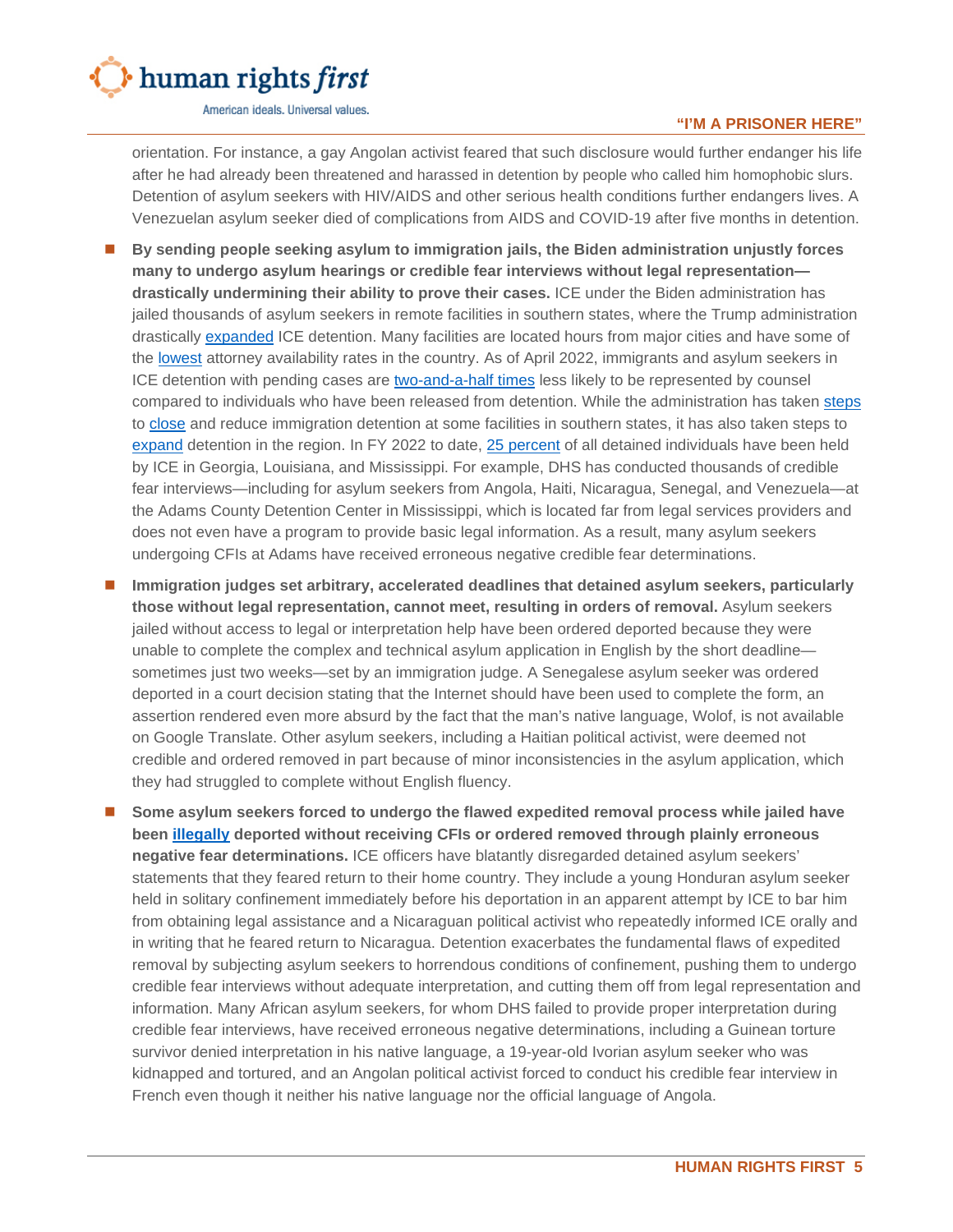

#### **"I'M A PRISONER HERE"**

- **Many asylum seekers held in U.S. detention centers have reported sexual, physical, and verbal abuse, punitive use of solitary confinement, denials of basic necessities, and medical neglect.** Reports of horrific abuse and mistreatment include: an asylum seeker thrown into solitary confinement, without clothing, after a suicide attempt, and denied access to a shower, toilet paper, and a toothbrush for 21 days; a Mexican transgender asylum seeker who was sexually assaulted and, for his own safety was forced to request to be held in near 24-hour lockdown in solitary confinement; and a Brazilian asylum seeker who was verbally abused by a therapist when he sought mental healthcare. Unsafe and unsanitary living conditions in a detention center in New Mexico—where ICE detains many asylum seekers—are so dire that in March 2022, the DHS Office of Inspector General (OIG) [urged](https://www.oig.dhs.gov/sites/default/files/assets/2022-03/OIG-22-31-Mar22-mgmtalert.pdf) the immediate removal of all detained individuals from the facility. When Human Rights First toured ICE jails in Louisiana in December 2021, detained people reported that they had been forced to clean and paint just days prior to Human Rights First's arrival and were instructed to tell the human rights researchers that conditions were "good."
- The COVID-19 pandemic has compounded the deadly dangers of immigration detention, which the **Biden administration has exacerbated by ignoring the** *Fraihat v. ICE* **court [order](https://creeclaw.org/wp-content/uploads/2021/08/2020-04-20-132-Order-Granting-Amicus-Brs.-Subclass-Cert.-PI.pdf) to release medically vulnerable people from immigration detention.** ICE has continued to detain many asylum seekers at severe risk should they contract COVID-19, including people with serious heart problems, high blood pressure, HIV, cancer, epilepsy, traumatic brain injury, liver disease, sickle cell disease, and severe mental illness.

# <span id="page-7-0"></span>**Jailing Asylum Seekers**

*"We came here to a country of law, but I found my brothers in tears . . . to be locked away . . . that takes a toll on your wellbeing. I don't know what to say. I did not expect this."*

- Asylum seeker from Benin detained in 2021 by ICE at the Winn Correctional Center

*"I feel very bad. I'm a prisoner here. I would rather die in my country than be jailed here."*

- Venezuelan asylum seeker, fleeing death threats for participating in political protests in Venezuela, incarcerated by ICE for at least five months in 2021, including at the Winn Correctional Center.

*"They chained me, my hands, my waist, my legs. It was the first time I got arrested. I was afraid. I didn't know what to do . . . I would pray that God would send someone to come and help me and take me away from there."*

- Ghanaian asylum seeker detained for over three months by ICE in the Aurora Detention Center in 2021

Since January 2021, the Biden administration has needlessly jailed tens of thousands of asylum seekers in ICE detention facilities. **Human Rights First's research identified asylum seekers detained by DHS during the Biden administration from Afghanistan, Angola, Bangladesh, Belize, Benin, Burkina Faso, Cameroon, Colombia, China, Cuba, Democratic Republic of the Congo, El Salvador, Guatemala, Guinea, Haiti, Honduras, India, Iran, Iraq, Mali, Mauritania, Mexico, Nicaragua, Nigeria, Panama, Russia, Senegal, Sierra Leone, Somalia, Sudan, Togo, Ukraine, Uzbekistan, Venezuela, and other countries.** They include refugees fleeing political persecution and torture by repressive regimes, heinous gender-based violence, attacks by powerful non-state groups, brutal targeting because of their race, sexual orientation, or gender identity, and other persecution that puts their lives at risk should they be forced to return to their countries.

Government data confirms that **tens of thousands of asylum seekers have been incarcerated since President Biden took office**. While DHS does not regularly provide the total number of asylum seekers jailed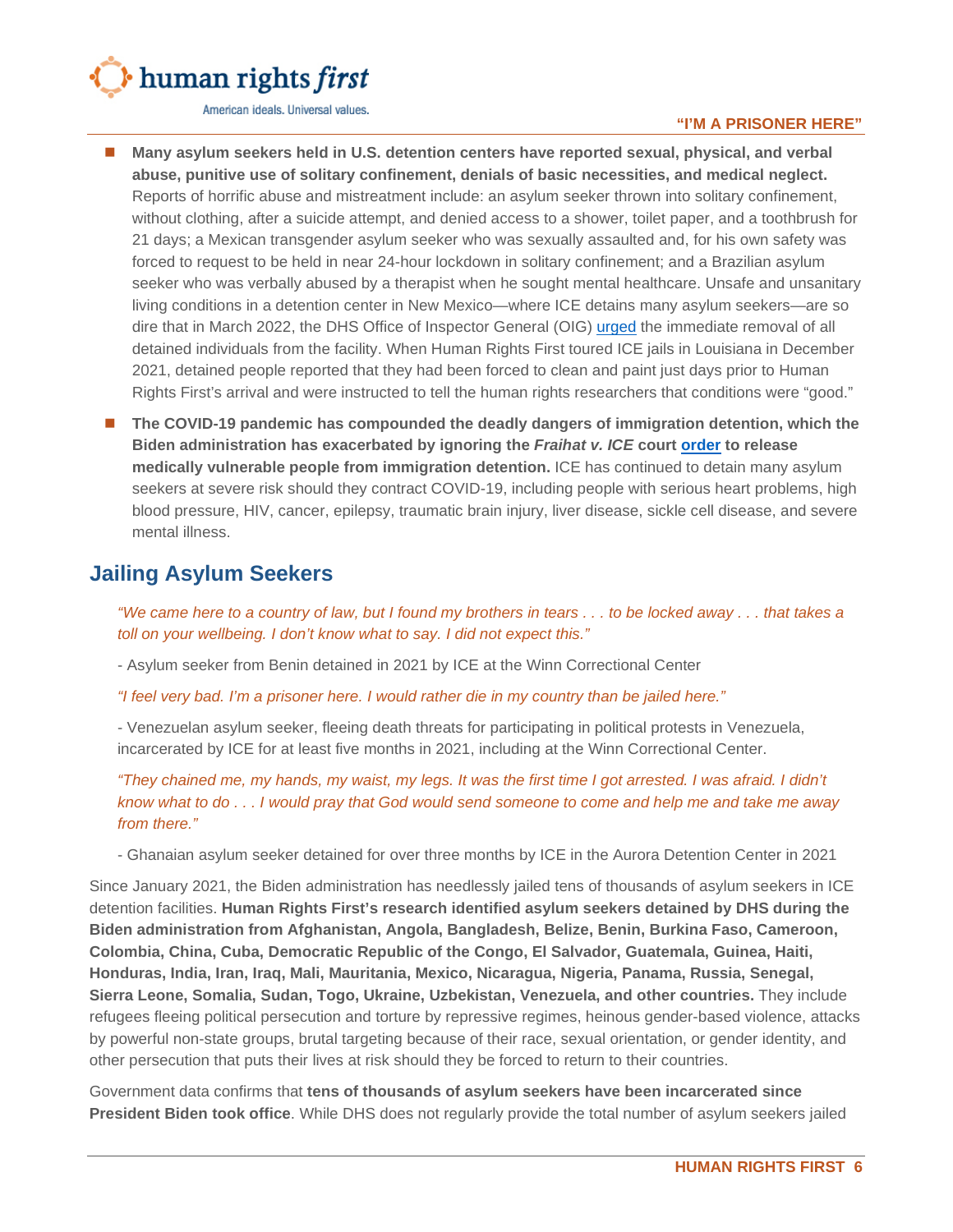

#### **"I'M A PRISONER HERE"**

in ICE detention facilities, between February 1, 2021 and March 31, 2022, over 66,000 people were referred for credible fear interviews—the preliminary screening in the asylum process for individuals subjected to expedited removal by DHS. [45,168](https://www.uscis.gov/tools/reports-and-studies/semi-monthly-credible-fear-and-reasonable-fear-receipts-and-decisions) asylum seekers were found to have a credible fear of persecution. [Historically,](https://www.uscirf.gov/sites/default/files/Barriers%20To%20Protection.pdf) fear screenings have nearly always [occurred](https://www.gao.gov/assets/gao-20-250.pdf) in [detention.](https://www.humanrightsfirst.org/blog/our-foia-hrifa-reports-over-140000-asylum-seekers-detained-between-2015-and-2017) Many asylum seekers are also detained without being placed into expedited removal, meaning that the true number of asylum seekers jailed by ICE is likely much higher.

#### **ICE's continued failure to release data and information on detained asylum seekers**

Despite requirements adopted by Congress decades ago, the U.S. government fails to provide information to the public on the detention of asylum seekers. The [Haitian Refugee Immigration Fairness Act](https://www.govinfo.gov/content/pkg/PLAW-105publ277/html/PLAW-105publ277.htm) (HRIFA) of 1998 requires ICE to produce and provide to Congress annual reports on the detention of asylum seekers. However, the last publicly available HRIFA report covers FY 2014. In 2019, Human Rights First requested copies of the FY 2015 to FY 2018 reports under a provision of HRIFA that provides that these reports "shall be made available to members of the public upon request." ICE claimed that "no records responsive to your request were found," which Human Rights First successfully appealed administratively in 2020. In late February 2022, ICE produced the FY [2015,](https://www.humanrightsfirst.org/sites/default/files/HRIFA%20Report%20FY%202015.pdf) [2016,](https://www.humanrightsfirst.org/sites/default/files/HRIFA%20Report%20FY%202016.pdf) and [2017](https://www.humanrightsfirst.org/sites/default/files/HRIFA%20Report%20FY%202017.pdf) HRIFA reports but did not provide the requested FY 2018 report. No other recent HRIFA reports have been publicly posted. As a result, recent data on the detention of asylum seekers in the United States remains limited.

DHS uses its flawed ["enforcement"](https://www.ice.gov/doclib/news/guidelines-civilimmigrationlaw.pdf) priorities (discussed below) to jail many asylum seekers, while the agency has also expelled a large percentage of people who attempt to seek asylum at the southern border under the Title 42 policy (now slated for termination by May 23, 2022) and to return some to Mexico under the Remain in Mexico policy. Recent analysis of government data by the **[American Immigration Council](https://twitter.com/ReichlinMelnick/status/1485810277153226756)** found that one in three individuals not subject to rapid expulsion/deportation at the border has been incarcerated in an ICE detention center under the Biden administration.

As the Biden administration has continued to wield immigration detention against asylum seekers, UNHCR has [repeatedly](https://www.unhcr.org/en-us/publications/legal/505b10ee9/unhcr-detention-guidelines.html) [reiterated](https://www.regulations.gov/comment/USCIS-2021-0012-5192) that asylum seekers should generally not be detained, that detention should not be imposed in ways that violate international human rights law, and that governments should use [alternatives,](https://www.unhcr.org/4dc949c49.pdf) such as [case management](https://www.unhcr.org/en-us/publications/legal/505b10ee9/unhcr-detention-guidelines.html) programs, when processing asylum seekers.[2](#page-8-0) In January 2022, UNHCR [recommended](https://www.regulations.gov/comment/DHS-2021-0051-20605) that "**the U.S. government eliminate its reliance on detention of asylum seekers—adults, families, and children—and reduce detention of this population to the greatest extent possible by amending its detention framework to comply with international legal standards**."

**The detention of asylum seekers is unjustifiable and financially wasteful.** Studies have [repeatedly](https://www.americanimmigrationcouncil.org/sites/default/files/research/immigrants_and_families_appear_in_court_setting_the_record_straight.pdf) [confirmed](https://www.americanimmigrationcouncil.org/research/measuring-absentia-removal-immigration-court) that asylum seekers overwhelmingly appear for hearings after release from DHS custody, rendering the use of costly and harmful immigration detention unnecessary to ensure future appearance. When asylum seekers are represented by counsel appearance rates are even higher. A 2021 [study](https://www.americanimmigrationcouncil.org/research/measuring-absentia-removal-immigration-court) found that 96 percent of non-detained immigrants represented by a lawyer attended all of their hearings from FY 2008 to 2018. Detention is also fiscally wasteful. Community-based case support initiatives are far less costly, as well as more humane and effective. For instance, Lutheran Immigration and Refugee Services ran a community-based case management [program](https://justiceforimmigrants.org/what-we-are-working-on/immigrant-detention/real-alternatives-detention/) for immigrants released from ICE custody from January 2012 to December 2015, which

<span id="page-8-0"></span><sup>&</sup>lt;sup>2</sup> International refugee and human rights law limits on the imposition of detention are discussed in the Appendix to this report.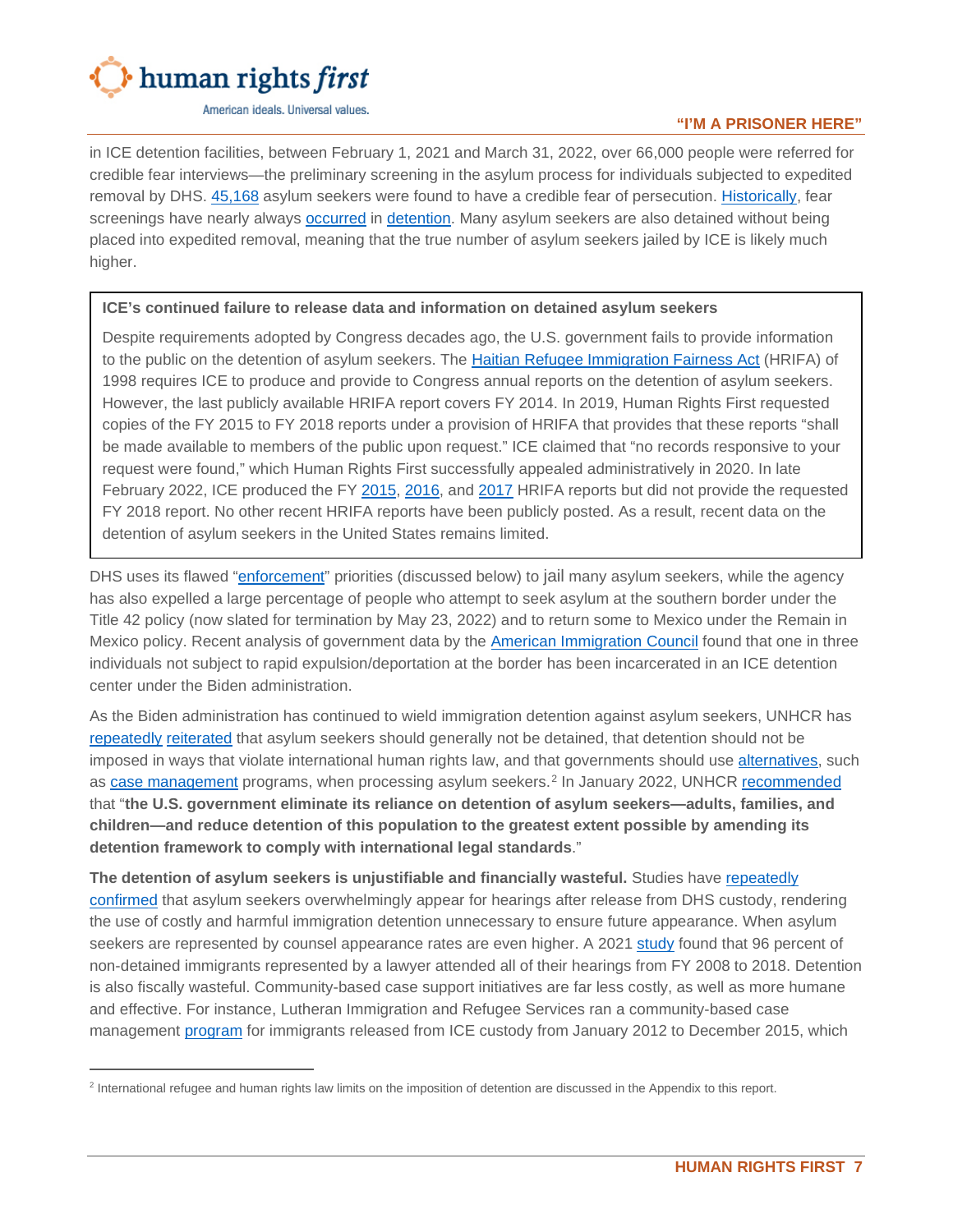

#### **"I'M A PRISONER HERE"**

cost on average \$24 a day per individual and resulted in a 97 percent appearance rate in immigration court. Detention, on the other hand, costs approximately [\\$134](https://www.cnbc.com/2018/06/20/cost-us-immigrant-detention-trump-zero-tolerance-tents-cages.html) a day per adult. A family case management program piloted by DHS from January 2016 to June 2017 demonstrated high levels of [success,](https://www.theatlantic.com/news/archive/2017/06/ice-shuts-down-program-for-asylum-seekers/529887/) including a 99 percent appearance rate for hearings. This program costs about [\\$36](https://www.theatlantic.com/news/archive/2017/06/ice-shuts-down-program-for-asylum-seekers/529887/) a day per family.

# <span id="page-9-0"></span>**I. Enforcement Priorities Targeting People Seeking Protection at the Border**

The Biden administration is using flawed "enforcement" priorities that continue the failed approach of past administrations by targeting people requesting protection in the United States and lead to mass detention of



asylum seekers.

Since February 2021, DHS has wielded the Biden administration's flawed enforcement priorities to treat asylum seekers as enforcement priorities and jail them for prolonged periods. DHS's September 2021 enforcement priorities [guidance,](https://www.ice.gov/doclib/news/guidelines-civilimmigrationlaw.pdf) which followed similar February 2021 interim [guidance,](https://www.ice.gov/doclib/news/releases/2021/021821_civil-immigration-enforcement_interim-guidance.pdf) targets virtually all asylum seekers who request protection after crossing or attempting to cross the southern border. It labels as a "border security" enforcement priority people who cross the U.S. border without authorization on or after November 1, 2020 or who are "apprehended at the border or port of entry while attempting to unlawfully enter the United States."

DHS also apparently treats as enforcement priorities some people who request asylum at ports of entry and are processed into the United States, subsequently jailing them in ICE facilities, including some [Russian](https://www.vice.com/en/article/3abejb/the-us-admitted-a-group-of-russians-at-the-border-under-secret-deal-with-mexico?) and [Ukrainian](https://www.dailymail.co.uk/news/article-10643887/Ukrainian-families-locked-ICE-detention-centers-let-US.html) asylum seekers who recently requested safety at the border. In March 2022, a legal service provider in Louisiana received reports of approximately 40 to 50 Ukrainian asylum seekers transferred from the border and detained in Louisiana. The organization spoke with multiple Ukrainian asylum-seeking women jailed there who stated that they were processed at a port of entry after requesting protection and transferred to ICE detention without explanation.

For many, crossing the border is the only way to seek asylum due to the Biden administration's failure to fully restore [access](https://www.humanrightsfirst.org/resource/illegal-and-inhumane-biden-administration-continues-embrace-trump-title-42-policy-attacks) to asylum, including at U.S. ports of entry. But asylum seekers forced to undertake dangerous crossings between ports of entry to attempt to seek safety are treated as enforcement priorities for detention<sup>[3](#page-9-1)</sup>

Source[: ICE Detention Management,](https://www.ice.gov/detain/detention-management) "Average Daily Population" FY 2021 & 2022

<span id="page-9-1"></span><sup>3</sup> While the DHS enforcement priorities do not explicitly reference detention, ICE uses the enforcement priorities to set *detention* priorities as well. For instance, during a tour of the Winn Correctional Center in December 2021, an ICE officer confirmed to Human Rights First that ICE detains people according to the September 2021 guidance, which the officer indicated covers "most border arrivals" as a detention priority.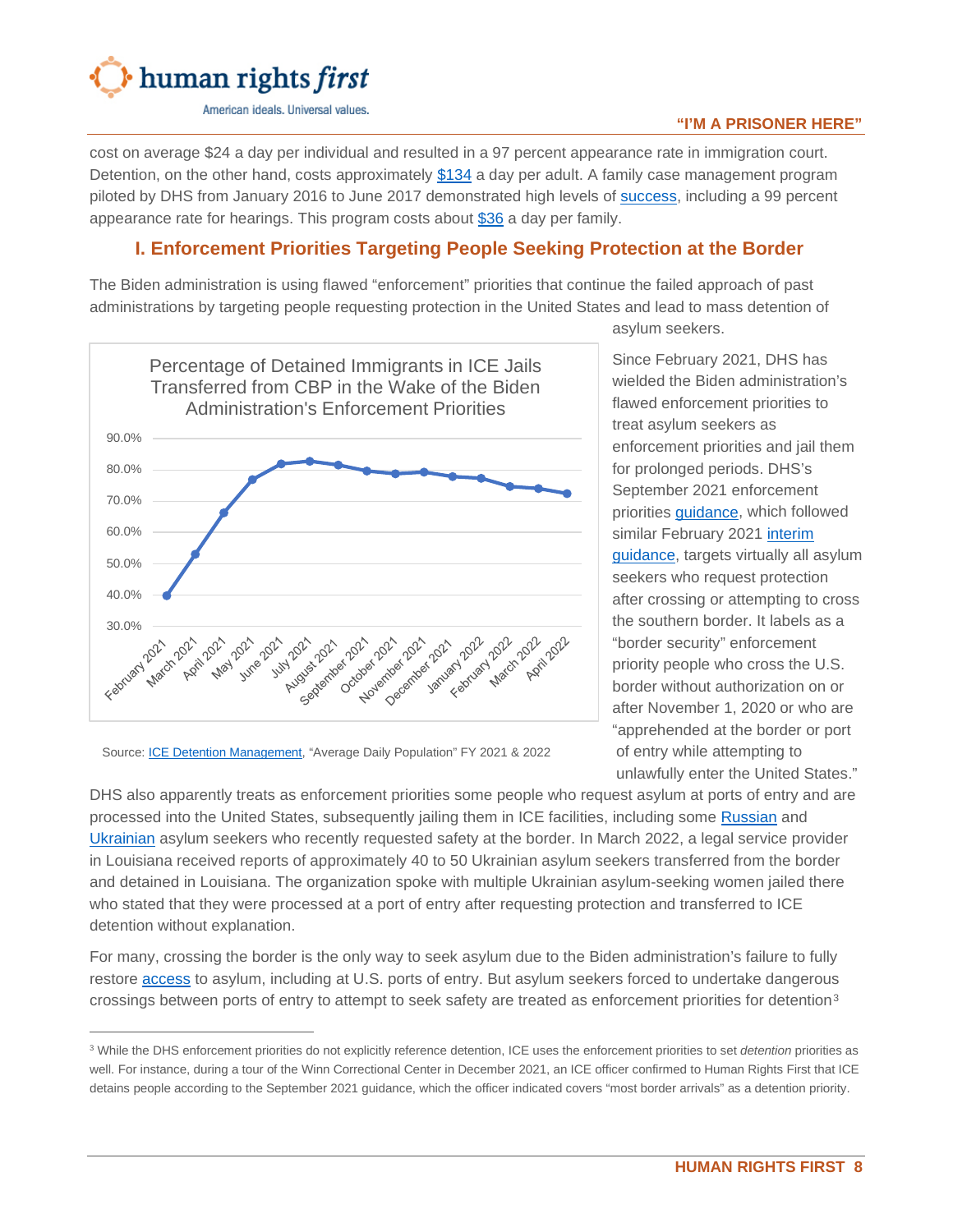

#### **"I'M A PRISONER HERE"**

and deportation. Human and immigrants' rights groups have [repeatedly](https://nipnlg.org/PDFs/2021_28June_Protect-Dont-Deport.pdf) [warned](https://www.humanrightsfirst.org/resource/letter-dhs-enforcement-priorities-and-asylum-seekers) that this punitive framework seriously harms people seeking protection in the United States and penalizes refugees for crossing a border to seek protection in violation of U.S. obligations under Article 31 of the [Refugee Convention.](https://www.ohchr.org/en/professionalinterest/pages/statusofrefugees.aspx)

**The enforcement priorities result in the jailing of individuals recently encountered at or near the border, many of whom are asylum seekers**. As of April 13, 2022, [85.4](https://www.ice.gov/detain/detention-management) percent of the 179,054 people booked into ICE detention centers in FY 2022 had been transferred from CBP custody, according to government data that reflects the total number of asylum seekers and migrants booked into ICE custody. Government data on the average number of people in ICE detention centers also shows that the vast majority of people held by ICE during the Biden administration were in CBP custody prior to incarceration by ICE. Between February 2021 and mid-April 2022, people transferred from CBP custody have comprised 75 percent of the average number of people jailed in ICE detention centers, based on Human Rights First analysis of U.S. government [da](https://www.ice.gov/detain/detention-management)ta (see graph above).

These CBP transfers have contributed to the rising number of people in immigration detention. As of mid-April 2022, [19,129](https://www.ice.gov/coronavirus) people were jailed in ICE prisons—30 percent higher than at the start of the Biden administration when approximately [14,715](https://www.nationalimmigrationproject.org/pr/2021_26May_biden-admin-detention.html;) immigrants were in ICE custody as of mid-January 2021.

The United States has long employed a flawed enforcement framework that has fueled the mass detention of asylum seekers. In 2014, the Obama administration issued a set of [priorities](https://www.dhs.gov/sites/default/files/publications/14_1120_memo_prosecutorial_discretion.pdf) for the apprehension, detention, and removal of immigrants, which targeted individuals "apprehended at the border or ports of entry while attempting to unlawfully enter the United States." While the policy included potential exemptions from detention—at least on paper—for people with physical or mental illnesses, caretakers, people who have a disability, the elderly, pregnant or nursing persons, and individuals whose detention is not otherwise in the public interest, it [led](https://www.humanrightsfirst.org/sites/default/files/Lifeline-on-Lockdown.pdf) to the widespread and prolonged detention of asylum seekers requesting safety at the border. The Trump administration rescinded this guidance and issued an **Executive Order in 2017** directing DHS to allocate all available resources to construct and operate detention facilities and to incarcerate immigrants for the duration of their court proceedings—leading DHS to target all categories of asylum seekers and immigrants for detention, which further [escalated](https://www.humanrightsfirst.org/sites/default/files/hrf-judge-and-jailer-final-report.pdf) mass detention of asylum seekers and [led](https://www.hrw.org/sites/default/files/supporting_resources/justice_free_zones_immigrant_detention.pdf) to record high rates of detention.

People jailed under the Biden administration's enforcement priorities include many who had requested asylum in the United States as the "border security" category does not include an exception for asylum seekers. It also fails to exempt other vulnerable individuals based on age, sexual orientation, gender identity, or medical and mental health issues. The Biden administration, however, did separately issue policy [guidance](https://www.ice.gov/doclib/detention/11032.4_IdentificationMonitoringPregnantPostpartumNursingIndividuals.pdf) in July 2021 directing ICE not to detain people who are pregnant, postpartum, or nursing except in exceptional circumstances—reinstating and expanding an Obama-era [presumption](https://www.ice.gov/sites/default/files/documents/Document/2016/11032.2_IdentificationMonitoringPregnantDetainees.pdf) against the detention of pregnant people that had been [rescinded](https://www.washingtonpost.com/local/immigration/trump-administration-ends-automatic-release-from-detention-for-pregnant-women/2018/03/29/8b6b1bc0-3365-11e8-8abc-22a366b72f2d_story.html) under the Trump administration. DHS also issued [guidance](https://www.cbsnews.com/news/immigration-ice-deportation-crime-victims/) in August 2021 instructing ICE not to detain and deport victims or witnesses of crimes who are collaborating with law enforcement, absent extraordinary circumstances. On April 12, 2022, the administration issued [guidance](https://www.ice.gov/doclib/news/releases/2022/11063-2.pdf) regarding the detention, monitoring, identification, transfer, and release of people with serious mental disorders or conditions, which hast yet to be widely implemented.

Detention and enforcement-oriented policies [do not achieve](https://immigrationimpact.com/2021/04/02/immigrants-coming-to-the-border-deterrence-policies/#.Ykyl4W7MI6g) their stated goal of deterrence because asylum seekers are fleeing their countries to save their lives. The Biden administration should learn from the mistakes of its predecessors and instead embrace a framework of humanitarian protection and dismantle the unfixable U.S. immigration detention system.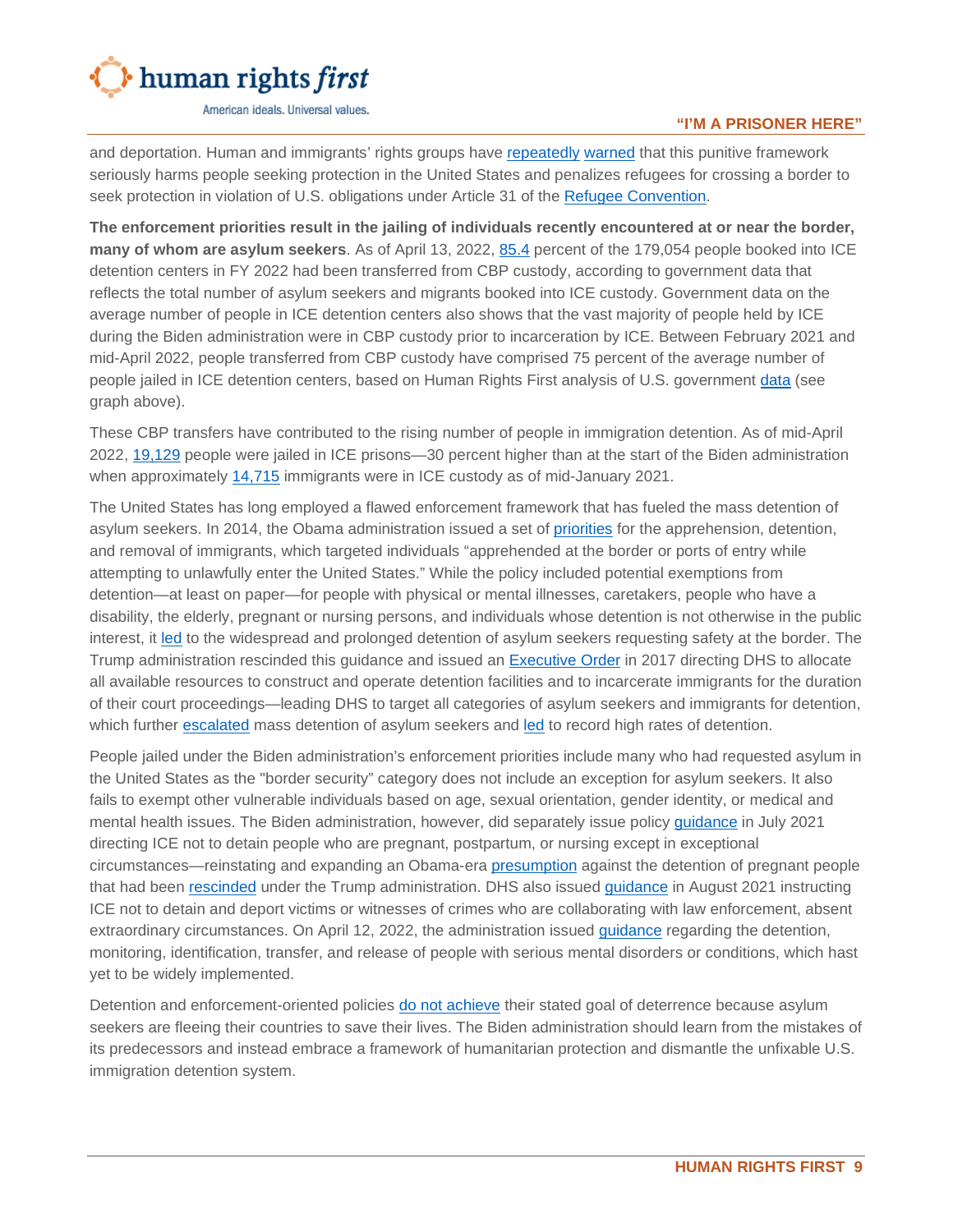

#### **A. Prolonging Detention**

<span id="page-11-0"></span>ICE has subjected asylum seekers to inhumane and prolonged incarceration, including through its application and interpretation of the administration's flawed enforcement priorities. Asylum seekers interviewed by Human Rights First were jailed up to nine months after seeking protection at the border during the Biden administration. The 120 asylum seekers who came to the United States to seek safety since President Biden took office and for whom Human Rights First researchers were able to track detention periods were detained on average for approximately 3.7 months after seeking asylum, with 20 of them held between 6 and 10 months. As some remained detained after interview, the average time jailed is even longer.

Attorneys, advocates, and asylum seekers reported that Black asylum seekers, including those who have received a positive fear determination, were detained for longer periods. Of the asylum seekers for whom Human Rights First tracked length of detention, asylum seekers from Black-majority countries who entered the United States to seek protection during the Biden administration were detained on average for nearly 4.3 months—27 percent longer than asylum seekers from non-Black majority countries tracked by Human Rights First.

Prolonged detention results from numerous factors including application of the "priorities" paradigm, enormous months-long delays in administering CFIs for asylum seekers placed in expedited removal, erroneous negative fear determinations, and long delays in releasing asylum seekers found to have a credible fear of persecution. While the number of asylum seekers who remain detained after receiving positive fear determinations has declined significantly, government [data](https://www.ice.gov/detain/detention-management) confirms that asylum seekers currently in ICE detention who established a fear of persecution have been jailed for **10.75 months (326.8 days)** on average, as of late-March 2022.

Asylum seekers who have been treated as enforcement priorities and subjected to needless, prolonged detention during the Biden administration include:

- **DHS detained a Nicaraguan asylum seeker for three-and-a-half months after he crossed the border even though his wife has a pending asylum application and two of his stepchildren have already been granted asylum**. The man's wife and stepchildren, who are represented by Human Rights First, previously fled Nicaragua to escape political persecution by the Nicaraguan government because of their participation in public demonstrations and their provision of supplies to protesters. ICE finally released him in August 2021 without conducting a CFI.
- **For eight months, DHS detained an Angolan political activist even though his family, who managed to flee the country before him, were already pursuing asylum in the United States.** The man's wife had earlier fled to the United States with their children after she was raped in Angola due to her husband's protests against government human rights violations. At the time he came to the border to seek protection in spring 2021, the man's family was living in Maine and pursuing their asylum claims. He told Human Rights First that rather than permitting him to reunite with his family, ICE kept him incarcerated until December 2021 in a Louisiana detention center, where he suffered from high blood pressure and severe headaches.
- **DHS detained a Guinean political activist for four-and-a-half months, including three-and-a-half months after he received a positive credible fear determination.** The man fled Guinea after government forces detained and beat him for mobilizing people in his neighborhood and coordinating political meetings to oppose the president's bid for a third term in office. His father collapsed and later died shortly after witnessing his son's arrest. While the asylum seeker was coping with this trauma, ICE incarcerated him in Louisiana and Mississippi ICE detention facilities until August 2021.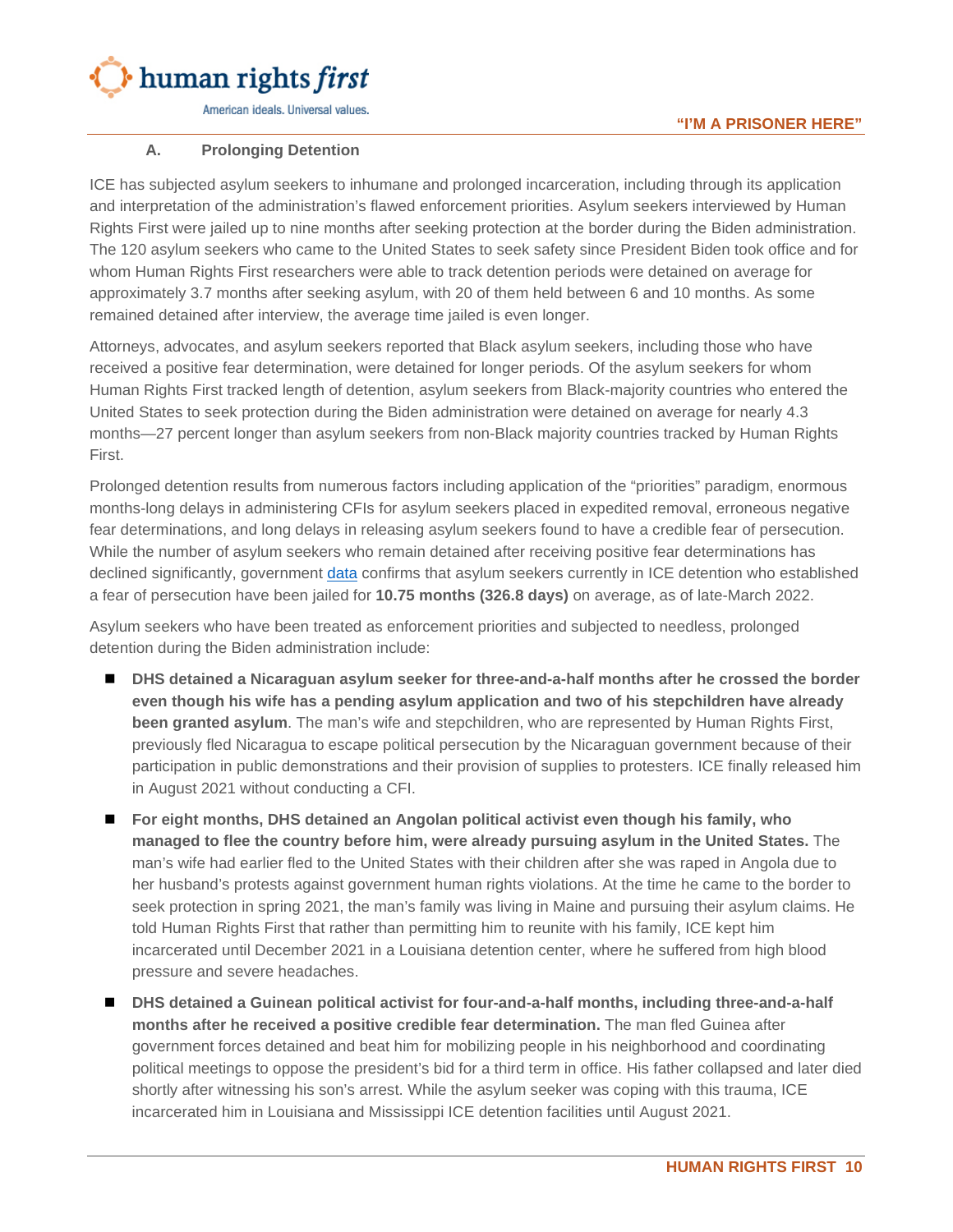

#### **"I'M A PRISONER HERE"**

- An asylum seeker from Burkina Faso was detained for eight months after seeking protection in **April 2021, even though the leader of an organization in New Jersey had offered to sponsor**[4](#page-12-0) **and support him.** The man told Human Rights First that he fled his country to escape attacks by Islamic militant groups and has been unable to communicate with his family to learn if they survived, which causes him constant fear and trauma. While detained, he suffered from ulcers, depression, and insomnia. Even though he had a sponsor and suffered from health conditions, ICE initially denied his parole request, claiming he was a flight risk, and did not release him until December 2021.
- **A 21-year-old Venezuelan medical student seeking asylum was detained for two months by DHS even though he had multiple U.S. citizen sponsors.** He had previously studied in the United States through an exchange program funded by the U.S. Department of State. After he sought protection at the border in November 2021, ICE detained him in the Moshannon Valley Processing Center, a new immigration detention facility opened by the Biden administration. He told Human Rights First: "I used to cry . . . there were a lot of people there [in detention], good people . . . I googled it and every day of my staying in a detention center was approximately \$140 a day. That is around \$8,000 paid for by people's taxes." ICE continued to jail him until an immigration judge granted bond.
- **DHS detained a Senegalese asylum seeker for nine months and denied three parole requests that he filed.** His detention was needlessly prolonged by the flawed credible fear process. In June 2021, the asylum office erroneously decided that the man, who had been beaten and threatened with death for converting to Christianity, did not have a credible fear of persecution. He told Human Rights First while imprisoned: "I left Senegal not because I wanted to. I was trying to save my life. I thought when I came here that my life would be safe . . . here, I cry at night. They call me to eat, and I cannot eat because of the stress and the pain I feel inside."
- **DHS detained a Venezuelan asylum seeker, who had been kidnapped and beaten by Venezuelan government agents, for nearly two months even though her husband has Temporary Protected Status (TPS) in the United States.** She reported to Human Rights First that being jailed at the Stewart Detention Center exacerbated the trauma she had experienced while detained in Venezuela: "I would cry and cry and cry . . . I had a lot of fear and tried not to get close to the [immigration detention center] guards. I tried my best not to upset them." In October 2021, ICE released the woman without a CFI after she managed to secure an attorney, Sally Santiago with Abogados Para Hispanos, to request her release.
- **A gay Senegalese asylum seeker was incarcerated for five months, including in Mississippi and Louisiana ICE detention centers.** He spent three months waiting for a CFI. Even after he established a credible fear of persecution in July 2021, ICE did not release him for another two months. He told Human Rights First: "We were just there, sitting and waiting for months, as prisoners."
- **ICE detained a Haitian asylum seeker for three months including in Mississippi and Louisiana after he sought protection at the southern border.** He had fled Haiti after receiving death threats for campaigning to elect an opposition candidate. He told Human Rights First: "It was a very difficult situation in all the detention centers I went through. They treated us inhumanely. They told us that we were all

<span id="page-12-0"></span><sup>4</sup> While an asylum seeker i[s not required](https://www.law.cornell.edu/cfr/text/8/212.5) to have a "sponsor"—an individual able to receive and support the asylum seeker—to be released from detention, ICE typically does not release detained individuals unless they have a sponsor. However, ICE also routinely refuses, often without explanation, to release asylum seekers who have a U.S. citizen or permanent resident sponsor ready to receive and support them.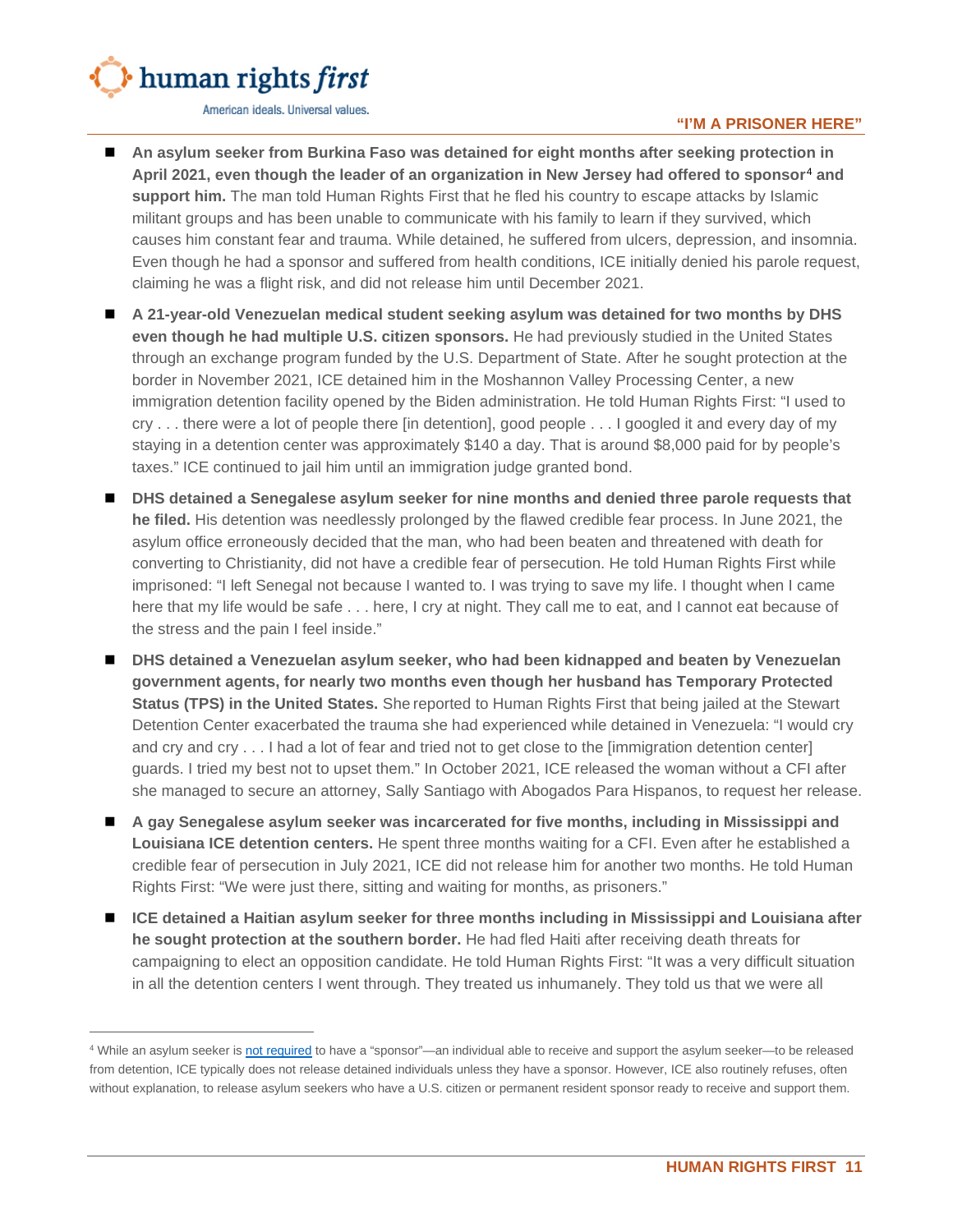

criminals for coming here." He reported that ICE denied him and others outdoor [recreation](https://www.ice.gov/doclib/detention-standards/2011/pbnds2011r2016.pdf) for weeks. He was finally released in July 2021.

#### **B. Separating Families**

<span id="page-13-0"></span>The Biden administration rightly [condemned](https://joebiden.com/immigration/) the horrific family separations under the Trump administration and has [taken steps](https://www.npr.org/2022/02/02/1077522543/biden-task-force-makes-progress-reuniting-families-separated-at-the-border) to reunite some families separated during the prior administration. Yet, the administration's enforcement priorities and use of immigration detention have separated other families who sought protection together at the border after President Biden took office.

DHS separates asylum-seeking families by detaining family members in different parts of the country or arbitrarily detaining some family members while allowing others to pursue asylum claims in the community. Although DHS is not currently detaining children under 18 with their parents or guardians in family detention centers, the agency has separated minor children from one parent (nearly always fathers) to detain the adult. For instance, the Refugee and Immigrant Center for Education and Legal Services (RAICES) told Human Rights First that under the Biden administration DHS has separated dozens of families seeking protection at the border and detained one of the parents in the South Texas ICE Processing Center in Pearsall, Texas, sometimes for months. DHS has also torn apart families seeking protection at the border who do not meet the agency's narrow [definition](https://www.dhs.gov/sites/default/files/publications/immigration-statistics/Special_Reports/FUAR/fy_2020-m5_family_unit_actions_report_february_2020.pdf) of "family," which is limited to minor children accompanied by an adult parent or legal guardian.

The impact of family separations is often severe. In the context of the Trump administration's family separation policy, [medical](https://phr.org/our-work/resources/you-will-never-see-your-child-again-the-persistent-psychological-effects-of-family-separation/) [experts](https://imprintnews.org/child-welfare-2/pediatricians-group-deems-trump-family-separation-policy-torture/50841) concluded that family separation can amount to torture for children and their parents and causes long-lasting psychological harm. In January 2022, **UNHCR [recommended](https://www.regulations.gov/comment/DHS-2021-0051-20605) that the Biden administration implement a presumption of family unity that "contemplates allowing both parents and all children (minor and adult) to be processed together since, for example, even separation from one parent while remaining with the other can be traumatic to a child."** A federal court has [held](https://www.aclu.org/legal-document/order-ms-l-order-enforce-pi) that the Trump administration's family separation policy violated the right to family integrity as protected by the Due Process Clause of the U.S. Constitution.

Some of the asylum-seeking families—as defined by DHS—who have been separated during the Biden administration include:

- In July 2021, DHS separated a Guatemalan asylum seeker from his wife and two young daughters **when they tried to request protection together at the U.S. border.** The family fled Guatemala after receiving death threats in retaliation for working with the police to enable the arrest of a high-level leader of a powerful gang. According to RAICES, ICE detained the man, who suffers from diabetes, in a Texas detention center, where he nearly fainted because he was not provided with an appropriate diet to meet his medical needs. ICE continued to refuse to release him for months after an immigration judge determined that he has a reasonable fear of persecution.
- In early August 2021, DHS separated a 21-year-old Honduran asylum seeker from his wife and sick **baby, who suffers from hydrocephalus and seizures, and detained the man at the Northwest ICE Processing Center in Washington.** CBP released the wife and child, who relocated to Virginia to continue their asylum case. The man remained detained one-and-a-half months later, according to the Northwest Immigrant Rights Project.
- DHS separated a Brazilian asylum seeker from his wife and infant daughter when they sought **refuge at the U.S.-Mexico border in June 2021.** Even though they had arrived together, ICE sent the man to the Kandiyohi County Jail in Minnesota, where he was detained until September 2021, according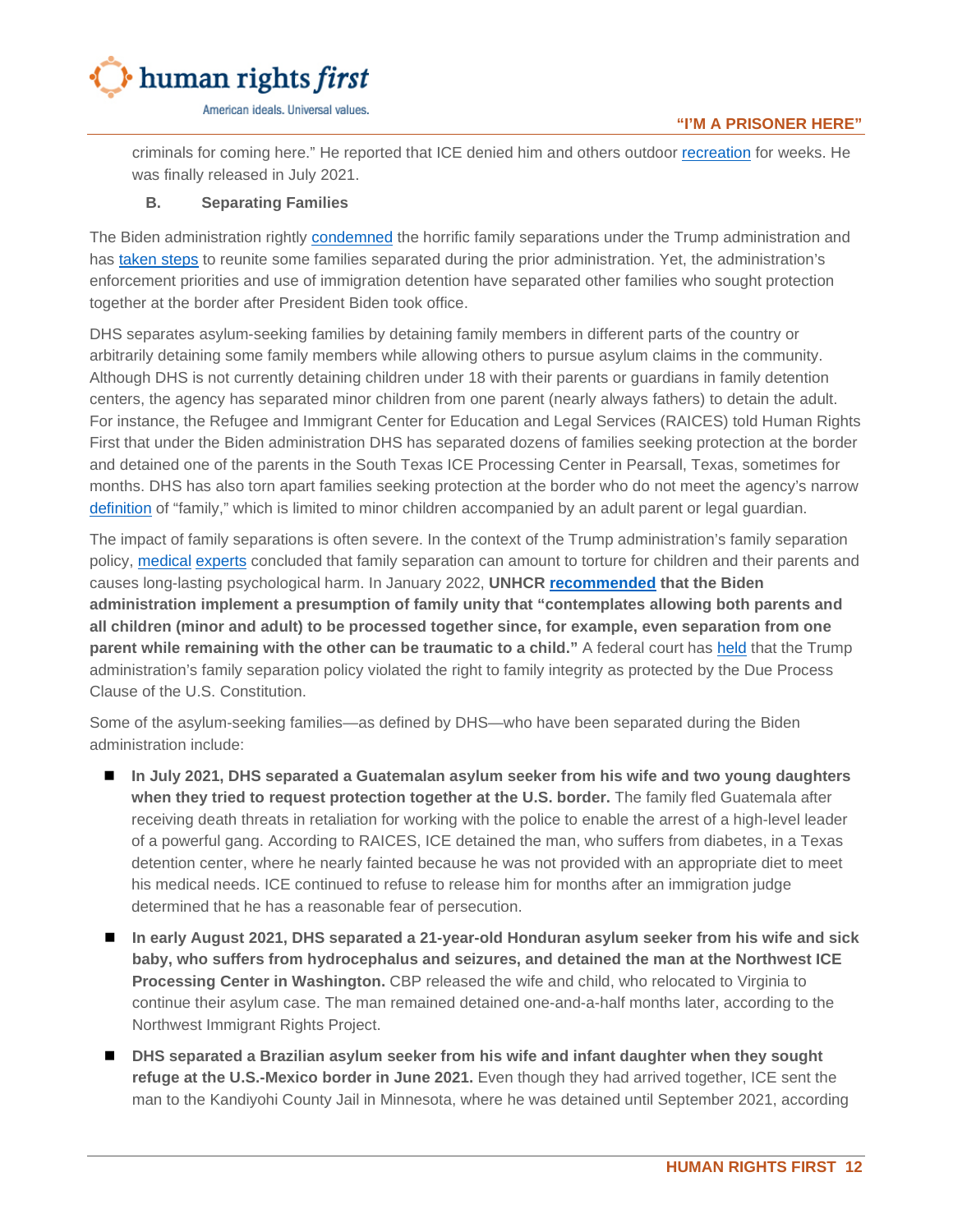

to The Advocates for Human Rights. His wife and baby received parole and were allowed to continue to pursue their asylum case in the community.

DHS has used detention to tear apart other family members, including separating children from non-parent caregivers, adult children from parents, and spouses and partners, including LGBTQ couples, who sought protection together. For instance:

- **In 2021, DHS separated a five-year-old Central American boy from his mother's partner, who raised him and had a Power of Attorney for the child, when they entered the United States to seek protection.** DHS detained the man and transferred his terrified child to an Office of Refugee Resettlement (ORR) facility for unaccompanied children in Texas, where he remained alone for months because his mother lives in Central America, according to a legal services organization.
- **Around summer 2021, DHS separated a Cameroonian man from his pregnant wife when they sought protection at the border.** ICE detained the husband at the Aurora Detention Facility in Colorado while detaining the pregnant woman in multiple ICE facilities in Louisiana and Georgia. He was released in July after he established a credible fear of persecution, according to a legal services organization.
- **In September 2021, DHS separated an LGBTQ Russian asylum seeker from his partner and detained him for weeks at La Palma Correctional Center in Arizona.** After the pair requested protection together at a California port of entry, DHS inexplicably detained the man while granting parole to the man's partner to continue the asylum process in the United States, according to Immigration Equality.
- **A 20-year-old asylum seeker from the Ivory Coast was separated by DHS from his 16-year-old brother when they sought protection together at the southern border and subsequently deported in September 2021.** The 20-year-old brother received a negative credible fear determination after unfairly being forced to undergo a CFI in French, which was not his best or native language. The 16-year-old brother, who has no other family in the United States, was held in ORR custody while his older brother and only caretaker was detained in Mississippi and Louisiana until his deportation, according to a detention visitation program advocate who spoke with both brothers.
- **In June 2021, DHS separated a Venezuelan asylum seeker from his wife when they entered the United States near Yuma, Arizona to seek protection.** ICE detained the man in the Kandiyohi County Jail in Minnesota, where he remained detained as of September 2021 while his wife was living in a community in Utah pursuing her asylum claim, according to The Advocates for Human Rights.
- **DHS separated a 22-year-old Cuban asylum seeker from his mother in late February 2021 when they entered the United States in California to request protection, detaining him for over three months.** Even after he established a credible fear of persecution in late March 2021, ICE continued to detain the young man in the Otay Mesa Detention Center until June 2021. He was released weeks after his attorney at Human Rights First filed a parole request.

#### **C. Detaining Children for Months in Adult Facilities**

<span id="page-14-0"></span>Human Rights First received multiple reports of children under 18 [illegally](https://www.law.cornell.edu/uscode/text/8/1232) jailed in adult ICE detention centers. These children have been subjected to hostile interrogations about their age by CBP officers who claim their birth certificates and other documents are fraudulent, according to their attorneys and media [reports.](https://www.telemundo.com/noticias/noticias-telemundo/inmigracion/separacion-bajo-el-gobierno-biden-asi-fue-la-odisea-de-un-menor-de-16-rcna8638) DHS has forced some children to undergo traumatic CFIs in violation of U.S. [law,](https://www.law.cornell.edu/uscode/text/8/1232) which exempts unaccompanied children from expedited removal. Children have been subjected to [invasive medical testing](https://innocenceproject.org/wp-content/uploads/2021/06/2021.06.03-Dental-Age-Estimation-Cease-and-Desist-Letter_Final-2.pdf) purportedly to establish their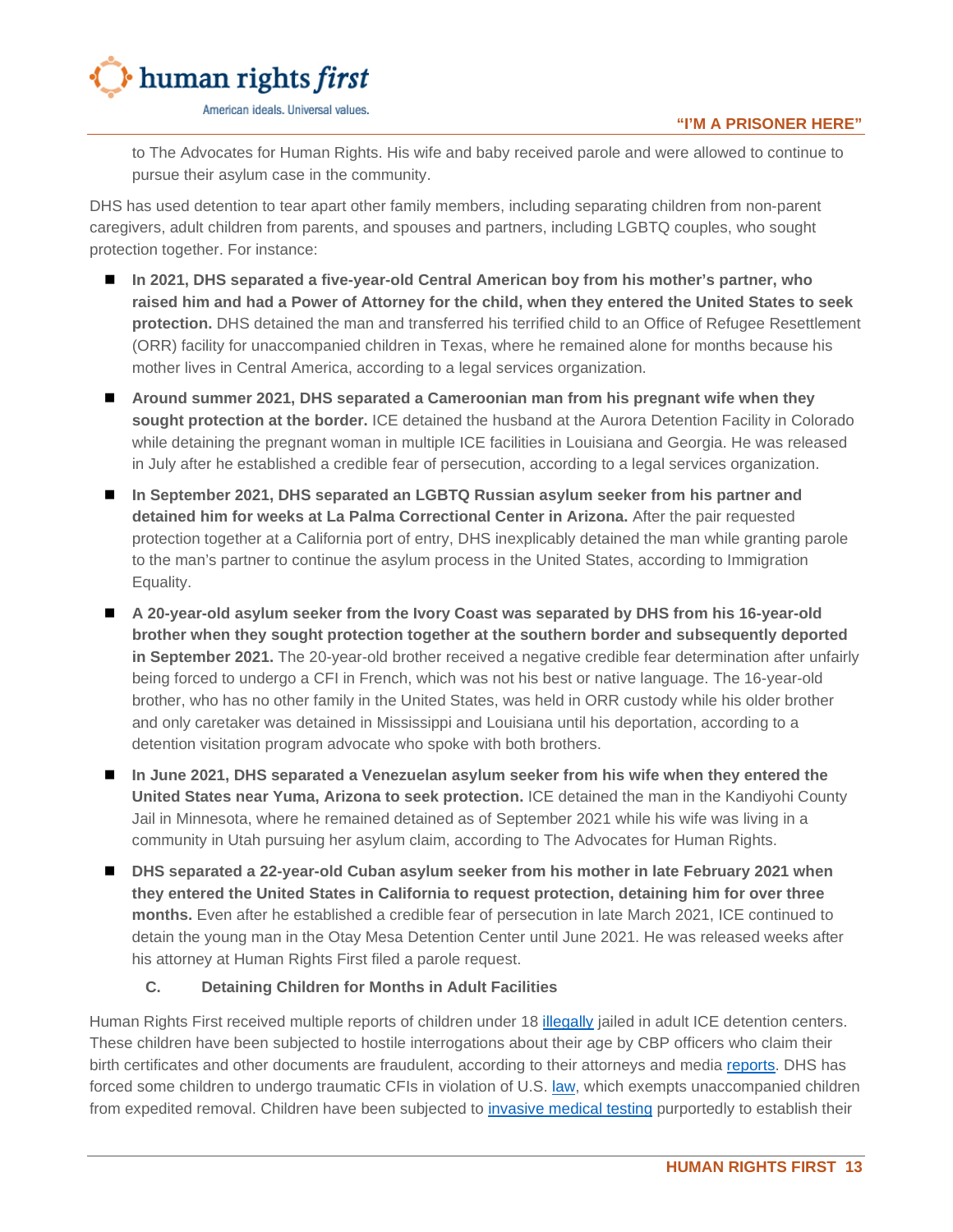

#### **"I'M A PRISONER HERE"**

age and to solitary confinement in ICE detention. U.S. law [requires](https://www.law.cornell.edu/uscode/text/8/1232) that the government transfer unaccompanied children to ORR custody and to allow them to apply for asylum. Some of the children illegally detained alone in adult facilities during the Biden administration include:

- **In April 2021, ICE illegally imprisoned for over three months a 13-year-old Guinean asylum seeker after he sought protection at the border and presented his birth certificate to CBP to confirm his age.** ICE officers forced the boy to undergo invasive dental examinations and bone age testing to confirm his age and persisted in claiming that he was an adult even after receiving a copy of the boy's passport and a declaration from a U.S. citizen relative corroborating his age. ICE locked the child in a small isolation cell in the medical unit for at least a week, according to his attorneys at the Southeast Immigrant Freedom Initiative. During an illegal CFI in June 2021, an asylum officer found the child's statements about his age credible but nonetheless proceeded with the interview and issued a negative determination.
- **In September 2021, DHS separated a 16-year-old [Nicaraguan child](https://www.telemundo.com/noticias/noticias-telemundo/inmigracion/separacion-bajo-el-gobierno-biden-asi-fue-la-odisea-de-un-menor-de-16-rcna8638) from his parents when the family sought asylum at the border near Eagle Pass, Texas, and jailed him alone in adult ICE**  detention facilities in Mississippi and Louisiana for one-and-a-half months. CBP officers ripped up the boy's birth certificate, interrogated him about his age, threatened to imprison him for 10 years, and forced him to sign a document stating that he was 18. At the Pine Prairie ICE Processing Center, ICE held the boy in an isolation cell for 18 days. He told *Telemundo News*: "To spend 24 hours in there, locked up, with the doors locked, without going out. It was terrible. There was no hope of leaving that place."
- **In July 2021, ICE wrongly transferred a Nicaraguan child to the Aurora Detention Facility from ORR custody.** DHS claimed that the boy was 21 years old and that his birth certificate, which demonstrated that he was under 18, was fraudulent. With the assistance of an attorney, the child was released from immigration detention, according to a legal services organization.

In addition, the Biden administration has detained many young adults rather than allowing them to live in safety with their families as they apply for asylum together. U.S. law permits asylum applicants to include in their asylum application children under 21. Separating and detaining children who could be included in a parent's asylum request creates inefficiencies, as immigration courts must adjudicate cases separately, and makes it more difficult for the young person to obtain crucial information and evidence from family members who often have a better understanding of the circumstances for the family's flight. **In addition, scientific [evidence](https://www.ncbi.nlm.nih.gov/pmc/articles/PMC2892678/) confirms that children's brains are not fully mature at age 18 and continue to develop well into their 20s, which can further disadvantage young asylum seekers forced to proceed without their parents.** 

Young asylum seekers separated from their families and/or unnecessarily detained under the Biden administration include:

- In November 2021, DHS separated an 18-year-old Cuban teenager from his parents and younger **sister when they sought protection together at the border.** While the rest of his family was paroled, DHS transferred the child to the Moshannon Valley Processing Center—a new immigration detention center opened by the Biden administration in Pennsylvania—placed him in removal proceedings and jailed him for over two months. ICE only released him in February 2022 after his attorney at Aldea PJC submitted a parole request.
- **In late February 2022, DHS separated an 18-year-old Colombian child from her parents and younger sibling when they sought protection together at the border and detained her in the Berks County Residential Center.** After nearly a month in detention, an immigration judge set a \$4,500 bond for her release, according to her attorney at Aldea PJC.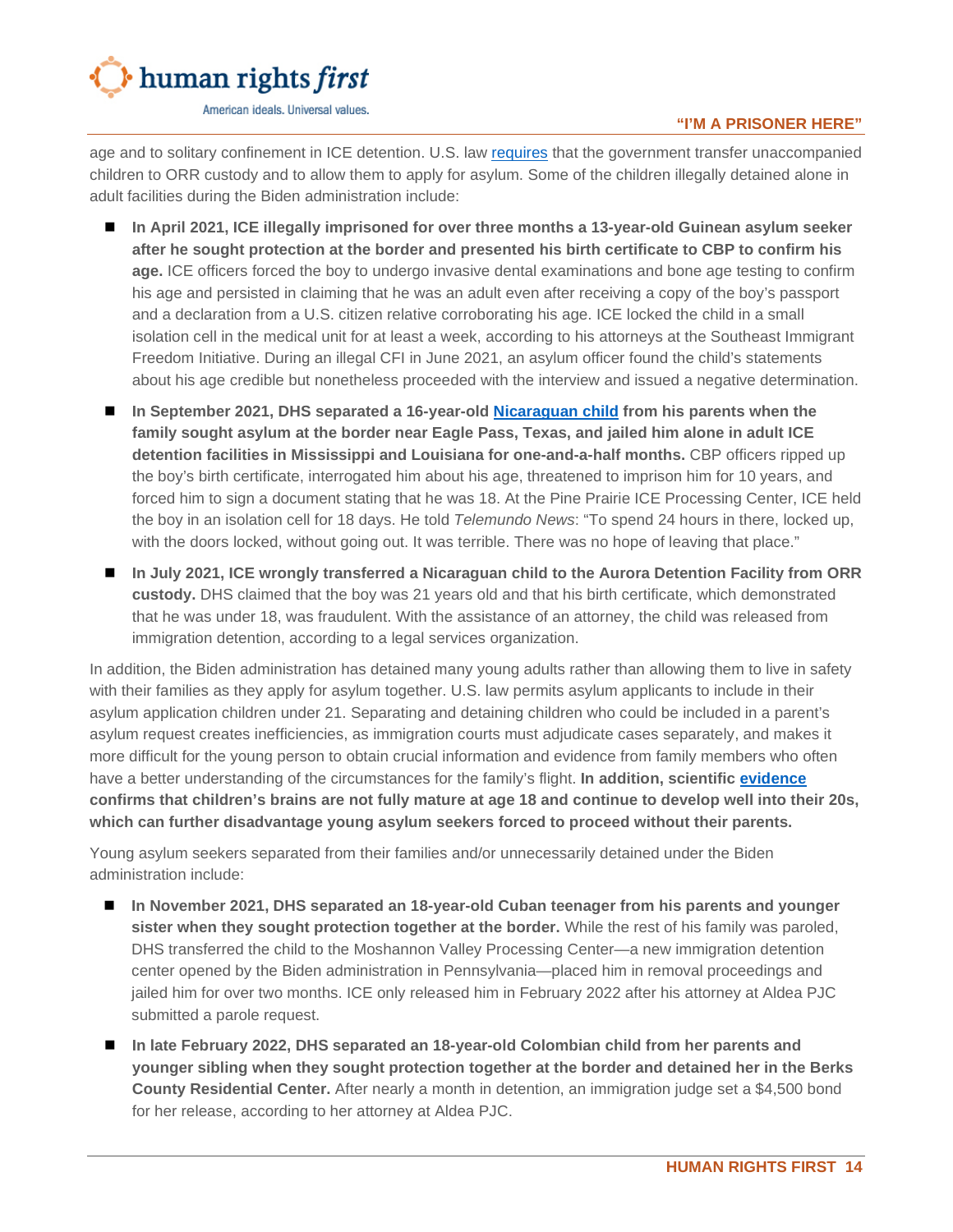

#### **"I'M A PRISONER HERE"**

- DHS separated a 19-year-old Venezuelan asylum seeker from her parents and younger brother in **May 2021, who were paroled into the United States to apply for asylum.** ICE then detained her for nearly two months at the Imperial Regional Detention Facility**.** The family fled Venezuela after the young woman was kidnapped and beaten by Venezuelan government agents and her brother murdered because of the family's political opposition work. DHS denied a request for parole filed by her attorney in June 2021, according to Adam Howard, who assisted in representing her.
- In June 2021, DHS [separated](https://twitter.com/BridgetCambria8/status/1438578134174085126) a young man who had just turned 18 from his father and detained **them in different facilities for three months.** Though the father established a credible fear of persecution, DHS attempted to deport the man's son to the country they had fled and only released the young man to reunite with his father in mid-September 2021—one day prior to his scheduled deportation—after repeated legal intervention and advocacy by attorneys at Aldea PJC.
- **Around April 2021, DHS detained for five months an 18-year-old Brazilian youth seeking asylum in the United States**. ICE denied his parole request based on flight risk due to "lack of community ties" even though his mother, who lives in Massachusetts, and a U.S. citizen uncle were ready to receive him. DHS affirmed the decision without explanation after the Southeast Immigrant Freedom Initiative requested review of the parole denial through the ICE case review process. While detained at the River Correctional Center, the child learned that his father had been murdered in Brazil. ICE finally released him after the Southeast Immigrant Freedom Initiative submitted three separate release requests.

#### **D. Jailing Lesbian, Gay, Bisexual, Transgender, and Queer Asylum Seekers**

<span id="page-16-0"></span>Under its flawed enforcement priorities, which effectively treat asylum seekers as detention priorities and do not contain exemptions for sexual orientation or gender identity, the Biden administration has detained many LGBTQ asylum seekers for months in ICE detention centers where they are particularly vulnerable to violence. [Studies](https://www.americanprogress.org/article/ices-rejection-rules-placing-lgbt-immigrants-severe-risk-sexual-abuse/) confirm that detained LGBTQ persons are 97 times more likely to experience sexual assault and abuse than non-LGBTQ individuals. Transgender people face a high risk of [violence,](https://www.theguardian.com/us-news/2020/nov/17/trans-women-us-immigration-custody-abuse-covid-19-ice) discrimination, and medical neglect in ICE detention, which has resulted in multiple recent [deaths.](https://psmag.com/social-justice/why-are-trans-women-dying-in-ice-detention) DHS has [long](https://www.ice.gov/doclib/detention-standards/2011/2-2.pdf) [recognized](https://www.oig.dhs.gov/assets/Mgmt/2015/OIG_15-22_Feb15.pdf) that detained LGBTQ people have "special vulnerabilities" based on sexual orientation and gender identity and issued [guidance](https://www.ice.gov/sites/default/files/documents/Document/2015/TransgenderCareMemorandum.pdf) on release of transgender individuals. Yet despite a February 2021 [memorandum](https://www.whitehouse.gov/briefing-room/presidential-actions/2021/02/04/memorandum-advancing-the-human-rights-of-lesbian-gay-bisexual-transgender-queer-and-intersex-persons-around-the-world/) committing to "protect the human rights of lesbian, gay, bisexual, and transgender persons everywhere," the Biden administration continues to detain LGBTQ people, including asylum seekers who request protection at the border.

Some LGBTQ asylum seekers detained under the Biden administration include:

- **DHS detained a Honduran transgender asylum seeker in the Otay Mesa Detention Center for two months even though he had been granted an exemption to the Title 42 policy and paroled into the United States at a port of entry in August 2021.** When he informed DHS officers that he was transgender and requested gender-affirming hormone therapy, the officers insisted—in violation of [federal](https://www.federalregister.gov/documents/2014/03/07/2014-04675/standards-to-prevent-detect-and-respond-to-sexual-abuse-and-assault-in-confinement-facilities)  [regulations](https://www.federalregister.gov/documents/2014/03/07/2014-04675/standards-to-prevent-detect-and-respond-to-sexual-abuse-and-assault-in-confinement-facilities) and ICE [guidance—](https://www.ice.gov/sites/default/files/documents/Document/2015/TransgenderCareMemorandum.pdf)that he was not transgender because he had not had gender-affirming surgery. Weeks after he received a positive credible fear determination, ICE set his bond at an exorbitant \$10,000, which he could not pay and was only secured through a community bond fund, according to the Transgender Law Center.
- In spring 2021, ICE detained a Ghanaian bisexual asylum seeker, who had survived heinous anti-**LGBTQ violence in Ghana, for over two months, including for two weeks after passing a CFI.** The man fled Ghana after he was brutally assaulted and survived an assassination attempt where he was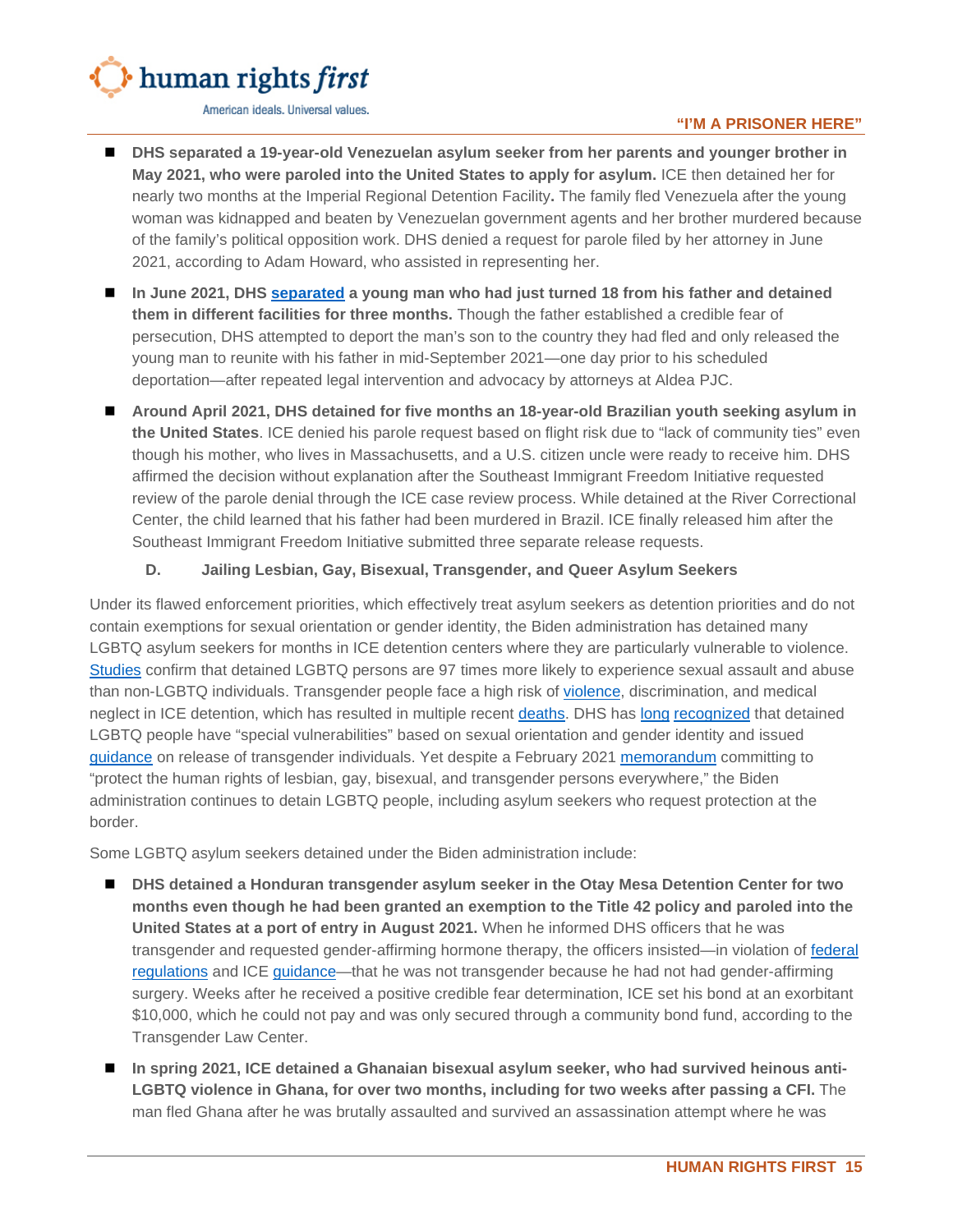

### **"I'M A PRISONER HERE"**

hung from a tree for his sexuality. He was detained in La Palma Correctional Center waiting for a CFI. ICE did not release him after he received a positive credible fear determination. He remained incarcerated until an immigration judge granted bond, according to the Transgender Law Center.

 **In fall 2021, ICE detained multiple Jamaican transgender women for months in La Palma Correctional Center and Eloy Detention Center after they sought protection in the United States.**  The Transgender Law Center reported that the women were subjected to months of traumatic and unnecessary detention before they received CFIs, which confirmed their fear of persecution.

As of mid-April 2022, ICE [reported](https://www.ice.gov/detain/detention-management) that 12 transgender people were detained in its custody. However, attorneys told Human Right First that ICE undercounts detained transgender people, in part, because it disregards individuals' stated gender identity and because many fear that identifying as transgender could mark them for additional violence.

#### **E. Endangering Asylum Seekers Living with HIV/AIDS and Other Serious Health Conditions**

<span id="page-17-0"></span>The Biden administration has not issued guidance limiting detention of people living with HIV/AIDS or other serious physical medical conditions. This failure is particularly concerning given widespread and welldocumented medical [neglect](https://immigrationequality.org/wp-content/uploads/2020/09/Complaint-to-Office-of-Civil-Rights-and-Civil-Liberties-Re-HIV-Care-in-Detention-Facilities.pdf) in immigration detention as well as the heightened risk of serious illness and death such individuals face from COVID-19. On April 12, 2022, the administration issued [guidance](https://www.ice.gov/doclib/news/releases/2022/11063-2.pdf) regarding the detention, monitoring, identification, transfer, and release of people with serious mental disorders or conditions, but concerns remain that DHS will continue to detain and refuse to release people with mental health conditions.

Since January 2021, ICE has detained people with heart conditions, high blood pressure, traumatic brain injuries, cancer, diabetes, liver diseases, respiratory conditions, autoimmune diseases, and mental illness, according to the Civil Rights Education and Enforcement Center (CREEC), which operates a hotline to monitor enforcement of the [injunction](https://creeclaw.org/wp-content/uploads/2021/08/2020-04-20-132-Order-Granting-Amicus-Brs.-Subclass-Cert.-PI.pdf) in *Fraihat v. ICE*. The injunction requires ICE to identify and track all detained people with one or more risk factors for COVID-19 and to determine whether these individuals should be released, regardless of the outcome of any parole, bond, or habeas requests.

Asylum seekers living with HIV/AIDS detained under the Biden administration's enforcement priorities include:

- **[Pablo Sánchez,](https://www.washingtonblade.com/2021/10/20/venezuelan-man-with-aids-dies-in-ice-custody/) a Venezuelan asylum seeker diagnosed with AIDS, died in October 2021 in ICE custody five months after he sought protection near Del Rio, Texas.** Despite awareness of his medical condition, ICE continued to incarcerate Sánchez in a Mississippi detention center as his health deteriorated. He died of complications from acute respiratory and kidney failure, AIDS, pneumonia, anemia, and COVID-19 after [reportedly](https://twitter.com/muxerisa/status/1446565425303543809) suffering medical neglect while detained.
- **ICE detained for nearly five months a Venezuelan asylum seeker living with HIV and repeatedly denied his requests for release pursuant to the** *Fraihat* **injunction, claiming that he is a flight risk.**  ICE confiscated his HIV medication after detaining him, and the man spent around five days without access to medication before the facility replaced it, according to his attorney at Immigration Equality. ICE finally released him in February 2022 after his attorney requested review of the release request denial through the ICE Case Review Process.
- **In fall 2021, DHS detained for nearly two months a Jamaican asylum seeker living with HIV in La Palma Correctional Center in Arizona even though his partner, a U.S. citizen, was ready to sponsor him.** DHS officials confiscated his HIV medication, and detention center medical staff failed to provide him HIV medication for over a month despite him repeatedly alerting medical staff that he needed treatment and had blood in his urine. He told Human Rights First: "The doctors kept saying they would check. They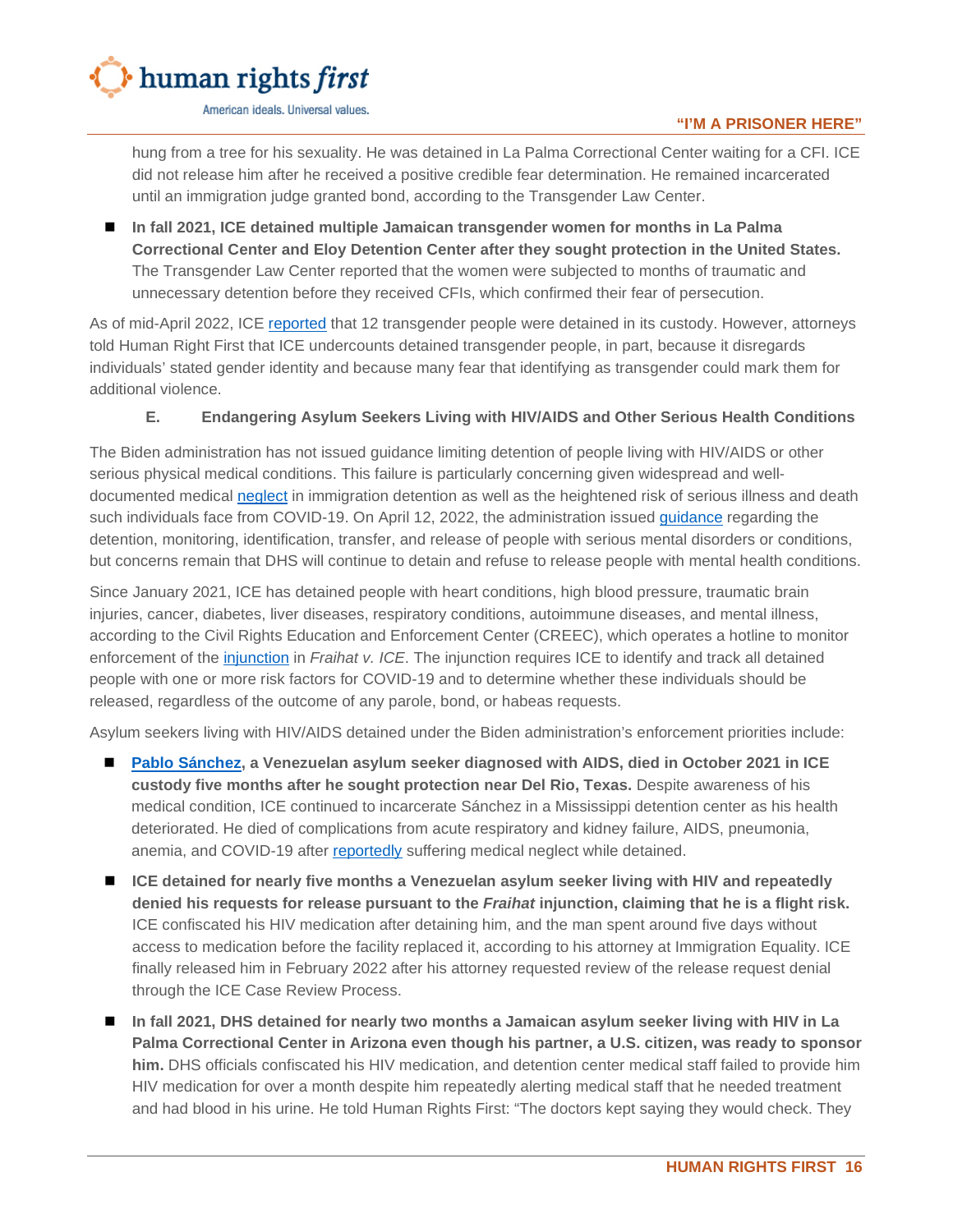

**"I'M A PRISONER HERE"**

finally took a blood sample for HIV. They didn't seem to believe me. No result came back, so I kept sending requests through the tablet asking for the status of my blood test, but nobody came to tell me." When the facility finally provided medication, it caused serious side effects—including nose bleeds, blood in his urine and stool, dizziness, and lumps in his ear and groin—whereas the medication they had confiscated had not had these effects.

 **A Cuban asylum seeker living with HIV was detained by ICE from April to July 2021 at La Palma Correctional Center and denied access to HIV medication.** Despite sending around nine requests for treatment to medical staff, he reported to his attorney at Immigration Equality that he did not receive HIV medication for at least two-and-a-half months. Due to enormous delays in scheduling CFIs, he waited months for a CFI and was released without having received one.

Other asylum seekers with serious medical conditions detained by DHS include:

- **ICE detained, mistreated, and humiliated a Nicaraguan asylum seeker who suffered vaginal bleeding for over two months at the Stewart Detention Center in spring and summer 2021.** The woman believed she had been pregnant and suffered a miscarriage in custody, but ICE claimed that she had never been pregnant and had a psychological condition. For weeks, ICE failed to provide a medical evaluation necessary to determine the cause of the bleeding, according to a physician who examined her records, and did not provide a psychological evaluation or treatment. Attorney Sally Santiago with Abogados Para Hispanos reported that the woman, who was experiencing heavy bleeding, had to show detention center guards her used bloody pads or soiled clothing to receive new sanitary products.
- In May 2021, ICE detained a Venezuelan asylum seeker suffering complications from a recent **miscarriage that had occurred when she was eight months pregnant.** The government detained her after she sought protection at the border and held her at the Richwood Correctional Center in Louisiana, where she was detained for two-and-a-half months until her release in August 2021, according to the Southeast Immigrant Freedom Initiative.
- In summer 2021, a Turkish asylum seeker who suffered a heart attack shortly after entering the **United States near El Paso to request protection was removed from the hospital by DHS and detained for over a month.** Despite being aware of his condition, ICE incarcerated him until Casey Mangan, an attorney at Innovation Law Lab, applied for his release from ICE custody.
- **From August to November 2021, ICE detained a Nicaraguan asylum seeker suffering from heavy menstrual bleeding and green vaginal discharge without providing any specialized gynecological care.** ICE denied her attorney's release requests on the basis that there was a "high likelihood" she would be deported in the near future. The woman's case had not yet been heard by an immigration judge at the time, according to Sally Santiago with Abogados Para Hispanos.

# <span id="page-18-0"></span>**Refusing Release**

*"I lost all my family. I don't have a wife. I don't have kids. I came here for protection and peace. It was a lot of stress to be in detention. It was very hard."*

- Congolese asylum seeker refused release by ICE and detained at the Winn Correctional Center for six months in 2021 despite receiving a positive fear determination

"*I can't sleep. I have nightmares. The memories of everything I went through while [detained] there remain very vivid."*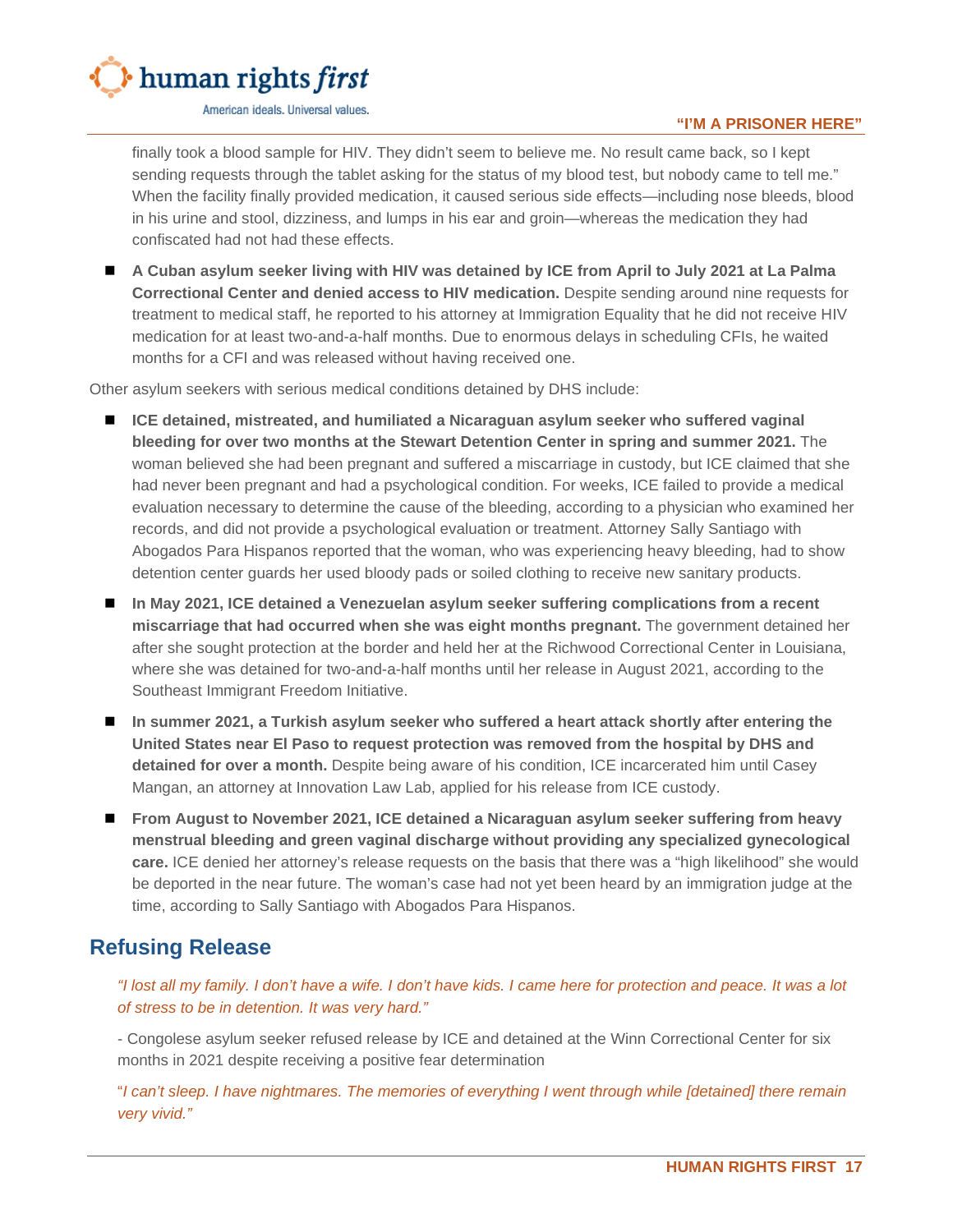

*-* Venezuelan asylum seeker detained by ICE for two months in 2021 at the Imperial Regional Detention Facility, including for one-and-a-half months after receiving a positive credible fear determination

"*We are discriminated against . . . we are kept in detention and watch them release others . . . we don't understand what's going on. Our letters to DHS are without response . . . we cannot sleep, doors banging all the time . . . and it's always cold."*

- Asylum seeker from Cote d'Ivoire detained by ICE at the Winn Correctional Center for over three months in 2021

Despite its [legal](https://uscode.house.gov/view.xhtml?req=granuleid:USC-prelim-title8-section1226&num=0&edition=prelim) [authority](https://uscode.house.gov/view.xhtml?req=granuleid%3AUSC-prelim-title8-section1182&num=0&edition=prelim) to allow people seeking protection to pursue their asylum cases while staying with family and community in the United States, DHS has chosen to detain and refused to release on parole many of the asylum seekers that it has not otherwise expelled through Title 42 or its restart of Remain in Mexico. ICE often denies release in rote or highly delayed decisions, including to asylum seekers found to have a credible fear of persecution and individuals granted protection by an immigration judge. In some instances, it has denied release to asylum seekers by stating that they are a "border security" enforcement priority. ICE's seemingly arbitrary release practices raise significant questions of disparate treatment of Black asylum seekers and create significant confusion among asylum seekers and attorneys. The continued refusal by DHS to use existing release authority has resulted in the needless and prolonged jailing of people seeking protection in the United States—as discussed in detail above.

### <span id="page-19-0"></span>**II. Parole Undermined and Denied to Asylum Seekers**

**Under U.S. law, DHS has authority to release asylum seekers and immigrants from detention.** DHS may exercise its parole authority so that people can live in U.S. communities while they wait for their immigration court hearings, regardless of whether they sought protection at an official port of entry or entered the United States between ports of entry to request safety. Under 8 U.S.C. § 1182(d)(5)(A), the government may release asylum seekers and other immigrants from its custody on "parole" for urgent humanitarian reasons or for significant public benefit, regardless of the manner that they entered the United States. Additionally, under 8 U.S.C. § 1226(a), the government may grant "conditional parole" to certain asylum seekers and immigrants if they [do not pose](https://www.law.cornell.edu/cfr/text/8/236.1) a flight risk or danger to the community.

A 2009 DHS [directive](https://www.ice.gov/doclib/dro/pdf/11002.1-hd-parole_of_arriving_aliens_found_credible_fear.pdf) additionally instructs ICE that asylum seekers who "arrive" at a port of entry and are found to have a credible fear of persecution are to be paroled from detention in the public interest so long as the individual's "identity is sufficiently established, the [asylum seeker] poses neither a flight risk nor a danger to the community, and no additional factors weigh against release." The parole directive was issued in the wake of numerous [reports](https://www.shusterman.com/pdf/LibertysShadow.pdf) that had documented the often lengthy, inconsistent, unnecessary, and costly detention of asylum seekers in the United States, as well as a series of reports issued by the bipartisan U.S. Commission on [International Religious Freedom.](https://www.uscirf.gov/sites/default/files/Reportcard%20Scorecard_0.pdf) 

#### **A. Border Policies Thwart Release Under Parole Directive**

<span id="page-19-1"></span>The already limited effect of the 2009 parole directive to guide release of asylum seekers has been hobbled by the illegal Trump and Biden administration Title 42 policy. Because DHS has directed U.S. ports of entry to turn away asylum seekers using the Title 42 order, people attempting to seek protection at the border are [forced](https://www.humanrightsfirst.org/resource/shameful-record-biden-administration-s-use-trump-policies-endangers-people-seeking-asylum) to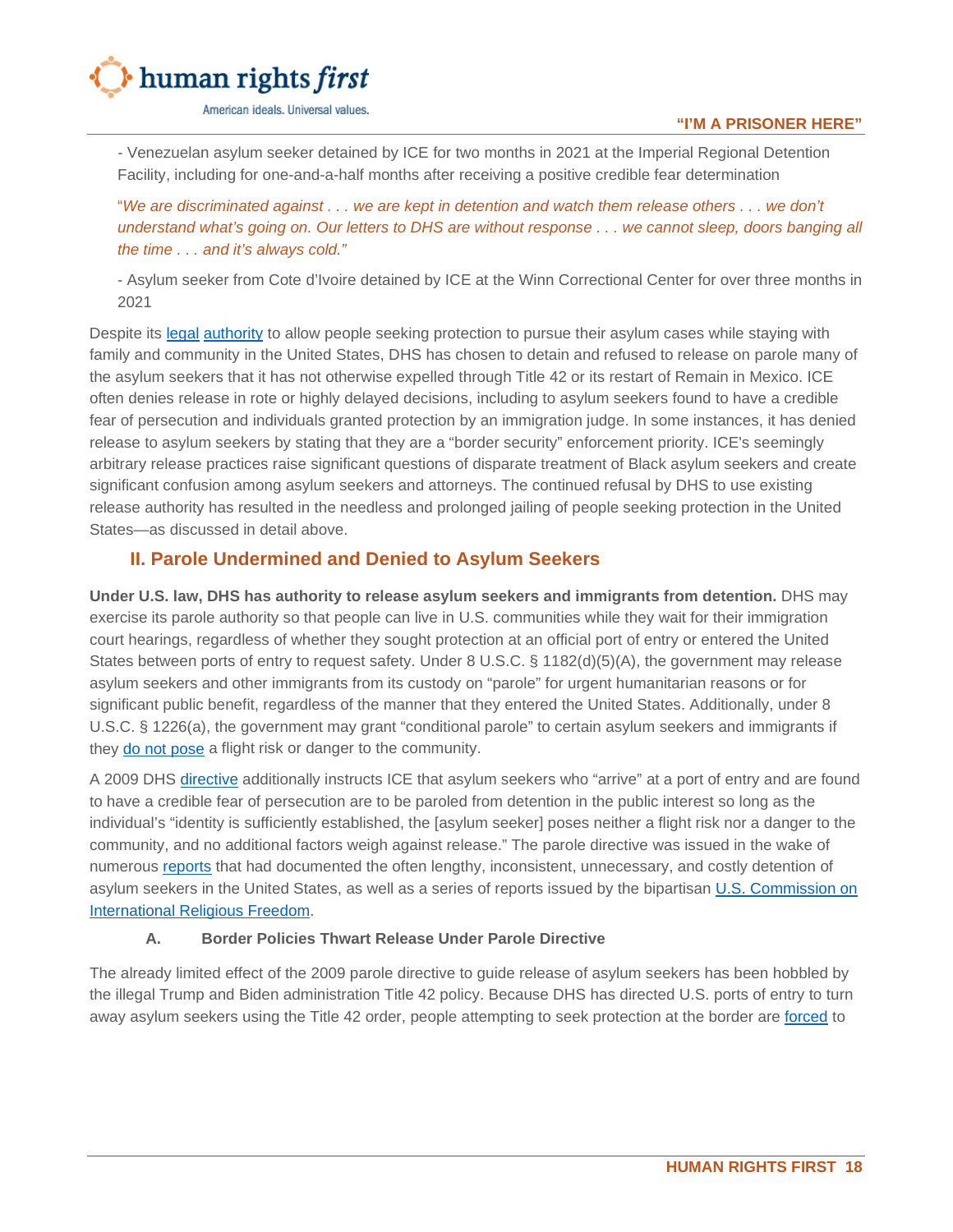

#### **"I'M A PRISONER HERE"**

do so by crossing the border.[5](#page-20-0) As a result, they are not considered "arriving" and therefore not covered by the provisions of the existing parole directive. **With Title 42 in place, a miniscule number of asylum seekers only 95—were covered by the parole directive under the Biden administration through mid-March 2022,** according to status reports filed by the government in *Damus*. **This translates to 0.2 percent of asylum seekers who received [positive credible fear determinations](https://www.uscis.gov/tools/reports-and-studies/semi-monthly-credible-fear-and-reasonable-fear-receipts-and-decisions) since February 2021.**

Even among the very few asylum seekers covered by the parole directive under the Biden administration, some have needlessly suffered in detention because of baseless ICE parole denials and absurd requirements for release, including:

- **In July 2021, the Los Angeles ICE field office initially refused parole to a prominent African human rights activist detained at the Adelanto ICE Processing Center, who was covered by the parole directive, claiming without basis that she might work in the United States without authorization or fail to attend her immigration court hearing.** ICE only released the woman after learning that she was pregnant. But after enduring the trauma of detention, the woman miscarried after release. She had previously miscarried in 2019 while detained by her country's government because of her political activism. She told Human Rights First, which currently represents her in her asylum case: "I told ICE that I'm a leader in my country, that I've been in this country many times sponsored by the U.S. government, and they said they don't have a reason to parole me out."
- **A Panamanian asylum seeker fleeing severe domestic violence who sought protection at a U.S. airport and received a positive credible fear determination in May 2021 languished in the Broward Transitional Center for an additional two months while suffering from severe health conditions.** The woman had to be taken to a hospital while detained, where she was diagnosed with severe ovarian cysts and a lung infection. Despite knowing the condition of her health, ICE initially denied a parole request filed by her attorney in July 2021 and later set a needlessly high bond of \$15,000, as a condition of her release, after the attorney requested review of the parole denial to the ICE Case Review Process, according to Americans for Immigrant Justice. After her attorney again challenged the decision through the Case Review Process, ICE paroled her without requiring her to pay the exorbitant bond.
- **ICE imposed arbitrary and onerous conditions on a Mexican asylum seeker jailed in a Colorado detention center eligible for parole under the parole directive**. The woman fled to the United States in April 2021 to escape physical, sexual, and psychological gender-based violence and received a positive credible fear determination in June 2021. Although she had family members in the United States ready to receive her, ICE prolonged her detention by imposing nonsensical conditions for release not required by the parole directive, including demanding proof that her sponsor had paid monthly utility bills before those bills were issued for the month. ICE released her after the sponsor submitted additional documentation, but the woman spent another month in detention due to these unreasonable requirements.

<span id="page-20-0"></span><sup>&</sup>lt;sup>5</sup> Many asylum seekers excluded from the parole directive because they were forced to cross the border to seek protection due to Title 42 and other restrictions like metering that limit access to ports of entry—would likely have presented themselves at ports of entry, if not for these restrictions. For example, government dat[a sh](https://www.humanrightsfirst.org/sites/default/files/BidenAdministrationDangerousHaitianExpulsionStrategy.pdf)ows that in FY 2017, 99 percent of the total number of undocumented Cuban and Haitian migrants and asylum seekers encountered at the southern border (at ports of entry and by the U.S. Border Patrol away from ports of entry) had arrived through a port of entry. In contrast, in FY 2021, with asylum access effectively shuttered at ports of entry because of Title 42, just 2 percent of Cubans and 6 percent of Haitians arriving at the southern border were able to arrive through a port of entry.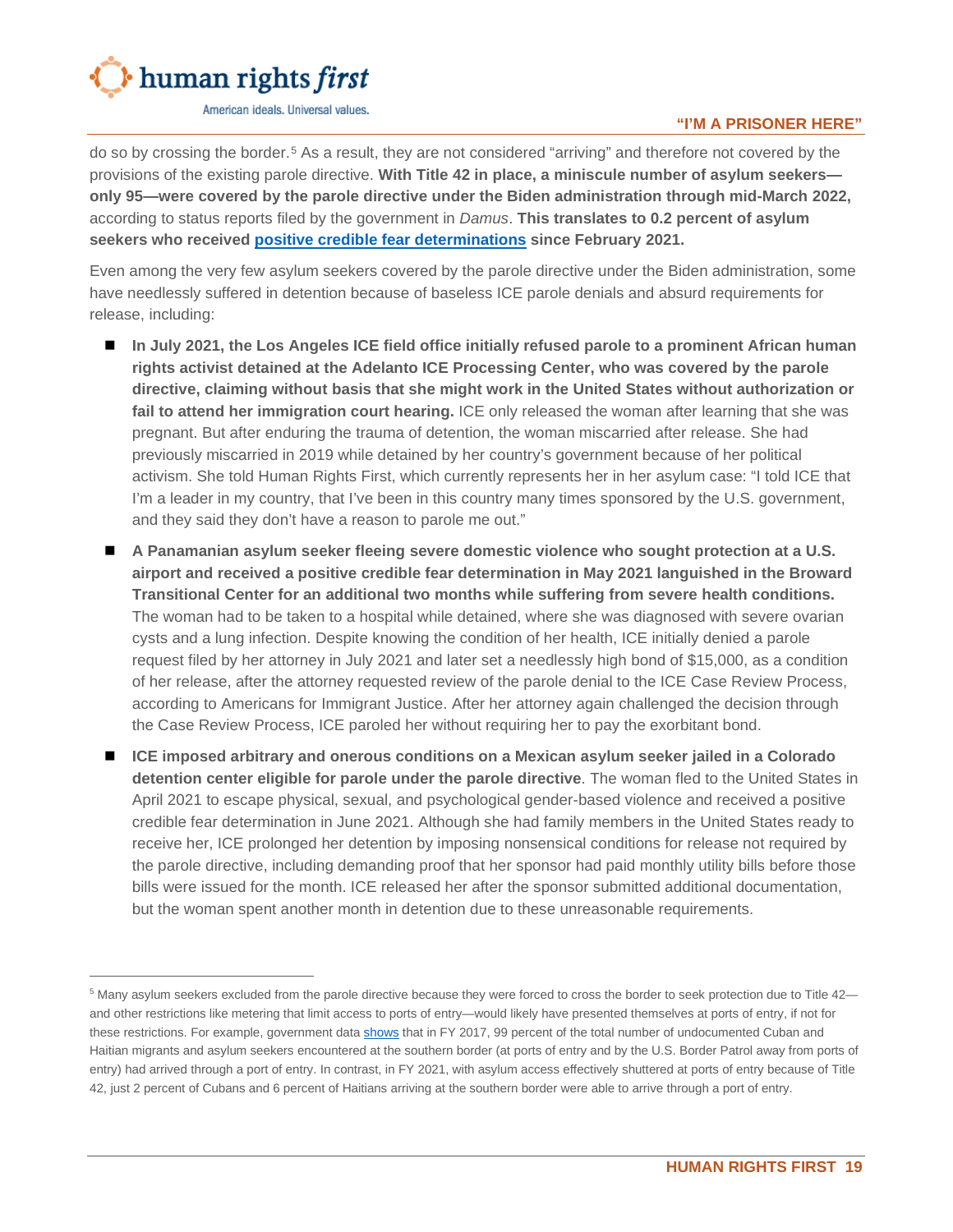

#### **Challenging ICE's Failures to Parole Asylum Seekers**

ICE has long failed to comply with the parole directive to release qualifying asylum seekers. A July 2016 [report](https://www.humanrightsfirst.org/sites/default/files/Lifeline-on-Lockdown.pdf) by Human Rights First and [amicus](https://www.humanrightsfirst.org/sites/default/files/Jennings-v-Rodriguez-Amicus.pdf) [briefs](https://www.humanrightsfirst.org/sites/default/files/Amicus-Jennings-Rodriguez.pdf) submitted by Human Rights First in litigation about access to bond hearings documented systematic failures to comply with the directive, resulting in prolonged detention of asylum seekers who established a credible fear of persecution. ICE parole logs for 2017 and 2018 received by Human Rights First in 2021 through a FOIA request [confirm](https://www.humanrightsfirst.org/sites/default/files/FOIARecordsParole.pdf) that the agency arbitrarily denies release on parole to detained asylum seekers, often exclusively based on unsupported claims that the asylum seeker poses a "flight risk" or on other plainly pretextual or nonsensical bases. **Between mid-July 2018—when the government began providing aggregate data on parole decisions pursuant to the**  *Damus* **litigation—and mid-March 2022, 96 percent of all release denials under the parole directive were based on flight risk**, resulting in the continued detention of over 2,600 asylum seekers.

In March 2018, Human Rights First, the American Civil Liberties Union (ACLU), Center for Gender and Refugee Studies, and Covington & Burling LLP filed [litigation](https://www.humanrightsfirst.org/sites/default/files/parole_litigation_Mar15.pdf) to challenge high parole denials in the Detroit, El Paso, Los Angeles, Newark, and Philadelphia ICE field offices, which have jurisdiction over multiple ICE detention centers. At the beginning of 2017, the parole grant rate had dropped to [zero](https://www.humanrightsfirst.org/sites/default/files/memorandum_opinion.pdf) or near-zero in those field offices. By contrast, between 2011 and 2013, the same field offices granted parole to more than [92](https://www.humanrightsfirst.org/sites/default/files/parole_litigation_Mar15.pdf)  [percent](https://www.humanrightsfirst.org/sites/default/files/parole_litigation_Mar15.pdf) of arriving asylum seekers who passed a CFI. In July 2018, a federal district court [ordered](https://www.humanrightsfirst.org/sites/default/files/memorandum_opinion.pdf) these ICE field offices to conduct case-by-case review of whether asylum seekers should be released on parole. A federal court [ordered](https://www.splcenter.org/sites/default/files/documents/0032._09-05-2019_memorandum_opinion_re_22_motion_for_preliminary_injunction_15_motion_for_class_certification_a1.pdf) the New Orleans Field Office to provide individualized parole determinations following a May 2019 [suit](https://www.splcenter.org/sites/default/files/2019.05.30_-_002_-_class_complaint_for_injunctive_and_declaratory_relief.pdf) by the Southern Poverty Law Center and ACLU of Louisiana challenging ICE's policy of denying nearly all parole requests in that field office. Parole grant rates [rose](https://www.humanrightsfirst.org/sites/default/files/FOIARecordsParole.pdf) in some of the covered field offices following the *Damus* court order, but the number of asylum seekers covered by the parole directive fell drastically with the Title 42 policy in place since March 2020.

#### **B. Continued Incarceration of Asylum Seekers Found to Have Fears of Persecution**

<span id="page-21-0"></span>Under U.S. law, DHS has authority to release asylum seekers found to have a credible fear of persecution regardless of whether they were able to seek protection at a U.S. port of entry. While asylum seekers who enter the United States between ports of entry are not covered by the 2009 parole directive, ICE may still release them from custody under its [humanitarian](https://uscode.house.gov/view.xhtml?req=granuleid:USC-prelim-title8-section1182&num=0&edition=prelim) parole or [conditional](https://uscode.house.gov/view.xhtml?req=granuleid:USC-prelim-title8-section1226&num=0&edition=prelim) parole authority. Yet ICE has denied many of these release requests, leaving asylum seekers needlessly detained for months.

Unrepresented individuals appear especially likely to remain incarcerated after establishing credible fear. The legal services organization Al Otro Lado reported that some ICE officers refuse to release asylum seekers with a positive CFI unless they have an attorney who formally requests parole. Attorneys also reported weeks or months of delay in providing asylum seekers decisions following CFIs, further exacerbating prolonged detention.

In June 2021, the percentage of individuals in ICE custody who had *already* established a fear of persecution reached [17 percent](https://www.ice.gov/detain/detention-management) of the total average detained population (4,478 of 26,196). While the number and percentage of asylum seekers detained *after* being determined to have a fear of persecution has [declined](https://www.ice.gov/detain/detention-management) significantly in recent months, Human Rights First has continued to document cases where asylum seekers who established a credible fear of persecution were detained for an additional 1.5 to 2.5 months after an asylum officer or immigration judge determined that they had a credible fear of persecution. Erroneous credible fear determinations and delays in administering CFIs further prolong detention, as the subsequent sections detail.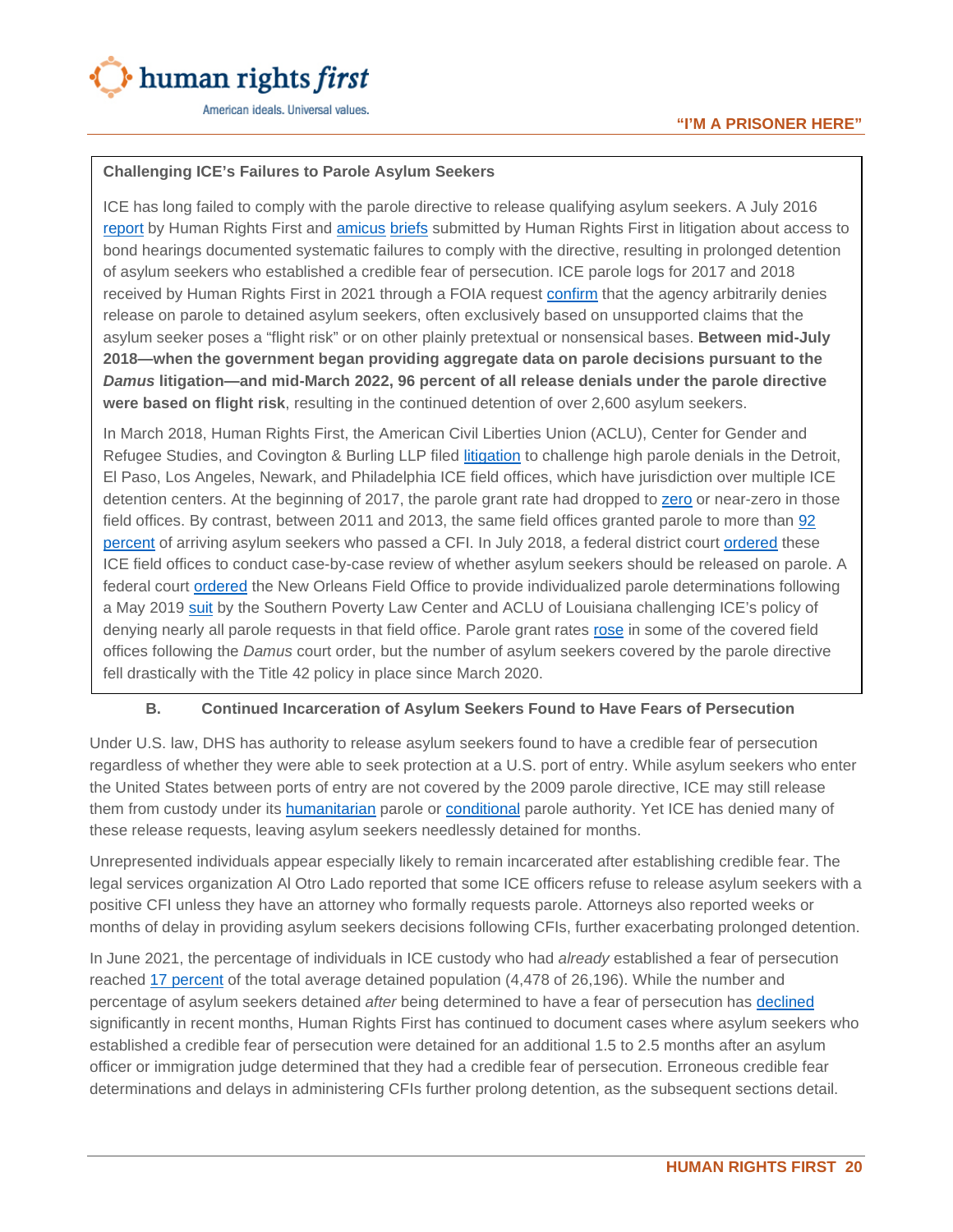

Some asylum seekers DHS has detained for prolonged periods after receiving a positive credible fear determination include:

- **DHS repeatedly denied the parole requests of a Yemeni asylum seeker who had established a credible fear of persecution, subjecting him to five months of additional detention.** ICE claimed the man, who had sought protection at the southern border in March 2021, presented a flight risk even though he had sponsors with U.S. permanent residency ready to assist him. The man was also in need of mental health treatment not being provided in detention. After a total of six months in detention, ICE finally released the man after his attorney, Bashir Ghazialam, filed a petition for *habeas corpus*.
- **A Venezuelan asylum seeker was detained for an additional one-and-a-half months at the Imperial Regional Detention Facility after he received a positive credible fear determination in November 2021.** The man, who was unrepresented at the time, was not provided any information on requesting parole and had no contact with the ICE deportation officer assigned to his case until the day before he was finally released. He told Human Rights First: "It's very stressful because no one gives you answers, no one gives you directions about what to do, even if you have a positive result."
- DHS detained a 22-year-old LGBTQ Cuban asylum seeker represented by Human Rights First for **more than two months after the asylum office found in March 2021 that he had a credible fear of persecution.** ICE refused to release him from the Otay Mesa Detention Center even though his mother, whom he had been separated from while seeking protection at the border, was ready to sponsor him. The young man was detained for over three months in total.

Following the U.S. Supreme Court's 2021 decision in *[Johnson v. Guzman Chavez](https://www.supremecourt.gov/opinions/20pdf/19-897_c07d.pdf)*, ICE has continued to refuse to parole asylum seekers who have established a reasonable fear of persecution and are placed in limited "withholding-only" hearings.<sup>[6](#page-22-0)</sup> Because the Supreme Court held that asylum seekers in withholding-only proceedings are not entitled to bond hearings, ICE's failure to exercise its parole authority results in indefinite and arbitrary detention, which Human Rights First and other organizations [warned](https://www.humanrightsfirst.org/resource/letter-dhs-prolonged-detention-asylum-seekers-following-guzman-chavez-ruling) the Biden administration, in the wake of the Supreme Court's decision, [violates](https://www.humanrightsfirst.org/resource/amicus-brief-pham-v-guzman-chavez) U.S. treaty commitments. People seeking protection in the United States subjected to this improper detention include:

- For two years ICE detained and refused to parole a 50-year-old Mexican asylum seeker living with **AIDS, who was found to have a reasonable fear of persecution.** Under *Guzman Chavez*, because DHS did not place the man in regular removal proceedings where he would have an opportunity to apply for full asylum protection, he is ineligible to request a bond hearing before an immigration judge to challenge his continued incarceration at the Otay Mesa Detention Center. The man reported that he has not received consistent and timely access to medication while detained and remains detained as of early March 2022, according to Al Otro Lado.
- Rodolfo, a Nicaraguan torture survivor who established a reasonable fear of persecution in early **October 2021, remained detained as of early April 2022 after over seven months incarcerated.**

<span id="page-22-0"></span><sup>&</sup>lt;sup>6</sup> If asylum seekers who have previously been deported enter the United States to seek protection, the government may "reinstate" their prior removal order. However, if the asylum seeker establishes a reasonable fear of persecution, they cannot be deported without a hearing before an immigration judge. The government can choose to place them in "withholding-only" proceedings, barring them from applying for asylum and only permitting them to apply for lesser forms of protection such as withholding of removal and protection under the Convention against Torture. In June 2021, the Supreme Court held in *[Johnson v. Guzman Chavez](https://www.supremecourt.gov/opinions/20pdf/19-897_c07d.pdf)* that these asylum seekers could be indefinitely detained without bond hearings, in violation o[f U.S. international legal obligations](https://www.humanrightsfirst.org/resource/amicus-brief-pham-v-guzman-chavez) to provide independent review of detention.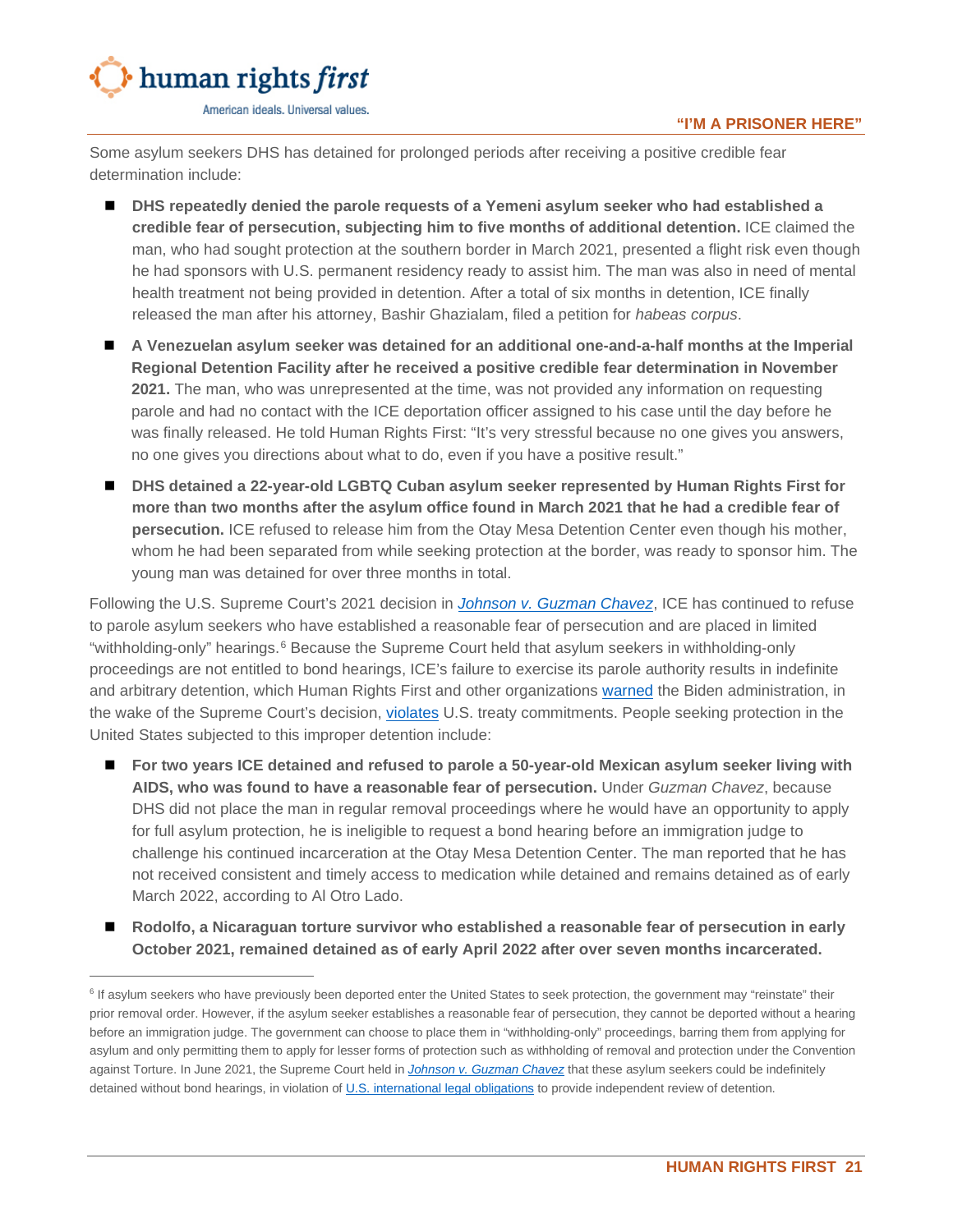

#### **"I'M A PRISONER HERE"**

Because DHS reinstated a prior removal order against him, he was ineligible for a bond hearing. That removal order was issued when the man had previously sought asylum in the United States but withdrew his asylum application and asked to be deported because his parents had suffered a serious accident in Nicaragua. On return to Nicaragua, he suffered brutal persecution and torture—including by government officials who beat him with a machete and burned him with cigarettes for participating in opposition marches. He has a broken pelvis, spine, and testicle, and as a result has to drain his urine into a bag connected to a catheter. Despite his serious health conditions, the government refused to release him and transferred him to a different detention center in January 2022.

 **ICE detained for 10 months a Honduran asylum seeker who received a positive reasonable fear determination in April 2021 after DHS chose to reinstate removal proceedings.** The man was previously deported through the expedited removal process in 2018, after which he suffered severe persecution including being brutally beaten in Honduras, according to his attorney at Al Otro Lado. He returned to the United States to request protection, but because DHS placed the man in reinstated removal proceedings, he was unable to challenge his continued incarceration before an immigration judge. ICE denied multiple parole requests and did not release him until January 2022.

#### **C. Black Asylum Seekers Denied Release**

<span id="page-23-0"></span>Widespread delays and denials of parole to asylum seekers from Black-majority countries indicate continued discrimination by ICE officers in custody determinations. Asylum seekers from Black-majority countries who came to the United States to seek protection since President Biden took office and for whom Human Rights First researchers were able to track detention periods were detained on average for nearly 4.3 months—27 percent longer than asylum seekers from non-Black majority countries. A 2020 investigation by the *[LA Times](https://www.latimes.com/politics/story/2020-11-27/black-asylym-seekers-trump-officials-push-deportations)* based on reports by lawyers and government data found that "Black and African asylum seekers are less likely than other immigrants to be released on parole or bond."

Human Rights First received reports of discriminatory statements and disparate treatment by ICE of parole requests for Black asylum seekers:

- **While the Biden administration was detaining large numbers of Haitians at the Torrance County Detention Facility in fall 2021, an ICE deportation officer at the facility told Casey Mangan with Innovation Law Lab that ICE officers at Torrance had been instructed to release all Cubans, Nicaraguans, and Venezuelans** who did not have a criminal history to create additional bed space—a move designed to enable the detention of Black asylum seekers and migrants from Haiti.
- **African asylum seekers detained at the Winn Correctional Center told Human Rights First in December 2021 that ICE appeared to disproportionately deny parole to African asylum seekers**. A Congolese asylum seeker, who had been detained for months, reported that an ICE deportation officer claimed that African asylum seekers were less likely to be released because they are "inferior." He told Human Rights First that being held in Winn was "hellish." A Senegalese asylum seeker imprisoned for five months at Winn said: "I see Africans detained eight, nine, ten months. I've never seen other nationalities detained that long."
- An African asylum seeker detained at the Adelanto ICE Processing Center in summer 2021 **witnessed ICE officers imposing discriminatory requirements for release on Black asylum seekers.** She reported to Human Rights First that she observed ICE officers appear to ask non-Black asylum seekers for the phone number of a relative in the United States and release them after calling the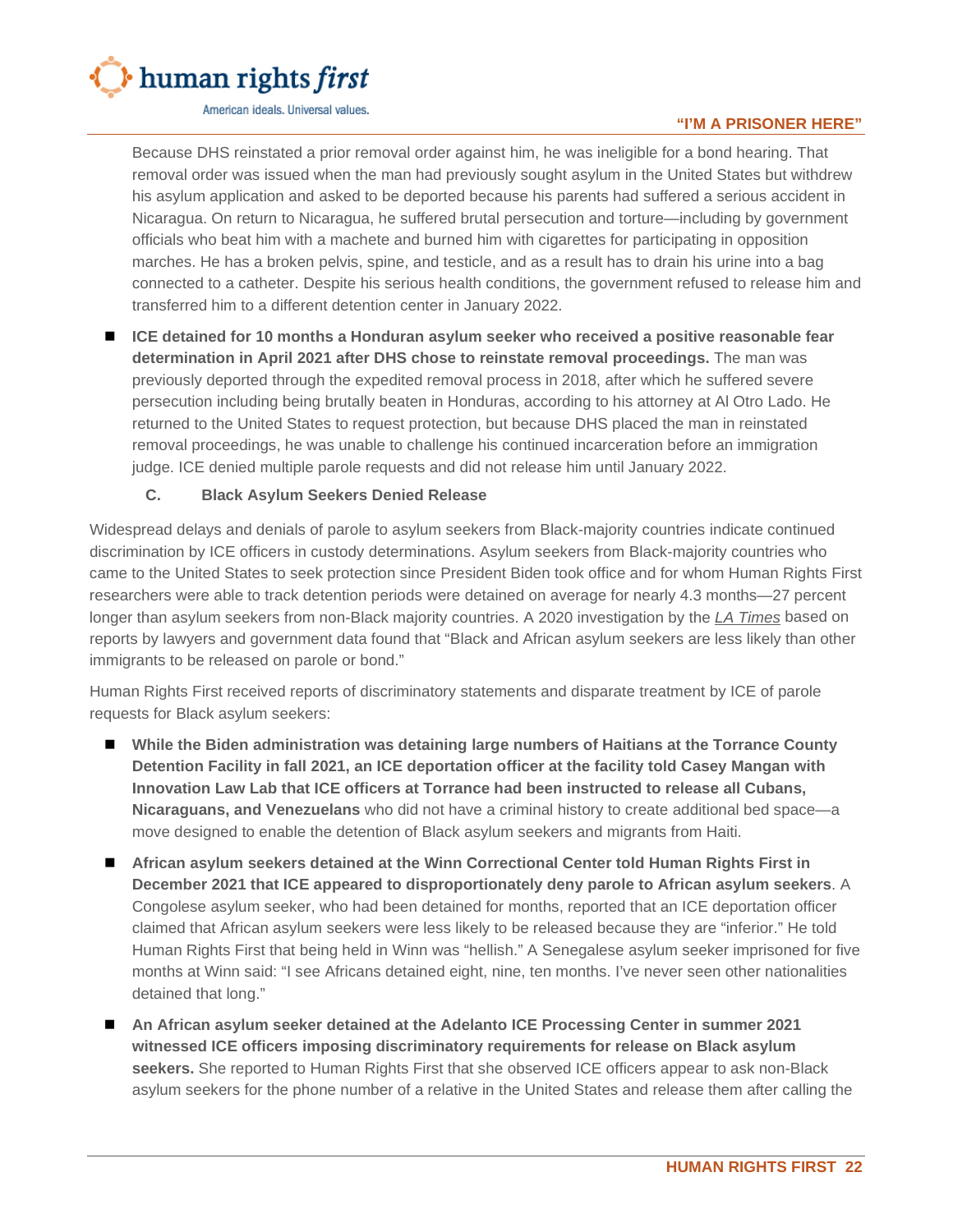

#### **"I'M A PRISONER HERE"**

relative, but demand that she and other Black asylum seekers produce extensive sponsorship documentation including utility bills and proof of citizenship of their sponsor to be considered for release.

ICE under the Biden administration has denied parole, or inexplicably delayed release for months, to many asylum seekers from African countries who established a credible fear of persecution, including:

- **ICE detained a Sudanese asylum seeker for four months, including for two months after she established a credible fear of persecution in October 2021.** The woman had fled Sudan after the government imprisoned and tortured her family members, including her father and siblings. She told Human Rights First that when she sought protection at the border with her husband, ICE separated them and jailed them in different facilities.
- **ICE denied the parole request of an LGBTQ Ghanaian asylum seeker living with HIV who had established a credible fear of persecution in July 2021 and had a community sponsor ready to support him.** ICE denied his parole request without explanation, according to his attorney. The man reported that he was not receiving needed HIV medication in detention. As of late September 2021, he remained detained.
- **A Congolese political activist was detained for three months after he received a positive credible fear determination.** The man had been arrested, tortured, and forbidden from working by the Congolese government for participating in political protests. He told Human Rights First that an ICE deportation officer claimed that he would be released within a few days of the positive fear determination, but instead ICE transferred him from the Adams County Detention Center to the Winn Correctional Center, where he languished for another three months until August 2021 without explanation.
- **ICE detained a Guinean political activist for nearly three-and-a-half months after he established a credible fear of persecution in April 2021.** He told Human Rights First that after the fear screening, ICE transferred him from the Adams County Detention Center to the Winn Correctional Center and jailed him for months despite having a sponsor who is a U.S. legal permanent resident ready to receive and support him during his asylum case.
- **In summer 2021, ICE refused to consider for parole a Cameroonian torture survivor who received a positive credible fear determination.** The woman had fled Cameroon after being tortured and raped by the military, according to Americans for Immigrant Justice. Although she had a U.S. citizen sponsor to support her on release, ICE initially refused to consider her request for parole because she did not have an identity document—even though it is not uncommon for asylum seekers to [lack](https://www.unhcr.org/en-us/excom/scip/3ae68cce4/identity-documents-refugees.html) identity documents after being forced to flee their countries. After two months detained, ICE released her in August 2021.
- **ICE denied release to a Sudanese asylum seeker for over four months after he established a credible fear of persecution in September 2021.** The man fled Sudan after seven family members were murdered in the Darfur genocide and later sought asylum at the U.S. border. ICE continued to jail him at the Winn Correctional Center despite his requests to be released and documentation submitted by a U.S. citizen relative ready to support him. The man told Human Rights First in December 2021 that he had been scheduled for a final hearing to decide his asylum application before an immigration judge but worried that he could not adequately prepare his case while detained. He said: "I asked my deportation officer if I could be released and follow up on my asylum case from outside. I said, 'I'm not ready. I have no lawyer' . . . the officer told me, 'don't ask more questions' . . . I have no other options. They release other people who pass their CFIs." ICE continued to deny his requests for release and the man was only able to leave detention after an immigration judge set bond at \$20,000, which was paid by a community organization.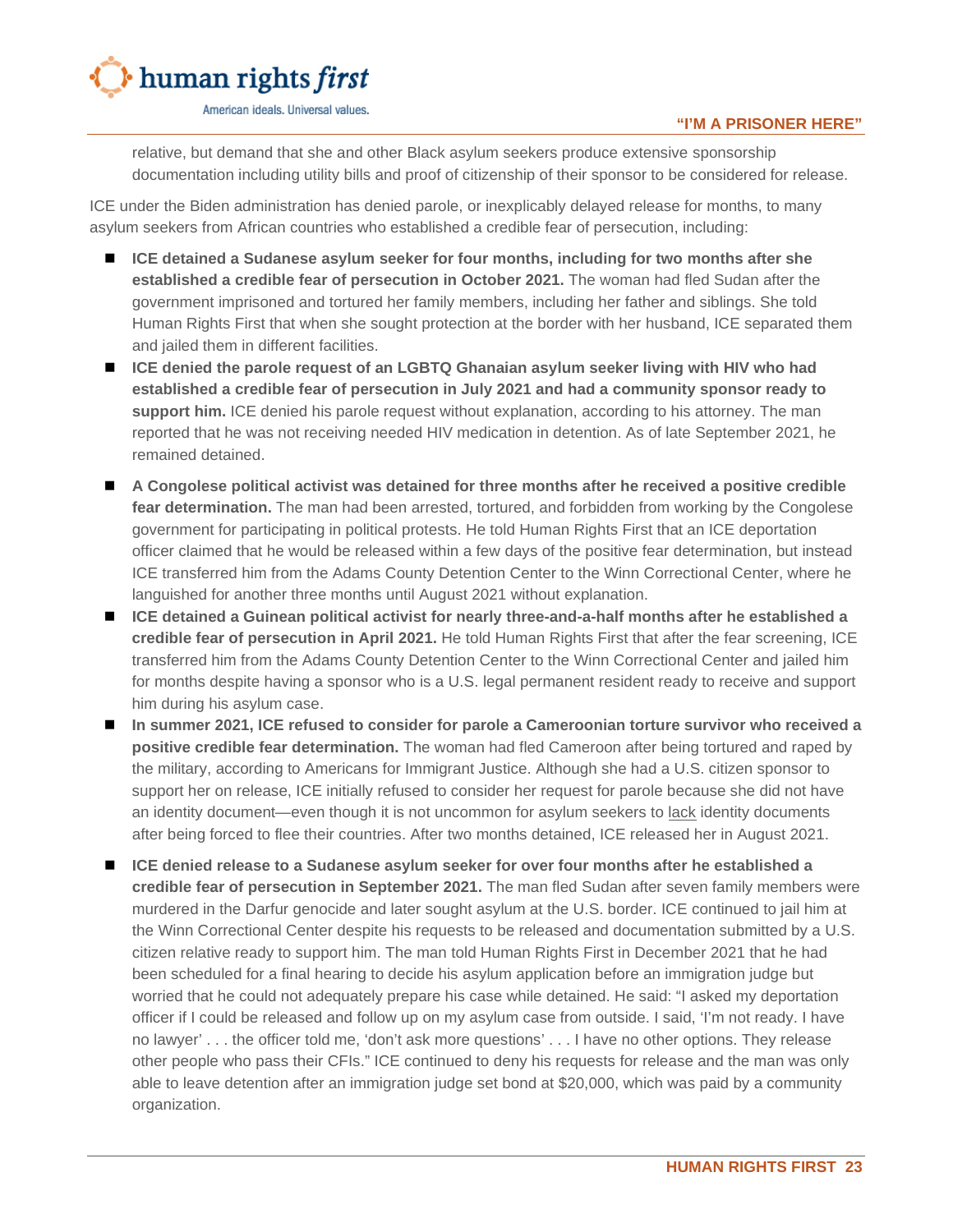

#### **"I'M A PRISONER HERE"**

 **ICE detained for six months an unrepresented Congolese man who had received a positive fear determination and who was ultimately granted protection under the Convention against Torture while jailed.** He had fled Congo after armed rebel groups murdered his wife and three children. He told Human Rights First: **"I lost all my family. I don't have a wife. I don't have kids. I came here for protection and peace. It was a lot of stress to be in detention. It was very hard."** ICE refused to release him after the positive fear determination and further prolonged his detention while it decided whether to appeal the judge's decision to grant him protection, which it ultimately did not. As a result, he was needlessly jailed from April to October 2021.

#### **D. Months-Long Delays in Credible Fear Interviews Prolong Detention**

<span id="page-25-0"></span>Months-long delays in administering CFIs, as [documented](https://www.splcenter.org/sites/default/files/detained_asylum_seeker_grievance_letter_30_june_2021.pdf) by a coalition of advocates and organizations, have prolonged the detention of many asylum seekers. ICE often will not release asylum seekers unless they have received a positive credible fear determination despite its [authority](https://uscode.house.gov/view.xhtml?req=granuleid:USC-prelim-title8-section1182&num=0&edition=prelim) to parole asylum seekers awaiting CFIs for humanitarian reasons or in the public interest. Other asylum seekers are detained for months awaiting a credible fear screening, only to have DHS place them into regular removal proceedings without a CFI.

Some of the asylum seekers trapped in the expedited removal process without a meaningful opportunity for release due to delays in CFI scheduling include:

- **A Nicaraguan dissident was jailed by ICE for four months waiting to receive a CFI.** The woman had been attacked at a political protest, fired from her job, stalked, and threatened with being disappeared for her opposition to the government. While detained at the Stewart Detention Center, she suffered severe vaginal bleeding lasting more than 30 days, according to her attorney Sally Santiago with Abogados Para Hispanos. ICE only released her in late August 2021 after four months in detention.
- **ICE detained a bisexual Ghanaian asylum seeker for nearly three months in the Aurora Detention Center before providing a CFI.** Even after he established a credible fear of persecution, ICE prolonged his detention for weeks by conditioning release on payment of \$2,500 in bond. The man told Human Rights First: "I had no one who could pay for me." A community organization eventually paid the bond, and he was released in August 2021.
- In June 2021, ICE detained a Salvadoran asylum seeker for two months waiting for a fear **screening, which he passed.** The man had been separated by DHS from his wife, two children, and mother when the family sought protection together at the southern border, according to an attorney who spoke with him.
- **A Brazilian asylum seeker was jailed for nearly three months waiting for a fear interview with an asylum officer in which she ultimately established a credible fear of persecution.** The woman had fled gender-based violence in Brazil, where she was threatened with death at gunpoint in front of her daughter, according to an attorney who spoke with her.
- **A Nicaraguan political activist was incarcerated at the Otay Mesa Detention Center for three months waiting for a CFI.** The man had been persecuted by Nicaraguan paramilitaries for participating in anti-government protests. ICE delayed his release for several weeks after he established a credible fear of persecution in October 2021, according to Al Otro Lado.
- **In fall 2021, ICE detained a 52-year-old Nicaraguan asylum seeker suffering from severe chronic pain and depression and forced her to wait over a month for her CFI.** After establishing a credible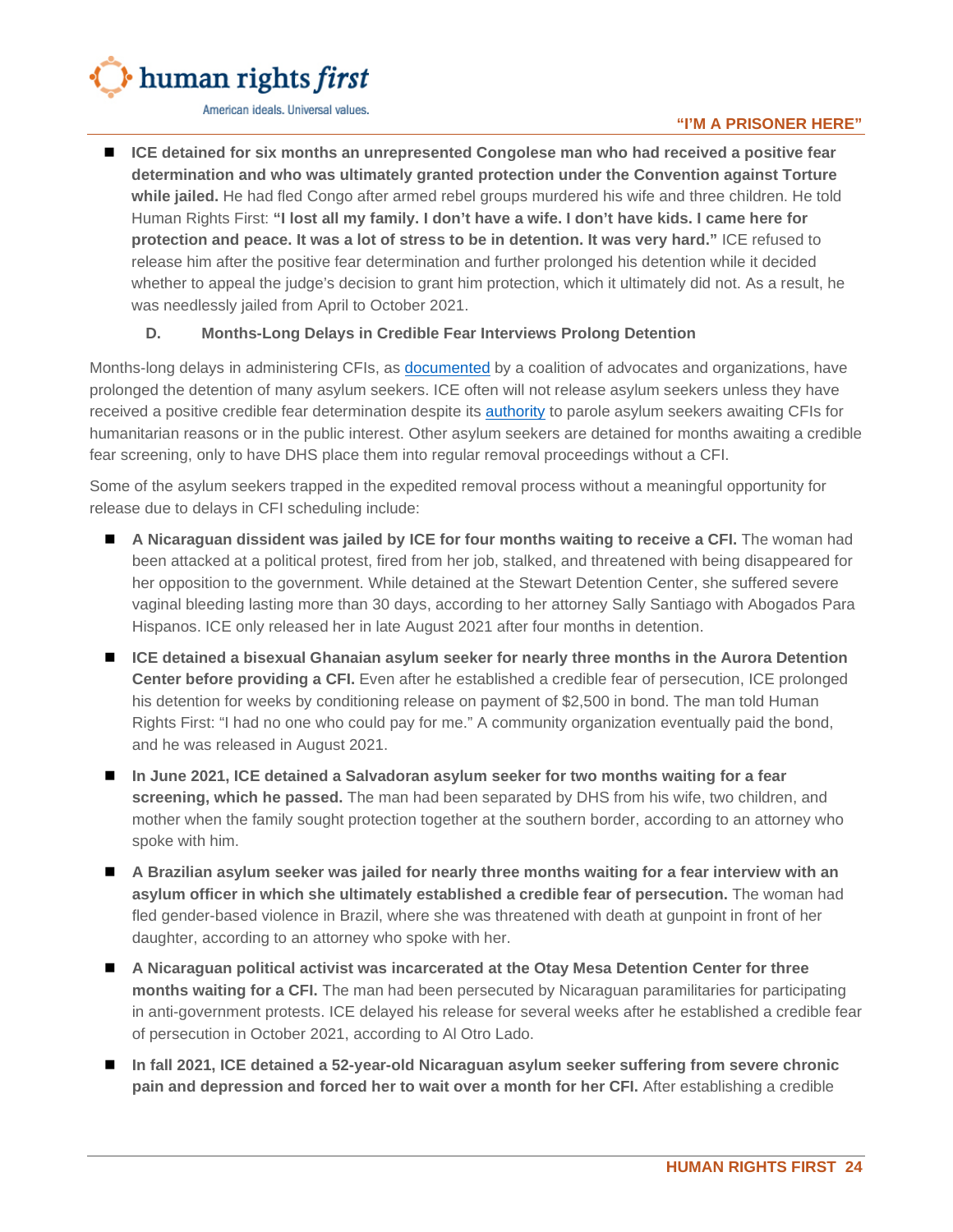

fear of persecution, she suffered weeks longer at the Stewart Detention Center before ICE released her, according to Sally Santiago with Abogados Para Hispanos.

In March 2022, the Biden administration published an *[Interim Final Rule](https://www.federalregister.gov/documents/2022/03/29/2022-06148/procedures-for-credible-fear-screening-and-consideration-of-asylum-withholding-of-removal-and-cat) that*, among other changes, amends regulations to recognize DHS's authority to release asylum seekers during the expedited removal process. Prior regulations issued by DHS purported to limit ICE's release of asylum seekers in expedited removal to situations of medical emergency or a law enforcement objective. These narrow grounds conflicted with the broad parole authority in 8 U.S.C. § 1182(d)(5)(A) authorizing release of detained asylum seekers for humanitarian reasons or to further the public interest. The rule is a positive step toward aligning regulatory parole authority with DHS's broad statutory release authority. But ICE's routine failure to release asylum seekers for months despite its authority to do so makes clear that there must be a presumption of release for all asylum seekers.

#### **E. Rote Denials, Extreme Delays, and Misinformation by ICE Officers**

<span id="page-26-0"></span>The government's review of parole requests has often been inadequate, cursory, or non-existent, sometimes with no decision issued at all. Attorneys and asylum seekers report seemingly automatic denials, delays in responses, falsehoods perpetuated by ICE regarding its release authority, and failures to respond to some release requests altogether. ICE has denied release to asylum seekers based on flight risk without conducting an individualized analysis of whether the person poses any such risk, merely checking a box stating that the person is a flight risk. In some cases, ICE has denied release to asylum seekers by stating that they are a border security enforcement priority—a baseless justification as individuals who are treated as enforcement priorities under the administration's guidance are still eligible for parole. ICE's arbitrary denial of release to many asylum seekers, particularly those who are unrepresented, has resulted in prolonged and needless detention.

These practices reinforce the need for regulations and agency guidance that require an individualized justification for denial of release within a reasonable amount of time after receipt of the parole request and confirm the eligibility of asylum seekers and immigrants for release, in line with the statute, as well as the need to establish independent oversight of ICE parole decisions and provide immigration court bond hearings to all asylum seekers and other immigrants.

Some recent denials that exemplify ICE's failure to provide meaningful consideration of whether an asylum seeker should be released under humanitarian or conditional parole include:

- **In fall 2021, a Senegalese asylum seeker received a conditional parole denial that included another person's name and immigration registration number and claimed that he was a flight risk without explanation.** When the asylum seeker's legal representative, Ian Philabaum with Innovation Law Lab, asked for clarification, ICE claimed that the man was a flight risk because there were no urgent humanitarian reasons or significant public benefit justifying release—a circular argument that also failed to address the fact that the man was suffering from kidney problems or that his uncle in the United States had agreed to sponsor him.
- **A Nicaraguan asylum seeker who sought protection after crossing the border in July 2021 was denied release by ICE as a border security enforcement priority.** ICE ignored her parole request for over a month and then denied it in September 2021 even though she had a U.S. citizen ready to sponsor her, her husband is living in the United States, and she suffers from high blood pressure, according to her attorney. In October 2021, she was released after an immigration judge granted bond.
- An LGBTQ asylum seeker from Central America was detained at the Torrance County Detention **Facility and denied parole by ICE in part because he had requested asylum at a port of entry without a visa—even though visas to seek asylum are neither granted nor required to request**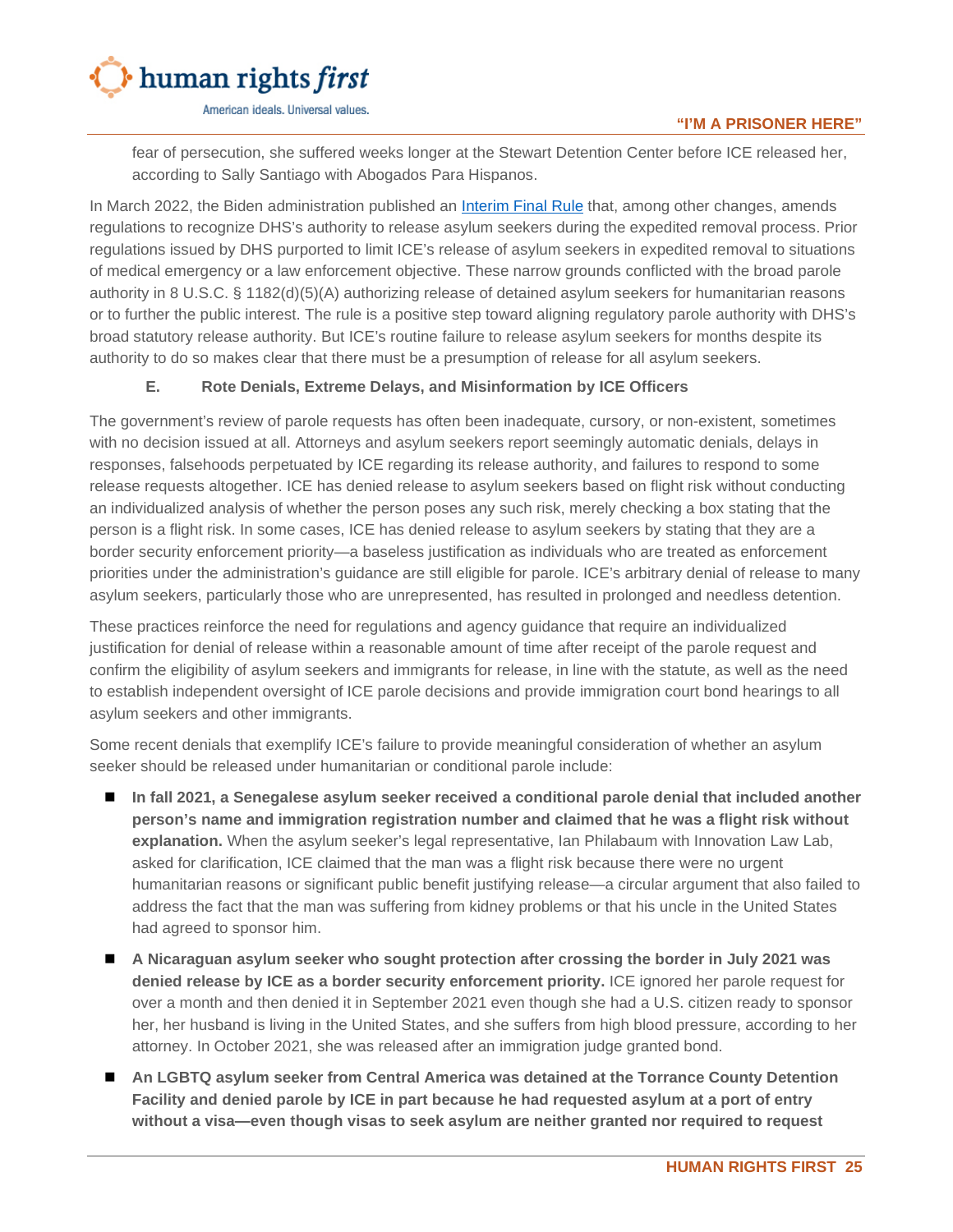

#### **"I'M A PRISONER HERE"**

**asylum.** ICE repeatedly denied parole requests filed by his attorney, Casey Mangan with Innovation Law Lab, also claiming that he was a flight risk without any individualized analysis and denying release because he had a non-family member sponsor. He was ultimately jailed for five months.

In other instances, ICE outright disregards parole requests for months before making a decision or does not respond at all. No DHS guidance requires ICE to timely respond to release requests that are not covered by the parole directive. Whereas the parole directive generally [requires](https://www.ice.gov/doclib/dro/pdf/11002.1-hd-parole_of_arriving_aliens_found_credible_fear.pdf) ICE to conduct an interview to determine parole eligibility within seven days of the CFI, there is no formal time limit for adjudication of other parole requests. As a result, asylum seekers have languished in detention without decisions on their requests for release, such as:

- **In December 2021, asylum seekers detained at the Winn Correctional Center told Human Rights First that they had been waiting a month or longer to receive a response to parole requests.** Yet during a tour of Winn that same day, an ICE officer claimed to Human Rights First that it typically takes *a few days* to review a parole request.
- **ICE failed to respond for months to the custody redetermination request filed by an attorney in June 2021 for a Brazilian asylum seeker detained at the Plymouth County Correctional Facility.**  The man's son, who was three years old at the time and lives in the United States, has severe hemophilia. The trauma of being separated from his family, including his wife, stepdaughter, and sick son, severely affected his mental health, according to his attorney.

Failure to inform asylum seekers of release options and affirmative misinformation by ICE officers about authority to release people from detention further interferes with the ability of asylum seekers, particularly those who are unrepresented, to request release or challenge denials. Some asylum seekers are unaware that they can request release in the first place, including a Nicaraguan asylum seeker who had already been detained at the Winn Correctional Center for four months when he spoke with Human Rights First in December 2021.

ICE has an affirmative [obligation](https://www.ice.gov/doclib/dro/pdf/11002.1-hd-parole_of_arriving_aliens_found_credible_fear.pdf) to inform asylum seekers covered by the parole directive of their eligibility for parole and schedule an interview to determine whether to release them. Its failure to comply with this obligation led Human Rights First and other groups to [sue](https://www.humanrightsfirst.org/sites/default/files/parole_litigation_Mar15.pdf) in 2018 to enforce this obligation. However, there is no guidance requiring ICE to inform asylum seekers not covered by the parole directive of the ability to request parole or to provide instructions regarding submission of parole requests.

While ICE has authority to release asylum seekers under its [humanitarian](https://uscode.house.gov/view.xhtml?req=granuleid:USC-prelim-title8-section1182&num=0&edition=prelim) parole or [conditional](https://uscode.house.gov/view.xhtml?req=granuleid:USC-prelim-title8-section1226&num=0&edition=prelim) parole authority regardless of manner of entry or whether they have received a CFI, ICE officers often provide incorrect information to asylum seekers and their representatives to claim that they cannot consider asylum seekers for release, which prolongs detention, including:

- **Falsely claiming that people who seek protection between ports of entry cannot be paroled.** ICE's El Paso field office, for example, routinely claims that only "arriving" asylum seekers processed at ports of entry are eligible for parole, according to legal representatives with El Paso Immigration Collaborative.
- **Falsely stating that asylum seekers who establish a credible fear of persecution must wait for nonexistent appeals by the government before being considered for parole.** During a tour of the Winn Correctional Center in December 2021, an ICE officer with the New Orleans ICE field office stated to Human Rights First that after asylum seekers receive a positive fear determination, ICE must wait to see if the government appeals the decision before considering the asylum seeker for parole. This is incorrect, as there is no process for appealing or reversing a positive credible fear determination.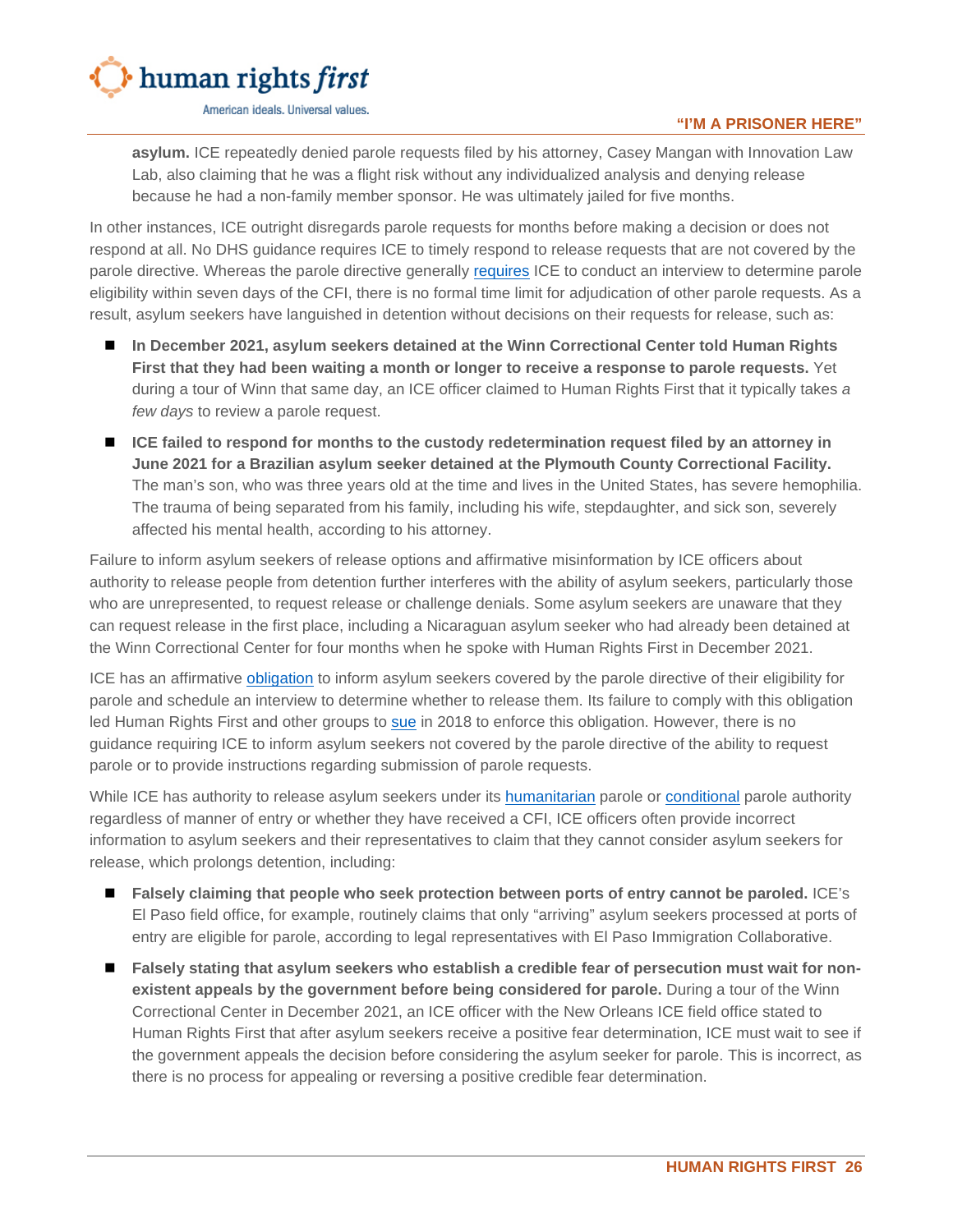

 **Falsely stating that people placed into removal proceedings without a CFI are ineligible for any type of parole.** These false statements have resulted in the prolonged incarceration of asylum seekers who have not had credible fear interviews while detained in facilities in New Mexico and El Paso, Texas, according to legal representatives with El Paso Immigration Collaborative.

#### **F. Prolonged Jailing of Asylum Seekers with Long Ties to the United States**

<span id="page-28-0"></span>In addition to detaining people who recently entered the United States to seek protection, DHS also continues to incarcerate and deny release to asylum seekers with long ties to the United States and/or U.S. citizen family members. During research focused on DHS detention of adults seeking asylum at the U.S. border, Human Rights First also learned of cases of asylum seekers detained by ICE while living in the United States or after completing a sentence for a criminal conviction. The September 2021 [enforcement priorities](https://www.ice.gov/doclib/news/guidelines-civilimmigrationlaw.pdf) include a flawed and undefined category of people deemed by ICE to be a "threat to public safety." The guidance allows individual ICE officers, who rely on [flawed](https://www.oig.dhs.gov/assets/Mgmt/2015/OIG_15-22_Feb15.pdf) risk [assessments](https://theintercept.com/2020/03/02/ice-algorithm-bias-detention-aclu-lawsuit/) and often [issue](https://www.humanrightsfirst.org/sites/default/files/FOIARecordsParoleFINAL.pdf) arbitrary and blanket release denials, to make these determinations.

While the enforcement priorities guidance directs ICE officers to assess mitigating factors including lengthy presence in the United States, impact of deportation on U.S. family members, a physical or mental condition requiring care and treatment, and eligibility for humanitarian protection, Human Rights First's researchers spoke with detained asylum seekers with strong ties to the United States and/or serious health conditions*.* 

- ICE detained a Mexican asylum seeker who was a baby when his family came to the United States **for over three years and continued to refuse him release under the Biden administration.** His family, including his mother and siblings, all live in the United States. He suffers from Post-Traumatic Stress Disorder (PTSD), depression, and a psychotic disorder resulting in auditory hallucinations. Though required to evaluate individuals with severe mental illness for release under the *Fraihat* order, ICE failed to respond to his attorney's repeated requests from April 2021 to January 2022, which included a declaration, psychological evaluation, and medical records, or to provide a required individualized assessment. The man told Human Rights First: "It's really inhumane when they keep us here for so many years . . . I don't know what kind of rulebook they're going by but it's really unfair." ICE continued to ignore the *Fraihat* requests but eventually released him in January 2022.
- **ICE jailed for over six months a Mexican asylum seeker who has lived in the United States for over 20 years and has a son who is a U.S. legal permanent resident.** She told Human Rights First that she is terrified of being deported to Mexico, where her brother and father were murdered in 2021. Having survived ovarian cancer in 2020, she said that she had recently been experiencing severe pain near her ovary for months. Her medical records, which were reviewed by Human Rights First, reflect that in December 2021 she was diagnosed with an ovarian cyst and a ventral hernia and state that she should be referred to surgery, but a month later she had not received any treatment or seen a medical provider. She said: "It's hard to be sick here . . . I feel so sad because of this pain. I feel it all day. I want to see my son." As of March 2022, she remained detained.

#### **G. Continued Detention of People Granted Protection, Stateless Persons**

<span id="page-28-1"></span>ICE has needlessly prolonged the detention of people granted protection from torture and stateless people who cannot be deported.

DHS has protracted detention by appealing the immigration court's decision to grant protection and by refusing to release them pending the government's appeal—in some instances even after the government's appeal was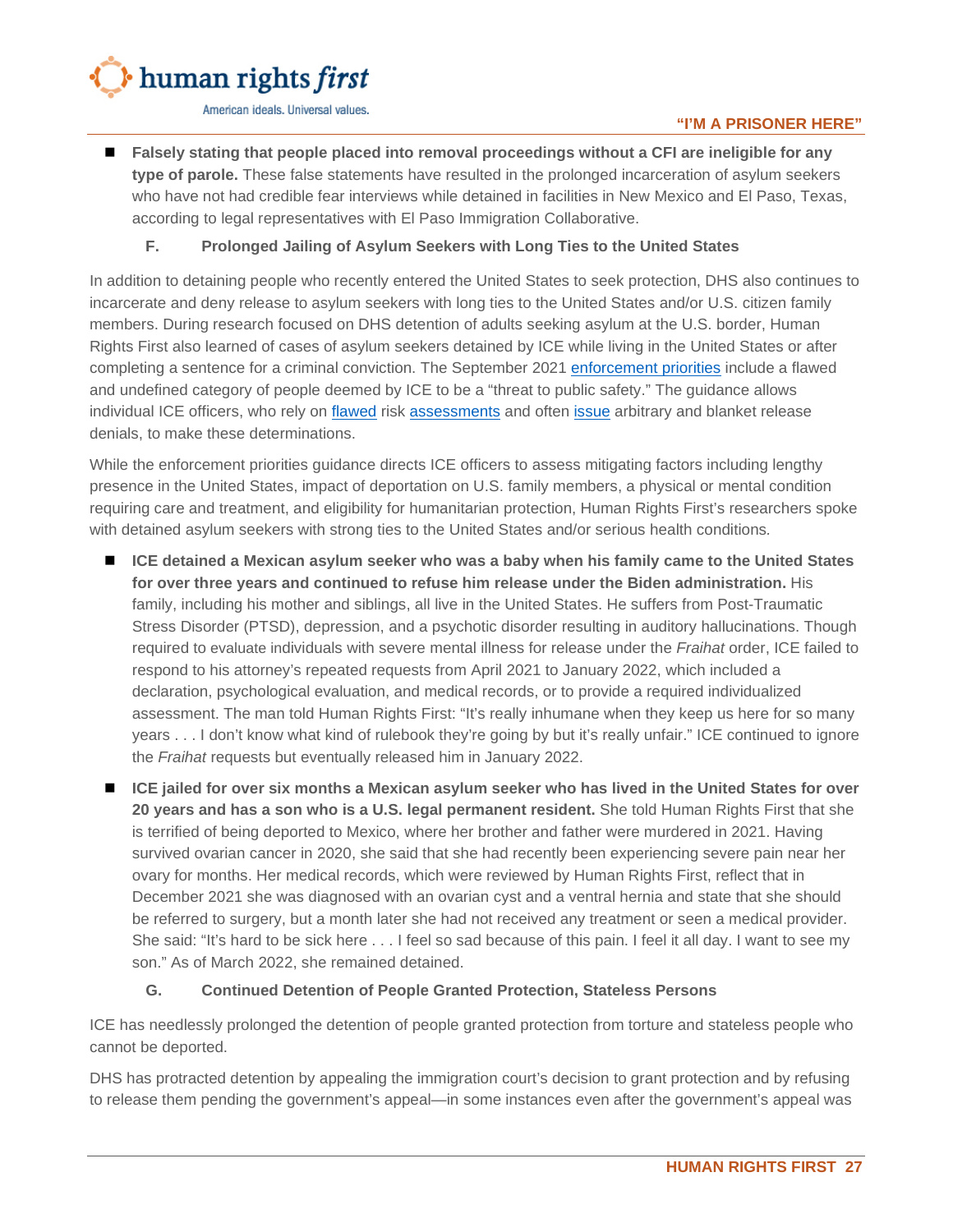

#### **"I'M A PRISONER HERE"**

dismissed. ICE is [not required](https://www.ice.gov/doclib/about/offices/opla/OPLA-immigration-enforcement_interim-guidance.pdf) to appeal in cases where protection is granted and has [authority](https://www.law.cornell.edu/uscode/text/8/1226) to release individuals pending the outcome of an appeal. Indeed, [guidance](https://www.prisonlegalnews.org/news/publications/ice-memo-detention-policy-where-immigration-judge-has-granted-asylum-and-ice-has-appealed-2004/) issued in 2004 and [cited](https://www.ice.gov/doclib/about/offices/opla/OPLA-immigration-enforcement_guidanceApr2022.pdf) by the Biden administration directs ICE to generally release from detention people who have received asylum, withholding of removal, or protection under the Convention Against Torture even if ICE appeals. Yet government data obtained by *[Mother Jones](https://www.motherjones.com/politics/2021/10/even-if-you-win-you-stay-locked-up-how-ice-uses-appeals-to-keep-immigrants-in-detention/?utm_source=twitter&utm_campaign=naytev&utm_medium=social)* reveals that ICE appealed to the Board of Immigration Appeals (BIA) more than 50 percent of cases where protection was granted between October 2015 and June 2021. Of those, nearly 1,000 asylum seekers remained detained despite having been found to qualify for protection by an immigration judge.

Some of the individuals granted protection by an immigration judge but who have remained detained for prolonged periods under the Biden administration include:

- **[Sara Mendez-Morales,](https://www.motherjones.com/politics/2021/10/even-if-you-win-you-stay-locked-up-how-ice-uses-appeals-to-keep-immigrants-in-detention/?utm_source=twitter&utm_campaign=naytev&utm_medium=social) an indigenous Guatemalan woman who fled severe gender-based violence in Guatemala, remained incarcerated for nearly seven months after being granted protection under the Convention Against Torture by an immigration judge in early February 2021.** ICE refused to release her until the BIA dismissed the government's appeal in late August 2021, even though she has two U.S. citizen daughters and is a cancer survivor who did not have access to required medical checkups while detained.
- **A Salvadoran man who was granted protection under the Convention Against Torture in July 2021 was detained until late March 2022 because DHS refused to release him even after its appeal of the decision was dismissed by the BIA in December 2021**. While incarcerated, the man suffered from health issues including high cholesterol and blood in his stool—for which he was unable to obtain a colonoscopy for four months. He told Human Rights First: "I've been depressed and angry, especially during the holidays. I can't be with my wife. I can't see her. I can't spend time with her" His wife and three young stepchildren live in Los Angeles.

The U.S. Supreme Court has [ruled](https://supreme.justia.com/cases/federal/us/533/678/) that the U.S. Constitution prohibits indefinite detention of a person who cannot realistically be removed from the United States and that there is no valid immigration purpose for detaining them. Yet, DHS has repeatedly refused to release at least one stateless person, subjecting him to prolonged detention:

■ ICE detained for over one-and-a-half years a stateless man of Congolese parentage who was born **in a refugee camp in Rwanda even though there was no reasonable prospect he could be removed.** He spent a year in ICE detention following a September 2020 removal order despite repeated communications from the Rwandan and Congolese embassies that he was not a citizen of either country and could not be deported to either. The man's repeated letters to ICE headquarters in 2021 went unanswered, and he eventually filed a *pro se* petition for *habeas corpus*. In September 2021, a federal court ordered his release after ICE acknowledged that he could not be deported. He told Human Rights First: "ICE wants to keep people detained. If I did not do a *habeas corpus* petition, I would still be in detention. But other people who are detained can't file a *habeas corpus* because they don't speak English. It's unbelievable. It's against the Constitution."

## <span id="page-29-0"></span>**III. Widespread Bond Denials and Unfair Determinations**

Immigration court bond hearings are an inadequate safeguard against arbitrary ICE detention—though asylum seekers who initially requested asylum at ports of entry do not even have access to this limited check on ICE detention. When ICE refuses to release an individual who is eligible for a bond hearing or sets an unaffordable bond, the detained person may ask an immigration judge to grant bond or lower the amount set by ICE.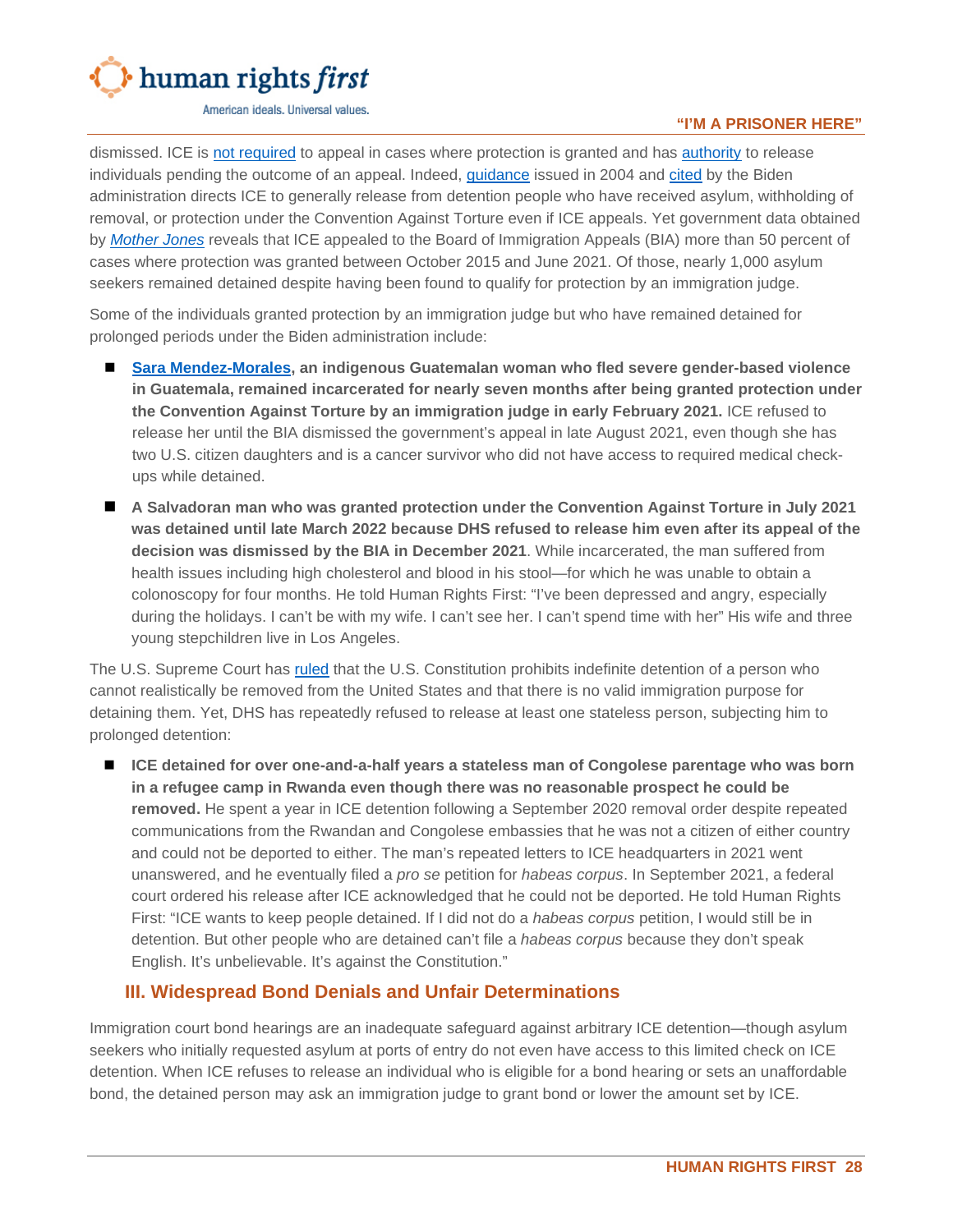

#### **"I'M A PRISONER HERE"**

However, bond hearings are [plagued](https://trac.syr.edu/immigration/reports/545/) by disparities based on nationality, race, and location of immigration court. Even when bond is granted, amounts set by ICE or immigration courts are often outrageous and unaffordable.

Detained asylum seekers are denied release on bond at extremely high rates, according to [immigration court](https://www.humanrightsfirst.org/sites/default/files/EOIR%20Bond%20Decisions%20in%20Response%20to%20HRF%20FOIA%20Request.pdf)  [data](https://www.humanrightsfirst.org/sites/default/files/EOIR%20Bond%20Decisions%20in%20Response%20to%20HRF%20FOIA%20Request.pdf) Human Rights First received through a FOIA request. Analysis by Human Rights First and a student team from the Human Rights Center Investigations Lab at U.C. Berkeley shows that **for asylum seekers with a pending asylum application**[7](#page-30-0) **who had bond hearings in FY 2021** (through mid-August 2021, the cutoff for the data provided), immigration judges:

- denied bond in at least 40 percent of cases;<sup>[8](#page-30-1)</sup>
- **increased the bond amount beyond that set by ICE in 8 percent of cases;**
- **left the bond amount set by ICE unchanged in 7 percent of cases; and**
- denied reconsideration ("amelioration") of the court's prior bond decision in 12.8 percent of cases.

Thus, in 68 percent of bond hearings for asylum seekers, immigration judges ruled against asylum seekers by denying bond, increasing the bond amount, or refusing to lower the bond amount set by ICE. Some immigration courts set outrageous, unaffordable amounts for asylum seekers. The government data shows that only 32 percent of immigration court bond hearings for asylum seekers with pending asylum applications resulted in bond being set or the bond amount reduced.

The immigration court data obtained by Human Rights First through FOIA shows that **the average bond amount set by immigration judges for asylum seekers in FY 2021** (through mid-August 2021) **was \$9,711, with bonds as high as \$75,000 and \$100,000.**

The immigration court data obtained by Human Rights First further confirms disparate treatment of detained Black asylum seekers.[9](#page-30-2)

- **Haitian asylum seekers were 27 percent more likely than other nationalities to be denied bond** (50.6 percent versus 39.8 percent), **nearly twice as likely to have their bond increased beyond the amount ICE set** (15.3 percent versus 7.8 percent), **and 34.2 percent less likely to have bond set**  (where previously denied by ICE) **or reduced** (21.2 percent versus 32.2 percent). In 78.8 percent of bond decisions for Haitian asylum seekers, immigration judges denied bond, increased bond, or refused to reduce the bond amount set by ICE.
- **In addition, the average bond set for Haitian asylum seekers by an immigration judge in FY 2021 was \$17,793—nearly double the average bond for other asylum seekers.** Haitian asylum seekers also made up a disparate proportion of asylum seekers with bonds set at \$20,000 or more. While Haitian asylum seekers comprised 3 percent of total bond decisions for people with pending asylum applications, 14.4 percent of bonds set at or over \$20,000 were imposed on Haitian asylum seekers.

<span id="page-30-0"></span> $<sup>7</sup>$  Human Rights First requested bond determinations for all detained individuals with a positive credible fear determination. The Executive</sup> Office for Immigration Review, which houses the immigration courts, stated that it does not maintain such data.

<span id="page-30-1"></span><sup>&</sup>lt;sup>8</sup> These figures and those that follow exclude bond decisions that did not result in an adjudication on the merits of the bond claim, such as in cases where the bond request was withdrawn, the bond decision was rendered moot, or the immigration court did not have jurisdiction.

<span id="page-30-2"></span><sup>&</sup>lt;sup>9</sup> The figures that follow exclude bond decisions that did not result in an adjudication on the merits of the bond claim, such as in cases where the bond request was withdrawn, the bond decision was rendered moot, or the immigration court did not have jurisdiction.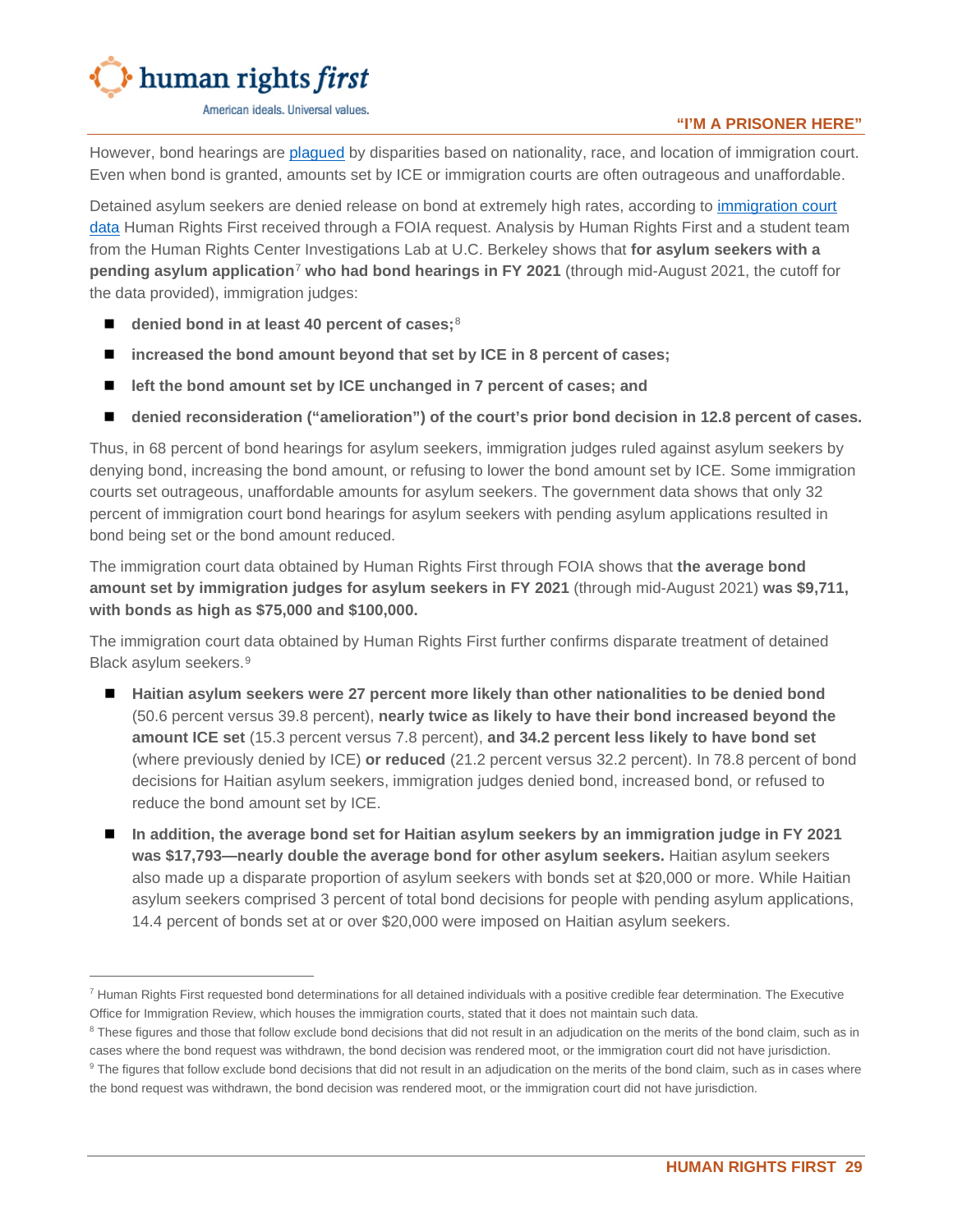

#### **"I'M A PRISONER HERE"**

■ Immigration court judges imposed excessively high bond amounts on many African asylum **seekers as well.** For example, asylum seekers from Eritrea, Mauritania, Nigeria, Senegal, Somalia, South Africa, and Togo received bond amounts that were \$20,000 or greater.

The disparate treatment of Black asylum seekers parallels analysis that shows that detained Black immigrants generally are more likely to be denied bond and to receive astronomically high bonds. **According to government [data](https://trac.syr.edu/phptools/immigration/bond/) analyzed by Syracuse University's Transactional Records Access Clearinghouse (TRAC), in FY 2021, detained Haitians and Jamaicans were twice as likely to be denied bond compared to other nationalities**. Only 14.8 percent of Haitians and 15 percent of Jamaicans were granted bond by an immigration judge compared to 31.4 percent of all other nationalities. Between June 2018 and June 2020, RAICES [reported](https://www.raicestexas.org/2020/07/22/black-immigrant-lives-are-under-attack/) that immigration bonds for Haitian immigrants were 54 percent higher than those for other immigrants. In FY 2021, immigration court judges set [bond amounts](https://trac.syr.edu/phptools/immigration/bond/) in excess of \$25,000 for 16 percent of Haitian nationals – eight times the rate of other nationalities who received bonds in that range in 2 percent of cases.

# <span id="page-31-0"></span>**Fueling** *Refoulement*

*"Detention beats you psychologically. The way you're chained. You're tied up—your arms, legs, and waist. You cannot walk. I was thinking, what did I do wrong? They cut off my hair because I had braids. They told me it was procedure. . . . it eats you up. It beats your mind. And then imagine, with everything you've been through, to have your credible fear interview within 48 hours. . . . You are totally unprepared. You're in a new place. Your mind is not settled. I think it was only three out of 30 of us that passed our CFIs."*

- Human rights activist from an African country jailed at the Adelanto ICE Processing Center in 2021

*"I was very ill. . . . I had memory loss and felt disoriented and retraumatized by detention, at 54 years of age I had never been detained. I was in shock from the conditions, from being shackled, I remember being in a very cold place and given plastic sheets for covers. . . . I was shell-shocked, we were being mistreated in the country of human rights, it was hard for me to accept."*

- Angolan asylum seeker fleeing political persecution, who received a negative determination after being forced to undergo a CFI at the Adams County Detention Center in 2021 while sick with COVID-19 and experiencing mental health problems

*"Border Patrol took me to detention . . . it was the worst nightmare that had ever happened to me. They wouldn't give me a toothbrush for 18 days. It was harsh . . . then I had my credible fear interview around a month later . . . after all that I have gone through, they just give you one interview. After that interview, you are done . . . they deported me in September 2021."*

- Somali asylum seeker deported through the expedited removal process while detained in 2021 despite apparent eligibility for asylum and redesignation of Somalia for TPS

Incarcerating people in ICE detention centers fuels *refoulement*—illegal deportation of refugees to persecution and torture—because detention diminishes access to counsel, interferes with fundamental due process protections, and exacerbates the fundamental flaws of the expedited removal process. Yet the Biden administration has forced over [3,000](https://trac.syr.edu/phptools/immigration/asylum/) people to undergo immigration court hearings on their asylum applications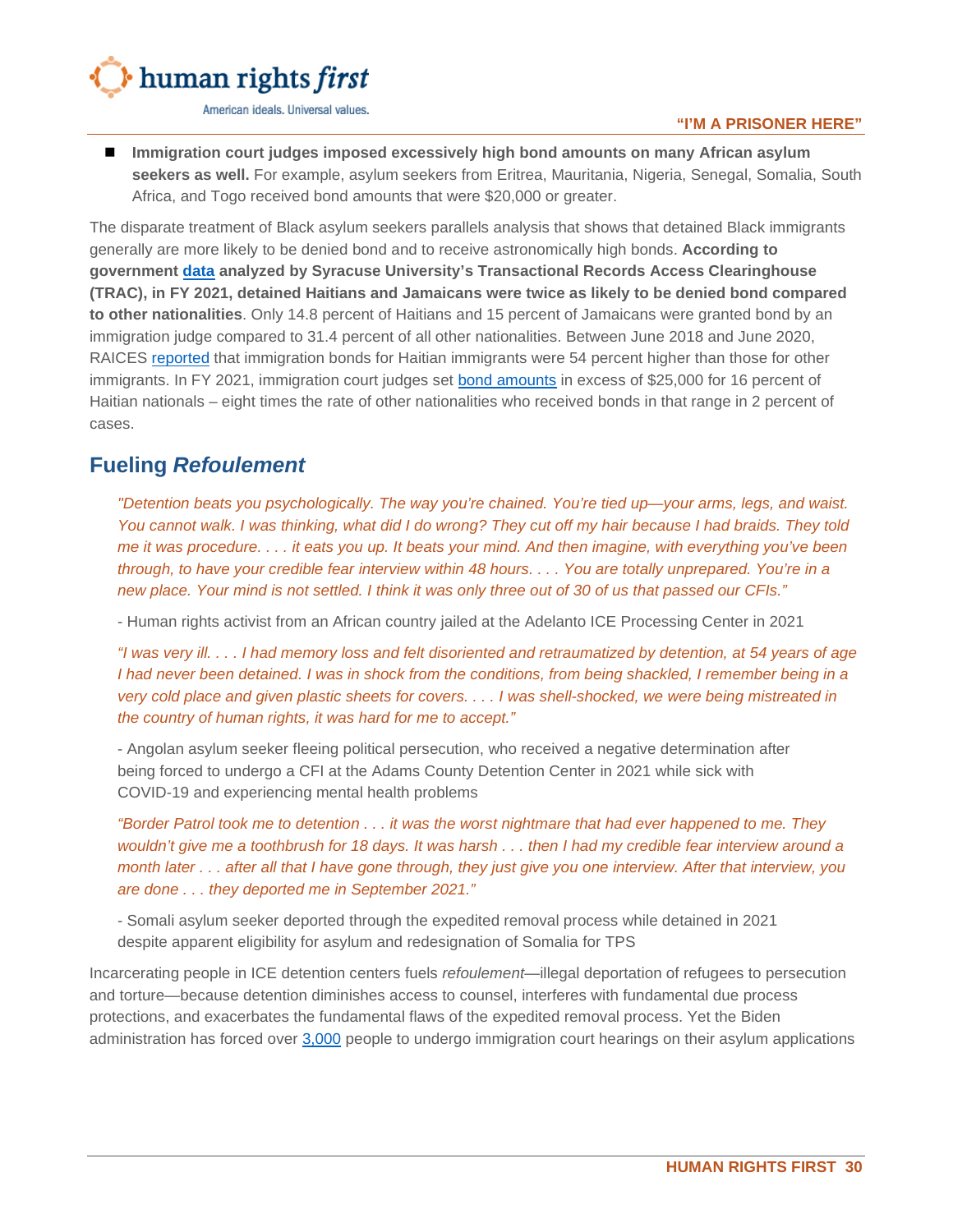

while in detention and has conducted more than [66,000](https://www.uscis.gov/tools/reports-and-studies/semi-monthly-credible-fear-and-reasonable-fear-receipts-and-decisions) credible fear interviews, which have typically been carried out in these immigration jails.<sup>[10](#page-32-1)</sup>

Forcing asylum seekers to proceed with their cases in detention creates additional barriers to finding legal counsel and results in other serious due process violations that interfere with the ability of asylum seekers to fairly request and receive refugee protection. In addition, the use of remote detention facilities to jail asylum seekers has further restricted access to legal representation. Additional barriers including the [physical](https://www.ncbi.nlm.nih.gov/pmc/articles/PMC7348446/) and [psychological](https://bmcpsychiatry.biomedcentral.com/articles/10.1186/s12888-018-1945-y) [harms](https://bmcpublichealth.biomedcentral.com/articles/10.1186/s12889-022-12967-7) of detention, lack of access to document translation assistance, arbitrary deadlines set by immigration judges, and limited ability to remotely communicate with attorneys.

The Biden administration's decision to subject asylum seekers to expedited removal in detention—even though DHS is [not required](https://www.justice.gov/sites/default/files/eoir/legacy/2014/07/25/3716.pdf) to use expedited removal—has further exacerbated its [fundamental](https://www.uscirf.gov/sites/default/files/Barriers%20To%20Protection.pdf) [flaws,](https://www.supremecourt.gov/DocketPDF/19/19-161/129461/20200122130104258_19-161%20bsac%20Immigration%20and%20Human%20Rights%20Organizations.pdf) prevented people seeking protection from applying for asylum, and erroneously returned refugees to life-threatening danger.

# <span id="page-32-0"></span>**I. Barriers to Fair Adjudication, Due Process for Detained Asylum Seekers**

Detention impedes many asylum seekers from effectively and fairly presenting their requests for protection. Being detained [limits](https://www.americanimmigrationcouncil.org/research/humane-approach-can-work-effectiveness-alternatives-detention-asylum-seekers) asylum seekers' access to legal representation and translation assistance to complete the complex and technical asylum application in English. It inflicts [physical](https://www.ncbi.nlm.nih.gov/pmc/articles/PMC7348446/) and [psychological](https://bmcpsychiatry.biomedcentral.com/articles/10.1186/s12888-018-1945-y) harm that impedes asylum seekers' ability to prepare and present their cases, can [cut off](https://ccis.ucsd.edu/_files/Publications/CutOff_HowICEBlocksCommunication.pdf) communication with important witnesses and experts as well as access to crucial documents that may serve as evidence in an asylum claim, and [pushes](https://www.reuters.com/article/us-health-coronavirus-usa-immigration-in/die-in-detention-or-at-home-u-s-pandemic-forces-cruel-choice-on-asylum-seekers-idUSKBN247145) some asylum seekers to abandon their claims rather than continue to endure the trauma of detention.

Immigration judges routinely set arbitrary, accelerated deadlines that detained asylum seekers, particularly those without attorneys, cannot meet, resulting in orders of removal. **For instance, a legal service provider reported that since fall 2021 the Otero Immigration Court has ordered the deportation of at least ten unrepresented detained asylum seekers who were unable to submit their asylum applications within the mandated time.** Immigration court judges have routinely given detained asylum seekers there only two to four weeks after an initial scheduling hearing to complete the asylum application—a technical, 12-page form that is not available in any language other than English. In some instances where asylum seekers were forced to complete their asylum application on their own or with the assistance of another detained individual despite lack of English fluency, immigration judges have ordered them removed in part because of inconsistencies or errors in the asylum application. For example:

 **In July 2021, an immigration court ordered the deportation of a detained, unrepresented Senegalese asylum seeker who does not speak English because he was unable to complete the asylum application within two weeks.** The man, who speaks Wolof and fled Senegal due to religious persecution, was not able to understand or complete the application while detained in New Mexico. The immigration court stated in its decision, which was reviewed by Human Rights First, that not understanding English is "not good cause" for failure to submit the application by the deadline and that the Internet could be used to complete the form. This assertion is rendered even more absurd by the fact that Wolof is not available on Google Translate.

<span id="page-32-1"></span><sup>&</sup>lt;sup>10</sup> Accordin[g to](https://www.humanrightsfirst.org/sites/default/files/HRIFA%20Report%20FY%202015.pdf) [records](https://www.humanrightsfirst.org/sites/default/files/HRIFA%20Report%20FY%202016.pdf) [received](https://www.humanrightsfirst.org/sites/default/files/HRIFA%20Report%20FY%202017.pdf) by Human Rights First in response to a FOIA request for annual reports to Congress required under HRIFA, from fiscal year 2015 to fiscal year 2017, 93.8 percent (144,364 of 153,852) of all asylum seekers who underwent credible fear interviews were subjected to ICE detention.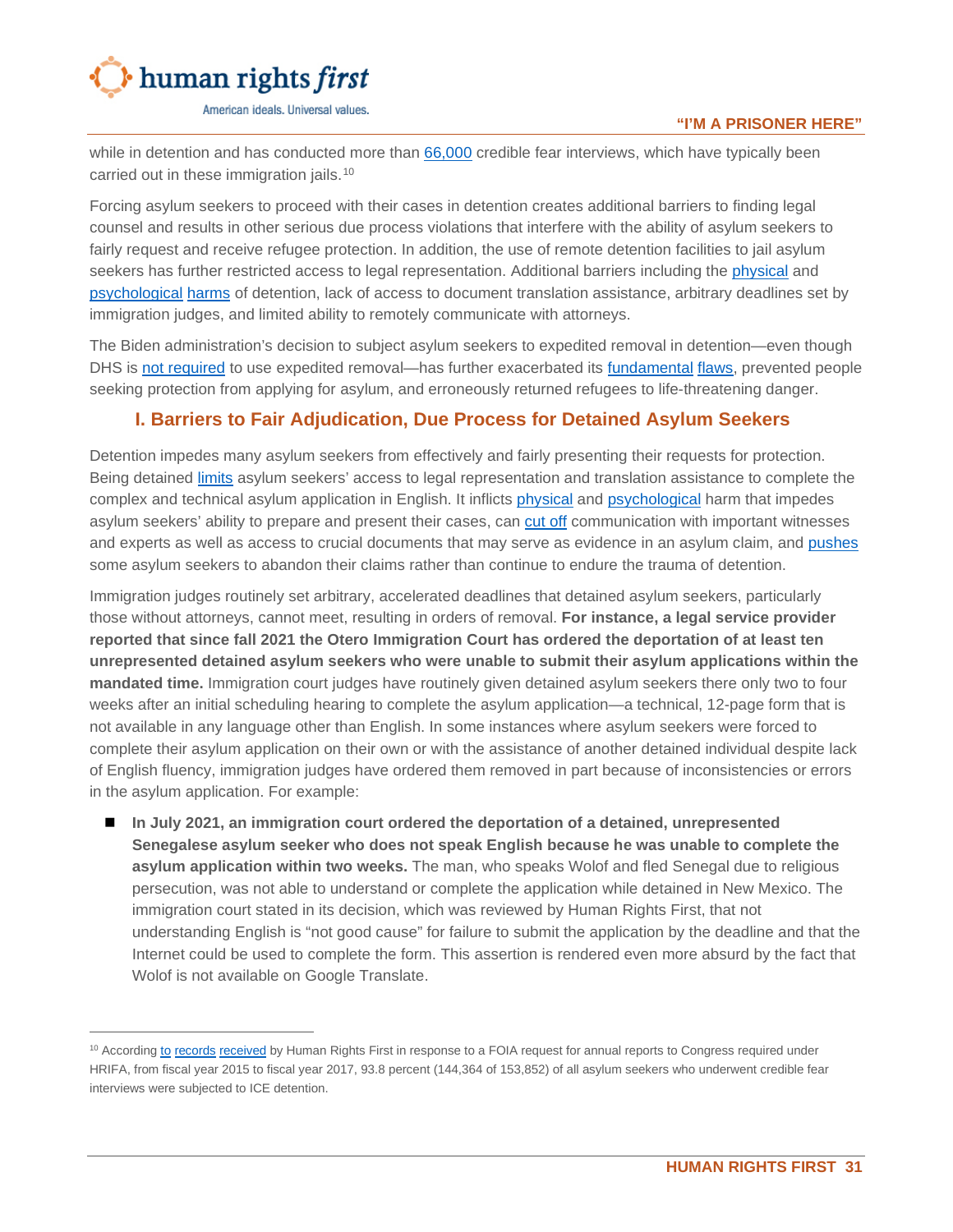

#### **"I'M A PRISONER HERE"**

■ In October 2021, a detained and unrepresented Haitian political activist was ordered removed after **an immigration court found him not credible in part due to minor inconsistencies in his asylum application, which the court had given him two weeks to complete in English—a language he does not speak.** DHS had detained the man and separated him from his wife when they sought safety in Del Rio, Texas. Unable to access legal services, he completed the application with the assistance of another detained individual with purported English fluency. The man's attorney at the Las Americas Immigrant Advocacy Center, who is representing him in his appeal, told Human Rights First that the asylum application contained glaring translation errors. However, the immigration judge stated that the asylum seeker's explanation that he did not understand the application and was forced to rely on an unprofessional translator was a "weak explanation."

**DHS appears to have intentionally pushed Haitian asylum seekers and migrants through removal proceedings on an even more expedited and unfair timeline while other asylum seekers languished in the same detention center.** In late fall 2021**,** following DHS's atrocious treatment of Haitian families and adults who had crossed into the United States near Del Rio, Texas, Haitian asylum seekers at the Torrance County Detention Facility were rushed through immigration court hearings with some [ordered](https://innovationlawlab.org/media/TorranceLetter_11.5.21.pdf) removed within one month. By comparison, Nicaraguan and other asylum seekers at the same facility languished for months before receiving an initial hearing, according to Innovation Law Lab, and slowed even further as the government rushed to deport Haitians detained at Torrance. According to a November 2021 [complaint](https://www.americanimmigrationcouncil.org/sites/default/files/research/compla1.pdf) to the DHS OIG and Office of Civil Rights and Civil Liberties (CRCL), some Haitians [ordered removed](https://innovationlawlab.org/media/TorranceLetter_11.5.21.pdf) reported that they had not understood their right to seek "asylum" because the government failed to provide legal information prior to their hearings in Haitian Kreyol and blocked them from consulting with legal service providers.

[Studies](https://www.vera.org/downloads/publications/why-does-representation-matter.pdf) have repeatedly shown that legal [representation](https://www.americanimmigrationcouncil.org/research/access-counsel-immigration-court) ensures that more individuals receive asylum and other immigration [relief](https://brooklynworks.brooklaw.edu/cgi/viewcontent.cgi?article=1551&context=faculty) that they are [eligible](https://www.vera.org/publications/new-york-immigrant-family-unity-project-evaluation) for under U.S. law. Detained people represented by legal counsel are [twice](https://www.americanimmigrationcouncil.org/research/access-counsel-immigration-court) as likely to be granted relief by an immigration judge compared to people in detention without an attorney. **But as of April 2022, immigrants and asylum seekers in ICE detention with pending cases are two-and-ahalf times less likely to be represented by counsel compared to individuals who have been released from detention** (27.2 percent versus 67.8 percent), according to government data analyzed by [TRAC.](https://trac.syr.edu/phptools/immigration/nta/)

DHS transfers of asylum seekers to remote detention facilities have further limited access to find and retain attorneys who can assist asylum seekers to apply for protection. The use of remote detention facilities including in Georgia, Louisiana, and Mississippi—to jail asylum seekers requesting protection at the border has forced many to undergo the credible fear process and present their asylum case to an immigration judge without legal representation. Many of these facilities, which [began jailing](https://www.aclu.org/letter/letter-dhs-secretary-mayorkas-regarding-ice-detention) asylum seekers and immigrants under the Trump administration, are located hours away from major cities and have some of the [lowest](https://www.aclu.org/report/justice-free-zones-us-immigration-detention-under-trump-administration) attorney availability rates in the country. In FY 2022 to date, DHS has jailed [25 percent](https://www.ice.gov/doclib/facilityInspections/dedicatedNonDedicatedFacilityList.xlsx) of all detained asylum seekers and immigrants in Georgia, Louisiana, and Mississippi.

**The few detained asylum seekers who do manage to secure representation have faced enormous hurdles to communicate with their attorneys.** An October 2021 [letter](https://www.aclu.org/letter/coalition-letter-dhs-and-ice-access-counsel-immigration-detention) to the Biden administration from the ACLU and American Immigration Council, which was signed by 88 legal organizations, details these barriers including ICE's refusal to schedule legal calls, failure to provide a timely way for detained individuals to review and sign critical documents, and lack of adequate private attorney-client meeting rooms resulting in long waits. Legal access in detention became even more limited during the COVID-19 pandemic due to [restrictions on or](https://www.aclu.org/letter/coalition-letter-dhs-and-ice-access-counsel-immigration-detention)  [elimination of in-person visitation,](https://www.aclu.org/letter/coalition-letter-dhs-and-ice-access-counsel-immigration-detention) quarantine and isolation protocols, and limited phones and private rooms for remote meetings. In March 2022, legal service providers [wrote](https://immigrantjustice.org/sites/default/files/content-type/commentary-item/documents/2022-03/NGO-Rebuttal-to-ICE-Legal-Access-Report-March-22-2022.pdf) to members of Congress to emphasize the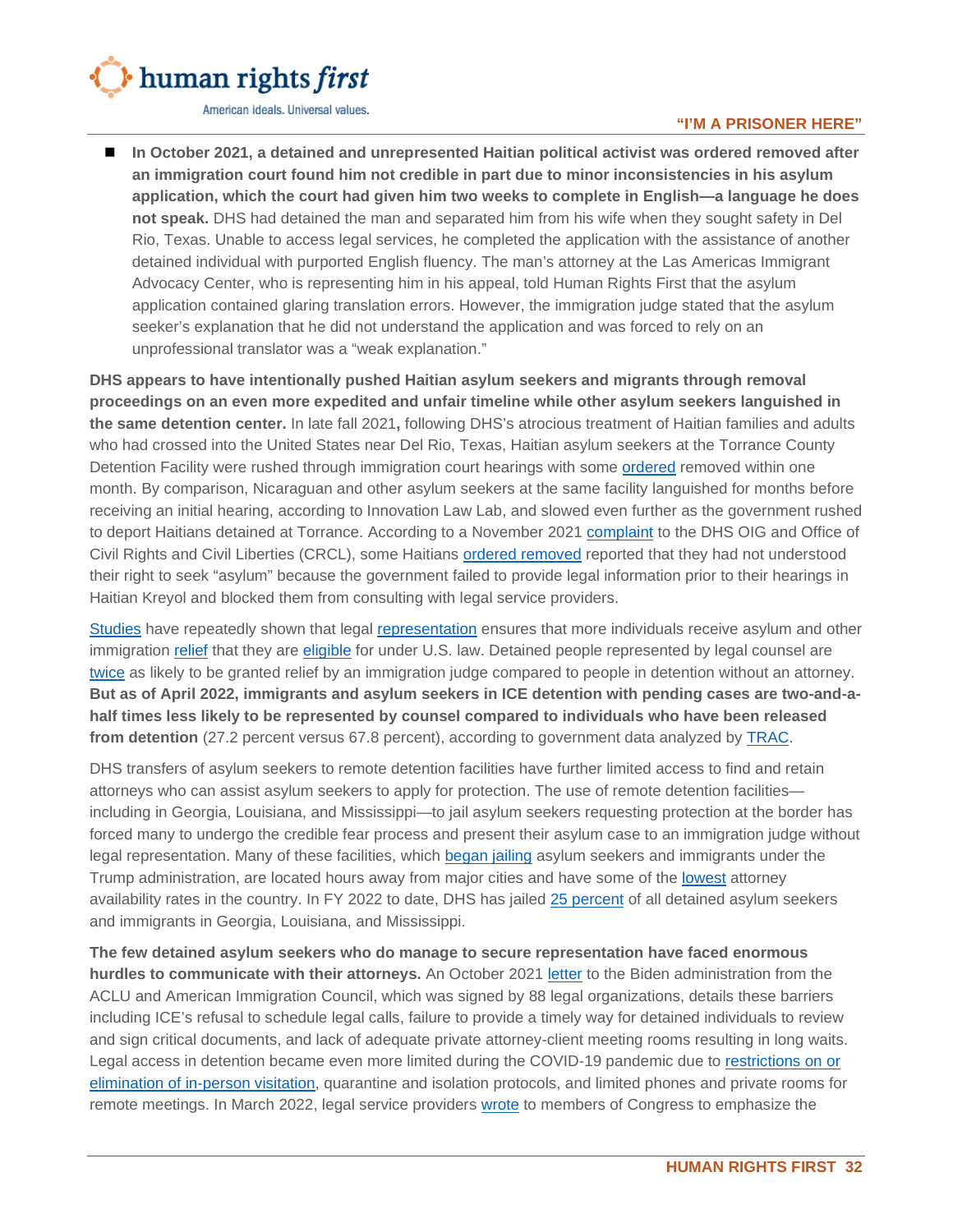

#### **"I'M A PRISONER HERE"**

widespread problems with legal access during the pandemic and rebut a [report](https://immigrantjustice.org/sites/default/files/content-type/commentary-item/documents/2022-03/ICE-Access-to-Due-Process.pdf) that ICE had presented to Congress a month prior that claimed despite extensive evidence to the contrary that legal access in detention had "continued unabated" during the pandemic.

Human Rights First observed inadequate attorney-client meeting spaces during tours of detention facilities in Louisiana in December 2021. For instance, the Pine Prairie ICE Processing Center, which has an average detained population of [308](https://www.ice.gov/detain/detention-management) as of mid-April 2022, only has two "private" attorney-client meeting rooms. These rooms are not entirely private as they do not have separate ceilings. Moreover, ICE prohibits attorneys from using these rooms due to COVID-19 protocols, resulting in there being no private space for clients to meet in person with their attorney. The LaSalle ICE Processing Center, which has an average detained population of [411](https://www.ice.gov/detain/detention-management) as of mid-April 2022, has only three private attorney-client meeting rooms.

# <span id="page-34-0"></span>**II. Illegal Deportations from Detention to Persecution**

Under U.S. [law,](https://uscode.house.gov/view.xhtml?req=granuleid:USC-prelim-title8-section1225&num=0&edition=prelim) people placed in expedited removal who express a fear of persecution or indicate that they wish to seek asylum cannot be deported from the United States without being referred for an asylum hearing or, at a

minimum if expedited removal is imposed, receiving a fear screening interview. However, over the past year, DHS has used expedited removal to deport asylum seekers held in ICE detention without conducting a CFI or referring them to regular immigration court proceedings, even though they repeatedly told ICE officials that they feared return

#### **"Credible Fear"**

Under U.S. law, asylum seekers have a credible fear of persecution if there is a "significant possibility" they would qualify for asylum after a full immigration court hearing. Congress intended for this standard to be ["a](https://www.govinfo.gov/content/pkg/CREC-1996-09-27/html/CREC-1996-09-27-pt1-PgS11491-2.htm)  [low screening standard"](https://www.govinfo.gov/content/pkg/CREC-1996-09-27/html/CREC-1996-09-27-pt1-PgS11491-2.htm) to ensure that individuals with valid claims for protection have an opportunity to apply for U.S. asylum. Asylum seekers who receive a negative fear determination can be deported—without a full asylum hearing before an immigration judge—under expedited removal orders, which are typically issued by CBP officers or Border Patrol agents.

to their home countries. This egregious and illegal conduct has returned people to the persecution and torture they were fleeing in violation of U.S. law, the Refugee Convention and its Protocol, and the Convention Against Torture.

These illegal deportations without screening for protection needs are taking place because of the apparent failure or willful refusal of U.S. immigration officers to refer asylum seekers for required fear interviews. There is a long-documented history of CBP officers and Border Patrol agents intimidating and [coercing](https://www.uscirf.gov/sites/default/files/Barriers%20To%20Protection.pdf) asylum seekers into withdrawing requests for protection and failing to [appropriately,](https://www.americanimmigrationcouncil.org/sites/default/files/research/deportations_in_the_dark.pdf) [professionally,](https://www.amnestyusa.org/wp-content/uploads/2017/06/USA-Mexico-Facing-Walls-REPORT-ENG.pdf) and accurately identify and [document](https://theintercept.com/2019/08/11/border-patrol-asylum-claim/) individuals who must be [affirmatively](https://www.law.cornell.edu/cfr/text/8/235.3) asked if they fear return when placed in expedited removal and referred for CFIs.

Individuals in expedited removal who are wrongly denied referral for fear screening by CBP can raise their fear of return to ICE detention officers, who are [required](https://www.law.cornell.edu/cfr/text/8/208.30) to refer them for a CFI. However, recent [reports](https://www.nbcnews.com/news/latino/immigration-officials-new-orleans-accused-illegally-deporting-asylum-s-rcna13714) as well as Human Rights First's interviews with asylum seekers and attorneys confirm that **ICE officers are also failing to refer asylum seekers for required fear screenings and instead carrying out deportations to the countries these refugees have fled, including in numerous instances to Nicaragua.**

Some of the illegal and dangerous deportations and attempted deportations of asylum seekers subjected to expedited removal, but not provided with required CFIs, while held in ICE detention include: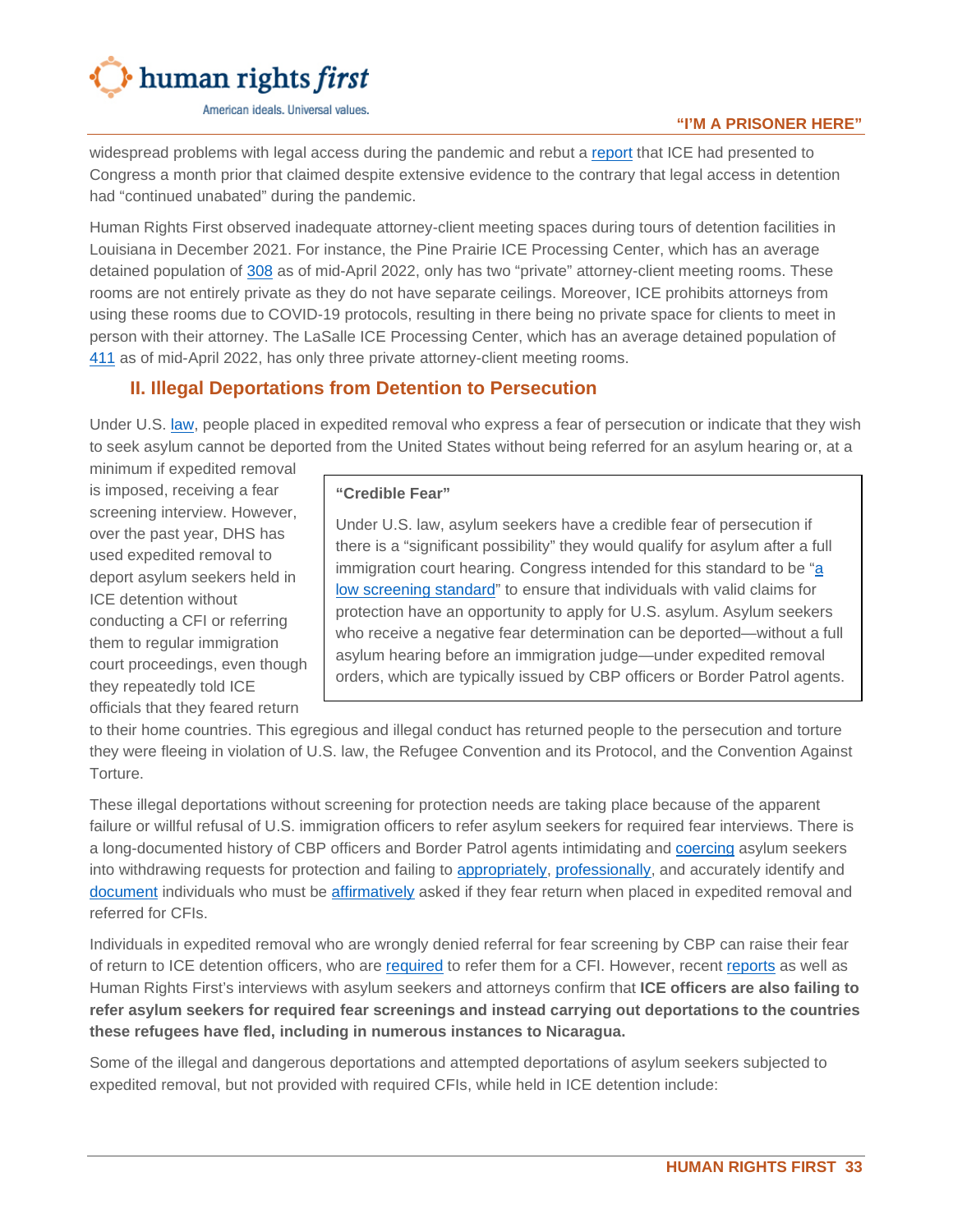

#### **"I'M A PRISONER HERE"**

- In December 2021, ICE illegally deported a Nicaraguan political activist without conducting a CFI, **in disregard of his repeated verbal and written assertions that he feared return to his home country and communications from a legal service organization warning ICE not to deport him without a CFI.** The man had sought protection in the United States in October 2021 after Nicaraguan government agents beat and detained him for his opposition activism. Days before his deportation to Nicaragua, the man who was being held at the Pine Prairie ICE Processing Center told Human Rights First: "I can't sleep well. My life is in danger . . . I tried to speak with ICE officers, and they say that it's not their problem, that the deportation orders came from ICE."
- In July 2021, ICE illegally deported a 20-year-old Honduran asylum seeker without conducting a **fear screening even though he told ICE officers that he feared return to Honduras.** While he was detained at the Pine Prairie ICE Processing Center, ICE officers threatened to deport his father who lives in Tennessee, if the young man did not agree to be deported despite his assertions that he feared return to Honduras. ICE placed him in solitary confinement for over four days immediately before his removal in an apparent attempt to prevent him from fighting the deportation or obtaining legal assistance and then deported him without ever conducting a CFI, according to his attorney at the Southeast Immigrant Freedom Initiative. The young man had fled Honduras because the local government stole grant money for his NGO-funded work and sent people to threaten his life when he threatened to expose the government's corruption.
- **Around August 2021, ICE nearly deported a Nicaraguan asylum seeker without a CFI until the lastminute intervention of an attorney.** The CBP officers who placed the woman in expedited removal failed to comply with their legal obligation to ask whether she feared return to Nicaragua, where she had received death threats from the Nicaraguan government for participating in protests. ICE transferred the woman to the Jackson Parish Correctional Center to initiate the deportation process even though she had informed an ICE officer of her fear of return and requested a CFI. At that facility, **she witnessed that ICE was in the process of deporting around 30 asylum seekers to Nicaragua, all of whom told her they had not received CFIs.** After the last-minute intervention of attorney Sally Santiago, ICE referred the woman for a fear screening interview, which established that she has a credible fear of persecution. She told Human Rights First: "I felt sick with anxiety and depression. I was afraid of what would happen to me if they sent me back to Nicaragua and the government took me as a prisoner or killed me."
- **In December 2021, three asylum seekers detained at the Winn Correctional Center reported that ICE was attempting to deport them without first conducting a fear screening.** They told Human Rights First that they had already been detained for a month without receiving a CFI and that when they inquired about the status of their case, an ICE officer told them that the agency was "preparing their deportation flights." The men had fled torture, kidnapping, and threats by their country's government.

In addition to deportations of asylum seekers without credible fear screenings, ICE has also attempted to deport asylum seekers who have been *found to have a credible fear of persecution* by improperly pressuring them to sign documents agreeing to their deportation. For example:

 **An ICE officer at the Winn Correctional Center tried to convince a Congolese asylum seeker, who had established a credible fear of persecution, to sign a document on two separate occasions without explaining that he would be agreeing to be deported if he signed.** The man told Human Rights First that because he can read some English, he understood what the document meant and declined to sign. He reported that this was a common occurrence: **"[ICE] officers would devise plans to**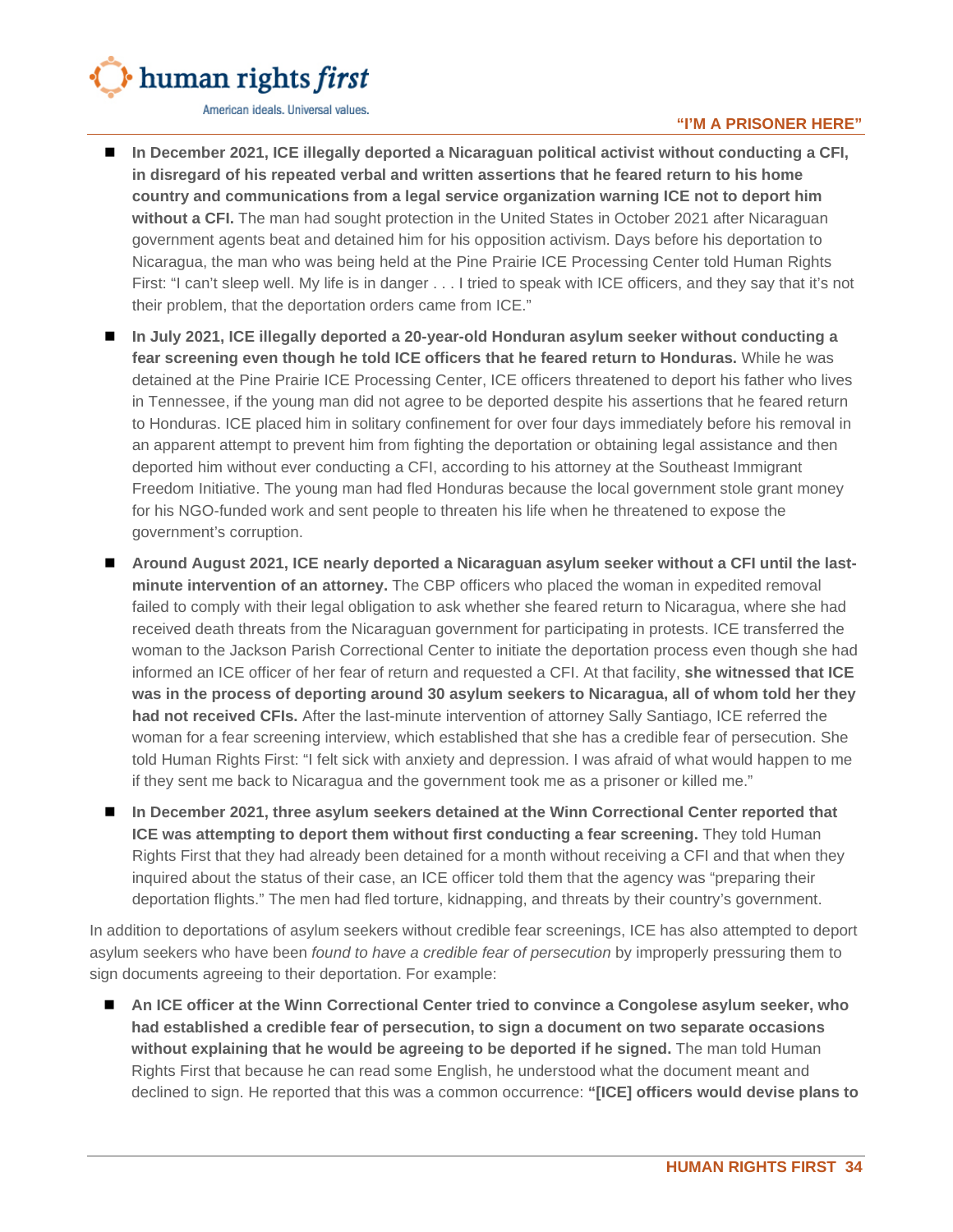**get us deported. They would bring us deportation orders to sign. They didn't explain anything. Africans did not know English and ICE would tell them to sign."**

ICE has also deported asylum seekers whose protection claims remained under review, including where the asylum office notified ICE that it was reviewing a request for reconsideration and instructed the agency not to deport the individual:

■ In December 2021, ICE deported a Haitian [political activist](https://truthout.org/articles/a-persecuted-father-deported-to-haiti-fights-to-reunite-with-his-family-in-us/) to Haiti—where he suffered further **brutal violence upon return—even though the asylum office had agreed to review its negative fear determination.** ICE deported the man even though his attorney at the Southeast Immigrant Freedom Initiative informed ICE that the asylum office was reconsidering the negative fear determination and would imminently send a formal stay request, which ICE received hours before deporting him. The asylum seeker had been attacked and threatened at gunpoint in Haiti due to his political activities and his father's arm had been severed with a machete after he fled. His deportation left his wife and young children—who had sought asylum a few months earlier—alone in Texas, struggling to survive. After ICE deported him to Haiti, members of a rival political party tracked him down and brutally beat him.

DHS has also detained asylum seekers from countries that DHS has designed for Temporary Protected Status—a recognition of the extremely unsafe conditions in their country—and attempted to deport them through expedited removal. The Biden administration, for instance, designated [Venezuela](https://www.federalregister.gov/documents/2021/03/09/2021-04951/designation-of-venezuela-for-temporary-protected-status-and-implementation-of-employment) and [Haiti](https://www.federalregister.gov/documents/2021/08/03/2021-16481/designation-of-haiti-for-temporary-protected-status) for TPS and renewed TPS designations for other countries, including [Somalia,](https://www.uscis.gov/news/news-releases/dhs-announces-extension-and-redesignation-of-somalia-for-temporary-protected-status#:%7E:text=The%20redesignation%20of%20Somalia%20for,the%20United%20States%20since%20Sept.) yet has deported or attempted to deport asylum seekers from these countries after they received wrongful negative credible fear determinations:

- **ICE deported a Somali asylum seeker in September 2021 who had been tortured by a terrorist group due to his work as a government contractor.** He feared return to Somalia where Al Shabaab had tortured him and murdered his brother but received a negative fear determination after undergoing a CFI with inadequate interpretation. The man, who speaks English but requested a Somali interpreter because English is not his native language, reported to Human Rights First that the interpreter was not competent in Somali. For instance, when he stated that he was "tortured," the interpreter translated it as "they caused me problems." During a review of the negative fear determination, he tried to explain to the immigration judge why the determination was erroneous, but the judge accused him of contradicting himself and cut him off, stating that he only had 15 minutes for each review. Even though DHS announced in July 2021 the [redesignation](https://www.federalregister.gov/documents/2021/07/22/2021-15595/extension-and-redesignation-of-somalia-for-temporary-protected-status) of Somalia for TPS, ICE deported him months later—just days before the TPS designation went into effect—and blocked him from seeking congressional intervention by barring him from mailing a signed waiver to permit a congressperson to inquire about his case.
- **Even after [designating](https://www.uscis.gov/humanitarian/temporary-protected-status/temporary-protected-status-designated-country-haiti) Haiti for TPS in May 2021, DHS [continued](https://www.humanrightsfirst.org/sites/default/files/BidenAdministrationDangerousHaitianExpulsionStrategy.pdf) to intimidate and pressure detained Haitian asylum seekers who were eligible for TPS to agree to be deported despite their TPS eligibility.** Attorneys at Haitian Bridge Alliance intervened and obtained federal court orders blocking the removal of detained Haitians eligible for TPS.

## <span id="page-36-0"></span>**III. Exacerbating Risk of Erroneous Fear Decisions in Detention**

Since Congress [created](https://www.americanimmigrationcouncil.org/research/primer-expedited-removal) expedited removal in 1996 during a wave of anti-immigrant sentiment, many organizations including the bipartisan [U.S. Commission on International Religious Freedom](https://www.uscirf.gov/sites/default/files/Barriers%20To%20Protection.pdf) have [documented](https://www.supremecourt.gov/DocketPDF/19/19-161/129461/20200122130104258_19-161%20bsac%20Immigration%20and%20Human%20Rights%20Organizations.pdf) the [serious](https://www.americanimmigrationcouncil.org/sites/default/files/research/deportations_in_the_dark.pdf) [deficiencies](https://docs.wixstatic.com/ugd/e07ba9_72743e60ea6d4c3aa796becc71c3b0fe.pdf) and due process [concerns](https://www.humanrightsfirst.org/sites/default/files/RequestsforReconsideration.pdf) posed by expedited removal. Detention of asylum seekers during the expedited removal process escalates the risk of wrongly deporting refugees to persecution and torture because DHS forces asylum seekers to undergo CFIs in horrendous conditions of confinement, fails to provide interpretation in asylum seekers' native and best language—in some instances coercing them to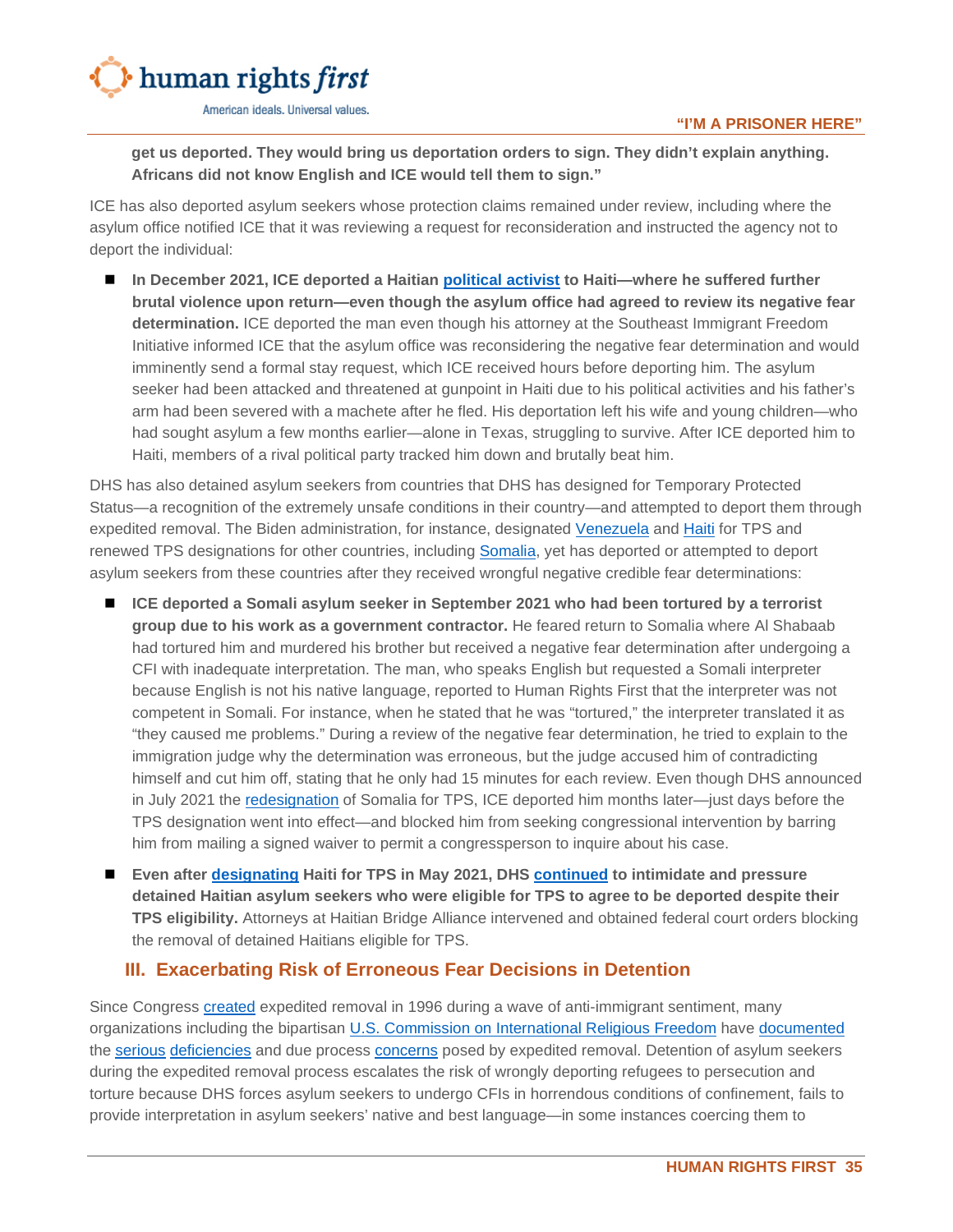

#### **"I'M A PRISONER HERE"**

proceed with inadequate interpretation under threat of prolonged incarceration—and restricts access to legal representation and information about the credible fear process. Asylum seekers erroneously found not to have a credible fear of persecution have also been unfairly subjected to further prolonged detention.

Despite [escalating](https://www.humanrightsfirst.org/resource/biden-administration-move-eliminate-requests-reconsideration-would-endanger-asylum-seekers) [reports](https://www.splcenter.org/sites/default/files/detained_asylum_seeker_grievance_letter_30_june_2021.pdf) of [due process](https://truthout.org/articles/us-officials-outrageously-claim-black-men-fleeing-slavery-lack-credible-fear/) [violations](https://prismreports.org/2021/12/30/asylum-seekers-will-be-in-danger-if-the-biden-administration-doesnt-reconsider-credible-fear-determinations/) in the credible fear process, the Biden administration has persisted in using expedited removal, including against detained asylum seekers on a mass scale. **Since February 2021, DHS has conducted over [66,000](https://www.uscis.gov/tools/reports-and-studies/semi-monthly-credible-fear-and-reasonable-fear-receipts-and-decisions) CFIs, which are typically carried out in detention, resulting in due process violations and illegal deportations.** Detained asylum seekers who suffered brutal torture by their countries' governments, attacks because of their sexual orientation, and religious-based persecution have received wrongful negative fear determinations, including asylum seekers from Angola, Haiti, Iran, Nicaragua, Togo, and Venezuela. Recently, attorneys have reported in particular an increase in negative fear determinations for detained Nicaraguan asylum seekers, despite the fact that many are fleeing what the United States has [criticized](https://www.whitehouse.gov/briefing-room/presidential-actions/2021/11/16/a-proclamation-on-suspension-of-entry-as-immigrants-and-nonimmigrants-of-persons-responsible-for-policies-or-actions-that-threaten-democracy-in-nicaragua/) as the Nicaraguan government's "repressive and abusive acts" and "politically motivated arrests and detentions of individuals exercising their human rights." In addition, there have been alarming reports of many detained Black asylum seekers receiving negative fear determinations, including [Mauritanian asylum seekers](https://truthout.org/articles/us-officials-outrageously-claim-black-men-fleeing-slavery-lack-credible-fear/) fleeing slavery, beatings, and incarceration despite well-documented evidence of race-based enslavement of Black Mauritanians by the Arab-Berber population in the country.

In March 2022, the Biden administration published an [Interim Final Rule](https://www.federalregister.gov/documents/2022/03/29/2022-06148/procedures-for-credible-fear-screening-and-consideration-of-asylum-withholding-of-removal-and-cat) that essentially guts the [critical](https://www.humanrightsfirst.org/resource/biden-administration-move-eliminate-requests-reconsideration-would-endanger-asylum-seekers) [authority](https://www.humanrightsfirst.org/resource/biden-administration-poised-eliminate-critical-safeguard-amid-escalating-reports-erroneous) of the asylum office to reverse mistaken credible fear determinations by setting unreasonable deadlines for submitting requests for reconsideration and barring asylum seekers from submitting more than one request. This rule would further exacerbate the risk of wrongful deportation through expedited removal. It creates a new process for asylum adjudication that continues to [rely](https://www.humanrightsfirst.org/resource/human-rights-first-comment-asylum-process-notice-proposed-rulemaking) on flawed expedited removal screenings for asylum seekers requesting protection at the border and could be conducted in detention.

#### **A. Horrendous Conditions of Confinement Exacerbate Flaws of Expedited Removal**

<span id="page-37-0"></span>Detained asylum seekers have been forced to proceed with credible fear interviews while suffering physical and psychological harms resulting from their incarceration. As discussed below, asylum seekers experience horrendous conditions of confinement in ICE jails including physical and sexual violence, medical neglect, punitive solitary confinement, and deprivation of basic necessities. These conditions often cause or exacerbate physical and mental health problems and impede asylum seekers from meaningfully participating in CFIs and fully sharing their fear of persecution, unfairly resulting in negative fear determinations. The cursory and intimidating nature of many telephonic CFIs further exacerbates these problems and makes it difficult for asylum seekers to convey that they are suffering from a disability or health condition. However, even in instances where asylum seekers have informed DHS of their conditions, they have been forced to proceed with the interview. The government's failure to provide reasonable accommodations for people with disabilities undergoing the credible fear process [violates](https://www.uscis.gov/policy-manual/volume-1-part-a-chapter-6#footnote-2) federal law.

Asylum seekers compelled to undergo a CFI while suffering physical or psychological distress due to horrendous conditions of confinement include:

 **In May 2021, DHS forced an unrepresented Angolan asylum seeker to proceed with a CFI at the Adams County Detention Center even though he had a severe headache and difficulty breathing due to COVID-19.** The man had fled Angola after he was beaten unconscious for refusing to join a political party. After interviewing him despite his illness and with a French interpreter, rather than his native language Kikongo, the asylum officer determined he did not have a credible fear of persecution. ICE transferred him to the Winn Correctional Center days after the CFI even though he still had COVID-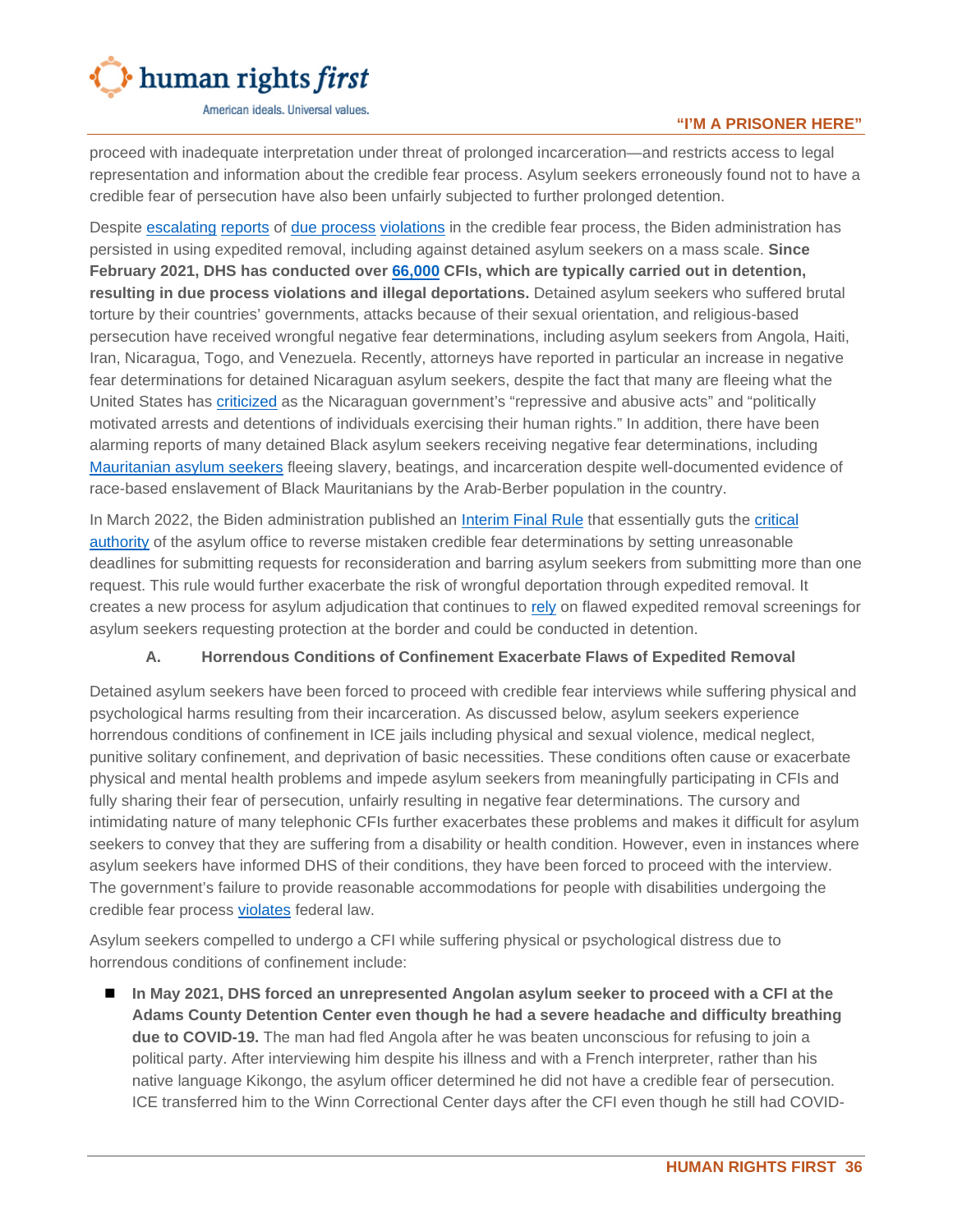

19. When Human Rights First interviewed him at Winn in December 2021, after seven additional months of detention, he said: "I don't know why I am in this situation . . . this is supposed to be a country of laws . . . they should abide by these laws."

■ In spring 2021, the Houston asylum office went forward with a CFI for a gay Angolan activist even **though he expressed that he was suffering symptoms of COVID-19, pain from a recent physical assault, and psychological distress from conditions of confinement, resulting in a negative credible fear finding.** The man told the asylum officer that he was experiencing anxiety and felt claustrophobic in the "tight space" where the telephonic interview was being conducted. The asylum officer proceeded with the CFI during which the man was unable to disclose that he is gay because he was afraid that the officer would inform others at the detention center of his sexuality. He feared that such disclosure would further endanger his life since in detention he had been threatened and harassed by people who called him homophobic slurs, according to his attorney at the Southeast Immigrant Freedom Initiative.

#### **B. Pushed to Proceed Without Correct Interpretation**

<span id="page-38-0"></span>Detention exacerbates the barriers asylum seekers face to explain their fear of return as they are forced to proceed in languages they cannot fully understand through intimidation, coercion, and fear of repercussions if they express that they are having trouble sufficiently understanding the interpreter provided to convey their fear of persecution in these life-or-death fear screening interviews.

Asylum officers and immigration judges have pushed asylum seekers to undergo the credible fear process in languages they do not fluently speak—in some instances under threat of prolonged incarceration—resulting in erroneous negative determinations. The government most often failed to provide appropriate interpretation during CFIs for asylum seekers who speak so-called "rare" languages for which interpreters are not readily available. Additional interpretation problems arise when the government provides an interpreter who speaks a [different dialect,](https://www.splcenter.org/sites/default/files/detained_asylum_seeker_grievance_letter_30_june_2021.pdf) causing serious miscommunications. Asylum seekers have [reported](https://www.splcenter.org/sites/default/files/detained_asylum_seeker_grievance_letter_30_june_2021.pdf) that they proceeded with their CFIs without interpretation in their best and native language because they feared prolonged incarceration if the interview was postponed. Others were required to undergo their CFIs with inadequate interpretation without an option to postpone and could not exercise their rights in detention without access to legal representation.

**The failure to provide interpretation has disproportionately impacted African asylum seekers, who were frequently not provided interpretation for CFIs in the language they speak best and instead forced to proceed in their second or third language.** For instance, a detention visitation program volunteer reported to Human Rights First that since summer 2021 she has spoken with dozens of African asylum seekers detained in Louisiana who were forced to undergo CFIs in a language (typically French) that is not their native or best language and received negative determinations as a result. Some reported that when they stated that they were not comfortable speaking in French, they were required to proceed with the CFI and told, "This is what we have." In spring and summer 2021, African asylum seekers detained at the Otay Mesa Detention Center proceeded with CFIs in English after being told that they would otherwise face long incarceration, according to a legal service organization in California.

Existing U.S. Citizenship and Immigration Services (USCIS) [guidance](https://www.uscis.gov/sites/default/files/document/memos/Processing-CF-RareLanguageInterpreter-Unavailable.pdf) on interpretation in CFIs for rare language speakers is inadequate and ineffective. The guidance instructs the asylum office to schedule interviews regardless of whether an interpreter who speaks their language is available to determine whether the asylum seeker is "able to communicate" in another language for which an interpreter is available. The asylum officer—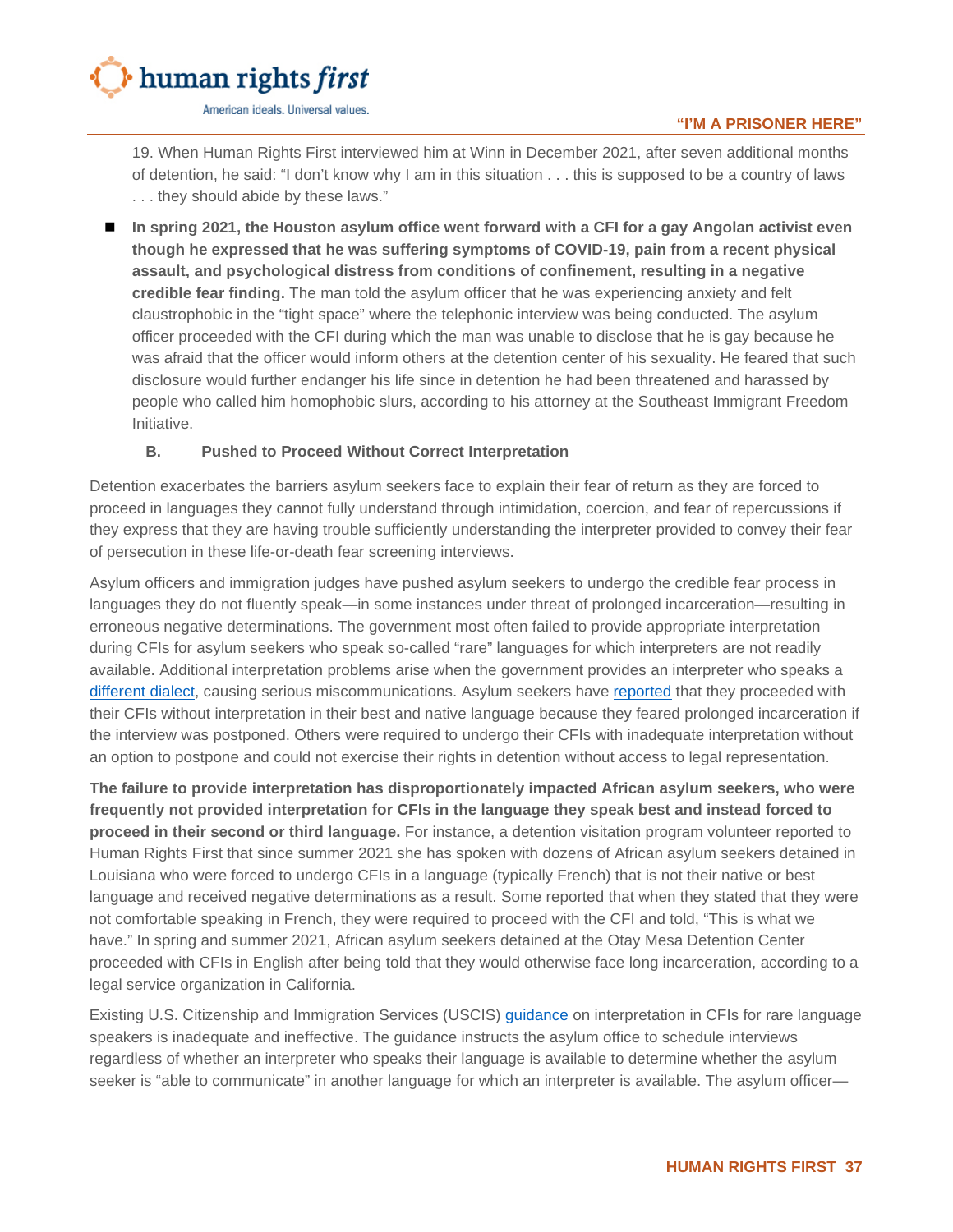

rather than the asylum seeker—has discretion to determine whether the individual can communicate in another language and to proceed with the interview.

Some detained asylum seekers from African countries who received negative credible fear determinations after the government pushed forward with CFIs without providing interpretation in their best language include:

- **A 19-year-old Ivorian asylum seeker, who received a negative fear determination after being forced to complete a CFI in French even though his native language is Maouka, was also denied appropriate interpretation during a farcical immigration judge review that affirmed the decision.** The young man had fled the Ivory Coast after being kidnapped and tortured by armed men sent by the government in retaliation for his family's political activism. Over the course of four months, he informed the immigration court reviewing the negative determination *on 17 separate occasions* that he could not proceed without a Maouka interpreter. He reported to Human Rights First that eventually, the judge told him he would "never leave" detention if he didn't proceed with a French interpreter and affirmed the negative determination without asking him questions about his fear of return. ICE detained the asylum seeker at the Winn Correctional Center for nearly nine months before releasing him in December 2021.
- **An unrepresented Guinean torture survivor received a negative CFI in June 2021 after he was interviewed in Portuguese despite requesting an interpreter for Mandinga, his native language.** He had been tortured in Guinea, resulting in the loss of two teeth and a head injury that continues to cause severe head pain. He told Human Rights First that he had significant trouble understanding the questions the asylum officer asked. A Portuguese interpreter who assisted Human Rights First in speaking with him noted that it was very difficult to understand him and that his attempt to speak Portuguese "is a mix of Spanish and Portuguese and his native language." ICE detained him for a total of nine months, including at the Winn Correctional Center, before releasing him in December 2021.
- **An Angolan political activist and human rights defender who received a negative credible fear determination in May 2021 was forced to undergo a CFI in French, even though his best and native**  language is Lingala and Portuguese is the official language of Angola. He told Human Rights First of his and other African asylum seekers' attempts to convey their story in French after being denied an interpreter in their best language: "We don't know how to say torture, persecution, we don't know these words." Due to his opposition to the ruling party and criticism of its human rights violations, the man was threatened by Angolan security forces, and his wife was raped. The man's wife and daughters fled to the United States before him to also apply for asylum. In addition to the asylum office's failure to provide appropriate interpretation, the asylum officer cut off the man's attempt to explain that the rape of his wife was in retaliation for his political activities. He was detained for eight months, including at the Winn Correctional Center, and finally released in December 2021.

#### **C. Barriers to Legal Counsel, Legal Information**

<span id="page-39-0"></span>Most detained asylum seekers cannot find attorneys to assist them during CFIs, which exacerbates the due process problems inherent in expedited removal. While access to legal representation is already extremely limited in detention, particularly in remote regions where DHS has transferred asylum seekers, the pace and unpredictability with which CFIs occur in detention makes it even more difficult to obtain representation in advance of these interviews. Some detention centers do not even provide basic legal information about the asylum process. For instance, the Adams County Detention Center in Mississippi, where [thousands](https://drive.google.com/file/d/1NMWCXhOwUDE2e15RXfQ2ep9F69Zl-rva/view) of asylum seekers have [undergone](https://www.wwno.org/immigration/2021-08-02/untested-asylum-seekers-in-ice-detention-centers-pose-new-health-risk-among-delta-outbreak) credible fear interviews during the Biden administration, [does not](https://www.vera.org/projects/legal-orientation-program/legal-orientation-program-lop-facilities) currently have a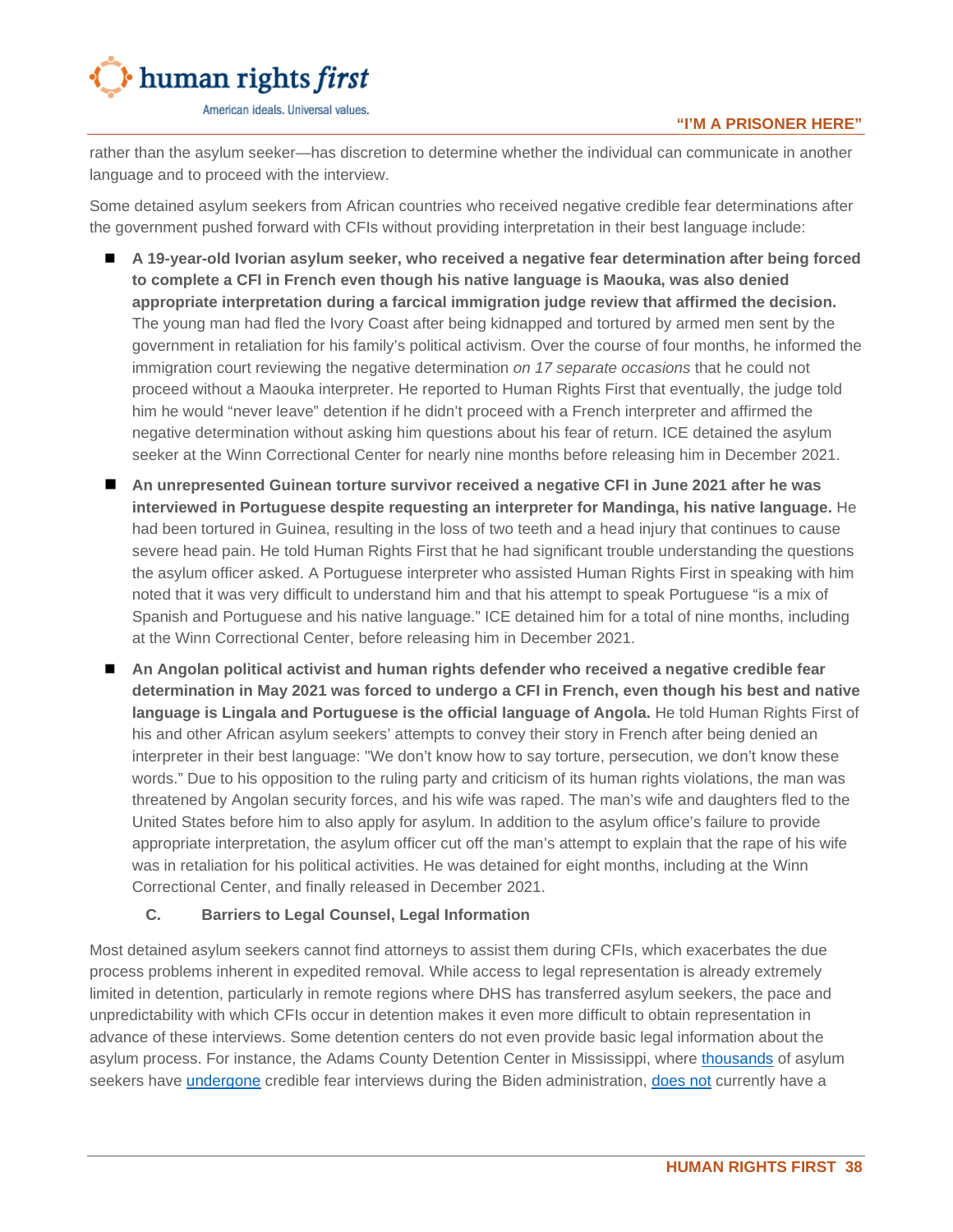

#### **"I'M A PRISONER HERE"**

legal orientation program, let alone organizations able to provide legal representation to more than a small fraction of asylum seekers.

Frequent government transfers of asylum seekers between facilities in different states with little or no notice during the credible fear process make it even more difficult to find an attorney willing to provide representation. In April 2021, the ACLU [wrote](https://www.documentcloud.org/documents/20693050-aclu-letter-to-mayorkas) to the Biden administration urging it to prioritize closure of dozens of detention centers opened by the Trump administration that are located in remote locations that cut off access to counsel in addition to documented patterns of egregious treatment and conditions. Instead of closing these facilities, DHS has filled many with asylum seekers, including in extremely [remote](https://www.aclu.org/letter/letter-dhs-secretary-mayorkas-regarding-ice-detention) areas in Georgia, Louisiana, and Mississippi where they have little access to legal representation. While the administration has taken [steps](https://www.washingtonpost.com/national-security/2022/03/25/biden-administration-withdraw-immigrant-detainees-jails-four-states-citing-substandard-conditions/) to [close](https://www.latimes.com/politics/story/2021-05-20/ice-irwin-detention-center-georgia-immigrant-women-alleged-abuse) or reduce some immigration detention facilities in the south, it has also drastically [expanded](https://www.ajc.com/news/exclusive-south-georgia-immigration-detention-complex-aims-to-expand/QN5G2BFOPREQHEBDOPPAX2PSVI/) capacity in other facilities. In FY 2022 to date, 25 [percent](https://www.ice.gov/detain/detention-management) of all people detained in ICE facilities were held in Georgia, Louisiana, and Mississippi in FY 2022.

With limited access to representation and legal information, detained asylum seekers undergoing the credible fear process have little to no information about what the CFI will entail, the purpose of the interview, their legal rights during the process, and the privacy protections in place to guard against disclosure or misuse of their information. Attorneys and asylum seekers have reported that some detention facilities did not provide [required](https://www.govinfo.gov/content/pkg/CFR-2017-title8-vol1/xml/CFR-2017-title8-vol1-part208-subpartB.xml) documentation regarding the nature and purpose of the credible fear process and their legal rights. Some facilities fail to provide legal information documents translated into French, Kreyol, or other languages. A human rights activist from an African country who was detained in the Adelanto ICE Processing Center in summer 2021, who speaks fluent English, reported that legal information on CFIs was only provided in English and Spanish even though many of the detained asylum seekers spoke only French or Kreyol. African asylum seekers who underwent the credible fear process at the Adams County Detention Center in Mississippi reported that information about CFIs was only provided in English and Spanish—whereas many only spoke other languages such as Bissa, French, Portuguese, Lingala, Mandinga, Maouka, and Wolof—or was not provided at all.

Detained asylum seekers who were prevented from fully explaining why they are seeking asylum in the United States due to lack of access to legal counsel or information about the credible fear process and who received negative credible fear determinations as a result include:

- **Multiple Nicaraguan political activists who received negative credible fear determinations reported to Aldea PJC that they had been afraid to speak at their credible fear interviews about their participation in political protests in Nicaragua because they believed they would be penalized by U.S. authorities for their political opposition work.** Their credible fear reviews with the immigration court lasted approximately two minutes. Requests for reconsideration filed by Aldea PJC in fall 2021 were denied by the asylum office.
- **A Nicaraguan torture survivor did not report details of the harm he suffered because he believed it would endanger his family in Nicaragua and received a negative fear determination as a result.** The man had been arrested and tortured for being an opposition leader and leading protests against the Ortega regime and suffered acute anxiety attacks while detained by ICE. He feared that Nicaraguan authorities would find out about the information he shared with U.S. officials, according to the University of San Francisco Immigration & Deportation Defense Clinic and Migration Studies Program. He was detained for around six months.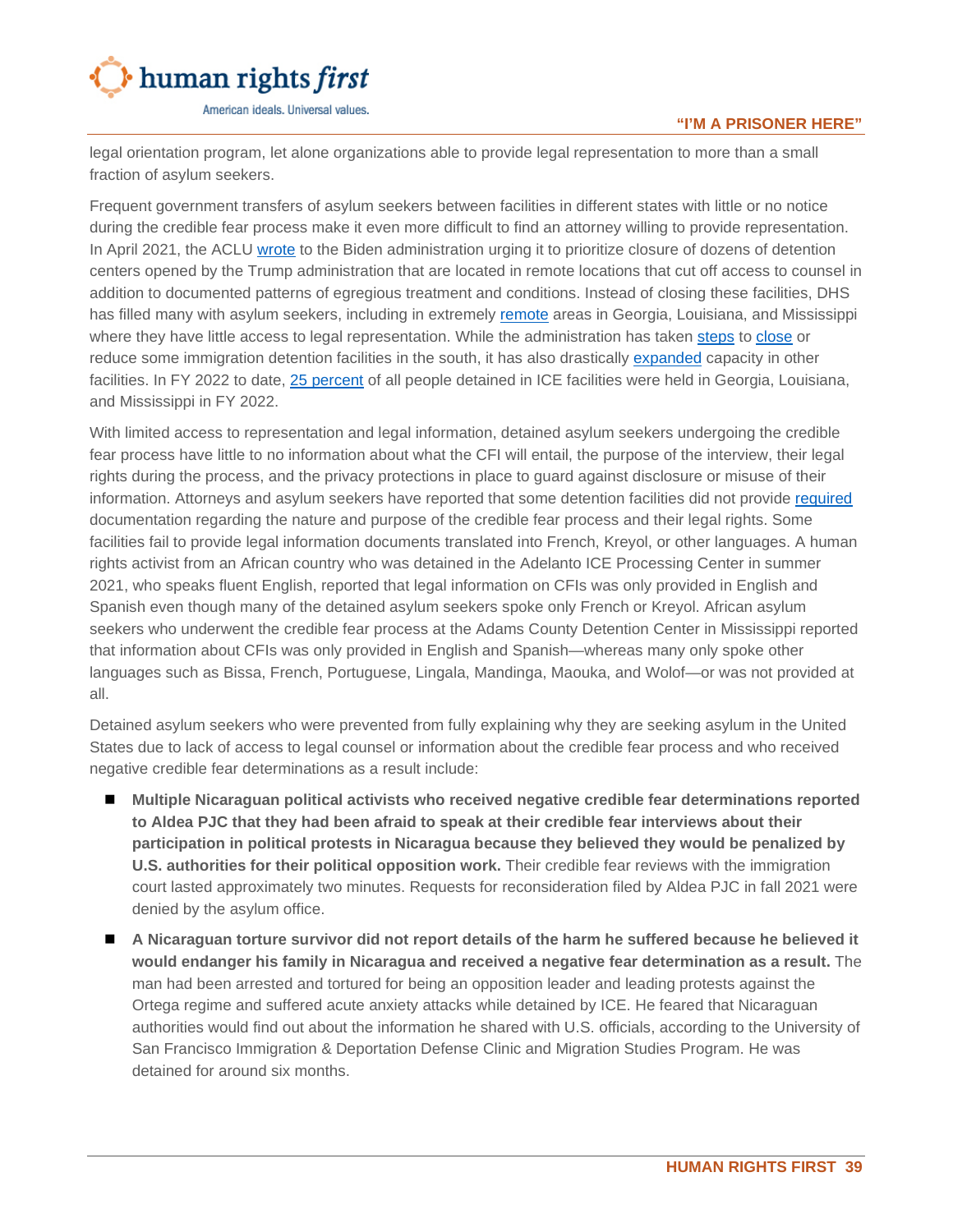

#### **"I'M A PRISONER HERE"**

 **An unrepresented Haitian asylum seeker who was too afraid and ashamed to reveal during her telephonic CFI in September 2021 that she had been raped by police officers in Haiti—resulting in a negative determination—was able to share her story after consulting with legal representatives.** While detained at the T. Don Hutto Residential Center, she managed to secure legal assistance from the University of Texas School of Law Immigration Clinic after the CFI. With the clinic's assistance, she was able to explain why she had fled Haiti at a credible fear review hearing, and the immigration judge vacated the negative credible fear determination in October 2021.

**Even in the rare instances where an asylum seeker obtains legal representation prior to a CFI, DHS has failed to contact the attorney or pressured the asylum seeker to proceed without counsel.** Multiple attorneys reported that the asylum office appeared to proceed with CFIs without pre-scheduling the interview or even attempting to contact them, as they had no record of a missed call from the asylum office. The asylum office also conducts CFIs on weekends and outside of business hours making it difficult for the attorneys to attend. For instance, in December 2021, the Arlington asylum office conducted a CFI for a Human Rights First client at 7 a.m. on a Saturday without notice, causing the asylum seeker's attorney to miss the CFI. An asylum officer told attorney Sally Santiago around summer 2021 that the asylum office was conducting CFIs on weekends regardless of whether they could reach asylum seekers' attorneys. Santiago said that DHS has also pressured at least a dozen clients to go forward with a CFI without her present. ICE officers used disturbing tactics to conduct CFIs without counsel present such as threatening to throw detained asylum seekers into an *hielera* (a cold cell used by CBP to detain migrants and asylum seekers near the border) and threatening to deport or indefinitely detain them if they refused to proceed. For example:

- **Around July 2021, a Nicaraguan asylum seeker was forced into hiding in Nicaragua after she was deported following an unfair CFI without her attorney.** An ICE officer at the Stewart Detention Center told the woman a teacher in Nicaragua, who had been arrested and jailed for supporting an opposition presidential candidate and refusing to intimidate people into voting for the ruling party, that attorneys were not needed for the interview. During the CFI, the asylum officer asked complex legal questions, such as "what particular social group are you in?" and limited her to replying with "yes" or "no" to some questions. The immigration judge reviewing the decision prohibited her attorney, Sally Santiago, from attending the review and affirmed the negative fear determination.
- **A Peruvian asylum seeker received a negative credible fear determination in October 2021 after the Arlington asylum office apparently failed to call his attorney, Bashir Ghazialam, when conducting the CFI.** The man had fled Peru after being violently beaten for refusing to promote a political candidate. The immigration court conducting the CFI review did not provide notice that the review had been scheduled or call Ghazialam when it took place. The man, who suffers from severe mental illness, was detained until late March 2022, five months after the erroneous CFI decision.

#### **D. Egregious Mistaken Determinations Prolong Incarceration**

<span id="page-41-0"></span>Conducting CFIs in detention prolongs the needless and harmful incarceration of asylum seekers. Many asylum seekers have spent weeks or months waiting for a CFI only to languish for *months more* while challenging wrongful negative determinations. The review process for credible fear determinations is [inadequate](https://www.humanrightsfirst.org/resource/biden-administration-poised-eliminate-critical-safeguard-amid-escalating-reports-erroneous) to protect against mistaken decisions, but even when it does result in a reversal, asylum seekers suffer prolonged incarceration as they challenge these decisions.

Asylum seekers forced to endure additional detention due to plainly erroneous CFI decisions that were ultimately overruled by an immigration judge or reversed by the asylum office include: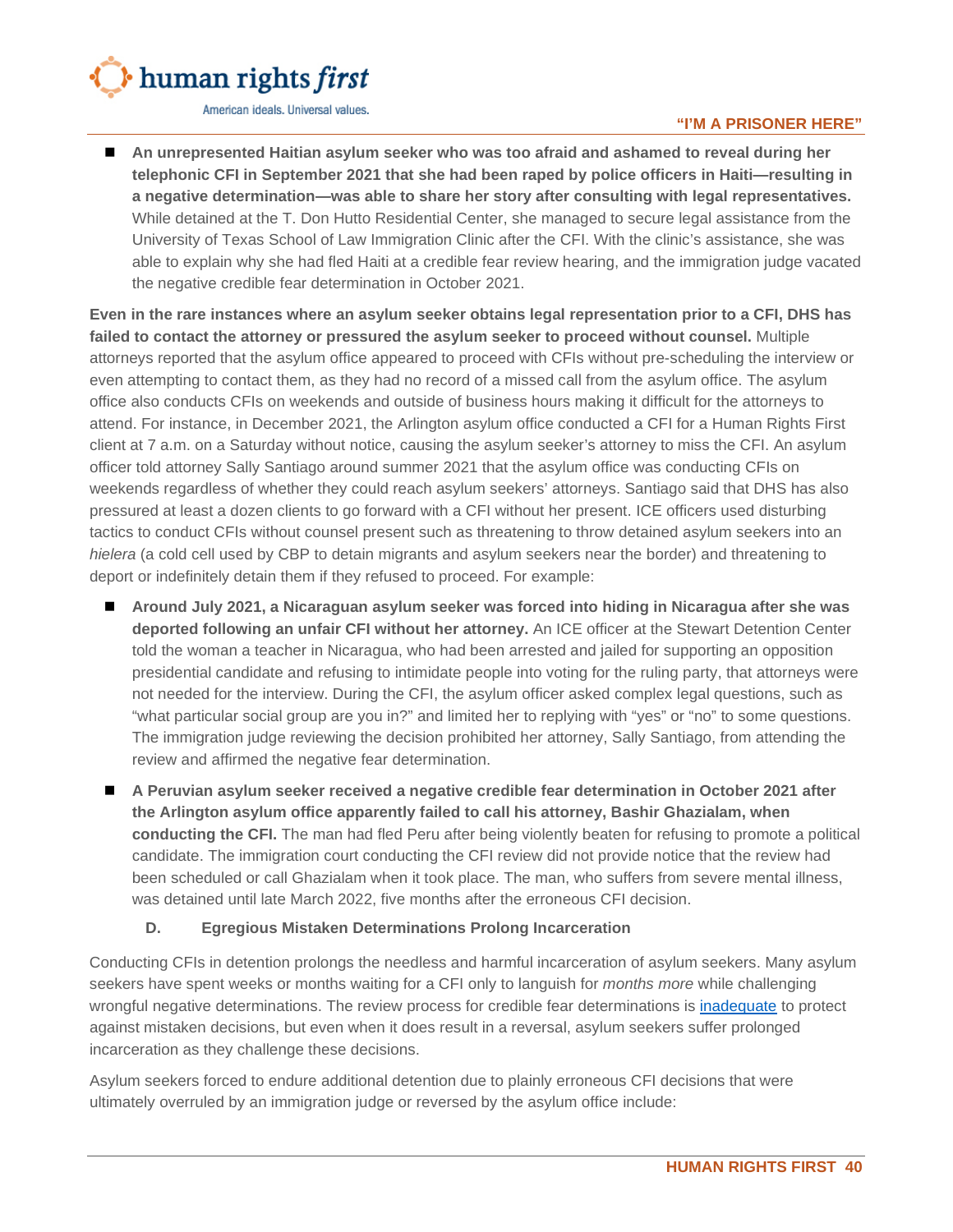

#### **"I'M A PRISONER HERE"**

- **An erroneous negative credible fear finding, which was overturned by an immigration judge, resulted in months of additional incarceration at the Otay Mesa Detention Center for a bisexual Jamaican asylum seeker.** The man had been beaten, stabbed, threatened with death, and had shots fired at his restaurant in Jamaica because of his sexual orientation. The asylum office initially found that the Jamaican government could and would protect the man, an absurd finding given that homosexuality is outlawed in Jamaica. More than a month later, in January 2022, an immigration judge reversed the initial negative fear determination at a review where he was represented by Human Rights First. However, ICE did not release the man until late March 2022.
- A Venezuelan student activist fleeing political persecution was subjected to an additional month **of detention after a flawed credible fear determination by the Chicago asylum office that was later vacated by an immigration judge.** The man had fled persecution by the Venezuelan government for his involvement in opposition political protests. An immigration judge reversed the asylum office's negative determination in mid-August 2021. But due to the asylum office's initial erroneous decision the man was incarcerated an additional month, according to The Advocates for Human Rights, an organization representing immigrants in Minnesota.
- A gay Afro-Brazilian torture survivor languished in detention for over two months waiting for the **government to schedule an immigration court review that ultimately overturned the asylum office's erroneous negative fear finding.** The man had fled Brazil after he was raped, kidnapped, and tortured for his sexual orientation. The immigration court postponed its review of the fear determination to September 2021 because of a COVID-19 quarantine at the facility where he was jailed. The man was finally released in late September 2021, weeks after the immigration court reversed the erroneous decision and over five months since he initially sought asylum protection in the United States, according to his attorney at the Southeast Immigrant Freedom Initiative.

# <span id="page-42-0"></span>**An Unfixable Detention System**

*"I had shortness of breath, a lot of coughing, clogging of my airways . . . I kept asking for a warm shower…but I could not get the shower . . . it was horrible . . . they call it detention but I felt like I was just in another kind of prison. If someone restricts you like that, that's a prison. When I wanted a warm shower, I had to make a request, and I was so surprised that even that was declined in the name of procedure."* 

*-* A political activist from an African country who was detained at the Elizabeth Detention Center in 2021, contracted COVID-19 while detained and had to be hospitalized for over a week after his release

*"I think about ending my life every day, but I can't tell the psychologist because I will be taken back to that [solitary confinement] room . . . I feel like if I attempt suicide again, I have to be certain it will work."*

*-* Roberson, a Brazilian journalist subjected to horrendous conditions in solitary confinement in the Adelanto ICE Processing Center after attempting suicide in 2021

*"It made me feel bad, like I'm not my own person. I'm not an animal. I felt singled out. What's different about me?"*

- A transgender asylum seeker detained at the LaSalle Ice Processing Center in 2021 who was subjected to transphobic verbal abuse by guards

DHS continues to incarcerate asylum seekers and immigrants in ICE detention centers that have long histories of human rights violations including [physical violence,](https://www.usatoday.com/in-depth/news/nation/2019/12/19/ice-asylum-under-trump-exclusive-look-us-immigration-detention/4381404002/) [sexual abuse,](https://static1.squarespace.com/static/5a33042eb078691c386e7bce/t/5a9da297419202ab8be09c92/1520280217559/SexualAssault_Complaint.pdf) [medical neglect](https://www.humanrightsfirst.org/sites/default/files/Lifeline-on-Lockdown.pdf) resulting in [death,](https://www.oig.dhs.gov/sites/default/files/assets/2021-07/OIG-21-46-Jul21.pdf) [suicide,](https://theintercept.com/2021/10/23/ice-review-neglect-stewart-suicide-corecivic/)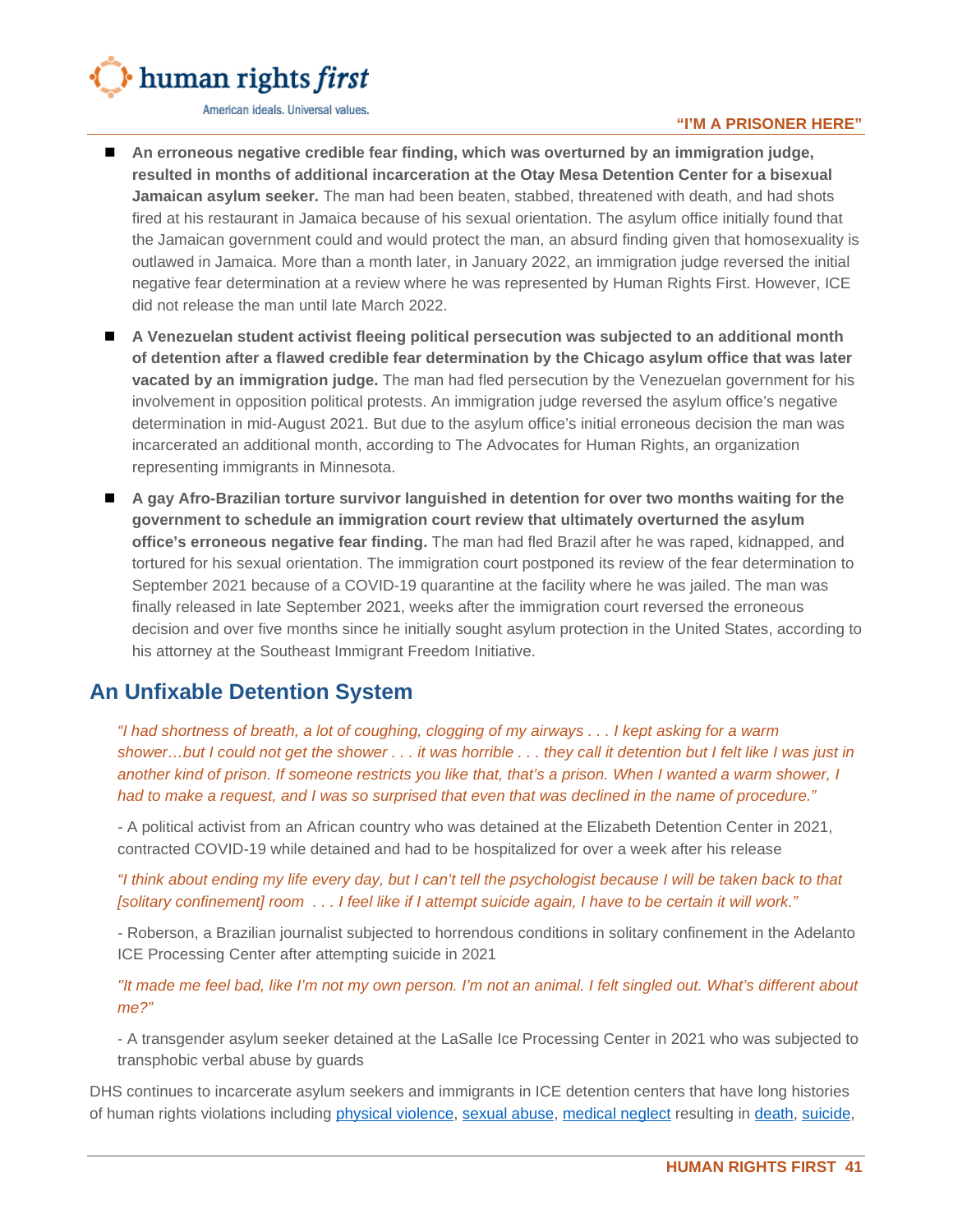

#### **"I'M A PRISONER HERE"**

and severe illness, and racially-motivated [violence](https://static1.squarespace.com/static/5a33042eb078691c386e7bce/t/61bb36c9cc4c282092cbd145/1639659209877/DHS+NOLA+ICE+Investigation+Follow-Up+Letter+%281%29.pdf) and mistreatment. Jailed asylum seekers continue to report atrocious abuse and egregious conditions in ICE jails. Many are held in detention facilities contracted under the Trump administration. A February 2021 Government Accountability Office [report](https://www.gao.gov/products/gao-21-149) found that 28 of 40 detention facility contracts initiated by the Trump administration between FY 2017 and FY 2020 did not comply with ICE's own requirements. In some instances, ICE contracted with facilities despite [warnings](https://www.gao.gov/products/gao-21-149) from local field offices that the proposed facilities posed safety concerns, imposed punitive conditions, and were chronically understaffed.

Instead of limiting immigration detention, the Biden administration has continued to incarcerate adult asylum seekers and other immigrants. As of mid-April 2022, the number of people in immigration detention is 30 percent higher than when President Biden took office with [19,129](https://www.ice.gov/coronavirus) people currently in ICE jails. In March 2022, over 100 congressional representatives [wrote](https://www.newsweek.com/over-100-house-democrats-tell-biden-halt-immigration-detention-expansion-1686837) to the Biden administration urging it to stop the expansion of immigration detention, end the use of privately operated facilities, and conduct a review of all ICE detention centers.

While the administration importantly [asked](https://www.nytimes.com/2022/03/25/us/politics/biden-immigration-detention-beds.html) in its March 2022 budget request for a reduction in funding for detention in the next fiscal year, is not currently detaining families, and has taken [steps](https://www.washingtonpost.com/national-security/2022/03/25/biden-administration-withdraw-immigrant-detainees-jails-four-states-citing-substandard-conditions/?tid=ss_tw) to [close](https://www.dhs.gov/news/2021/05/20/ice-close-two-detention-centers) or reduce detention at some facilities, it has also created new immigration jails for adults and dramatically expanded the capacity of others despite [promising](https://joebiden.com/immigration/) during the presidential campaign to end the use of for-profit immigration detention centers and invest in case support initiatives and other humane alternatives to detention. These expansions of immigration detention include:

- The administration converted three immigration detention facilities previously used to incarcerate families to jail adults, instead of simply closing the facilities. As of January 2022, the former South Texas Family Residential Center in Dilley, Texas was jailing at least 1,000 adult women, many of whom were asylum seekers according to attorneys assisting them. The former family detention center in Karnes City, Texas is being used to detain primarily asylum-seeking men, according to RAICES. The Berks County Detention Center, another former family detention center, has been converted to jail adult women including asylum seekers—a move strongly opposed by advocates and [congressional representatives](https://twitter.com/RepDean/status/1446510765658316800/photo/1) in Pennsylvania.
- DHS has [announced](https://www.ajc.com/news/exclusive-south-georgia-immigration-detention-complex-aims-to-expand/QN5G2BFOPREQHEBDOPPAX2PSVI/) that it will expand the Folkston ICE Processing Center to hold up to 3,000 asylum seekers and immigrants, which would make the Folkston the largest ICE detention center. The facility, which is operated by GEO Group, a private prison corporation, has extremely limited access to legal services, as it is located a four-and-a-half-hour drive from Atlanta.
- **DHS** has entered into [contracts](https://www.detentionwatchnetwork.org/sites/default/files/reports/Broken%20Promises_DWN%20and%20Project%20South_Final_11.23.21.pdf) to jail immigrants in private prisons emptied out by an executive order directing the closure of private facilities for federal criminal custody, [including](https://www.theprogressnews.com/news/local/moshannon-valley-correctional-facility-to-reopen/article_4091d4cb-9912-5d30-a05e-48d44affffe8.html) a former prison in Moshannon Valley, Pennsylvania, where it has already detained [hundreds](https://www.ice.gov/doclib/detention/FY22_detentionStats_02162022.xlsx) of individuals including asylum seekers.
- Rather than release people detained in county jails that have stopped detaining immigrants due to local opposition over their use as immigration detention centers, DHS has transferred many to other facilities, cutting them off from loved ones and legal counsel. For instance, after three county immigration jails in New Jersey closed, ICE [transferred](https://www.washingtonpost.com/national-security/2021/12/01/ice-country-jails-migrants/) detained people to Georgia, Louisiana, and upstate New York.

People seeking protection at the southern border have been detained and transferred—often multiple times—by DHS to dangerous, often remote ICE detention centers around the country that imperil their safety and cut them off from access to legal representation. Some of the states where asylum seekers have been sent to immigration detention by the Biden administration include:

 **Arizona:** A recent DHS OIG [report](https://www.oig.dhs.gov/sites/default/files/assets/2021-04/OIG-21-30-Mar21.pdf) documented the abuse, use of force, and medical neglect at La Palma Correctional Center, where many asylum seekers have been detained during the Biden administration.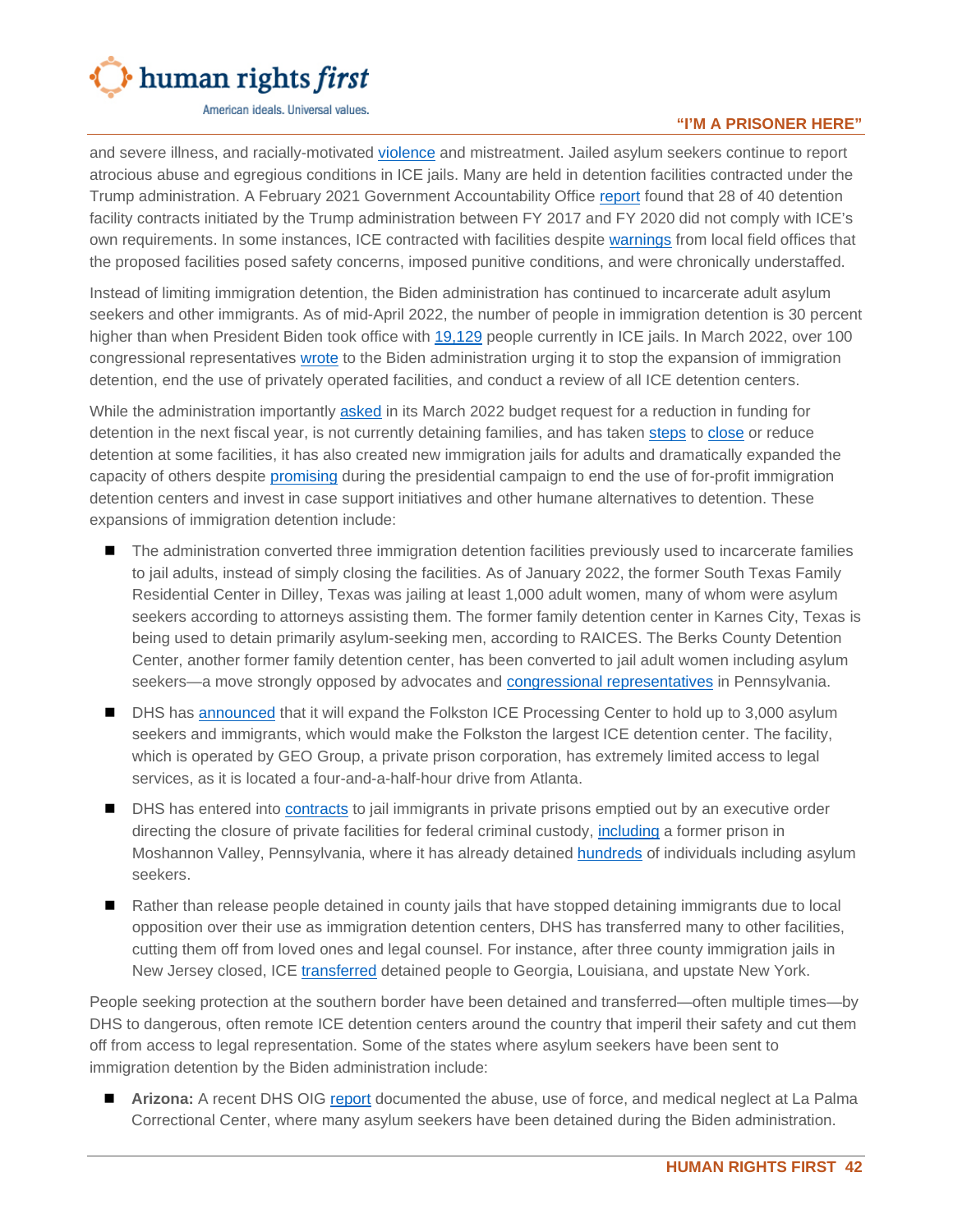

#### **"I'M A PRISONER HERE"**

- **California:** The Otay Mesa Detention Center, Imperial Regional Detention Facility, and Desert View Annex to the Adelanto ICE Processing Center, which opened after President Biden took office, have jailed many asylum seekers in [often](https://static1.squarespace.com/static/5a33042eb078691c386e7bce/t/622775db6ffa1b1b002be444/1646753244019/Complaint+regarding+Unprofessional%2C+Unethical%2C+and+Negligent+Treatment+by+Dr.+Fernbach+%285%29.pdf) [abusive](https://earthjustice.org/sites/default/files/files/multi-individual_complaint_toxic_air_dust_water_mold_final_jan_2022_1.pdf) [conditions](https://www.aclunc.org/sites/default/files/OCRCL%20complaint.08.26.21%20_0.pdf) in remote locations that limit access to counsel. In October 2021, congressional representatives in California [wrote](https://lofgren.house.gov/media/press-releases/lofgren-correa-ca-dems-urge-dhs-close-three-ice-detention-centers) to the administration urging it to close facilities including Otay Mesa and Adelanto due to dire conditions and mistreatment.
- **Colorado:** Since spring 2021, DHS has transferred up to hundreds of asylum seekers per month from the southern border to the Aurora Detention Center, according to the Rocky Mountain Immigrant Advocacy Network. As a result, asylum seekers transferred from the border continue to make up a large proportion of the detained population at Aurora, which has a [history](https://www.aclu-co.org/en/publications/cashing-cruelty-stories-death-abuse-and-neglect-geo-immigration-detention-facility) of medical incompetence and neglect and lack of accommodations for people with disabilities.
- **Florida:** Detention at Broward Transitional Center soared under the Biden administration. As of fall 2021, the vast majority of people detained at Broward were asylum seekers, including people crossing the land border as well as arrivals by sea, according to Americans for Immigrant Justice. Broward has a [long](https://www.splcenter.org/sites/default/files/cjr_fla_detention_report-final_1.pdf)  [history](https://www.splcenter.org/sites/default/files/cjr_fla_detention_report-final_1.pdf) of medical neglect and other abuses.
- **Georgia:** The Folkston ICE Processing Center and Stewart Detention Center jail many asylum seekers. DHS [announced](https://www.ajc.com/news/exclusive-south-georgia-immigration-detention-complex-aims-to-expand/QN5G2BFOPREQHEBDOPPAX2PSVI/) in early 2022 that it will expand Folkston to hold up to 3,000 asylum seekers and migrants in apparent disregard of an OIG [investigation](https://aldianews.com/politics/policy/shut-down-folkston) into conditions that violate the rights of people detained there. Horrific [reports](https://www.elrefugiostewart.org/wp-content/uploads/2021/05/CageOfFear_FINAL_English.pdf) of medical neglect, endangerment of medically vulnerable individuals, and other human rights abuses at Stewart have soared during the COVID-19 pandemic. In 2020, guards violently [threw](https://theintercept.com/2020/07/23/ice-guards-excessive-force-sick-immigrants/) multiple detained individuals from their wheelchairs when they asked for medical attention. Since May 2017, [eight](https://www.documentcloud.org/documents/20693050-aclu-letter-to-mayorkas) people have died while [detained](https://theintercept.com/2021/10/23/ice-review-neglect-stewart-suicide-corecivic/) at Stewart. In recent years, multiple detained [individuals](https://www.wabe.org/ice-death-of-detainee-held-at-ga-immigration-center-appears-to-be-suicide/) have committed suicide after prolonged periods in solitary confinement at Stewart.
- **Louisiana:** DHS incarcerates asylum seekers[—many](https://drive.google.com/file/d/1NMWCXhOwUDE2e15RXfQ2ep9F69Zl-rva/view) of whom sought protection at the border—in [remote](https://www.aclu.org/report/justice-free-zones-us-immigration-detention-under-trump-administration) Louisiana [jails](https://www.theadvocate.com/acadiana/news/article_1b71c034-4979-11ec-951b-1f4b7822c933.html) that first began imprisoning asylum seekers under the Trump administration. In December 2021, an ICE officer at the Winn Correctional Center said that approximately 95 percent of individuals detained there were border arrivals. Louisiana detention facilities have a long record of [human rights](https://static1.squarespace.com/static/5a33042eb078691c386e7bce/t/61c0b47c15319f67d4045ca3/1640019069450/12%3A20%3A21+DHS+NOLA+ICE+Investigation+Follow-Up+Letter+%282%29.pdf)  [abuses](https://static1.squarespace.com/static/5a33042eb078691c386e7bce/t/61c0b47c15319f67d4045ca3/1640019069450/12%3A20%3A21+DHS+NOLA+ICE+Investigation+Follow-Up+Letter+%282%29.pdf) including reports of torture, physical abuse, threats of violence, and [anti-Black](https://www.businessinsider.com/a-leaked-video-and-what-black-migrants-endure-in-detention-2022-3?utmSource=twitter&utmContent=referral&utmTerm=topbar&referrer=twitter) racism. In November 2021, CRCL [warned](https://www.buzzfeednews.com/article/hamedaleaziz/ice-private-prison-louisiana-conditions) DHS to stop detaining people at Winn because of dangerous and egregious conditions. DHS continued to detain asylum seekers at Winn but [announced](https://www.washingtonpost.com/national-security/2022/03/25/biden-administration-withdraw-immigrant-detainees-jails-four-states-citing-substandard-conditions/?tid=ss_tw) in March 2022 that it would limit detention at the facility.
- **Minnesota:** From July to December 2021, DHS's transfers of asylum seekers from the southern border to Minnesota detention facilities—including people who had already received positive credible fear determinations—drastically increased the jailed population, according to The Advocates for Human Rights. This caused chaos in summer 2021 and largely cut off access to attorneys because of limited phones and confidential spaces to meet with clients.
- **Mississippi:** DHS uses the Adams County Detention Center to detain asylum seekers who sought safety at the border and conduct CFIs there even though there is no legal orientation program and little access to attorneys prior to CFIs. During the Trump administration people jailed at Adams [reported](https://static1.squarespace.com/static/5a33042eb078691c386e7bce/t/61c0b47c15319f67d4045ca3/1640019069450/12%3A20%3A21+DHS+NOLA+ICE+Investigation+Follow-Up+Letter+%282%29.pdf) violence by ICE and facility staff, including the use of excessive force and threats to [coerce](https://www.splcenter.org/presscenter/ice-using-torture-against-cameroonian-immigrants-coerce-deportation-according-new) Cameroonian asylum seekers to agree to deportation.
- **New Jersey:** DHS continues to transfer asylum seekers from the border to the Elizabeth Detention Center. A legal service provider reported that DHS has placed asylum seekers in either expedited removal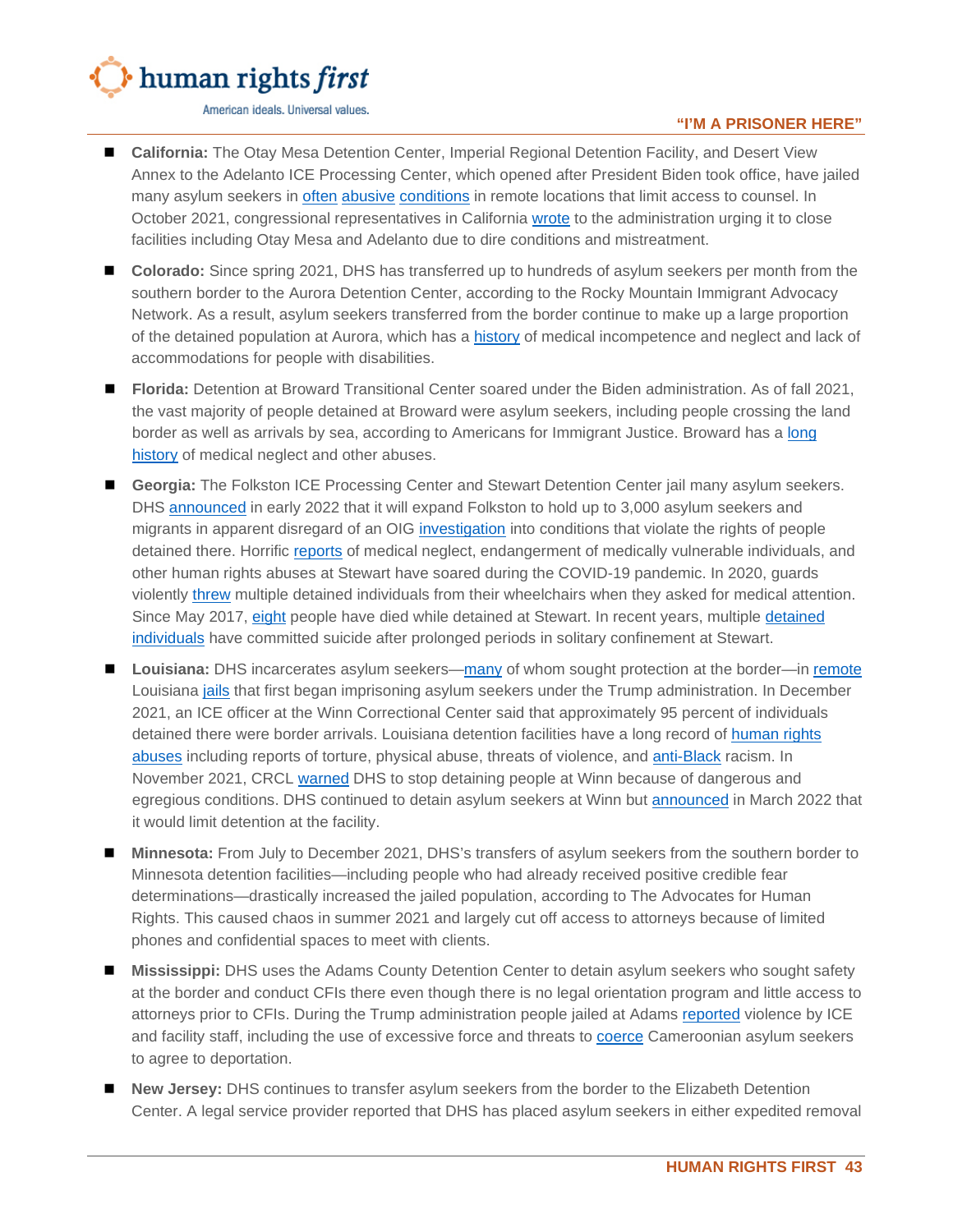

**"I'M A PRISONER HERE"**

or regular removal proceedings with no clear indication of their case posture, complicating efforts of legal service providers to assist these individuals. Human Rights First previously [documented](https://www.humanrightsfirst.org/sites/default/files/Ailing-Justice-NJ.pdf) horrendous conditions at Elizabeth including inadequate medical care, unsanitary conditions, and unsafe food and water.

- **New Mexico:** DHS has detained many asylum seekers requesting protection at the border at the Otero County Processing Center, Cibola County Correctional Center, and Torrance County Detention Facility, where asylum seekers have [reported](https://www.americanimmigrationcouncil.org/sites/default/files/research/compla1.pdf) due process violations, [medical neglect,](https://www.buzzfeednews.com/article/adolfoflores/asylum-seekers-medical-release-delays) and other horrendous conditions. In March 2022, the DHS OIG published a [report](https://www.oig.dhs.gov/sites/default/files/assets/2022-03/OIG-22-31-Mar22-mgmtalert.pdf) **urging the immediate removal of all detained individuals from Torrance in light of serious safety risks and unsanitary living conditions,** including toilets and sinks that were inoperable, clogged, or continuously cycling water, broken sinks and water fountains, mold and water leaks, and failure by staff to comply with security protocols**.** Rather than taking steps to comply with these recommendations, ICE [claimed](https://twitter.com/Haleaziz/status/1504828415039451137/photo/1) that the OIG "falsified or mischaracterized evidence."
- **Pennsylvania:** The administration detains large numbers of asylum seekers at a private ICE detention center in Moshannon Valley that was converted by DHS from a federal criminal prison. The administration also jails adult asylum-seeking women at a former family detention center in Berks County despite the facility's long history of [human rights abuses](https://rewirenewsgroup.com/article/2016/08/12/mothers-family-detention-launch-hunger-strike-will-get-alive-dead/) and [medical neglect.](https://www.humanrightsfirst.org/sites/default/files/HRF-Family-Det-Penn-rep-final.pdf)
- **Texas:** DHS has jailed [30 percent](https://www.ice.gov/detain/detention-management) of all detained immigrants in Texas in FY 2022 to date, including many asylum seekers who sought protection at the border. Facilities used to jail adults include former family detention centers in Dilley and Karnes. DHS under the Biden administration has continued to jail asylumseeking women including sexual assault survivors at the T. Don Hutto Residential Facility, which has an extensive [history](https://www.detentionwatchnetwork.org/sites/default/files/reports/DWN%20First%20Ten%20to%20Communities%20Not%20Cages.pdf) of sexual assault and harassment by facility guards.
- **Virginia:** DHS continues to transfer asylum seekers from the southern border to the Caroline Detention Facility, where detained individuals have recently reported horrendous [conditions,](https://static1.squarespace.com/static/5a33042eb078691c386e7bce/t/612f9e2f027dca73174a517f/1630510639988/redacted_Abuses+%26+Torturous+Conditions+at+Caroline+Detention+Facility.pdf) including medical neglect, physical and verbal abuse, unsanitary conditions, and punitive use of solitary confinement.
- **Washington:** DHS has transferred asylum seekers and migrants from the southern border to the Tacoma Northwest Detention Center since spring 2021, according to the Northwest Immigrant Rights Project. ICE continues to transfer and jail many asylum seekers in the facility, which has a history of egregious conditions including [inadequate medical care](https://jsis.washington.edu/humanrights/2020/04/16/nwdc-medical/) and the use of [solitary confinement](https://jsis.washington.edu/humanrights/2020/11/30/nwdc-solitary/) to punish people who exercise their First Amendment rights as well as those who have mental illnesses.

# <span id="page-45-0"></span>**I. Sexual, Physical, and Verbal Abuse**

Prisons—including when used to hold people in immigration detention—are inherently dangerous places where incarcerated people are at risk of violence and exploitation, including by ICE officers, facility guards, and other contractors who wield enormous control over them and their ability to remain in the United States. Sexual, physical, and verbal abuse against asylum seekers and other immigrants in facilities used by ICE has been [persistent,](https://static1.squarespace.com/static/5a33042eb078691c386e7bce/t/5a9da297419202ab8be09c92/1520280217559/SexualAssault_Complaint.pdf) [well-documented,](https://www.oig.dhs.gov/sites/default/files/assets/2021-04/OIG-21-30-Mar21.pdf) and [ineffectively addressed.](https://www.buzzfeednews.com/article/hamedaleaziz/use-of-force-immigrants-ice-pandemic)

People detained in ICE custody reported sexual assaults, including by facility guards. DHS [regulations](https://www.govinfo.gov/content/pkg/FR-2014-03-07/pdf/2014-04675.pdf) implementing the Prison Rape Elimination Act (PREA) and ICE National [Detention](https://www.ice.gov/doclib/detention-standards/2011/2-11.pdf) [Standards](https://www.ice.gov/doclib/detention-standards/2019/2_11.pdf) (NDS) make clear that ICE must adhere to a zero-tolerance policy for sexual abuse or assault and require staff to immediately report any knowledge, suspicion, or information regarding an incident of sexual abuse or assault. However,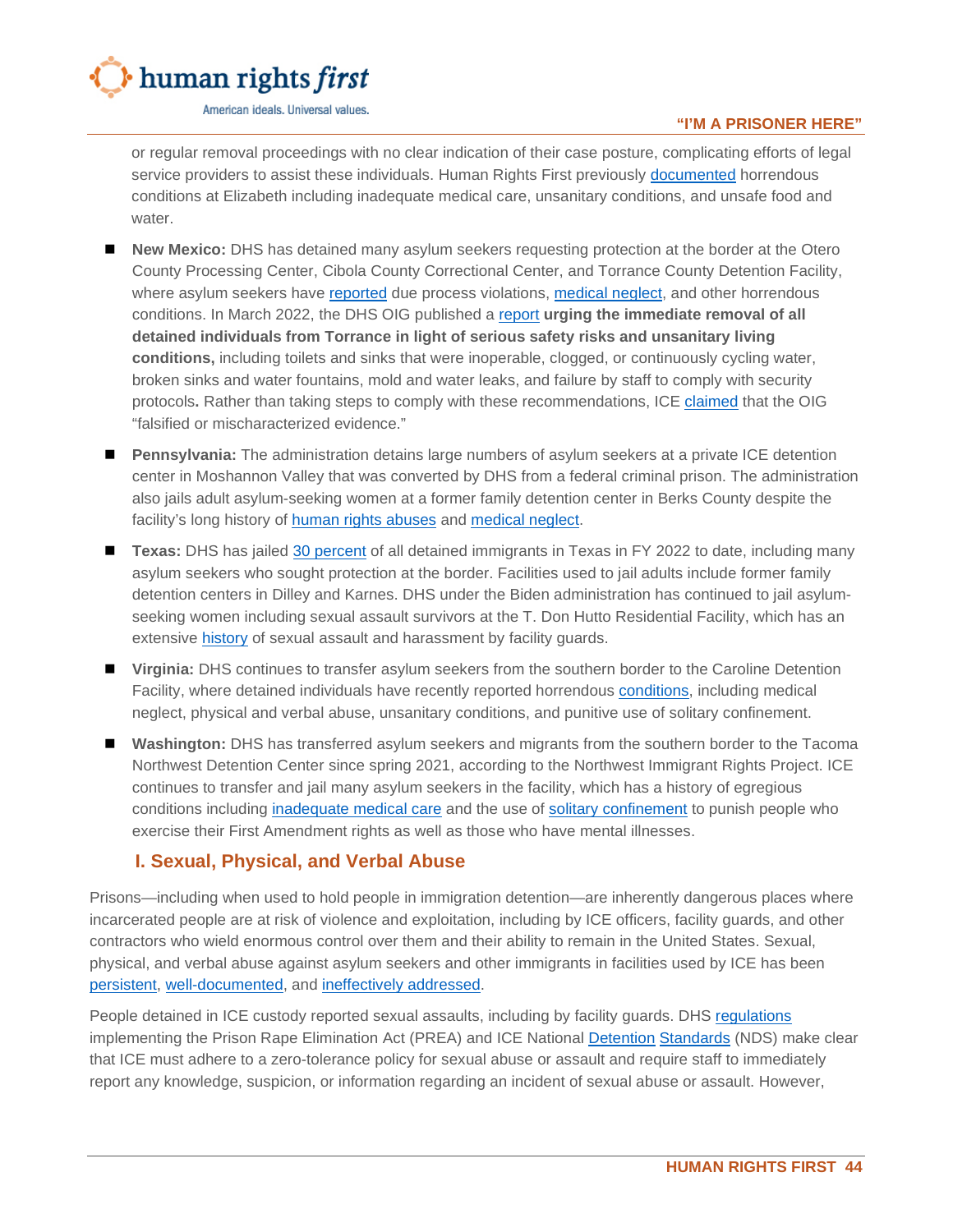

Human Rights First received reports of ICE officers and facility staff failing to report sexual abuse that they were aware of and discouraging or outright prohibiting detained individuals from filing reports of assault.

Asylum seekers and immigrants in ICE custody who have suffered sexual assaults in detention during the Biden administration include:

- **A Mexican man detained in the Aurora Detention Center was sexually assaulted by a guard in July 2021.** He told Human Rights First that he woke up during the night to find the guard caressing his leg and moving his hand toward his thigh and genitals. Another detention guard advised him not to report the assault, but he persisted and was able to file a PREA complaint. A PREA investigator assigned to the case wrongly claimed the incident was not sexual assault because it did not involve penetration or touching of the genitals. [Federal regulations](https://www.govinfo.gov/content/pkg/FR-2014-03-07/pdf/2014-04675.pdf) clearly state that sexual abuse includes where a staff member "attempts to engage in . . . intentional touching" of the genitals or inner thighs. The man told Human Rights First: "My rights were violated in the most severe way . . . I felt humiliated. I felt degraded."
- **After a Mexican transgender asylum detained in the LaSalle ICE Processing Center was sexually assaulted in October 2021, a PREA coordinator with ICE prevented him from providing his attorney a draft copy of the complaint he wished to file.** The coordinator told him that his statement "could not be used," if an attorney reviewed it. He never received a response to his complaint.
- A staff member at the Imperial Regional Detention Facility sexually assaulted a detained man in **June 2021, after which the man contracted genital herpes**. During a medical appointment in the detention center, the facility warden entered the room without the man's consent and listened to his discussion with a doctor, including about the assault. To the man's knowledge, the assault was not reported by the facility staff as required, according to an advocate familiar with the case.
- **A man detained at the Bergen County Jail was sexually assaulted in March 2021 when a guard touched his private parts, according to a CRCL [complaint](https://static1.squarespace.com/static/5a33042eb078691c386e7bce/t/60edadae5dd1eb1c29083a53/1626189231131/Multi-Individual+CRCL_+Bergen+County+Jail+Abuses.pdf) filed in July 2021.** When the man told the guard that he could not touch him inappropriately, the guard said: "You can't do anything about it."

Detained asylum seekers and immigrants also reported physical and verbal abuse by facility staff and ICE officers, who insulted and ridiculed them with xenophobic, transphobic, racist, and other offensive comments. [Violence](https://static1.squarespace.com/static/5a33042eb078691c386e7bce/t/60edadae5dd1eb1c29083a53/1626189231131/Multi-Individual+CRCL_+Bergen+County+Jail+Abuses.pdf) against immigrants detained under the Biden administration has included the use of pepper spray in retaliation for peaceful protest, beatings, and suffocation by kneeling on immigrants' necks. Detained women have [reported](https://static1.squarespace.com/static/5a33042eb078691c386e7bce/t/6127a66552e8b52e7b718445/1629988453454/CRCL_Conditions+for+Women+at+Glades_8.26.2021-final.pdf) sexual harassment and denial of medication by medical staff. Anti-Black discrimination, [violence,](https://drive.google.com/file/d/1NMWCXhOwUDE2e15RXfQ2ep9F69Zl-rva/view) and [harassment](https://static1.squarespace.com/static/5a33042eb078691c386e7bce/t/6127a66552e8b52e7b718445/1629988453454/CRCL_Conditions+for+Women+at+Glades_8.26.2021-final.pdf) remain [pervasive](https://www.law.nyu.edu/sites/default/files/OCCF%20Multi-Organization%20DHS%20CRCL%20Complaint%20and%20Index_2%2017%202022.pdf) at detention facilities. Use of force against a detained person offering no resistance is [prohibited](https://www.ice.gov/doclib/detention-standards/2019/2_8.pdf) by the NDS.

Incidents of reprehensible violence and verbal abuse against individuals jailed in immigration detention centers under the Biden administration include:

 **In August 2021, ICE officers used excessive force while transporting a shackled woman to an ICE jail, causing severe injuries.** According to a [complaint](https://drive.google.com/file/d/1yImAldWYhdjyKzCMyE48svPlM-Oi2hXn/view) that was submitted to DHS CRCL and the ICE Detention Ombudsman in September 2021, an ICE officer forced the woman to stand over a grated drain cover and violently tugged on the chain attached to the shackles on her wrists, hips, and ankles. The woman fell onto her face and suffered bleeding and bruising, as she could not break her fall due to the shackles. The ankle shackles also caught in the grate, causing significant swelling in one ankle. Later, she overheard another ICE officer say: "**Just tell them she fell on her own**."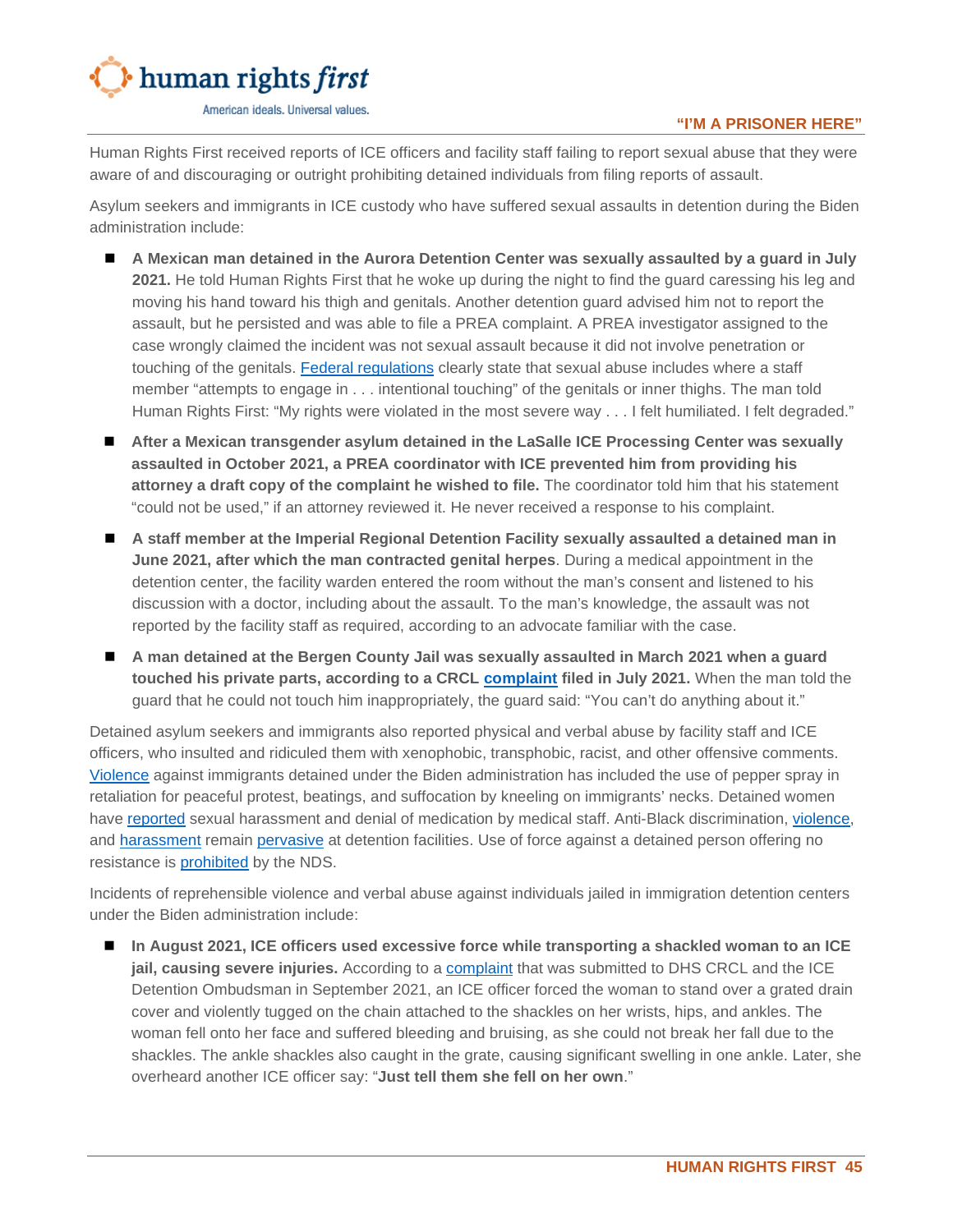

#### **"I'M A PRISONER HERE"**

- **An officer made racist and offensive comments to a Black immigrant detained under ICE custody at the Baker County Sheriff's Office in Florida, equating his work in the facility laundry to slavery.**  The man told an advocate familiar with the case that in April 2021 an officer approached him while he was folding laundry and said that the way he was shaking out the laundry was like how **"you and your family got whipped back in the day."**
- **An attorney reported in May 2021 that she heard a guard at the Winn Correctional Center state "Fuck Black people" and violently shove a Cameroonian man to the ground after he and another Cameroonian man asked facility guards to wear masks.** As a result of his injuries, the man needed to use a wheelchair for mobility, according to a [complaint](https://drive.google.com/file/d/1NMWCXhOwUDE2e15RXfQ2ep9F69Zl-rva/view) filed with DHS CRCL. The complaint also states that the attorney witnessed an ICE supervisory officer at Winn comment to the effect of **"now we can't lynch them"** while watching detained men cut down trees.
- Multiple transgender asylum seekers reported that guards at LaSalle ICE Processing Center **subjected them to transphobic verbal abuse and other mistreatment.** A Mexican transgender man reported that in August 2021, a guard pointed at him and said, "How many of them are there? That's not a real man." Guards intentionally called him "ma'am" and "girl" and used incorrect pronouns despite his repeated attempts to correct them. He described his experience in detention to Human Rights First: "It made me feel bad, like I'm not my own person. I'm not an animal. I felt singled out. What's different about me?" A Guatemalan transgender man who has been detained in LaSalle ICE Processing Center for nearly eight months as of March 2022 while seeking asylum reported that guards refused to use his preferred name and repeatedly called him "lady." He told Human Rights First: "I identify as a man, so it's difficult when they do that. They treat us like garbage here."
- **A Nicaraguan asylum seeker detained at the Winn Correctional Center reported frequent and offensive comments against him and other detained asylum seekers by facility staff.** He told Human Rights First that staff told them "to return to [their] countries" and said that "*todos ustedes son unas chupas pingas*" ("you are all dick suckers").
- **A Honduran asylum seeker detained in Massachusetts reported in March 2022 that facility staff make offensive statements such as "This is America, speak English" and "Go back to your country.**" He told Human Rights First that because only one of the guards speaks Spanish, it is extremely difficult to communicate and detained people who do not understand the guards' instructions due to the language barrier are punished.

## <span id="page-47-0"></span>**II. Solitary Confinement Used to Punish and Demean**

ICE detention centers often use solitary confinement, referred to euphemistically as "administrative segregation" or "disciplinary segregation" to punish, [threaten,](http://static1.squarespace.com/static/5a33042eb078691c386e7bce/t/615defe5e76a986c1af29d7a/1633546214397/Multi-Individual+CRCL+Anti-Blackness+and+Other+Abuse+of+Black+immigrants+at+Krome+Oct+2021.pdf) and intimidate detained asylum seekers and immigrants. Officers have subjected detained people to solitary confinement for minor facility infractions, to punish people who [attempt](https://static1.squarespace.com/static/5a33042eb078691c386e7bce/t/61c0b47c15319f67d4045ca3/1640019069450/12%3A20%3A21+DHS+NOLA+ICE+Investigation+Follow-Up+Letter+%282%29.pdf) to speak with reporters, or [engage](http://static1.squarespace.com/static/5a33042eb078691c386e7bce/t/615defe5e76a986c1af29d7a/1633546214397/Multi-Individual+CRCL+Anti-Blackness+and+Other+Abuse+of+Black+immigrants+at+Krome+Oct+2021.pdf) in hunger strikes or other forms of peaceful protest. A DHS OIG [report](https://www.oig.dhs.gov/sites/default/files/assets/2021-10/OIG-22-01-Oct21.pdf) published in October 2021 found that ICE lacks effective oversight of its use of segregation and **failed to show that it considered alternatives to solitary confinement for 72 percent of solitary confinement placements** between FY 2015 and FY 2019. In addition to wielding solitary confinement to punish people, ICE [holds](https://aldianews.com/articles/politics/attorneys-turn-focus-louisianas-winn-correctional-center-over-terrible-migrant) people in solitary confinement allegedly to "protect" them from harassment and assault. Some asylum seekers, including LGBTQ people, reported to Human Rights First that they had no choice but to ask to be placed in solitary confinement because they feared for their safety in ICE detention. Asylum seekers have also reported horrendous conditions in solitary confinement cells in medical units, where they were subjected to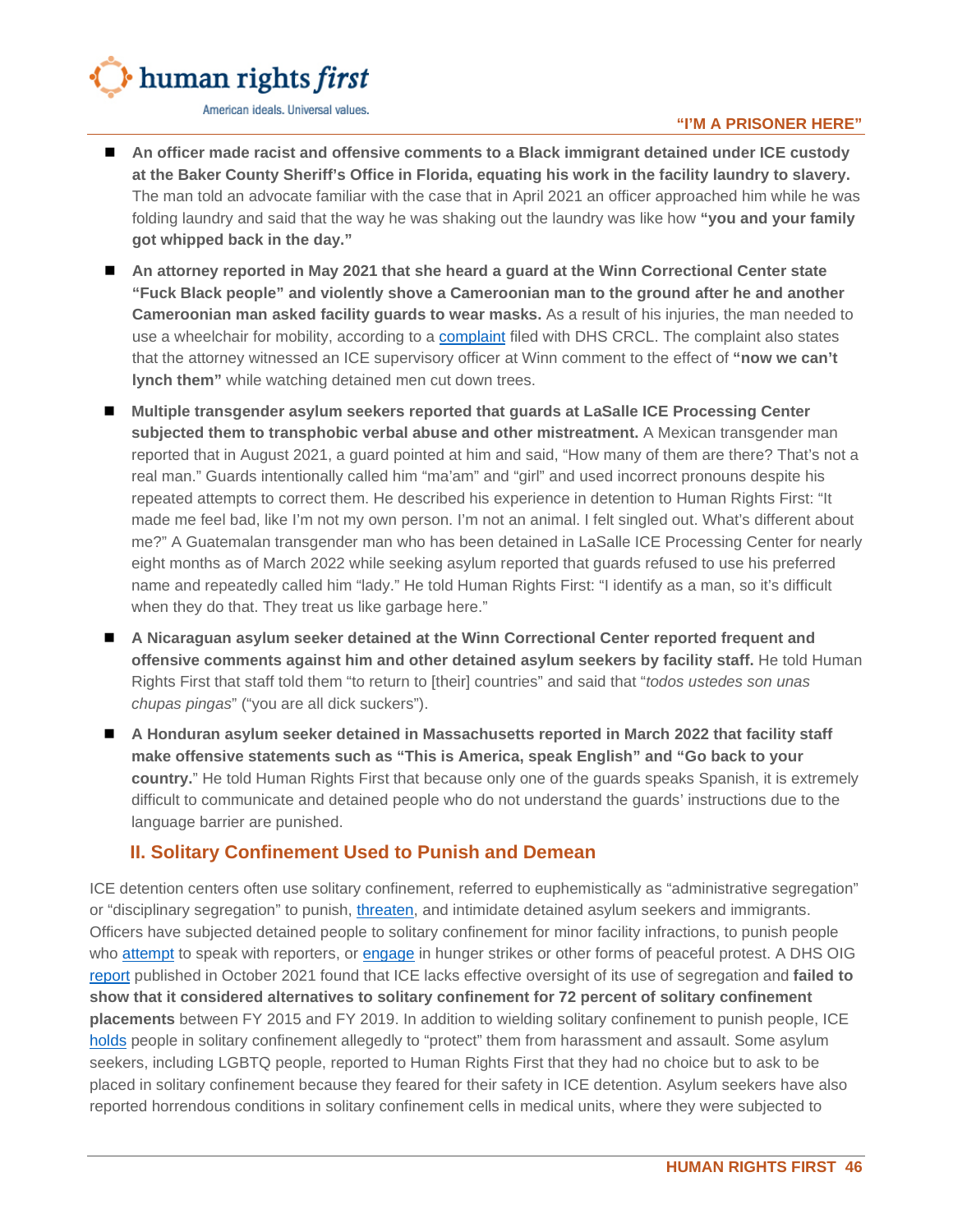

#### **"I'M A PRISONER HERE"**

punitive and brutal mistreatment after attempting suicide or in some instances due to apparently arbitrary decisions by medical staff. A [study](https://osf.io/preprints/socarxiv/zdy7f/) that analyzed the use of solitary confinement in immigration detention from 2013 to 2017 found that Black immigrants were six times more likely to be sent to solitary confinement than other detained populations.

Asylum seekers reported inhumane conditions in solitary confinement to Human Rights First including lack of [heat,](https://theintercept.com/2021/02/19/ice-detention-cold-freezing-texas-louisiana/?fbclid=IwAR0huiTIynwO2u7kcQCnRW3kOox3e_b-47em04P0sHQx49iu5LnS9rX6sho) [limited access](https://static1.squarespace.com/static/5a33042eb078691c386e7bce/t/61c0b47c15319f67d4045ca3/1640019069450/12%3A20%3A21+DHS+NOLA+ICE+Investigation+Follow-Up+Letter+%282%29.pdf) to hygiene and potable water, refusal to turn off the lights at night, and [lack of access](http://static1.squarespace.com/static/5a33042eb078691c386e7bce/t/615defe5e76a986c1af29d7a/1633546214397/Multi-Individual+CRCL+Anti-Blackness+and+Other+Abuse+of+Black+immigrants+at+Krome+Oct+2021.pdf) to phones to speak with loved ones and attorneys. The **NDS** require facilities to provide people in solitary confinement for disciplinary reasons with at least one [hour](https://www.ice.gov/doclib/detention-standards/2011/pbnds2011r2016.pdf) daily of outdoor recreation time, but asylum seekers reported that they were only permitted outside a couple times over the course of weeks in solitary confinement.

- **ICE subjected Roberson, a Brazilian journalist seeking asylum, to 21 days in a solitary confinement cell, without clothing, after a suicide attempt in early 2021.** He was not allowed to shower or given toilet paper, a toothbrush, sheets, or blankets. While in solitary, he attempted suicide again by slamming his head against the floor. He said: "I think about ending my life every day, but I can't tell the psychologist because I will be taken back to that room . . . I feel like if I attempt suicide again, I have to be certain it will work." As of March 2022, ICE continued to refuse to release him from the Adelanto ICE Processing Center, where he had been detained since July 2020, leaving him separated from his wife and teenage daughter, who live in Boston and are pursuing their asylum claims. He told Human Rights First that he tried to kill himself because "I felt like it was the end of the world. Being there took away my desire to live . . . I think that the U.S. government does not care about my life."
- **An asylum seeker from an African country suffered abuse in solitary confinement in the medical unit at the Winn Correctional Center, including being held naked in a cold cell without a bed for five days.** He told Human Rights First that during a medical evaluation in May 2021 a facility doctor asked whether he wanted to harm himself. He answered that he did not but was transferred to solitary confinement in the medical unit, which is used for people at imminent risk of self-harm. He said that the doctor claimed that people who have high blood pressure, as he did, were more susceptible to depression and suicide. He was forced to go naked in solitary confinement and only received a medical gown to wear during limited outdoor recreation periods. He had to sleep on the floor of the solitary confinement cell for five days and only received a sheet to place on the ground on the second day.
- **A Mexican transgender asylum seeker told Human Rights First that he felt he had no choice but to request to be placed in solitary confinement in October 2021 when he was sexually assaulted while housed with cisgender women in ICE custody.** During the month that he was locked up in a tiny solitary confinement cell, ICE only permitted him outside the cell four times in total (other than to shower), in violation of the NDS, which [require](https://www.ice.gov/doclib/detention-standards/2019/2_9.pdf) daily recreation time.
- Erica Gonzalez, a Nicaraguan asylum seeker detained at the Pine Prairie ICE Processing Center, **asked to be placed in solitary confinement in fall 2021 because she feared for her safety after a lieutenant at the facility publicly and without cause stated she was a "thief" in front of everyone in her dormitory.** She spent weeks in a small cell and was only allowed to leave the cell to shower. She reported to Human Rights First that the facility did not permit her to go outside for recreation time for nearly two weeks, falsely claiming that she did not have a right to outdoor time because she had requested to be placed in solitary confinement.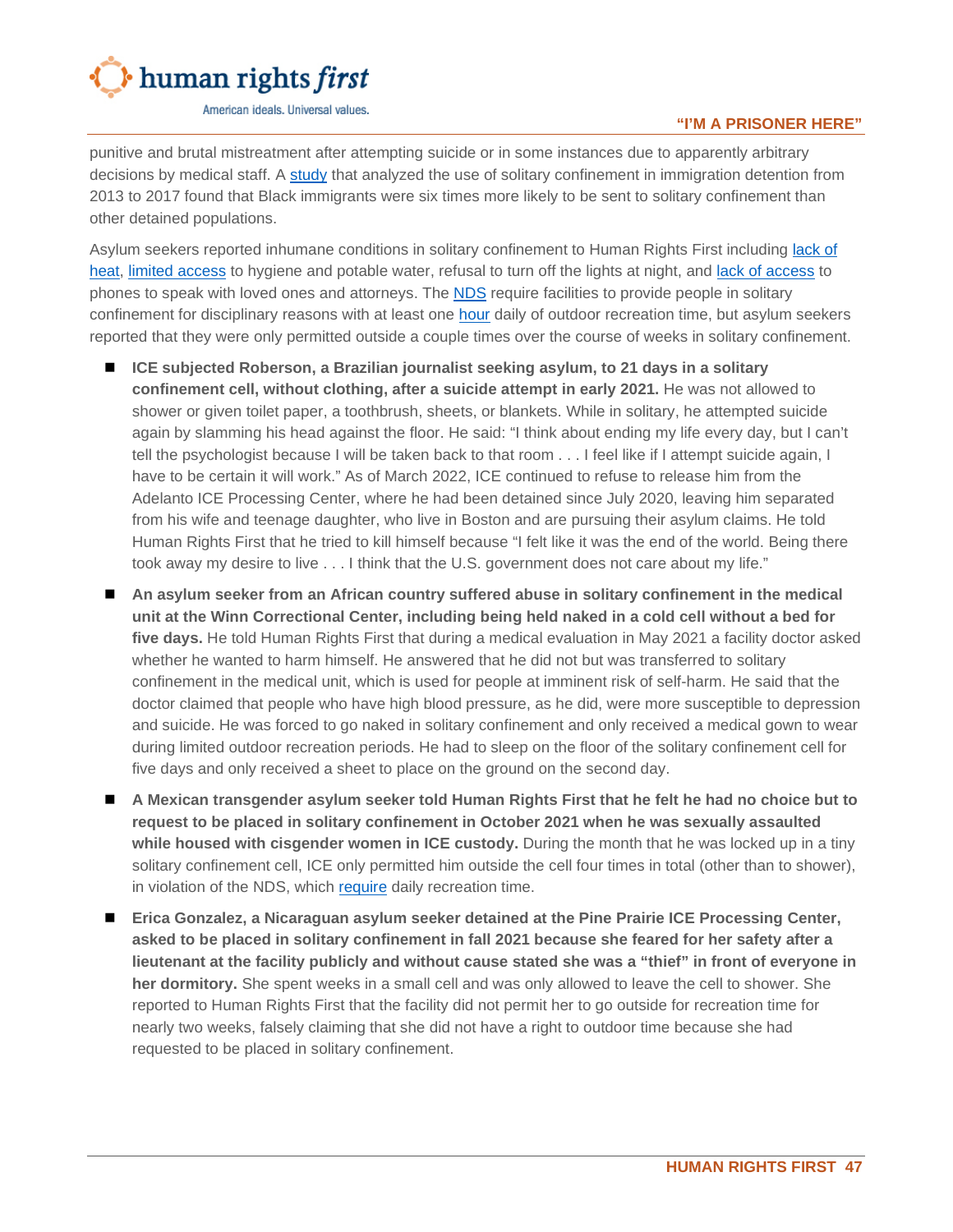

### <span id="page-49-0"></span>**III. Dehumanizing Treatment, Deprivation of Basic Necessities**

Immigration jails are inherently dehumanizing. The treatment and conditions that asylum seekers and other immigrants are subjected to by ICE in these facilities compounds the misery and humiliation of incarceration.

From the moment people are transferred to ICE custody, their human dignity is stripped from them. For example, **ICE has forcibly cut off the hair of detained Black people in its custody claiming that it is standard "procedure" for hair worn in braids or locks.** An asylum seeker from an African country represented by Human Rights First reported that staff at the Adelanto ICE Processing Center chopped off her long, braided hair in July 2021 and cut off the braided hair of multiple Haitian women with whom she was detained. This unnecessary practice is an affront to the dignity and physical integrity of the individuals subjected to it and its clearly racially disparate impact on detained Black people raises significant questions about its legality under federal antidiscrimination law.

In addition, horrendous conditions continue to be reported at ICE detention facilities including: [lack](http://static1.squarespace.com/static/5a33042eb078691c386e7bce/t/615defe5e76a986c1af29d7a/1633546214397/Multi-Individual+CRCL+Anti-Blackness+and+Other+Abuse+of+Black+immigrants+at+Krome+Oct+2021.pdf) of edible [food](https://www.ccijustice.org/starving-for-justice) and potable drinking water; failure to consistently provide religious or medical diets; use of highly toxic [chemical disinfectants;](https://static1.squarespace.com/static/5a33042eb078691c386e7bce/t/6127a66552e8b52e7b718445/1629988453454/CRCL_Conditions+for+Women+at+Glades_8.26.2021-final.pdf) [unsanitary living conditions](https://static1.squarespace.com/static/5a33042eb078691c386e7bce/t/612f9e2f027dca73174a517f/1630510639988/redacted_Abuses+%26+Torturous+Conditions+at+Caroline+Detention+Facility.pdf) including infestations of [insects](https://drive.google.com/file/d/1NMWCXhOwUDE2e15RXfQ2ep9F69Zl-rva/view) and [mice;](https://static1.squarespace.com/static/5a33042eb078691c386e7bce/t/60edadae5dd1eb1c29083a53/1626189231131/Multi-Individual+CRCL_+Bergen+County+Jail+Abuses.pdf) [mold;](https://www.aclunc.org/sites/default/files/OCRCL%20complaint.08.26.21%20_0.pdf) [toxic air;](https://earthjustice.org/sites/default/files/files/multi-individual_complaint_toxic_air_dust_water_mold_final_jan_2022_1.pdf) freezing temperatures in winter and lack of [air conditioning](https://www.aclunc.org/sites/default/files/OCRCL%20complaint.08.26.21%20_0.pdf) in the summer; and lack of compensation for work performed.

When Human Rights First toured the Winn Correctional Center, LaSalle ICE Processing Center, and Pine Prairie ICE Processing Center in December 2021, asylum seekers and immigrants reported that they were forced to clean and paint the facility just days prior to the visit. One individual detained at LaSalle said: "**They made us scrape gunk off the walls, clean, and [made] one Haitian guy paint the day before yesterday because you were coming. They warned us to keep everything looking clean and neat and that if you asked us what things are like in here to say they are good**." He also explained that facility staff force them to clean the dorms, including the bathrooms and toilets, every day without pay. An asylum seeker detained at Pine Prairie told Human Rights First that shortly before the tour of the facility, staff seemingly raised the temperature in the facility which is typically extremely cold. "They're trying to make us forget it's been cold," he said.

Asylum seekers and immigrants who spoke with Human Rights First reported unlivable and inhumane conditions, including that:

- **Meals were often inadequate**. An asylum seeker in the Adelanto ICE Processing Center reported that in early 2021 he asked a guard if he could warm food that had been served cold and was told, "Ask Jesus to microwave your food." Many detained people stated that meal portions were inadequate and had to be supplemented with commissary purchases, which some asylum seekers cannot afford.
- **Food was spoiled, rotten, or otherwise inedible.** People detained in detention facilities in California, Colorado, and Louisiana reported undercooked and bloody chicken, moldy bread, spoiled milk, old fruits and vegetables that are practically rotten, undercooked or fully frozen hamburgers, and moldy green hotdogs. One person detained at LaSalle ICE Processing Center said: "The food is so old; I would not give it to my dog."
- **Facilities failed to provide religious accommodations.** For instance, a Ghanaian asylum seeker previously detained in the Aurora Detention Center reported that he is required to fast until the evening on certain days of the week but that guards would enter his housing unit and throw away his food before he could eat it because he had not consumed it during a designated mealtime.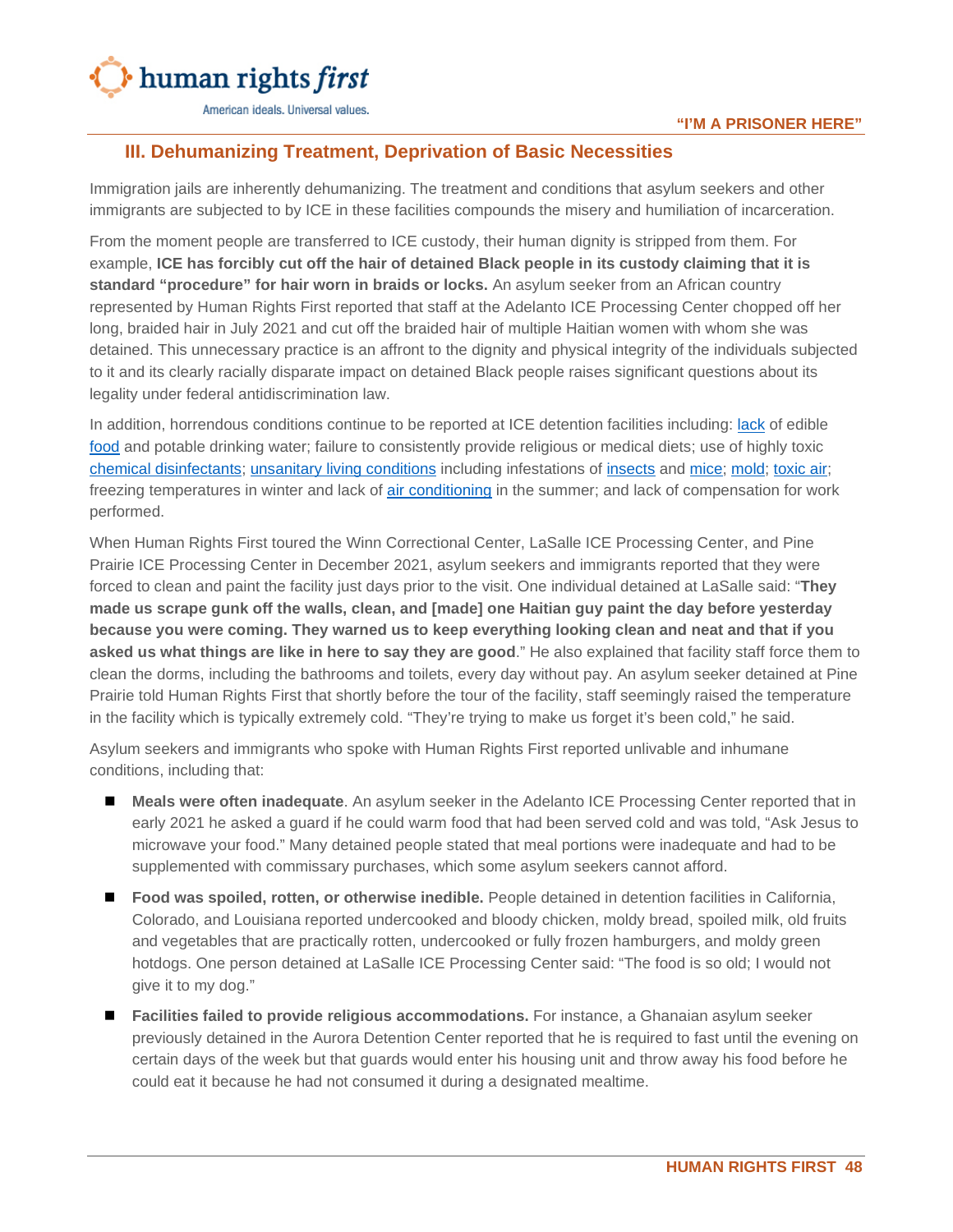

#### **"I'M A PRISONER HERE"**

- Sleeping was difficult amid loud noises, pre-dawn breakfast, and fluorescent lights. People detained at the Winn Correctional Center reported that breakfast is served as early as 2 or 3 a.m. An individual detained at LaSalle said that it is difficult to sleep because the fluorescent lights in the housing unit remain on throughout the night.
- **Inadequate access to hygiene products.** Detained people reported that they had insufficient access to soap, shampoo, toothpaste, and sanitary pads. Women detained at LaSalle ICE Processing Center reported that they are prohibited from using the restroom when a male guard is in the dormitory, even when the guard is present for an hour or longer. An asylum seeker detained in Massachusetts reported that because they are denied access to nail clippers, detained people are forced to have long fingernails and toenails.
- **Drinking water was not clean.** People in ICE detention centers have reported that water coming from facility taps contains sand, dirt, or grease, is yellow or dark in color, or otherwise appears unclean.
- Maggots, ants, spiders, and lizards were inside facilities. Multiple people reported that dormmates were bitten by spiders.
- **Facilities were dirty and covered in mold.** A man detained at LaSalle ICE Processing Center said that the showers had so much mold that he was "scared to even get close to the walls." A man detained at the Adelanto ICE Processing Center told Human Rights First that every time mold grew in the shower area, facility staff merely painted over it.
- **People in ICE custody who work in ICE facilities received extremely little pay.** People reported being paid between \$1 and \$4 a day, in violation of state and federal minimum wage laws. In October 2021, a federal jury [determined](https://www.atg.wa.gov/news/news-releases/ag-ferguson-jury-finds-geo-profit-operator-tacoma-ice-detention-center-must-pay) that the Northwest ICE Processing Center had violated Washington's minimum wage law by only paying detained individuals \$1 per day.

## <span id="page-50-0"></span>**IV. Life-Threatening Medical Neglect**

Rampant medical neglect and abuse by medical staff in ICE detention centers have endangered the lives of many asylum seekers and immigrants incarcerated by DHS. ICE has [reported](https://www.aila.org/infonet/deaths-at-adult-detention-centers) five deaths of immigrants in ICE custody since President Biden took office. A [Venezuelan asylum seeker,](https://www.washingtonblade.com/2021/10/20/venezuelan-man-with-aids-dies-in-ice-custody/) who died of complications from AIDS, was detained in ICE custody for five months after seeking protection at the border and suffered medical neglect while incarcerated. Indeed, ICE detention facilities have a [long](https://www.americanimmigrationcouncil.org/sites/default/files/litigation_documents/council_sues_press_records_about_treatment_black_immigrants_in_detention_complaint.pdf) [pattern](https://static1.squarespace.com/static/5a33042eb078691c386e7bce/t/61c0b47c15319f67d4045ca3/1640019069450/12%3A20%3A21+DHS+NOLA+ICE+Investigation+Follow-Up+Letter+%282%29.pdf) of medical neglect. For example, a July 2021 DHS OIG [report](https://www.oig.dhs.gov/sites/default/files/assets/2021-07/OIG-21-46-Jul21.pdf) confirmed that a man with a history of hypertension died at the Adams County Detention Center in December 2020 due to medical neglect after receiving inadequate care following his request for medical attention due to chest pains. A [Haitian asylum seeker](https://www.buzzfeednews.com/article/adolfoflores/asylum-seekers-medical-release-delays) detained by ICE in September 2021 was unable to secure medical attention when he suspected that his eye—which he had lost in a politically-motivated stabbing in Haiti—became infected and he began to lose vision in his other eye, despite submitting at least 15 requests to see a doctor.

**ICE is required to provide adequate accommodations, support, and treatment to people with disabilities under [federal law,](https://www.dol.gov/agencies/oasam/centers-offices/civil-rights-center/statutes/section-504-rehabilitation-act-of-1973) [regulations,](https://www.law.cornell.edu/cfr/text/6/part-15) and the [NDS.](https://www.ice.gov/factsheets/facilities-pbnds) Yet it routinely fails to provide accommodations for individuals who have physical or mental disabilities.** Asylum seekers and immigrants reported to Human Rights First that they experienced extremely long wait times for medical appointments, denial of specialized care, lack of timely responses to repeated requests for medical attention, denial of needed medication by medical staff with instructions to purchase it from commissary, and failure to provide a diet that meets their medical needs.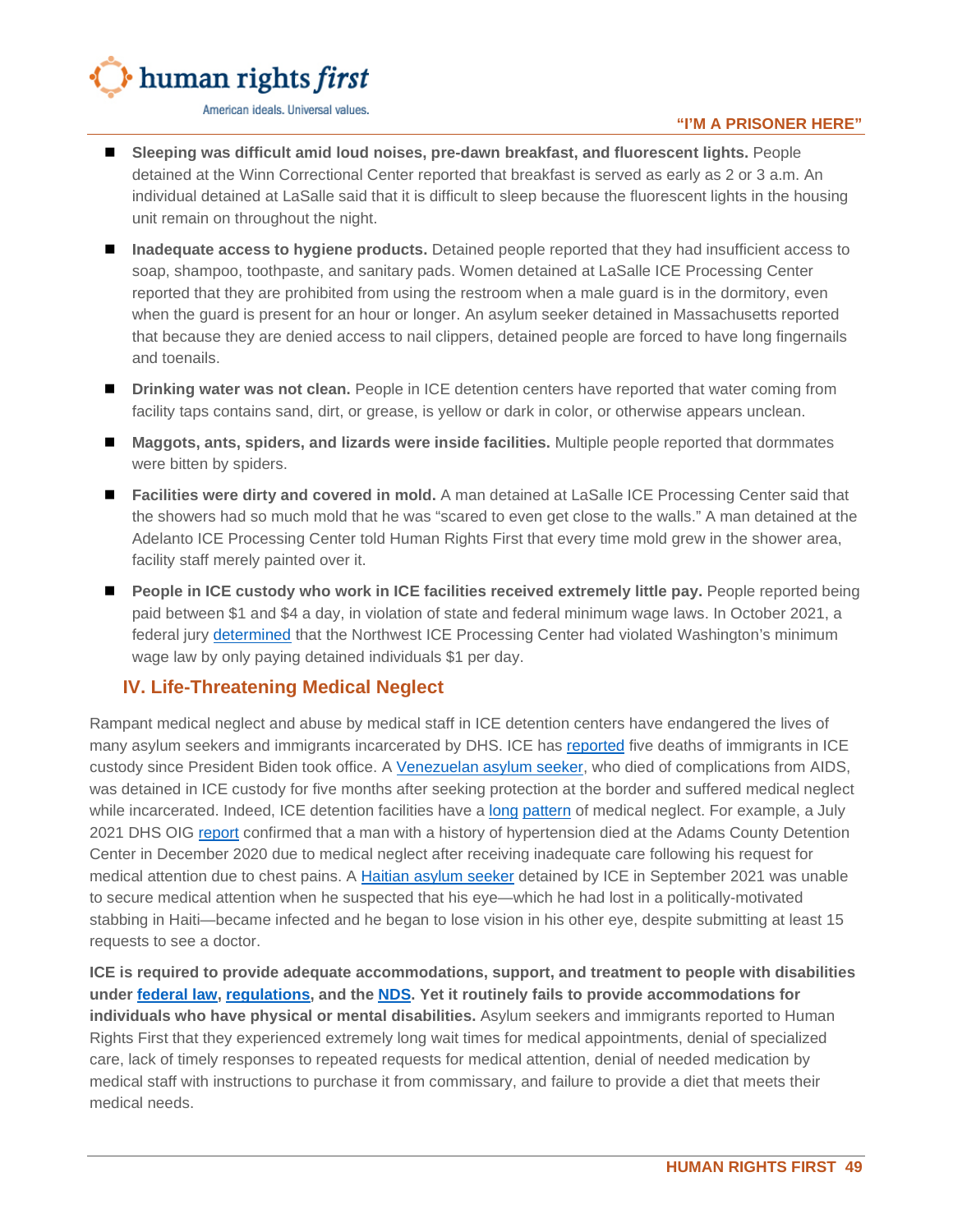

#### **"I'M A PRISONER HERE"**

In addition to [public](https://drive.google.com/file/d/1NMWCXhOwUDE2e15RXfQ2ep9F69Zl-rva/view) [complaints](https://static1.squarespace.com/static/5a33042eb078691c386e7bce/t/61c0b47c15319f67d4045ca3/1640019069450/12%3A20%3A21+DHS+NOLA+ICE+Investigation+Follow-Up+Letter+%282%29.pdf) of medical neglect by ICE [filed](http://static1.squarespace.com/static/5a33042eb078691c386e7bce/t/615defe5e76a986c1af29d7a/1633546214397/Multi-Individual+CRCL+Anti-Blackness+and+Other+Abuse+of+Black+immigrants+at+Krome+Oct+2021.pdf) with DHS, detained people, advocates, and attorneys reported to Human Rights First instances of egregious medical neglect in the past year, including:

- **A Colombian asylum seeker stopped pursuing his claim for U.S. protection because he was desperate to seek adequate care for severe medical conditions left untreated by ICE.** As a result, he was deported in December 2021, separating him from his wife and two children in the United States. The man suffered from a skin condition that caused painful lumps in his armpits and an abscess in his testicles that medical staff did not drain for months. He also required dental care that he was told he could not receive in detention, according to RAICES.
- **A Haitian asylum seeker detained at the Winn Correctional Center that guards refused to provide medical assistance to a Cuban man who had passed out in the housing unit in June 2021.** The Haitian man reported to Human Rights First that he and other detained people banged on the metal doors to alert the guards, who saw them but did not act. He eventually woke up after approximately thirty minutes to an hour but did not receive medical care. The Haitian asylum seeker, who also submitted ten medical requests in July for stomach pain without receiving a reply, told Human Rights First: "**When somebody gets sick, it's so terrible because it's clear we don't have a right to medical attention**."
- **A Salvadoran asylum seeker who has been detained since February 2020 has been unable to obtain medical care for lung problems and testicular pain, even though his condition has worsened and he has coughed up blood.** In October 2021, a doctor informed the man that he may have a blood clot or a tumor in his testicles, which requires further tests, but as of early March 2022 the man had not received further examination. He has also been waiting since July 2020 for an X-ray of his lungs, but Otay Mesa Detention Center medical staff still had not performed the procedure as of early March 2022, according to an attorney at Al Otro Lado.
- **A Black immigrant who suffers from asthma was repeatedly denied an inhaler from January 2021 to May 2021 while detained under ICE custody in the Baker County Sheriff's Office in Florida, leading to frequent shortness of breath and chest pain.** Prior to being detained, he routinely used an inhaler and had been hospitalized several times for asthma. He reported to an advocate familiar with the case that medical staff at the facility stated that his request was denied because his symptoms arose from mental health issues, not a physical condition.
- **An asylum seeker detained in LaSalle ICE Processing Center reported to Human Rights First witnessing a guard deny access to medical care to a woman in the same dormitory who was anemic and had been suffering from menorrhagia for weeks.** In August 2021, the woman needed medical attention but was too weak to stand or walk to the medical unit. Despite pleas by other detained individuals, the guard on duty refused the woman a wheelchair and told her to get up. As she was too weak to move from bed, the woman had to wait for a shift change to ask another guard for assistance.
- **A Turkish man detained at the Webb County Detention Center did not receive physical therapy needed to avoid a surgery that carries high risks and could result in permanent disability.** The man reported to a legal services organization in July 2021 that a doctor had diagnosed him with a herniated disc and directed intensive physical therapy. ICE refused to provide physical therapy and denied a request for transfer to another facility, claiming that the man does not need treatment.
- **A Honduran asylum seeker detained at the Plymouth County Correctional Facility told Human Rights First that when he severely injured his hand in October 2021, his requests for a medical appointment were ignored for months.** Eventually, a doctor informed him that he likely needed surgery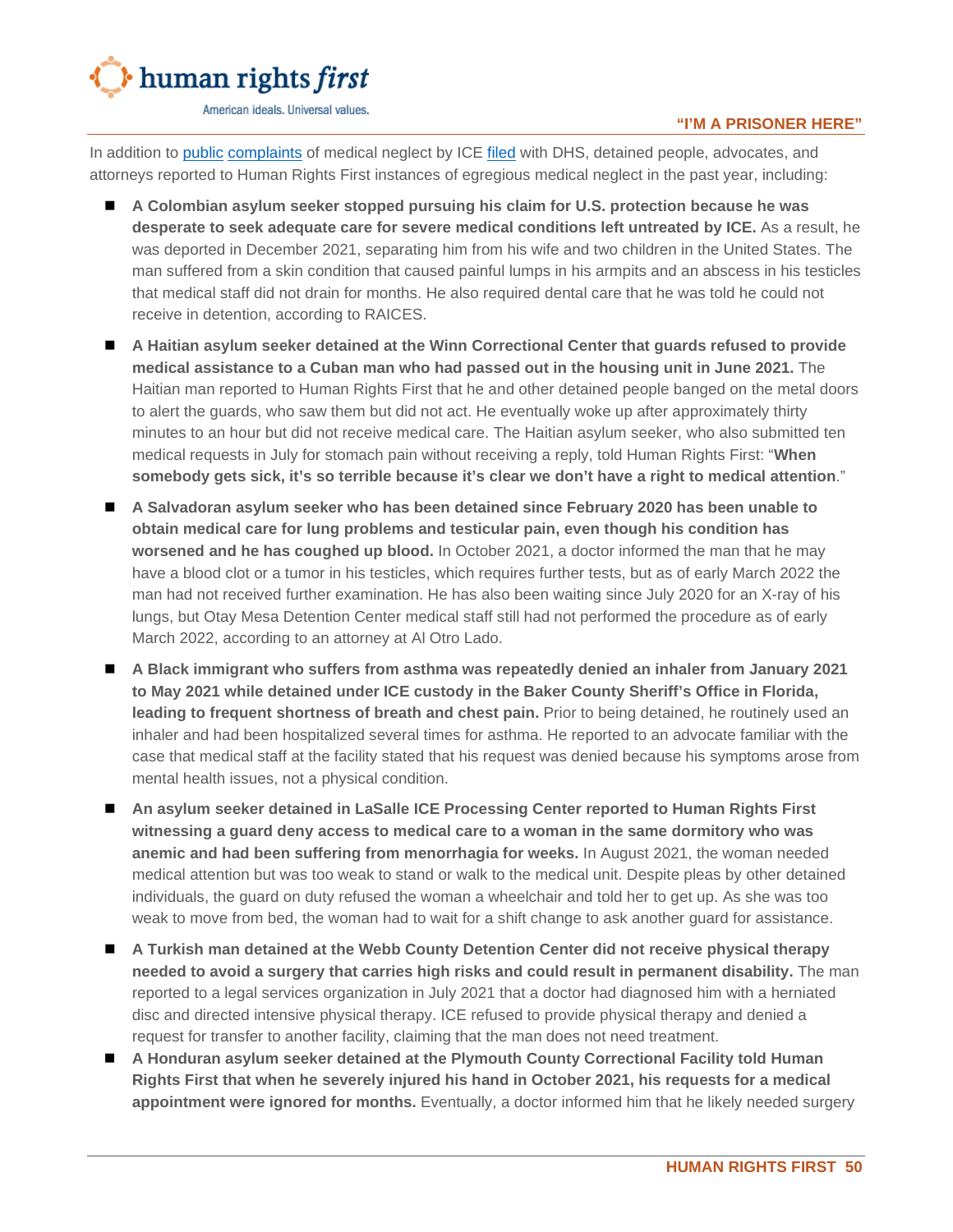

for his hand but as of March 2022 the facility has not provided him with any treatment beyond a hand brace and he continues to suffer pain from the injury.

Mental healthcare is often extremely limited in ICE facilities. To the extent it is provided, the care is often horrendous and abusive, according to detained asylum seekers. Many asylum seekers suffer from PTSD, depression, anxiety, and other psychological conditions related to the persecution and torture they suffered, which may be exacerbated by prolonged detention. The failure to provide adequate mental healthcare violates federal disability law, which [requires](https://www.law.cornell.edu/uscode/text/29/794) the government to provide reasonable accommodations to people with disabilities [undergoing](https://www.scribd.com/document/137620089/Franco-Order-Re-Permanent-Injunction) removal proceedings. Denial of adequate mental healthcare makes it even more difficult for asylum seekers to fully and fairly explain why they are seeking asylum during credible fear interviews and asylum hearings. Some of the asylum seekers who reported inadequate mental health care include:

- **A Yemeni asylum seeker detained by ICE in Arizona from March 2021 to September 2021 was denied medication for schizophrenia and depression.** Prior to be jailed by ICE, the man had been receiving medical treatment. His attorney, Bashir Ghazialam, reported to Human Rights First that the man did not receive any medication while detained for six months.
- **A therapist at the Folkston ICE Processing Center verbally abused and demeaned a Brazilian asylum seeker when he sought mental healthcare in September 2021.** At the beginning of the appointment, the therapist told him: "You don't smell good. You need to get out of here." The therapist and nurses forced him to return to his housing unit and shower, even though he had just showered prior to his arrival, stating "Do you want me to use another way to make you do it, the hard way?" After showering again, he returned to the medical unit but the nurses and therapist laughed at him and sent him away without treatment.
- **A man detained at the Otay Mesa Detention Center suffering from anxiety, depression, and PTSD was mistreated by a facility psychologist in April 2021.** The man reported experiencing nightmares and flashbacks from an assault he suffered years ago. The psychologist questioned whether he was feigning symptoms, asking: "Why are you just having flashbacks now, are you trying to get *Franco*"? in reference to a [settlement](https://www.aclusocal.org/en/cases/franco-v-holder) that guarantees representation for detained people with limited capacity to represent themselves. The man, who already had an attorney, reported his distress at her accusation in a DHS CRCL complaint filed by CREEC that was reviewed by Human Rights First. On March 8, 2022, organizations filed a CRCL [complaint](https://static1.squarespace.com/static/5a33042eb078691c386e7bce/t/622775db6ffa1b1b002be444/1646753244019/Complaint+regarding+Unprofessional%2C+Unethical%2C+and+Negligent+Treatment+by+Dr.+Fernbach+%285%29.pdf) detailing his and other detained individuals' experiences with the unprofessional, unethical, and negligent medical treatment by this psychologist.
- **A 16-year-old asylum seeker detained by ICE for nearly a year in a juvenile detention facility who suffers from PTSD, anxiety, and depression, did not receive a mental health evaluation during the entirety of his detention, despite his and his counsel's repeated pleas.** Although he was being administered medication for depression and anxiety, at no point was he evaluated by a doctor or psychologist to determine the efficacy of this medication, according to his attorney Sophia Gregg. In August 2021, an ICE officer interrogated the child at the detention center without his lawyer present and without any notice to his attorney, inflicting further trauma.
- **When a Salvadoran man detained at the Otay Mesa Detention Center for five years tried to seek mental healthcare in spring 2021, the psychologist at the detention facility made hostile and derogatory comments toward him.** The doctor insisted that "there was nothing wrong" with him and that the man wanted her to write "a letter for the judge so he can let you stay here." When he asked to discuss the mental health diagnoses that he had received through an independent evaluation, the doctor claimed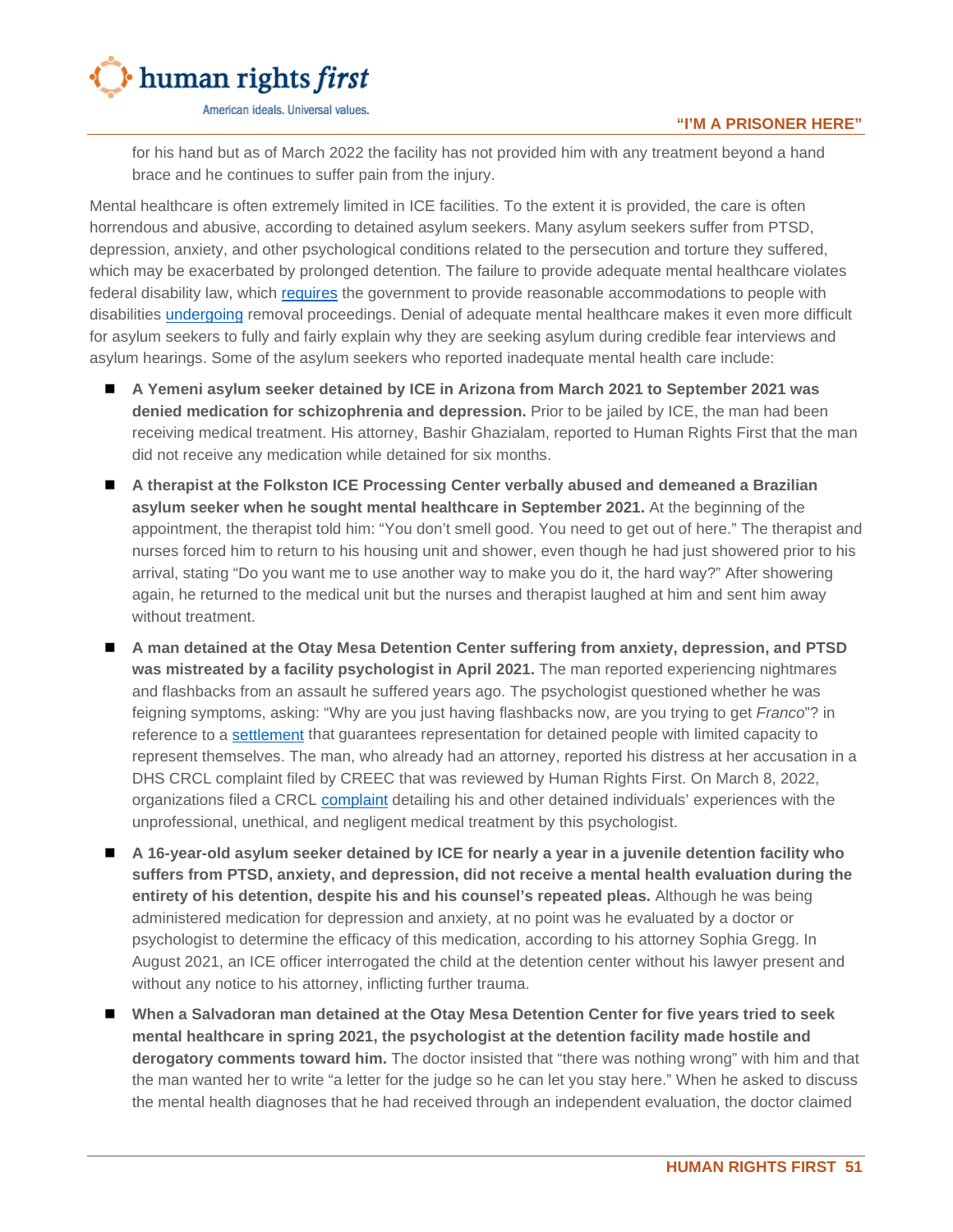

that his "hired gun" (referring to his attorney) had paid someone "to say what you want them to say." The facility rejected a grievance the man filed—which was reviewed by Human Rights First—claiming there was "not enough evidence to support [his] claims of staff misconduct." He told Human Rights First: "I'm not being provided the proper mental health care. I feel my mental state deteriorating."

# <span id="page-53-0"></span>**V. Deadly Conditions Exacerbated by Pandemic**

While the deadly COVID-19 pandemic has raged in the United States, DHS has continued to detain and deny release to many asylum seekers and immigrants, resulting in preventable [deaths,](https://www.aila.org/infonet/deaths-at-adult-detention-centers) severe illness, and potentially permanent health [complications.](https://www.al.com/news/birmingham/2021/03/were-supposed-to-have-rights-rally-held-for-etowah-county-ice-detainee-karim-golding.html) Since the start of the pandemic, public health experts have [warned](https://www.humanrightsfirst.org/resource/public-health-experts-medical-doctors-prison-experts-and-former-ice-officials-urge-releases) the government that it must release immigrants from detention to avoid rapid COVID-19 transmission and protect the lives of detained people, facility staff, and local communities. Both the Trump and Biden administrations ignored these warnings, causing massive COVID-19 outbreaks in ICE jails and widespread infection. The administration has [acknowledged](https://www.cdc.gov/coronavirus/2019-ncov/downloads/CDC-Order-Suspending-Right-to-Introduce-_Final_8-2-21.pdf) that congregate detention presents risks of COVID-19 transmission in justifying its illegal use of Title 42 to expel asylum seekers at the border but appears to largely disregard this public health concern in its dangerous detention practices.

Even as the Delta and Omicron variants ripped through the United States, the Biden administration failed to release people from detention to reduce the risk of widespread transmission, again resulting in massive spread of COVID-19 in jails. For instance, in January 23, 2022, [2,645](https://www.ice.gov/coronavirus) people detained by ICE were under isolation or monitoring due to confirmed COVID-19 infections, a more than 800 percent jump from January 3, 2022, when there were [285](https://www.cbsnews.com/news/immigration-detention-covid-cases-surge/) active cases. Detention during the pandemic has resulted in [42,472](https://www.ice.gov/coronavirus) people in immigration detention contracting the disease and at least [11](https://www.ice.gov/coronavirus) deaths.<sup>[11](#page-53-1)</sup> In January 2022, DHS physicians and detention experts Dr. Scott Allen and Dr. Josiah Rich, who have [repeatedly](https://whistleblower.org/wp-content/uploads/2021/06/062521-Ltr-to-Congress-fr-Allen-McPherson-Rich-FINAL-for-Dist.pdf) [urged](https://www.splcenter.org/sites/default/files/sifi_appendix_b-covid-19_drs_allen_and_rich_letter_to_congress-may_2020.pdf) the government to release immigrants from detention due to the risk of COVID-19, again [wrote](https://whistleblower.org/wp-content/uploads/2022/01/012622-LETTER-TO-MAYORKAS-FROM-DRS-RE-COVID-IN-IMM-DETENTION.pdf) to the administration warning that current measures and practices in immigration detention fail to protect against the spread of COVID-19 and that the administration must urgently provide adequate vaccinations and boosters to detained people.

ICE's frequent transfers and pattern of disregard for COVID-19 safety protocols increase the risk of transmission in ICE detention centers. People seeking protection at the southern border detained in the United States by DHS are routinely sent to and transferred among ICE facilities across the country even when ICE is aware that they have tested positive for COVID-19. For example, in May 2021, **ICE transferred approximately 11 men who had tested positive for COVID-19 from the Adams County Detention Center to the Winn Correctional Center**, according to one of the men, an asylum seeker who received a positive test result the day before he was transferred. Failure to follow facility quarantine protocols further endangers detained people and prolongs their incarceration. Asylum seekers and immigrants reported that they have spent additional weeks or months in quarantine because ICE repeatedly transferred new arrivals into the unit, forcing them to restart quarantine and resulting in repeated postponement of immigration court hearings. Many asylum seekers, attorneys, and advocates reported that during the past year they have observed ICE facility guards fail to comply with COVID-

<span id="page-53-1"></span><sup>&</sup>lt;sup>11</sup> This does not account for all immigrants detained by ICE who died of COVID-19, as ICE does not count deaths that occur after an individual's release from custody. For instance, ICE detaine[d Martin Vargas](https://www.latimes.com/california/story/2021-03-20/adelanto-detainee-death) throughout the pandemic, causing him to contract COVID-19 in December 2020—at which point his health drastically deteriorated and he suffered a stroke in March 2021. ICE "released" him from its custody two days after the stroke and left him unconscious in the hospital without informing his attorney, in an apparent effort to avoid responsibility for his condition. He died a few days later, unbeknownst to his attorney who searched for him for weeks.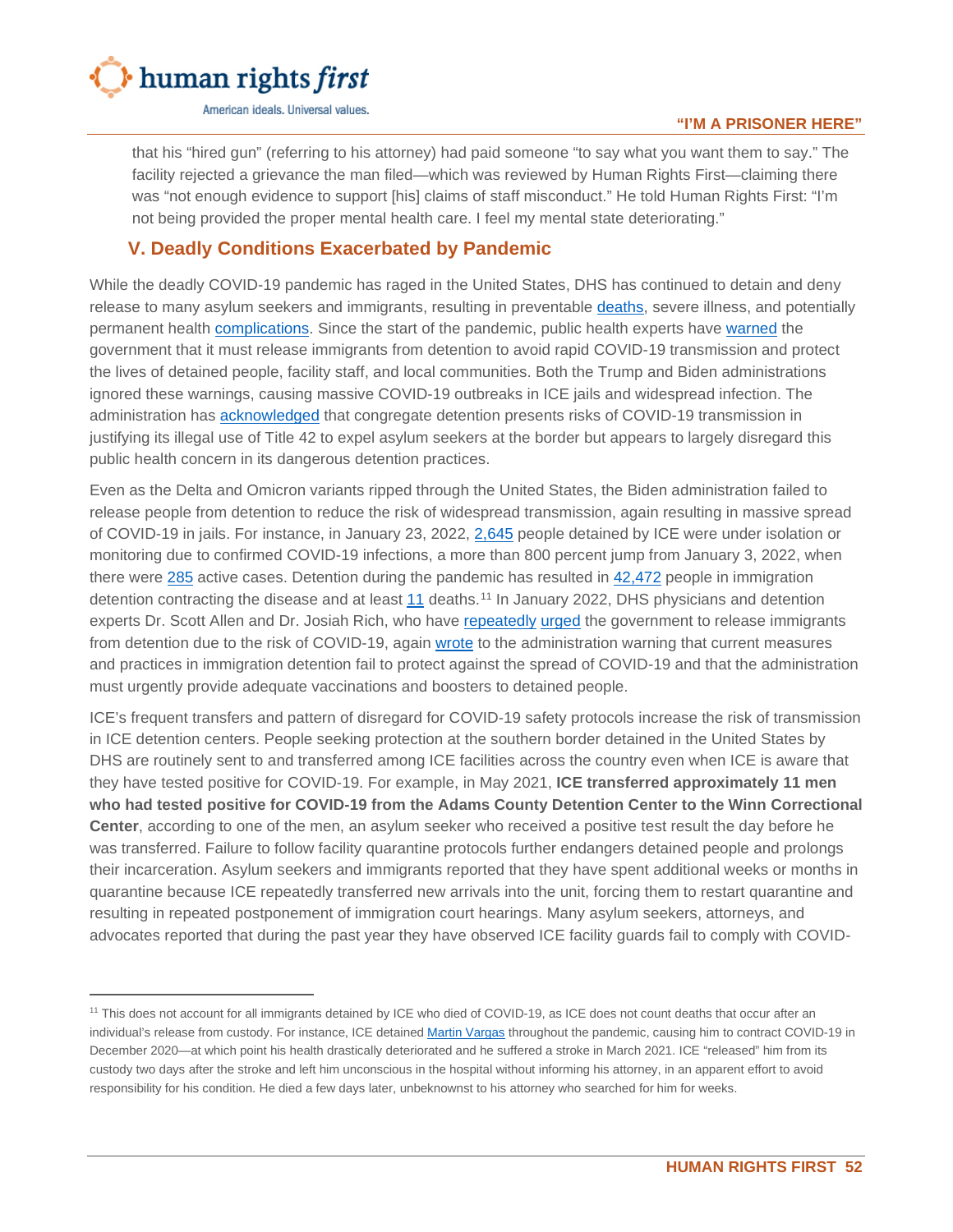

#### **"I'M A PRISONER HERE"**

19 protocols including mask-wearing. A September 2021 DHS OIG [report](https://www.oig.dhs.gov/sites/default/files/assets/2021-09/OIG-21-58-Sep21.pdf) confirmed that staff at observed ICE detention facilities did not consistently follow mask-wearing guidelines.

The government has exacerbated the dangers of COVID-19 spread in ICE jails by failing to timely vaccinate detained people in its custody. CBP has not systematically [provided](https://whistleblower.org/in-the-news/cbs-coronavirus-infections-inside-u-s-immigration-detention-centers-surge-by-520-in-2022/) vaccines to people detained in CBP custody prior to their transfer to ICE jails, even though many remain in CBP facilities for a week or longer. The government also fails to consistently and timely offer the vaccine in ICE custody. As of mid-January 2022, ICE had only provided booster shots to [671](https://twitter.com/eunicehcho/status/1482033109038206978?cxt=HHwWhMC4mdbQnpEpAAAA) of over 22,000 detained people despite CDC [guidance](https://www.cdc.gov/media/releases/2021/s1129-booster-recommendations.html) recommending booster for all adults since November 2021. As of late February, ICE had only provided [1,436](https://www.aclu.org/escalante-v-ice-complaint) boosters to detained individuals. Due to ICE's continued failure to provide booster shots to many detained individuals, the ACLU filed [suit](https://www.aclu.org/escalante-v-ice-complaint) on March 1, 2022 on behalf of medically vulnerable detained people who have not received a booster shot. *CBS News* reported in January 2022 that according to ICE records, [37.6 percent](https://www.cbsnews.com/news/immigration-detention-covid-cases-surge/) of people in custody had declined the vaccine when offered. Many factors likely [contribute](https://www.cbsnews.com/news/immigration-detention-covid-cases-surge/) to this figure, including understandable fear and distrust of ICE and facility staff as well as lack of culturally appropriate and translated explanatory materials. Asylum seekers told Human Rights First that they had been denied vaccines or experienced significant barriers to obtaining them in ICE custody, were not provided information about side effects, and were mistreated by facility staff during the post-vaccine recovery period—all of which likely contribute to vaccine refusals. For instance:

- A Congolese asylum seeker reported to Human Rights First that while he was detained at the Winn Correctional Center from April to October 2021, **he requested the COVID-19 vaccine but never received it**.
- A 16-year-old child detained at the Northwest Juvenile Detention Center in Virginia from February to late August 2021 **never received the COVID-19 vaccine** while detained despite being eligible since April, according to his attorney, Sophia Gregg.
- A Venezuelan asylum seeker detained at the Stewart Detention Center told Human Rights First that although she initially was afraid to receive the COVID-19 vaccine, **she subsequently submitted a medical request for the vaccine but never received a response.** A month later, she was released from detention in October 2021 without vaccination.
- A Nicaraguan asylum seeker detained in Louisiana informed Human Rights First that after detaining him in August 2021, **ICE did not offer him the vaccine even though he repeatedly requested it and only provided it to him over five months later** in late January 2022.
- A Nicaraguan asylum seeker told Human Rights First that facility guards **mistreated her after she received a COVID-19 vaccine** in summer 2021 while detained at the Stewart Detention Center. The morning after she was vaccinated, a guard ordered her to get out of bed. The woman explained that she was feeling sick from the vaccination, but the guard responded that she "didn't care" and that she "didn't want to see [the woman] in that bed."

#### *Widespread failure to release medically vulnerable people during COVID-19 pandemic*

DHS has failed to release detained people with medical conditions that place them at elevated risk of serious illness should they become infected with COVID-19.

In April 2020, a federal district court granted a [preliminary injunction](https://creeclaw.org/wp-content/uploads/2021/08/2020-04-20-132-Order-Granting-Amicus-Brs.-Subclass-Cert.-PI.pdf) in *Fraihat v. ICE* requiring ICE to identify and track all detained people with one or more risk factors for COVID-19 and to determine whether these individuals should be released, regardless of the outcome of any parole, bond, or *habeas* requests. Risks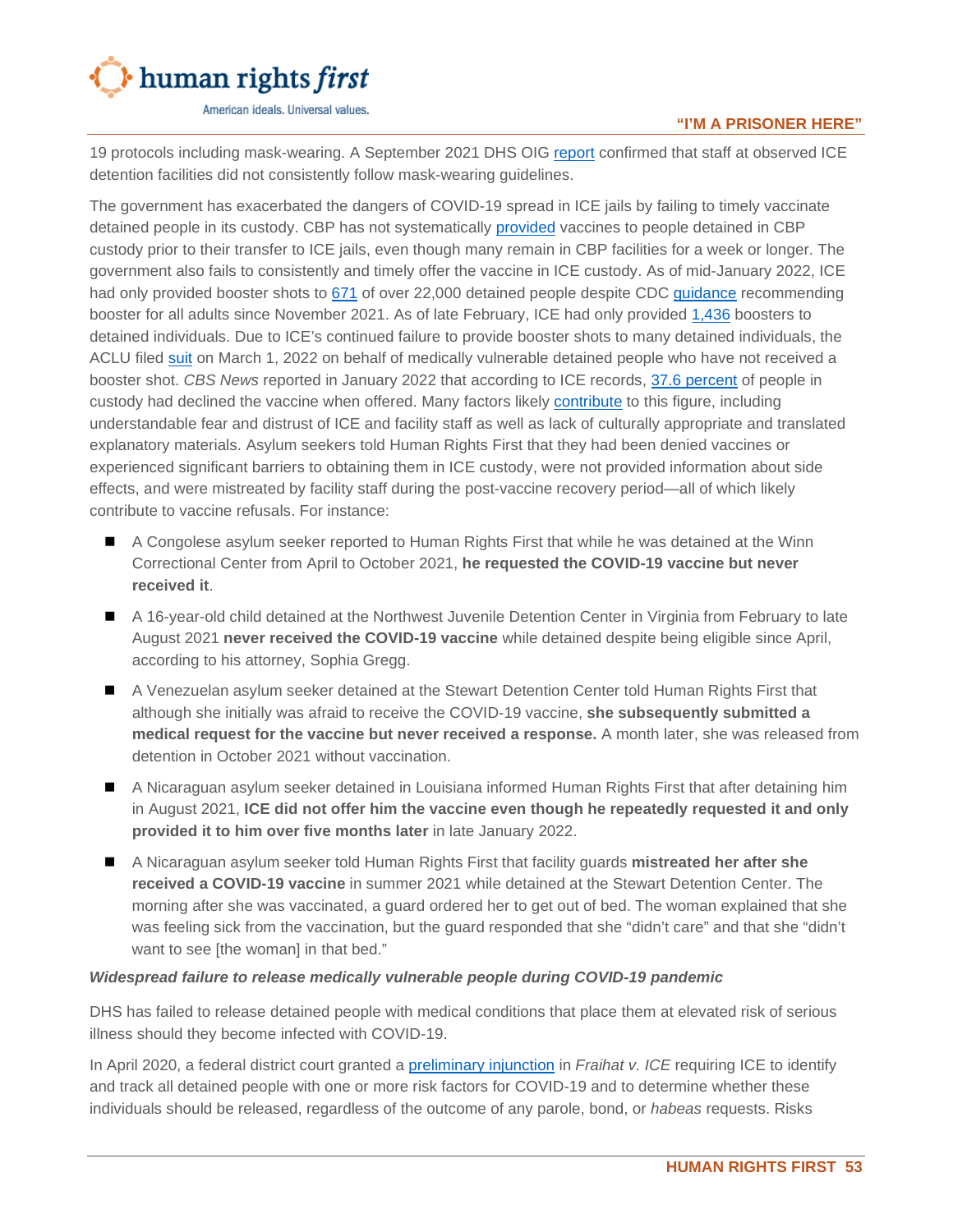

#### **"I'M A PRISONER HERE"**

factors include being over the age of 55, pregnancy, or chronic health conditions including cardiovascular disease, high blood pressure, chronic respiratory disease, diabetes, cancer, liver disease, kidney disease, autoimmune disease, severe psychiatric illness, history of transplantation, and HIV/AIDS. [Guidance](https://www.ice.gov/doclib/coronavirus/attk.pdf) issued by ICE in April 2020 prior to the injunction also directs ICE field offices to review cases with certain medical risk factors for potential release.

Due to widespread non-compliance, the court [granted](https://creeclaw.org/wp-content/uploads/2021/08/2020-10-07-240-Order-Granting-Motion-to-Enforce-in-part.pdf) a motion to enforce the *Fraihat* injunction in October 2020 clarifying that **blanket or cursory release denials do not comply with the injunction, that ICE must provide an individualized justification for decisions to detain, and that only in rare cases should a person with a risk factor be detained if they are not subject to mandatory detention**. In March 2021, after further government failures to adhere to the court's directions, the court [appointed](https://creeclaw.org/wp-content/uploads/2021/08/2021-03-11-281-Order-Granting-Motion-to-Appoint-Special-Master.pdf) a special master to monitor ICE's release practices, but [widespread](https://www.courtlistener.com/docket/16074864/321/faour-abdallah-fraihat-v-us-immigration-and-customs-enforcement/) violations of the injunction continued. Although the Ninth Circuit Court of Appeals [reversed](https://cdn.ca9.uscourts.gov/datastore/opinions/2021/10/20/20-55634.pdf) the lower court in October 2021, the preliminary injunction is in effect until at least June 12, 2022, while further appeals in the case remain pending.

ICE has failed to release many medically vulnerable asylum seekers and immigrants. During a tour of the Winn Correctional Center in December 2021, medical staff informed Human Rights First that at least 50 percent of the people arriving at Winn have a risk factor identified by the *Fraihat* injunction, including a man with an artificial heart valve transferred from another facility the prior month. The vast majority of people detained at Winn have been asylum seekers and migrants transferred from the border who are typically detained in Mississippi prior to being detained at Winn, which means that these individuals were transferred across the country to multiple facilities with medical conditions that mandate their release in all but rare circumstances.

Detained asylum seekers and immigrants with serious medical conditions that put their lives at risk should they contract COVID-19 and who should be covered by the release requirements of the *Fraihat* injunction, include:

- **In October 2021, ICE denied the release request of a Jamaican asylum seeker living with HIV with a boilerplate response claiming to have reviewed his medical records and determined that he did not qualify for release under** *Fraihat***.** The decision violated the *Fraihat* order's requirement that ICE release individuals living with HIV unless the agency concludes, after an individualized review, that continued detention is warranted*.* ICE finally released him a month later in mid-November 2021.
- A Mexican asylum seeker detained at the Pine Prairie ICE Processing Center was denied Fraihat **release in fall 2021 even though he suffers from high blood pressure, irregular heartbeat, and panic attacks.** He told Human Rights First that in November 2021, medical staff suddenly discontinued his blood pressure medication. He did not have access to his medication for another two weeks and could feel his condition deteriorating. ICE deported him in January 2022 even though his attorney had filed an appeal with the Fifth Circuit Court of Appeals.
- For over three months, ICE ignored the *Fraihat* request of Erica Gonzalez, a Nicaraguan asylum **seeker suffering from asthma, PTSD, anxiety, and depression.** Gonzalez submitted the request in November 2021 with her medical records. She told Human Rights First that in addition to posing a risk to her health, detention has prevented her from taking care of her mother in the United States who was recently diagnosed with cancer. She said: "It's really hard not to be with my mom right now. I could be taking her to chemo. Why not let us fight our cases outside? Why waste taxpayer dollars to keep us locked up in here instead of letting us be with our families?"
- **For nearly a year, ICE under the Biden administration refused to release a Libyan asylum seeker, who has serious heart defects and relies on a pacemaker, from the Aurora Detention Center.**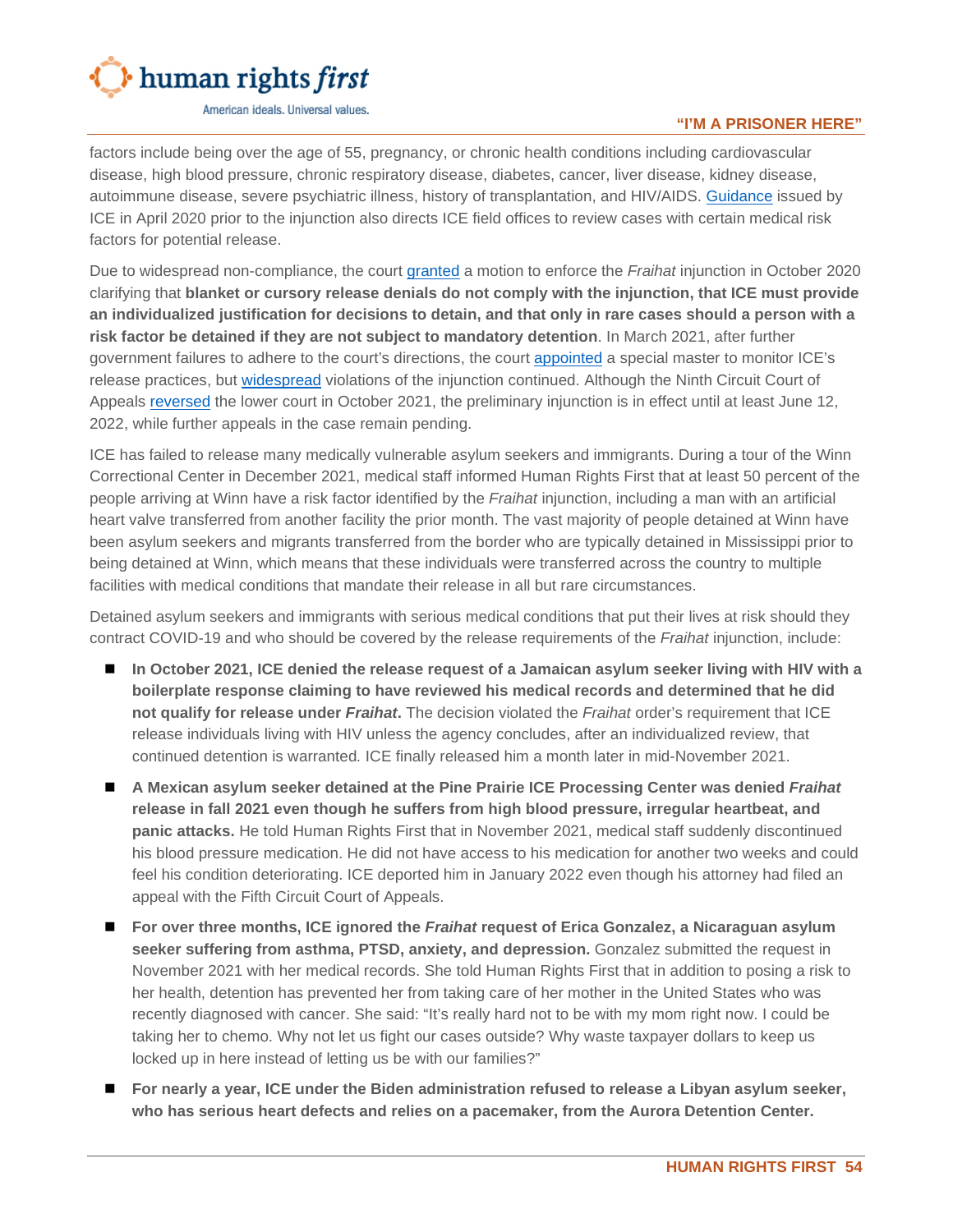

*Fraihat* release requests filed by his attorney included affidavits from infectious disease experts stating that due to his heart problems he is in the highest category of risk for severe illness and death from COVID-19. ICE deported him around November 2021.

- **Since May 2021, ICE has detained and denied parole to a young Salvadoran asylum seeker with permanent cognitive deficits resulting from severe brain damage he suffered as a child.** In October 2021, DHS denied a parole request filed by his attorney, Sophia Genovese at Catholic Charities of the Archdiocese of New York. The young man remained detained in New York as of February 2022.
- A Brazilian asylum seeker suffering from diabetes, high blood pressure, blurred vision, nausea, **and severe psychiatric illness was detained in May 2021 and repeatedly denied** *Fraihat* **release by ICE.** While she was detained at the Stewart Detention Center, ICE claimed that she did not have any "qualifying medical conditions" under *Fraihat*. Yet when she was transferred to the Jackson Parish Correctional Center shortly afterward, medical staff found that her blood pressure was so high that she was at risk of a stroke, according to her attorney Sally Santiago with Abogados Para Hispanos. Nonetheless, ICE continued to detain her and deported her months later.
- ICE re-detained a Tanzanian asylum seeker living with HIV in May 2021 after initially releasing him **under the** *Fraihat* **injunction in February 2021.** Despite the dangers he faced due to his health condition, ICE re-jailed him at the Kay County Detention Center in Oklahoma, according to Jeremy Jong with Al Otro Lado, who helped secure his release after ICE re-detained him.
- **A Brazilian asylum seeker who began to suffer frequent epileptic seizures in August 2021 while detained at the Folkston ICE Processing Center was denied** *Fraihat* **release by ICE until December 2021***.* The man told Human Rights First: "I started having seizures all the time . . . once to twice a day. . . I had to do heart exams and they said my heart was beating slow. I experienced a lot of chest pain, but the doctors kept saying it was in my head." After his attorney, Sally Santiago, filed a *Fraihat* release request in November 2021, ICE initially claimed that the man's medical records indicated he "only has [high] BMI [body-mass index]," but later confirmed the seizure disorder. He was finally released weeks later.
- An asylum seeker suffering from Parkinson's disease, which causes severe damage to the heart, **was detained in Florida for five months and repeatedly denied release, including under** *Fraihat***.**  After ICE denied his *Fraihat* release request, his attorney appealed the decision through the ICE Case Review Process but was again denied. ICE finally released the man in September 2021 without explanation, according to his attorney at Americans for Immigrant Justice.
- **ICE detained an asylum seeker from West Africa with sickle cell disease in the Torrance County Detention Facility for months until November 2021.** While detained, the man began suffering from severe pain in his testicles as a result of the illness, according to his attorney, Casey Mangan with Innovation Lab, who filed a *Fraihat* release request on his behalf.
- Despite a high risk of death and severe illness from COVID-19, ICE continued to incarcerate a **Salvadoran man who had suffered a heart attack and has high blood pressure, a heart murmur, asthma, sciatica, and severe mental illness.** He was finally released in November 2021.

As these examples make clear, **DHS has not complied with its affirmative obligation under the injunction to identify and evaluate people eligible for** *Fraihat* **release and provide an individualized for continued detention.** Even where attorneys or detained individuals have filed formal requests for release under *Fraihat*  and provided extensive documentation of severe qualifying medical conditions, ICE has refused to release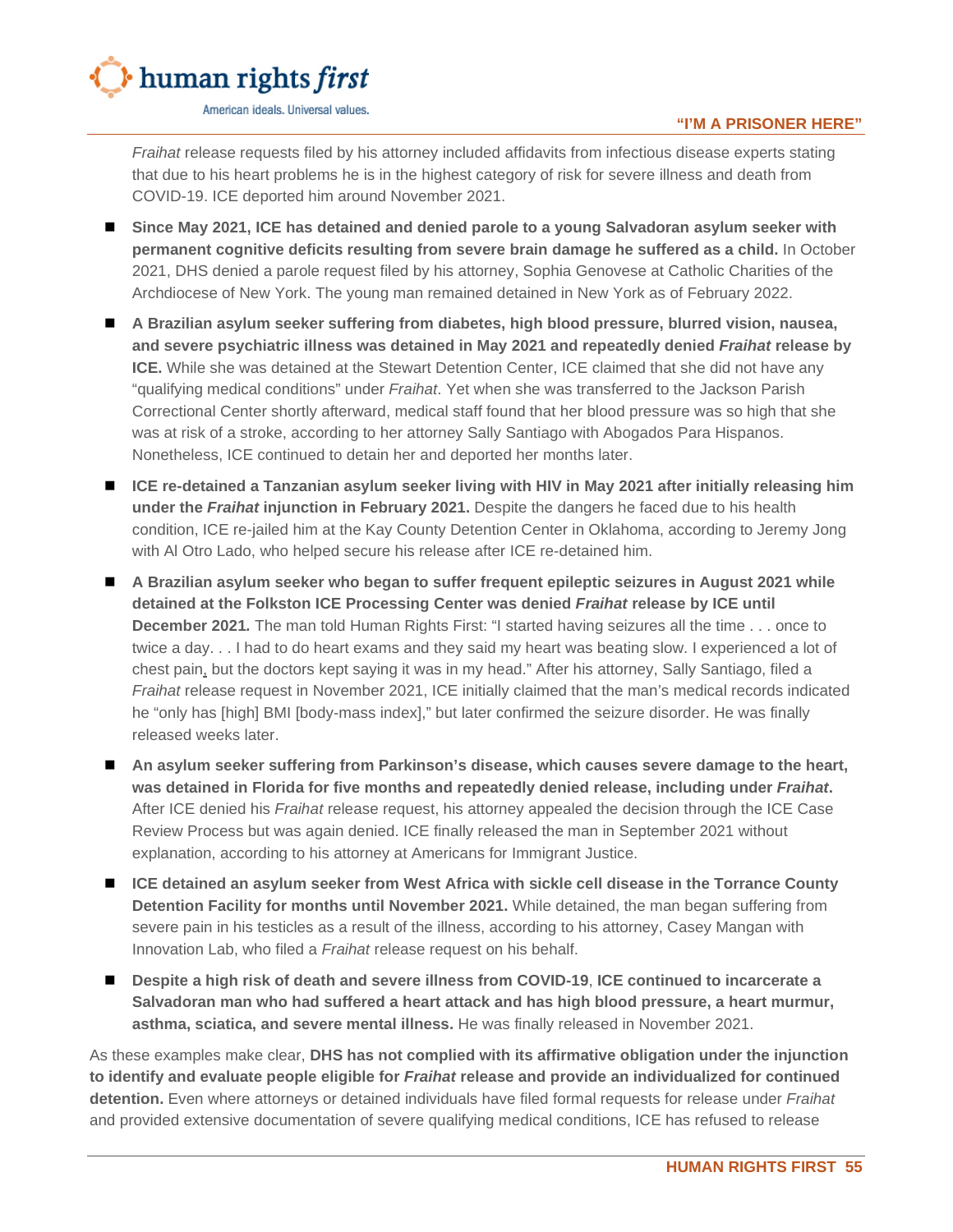

#### **"I'M A PRISONER HERE"**

them. Delays in providing ICE medical records exacerbated by frequent facility transfers, according to attorneys who spoke with Human Rights First, greatly slowed the filing of release requests for some individuals. CREEC has noted major issues with compliance that threaten the lives of asylum seekers and immigrants with medical and mental health conditions. CREEC reported that:

- According to hotline callers, ICE rarely complied with the general [requirement](https://creeclaw.org/wp-content/uploads/2021/08/2020-10-07-240-Order-Granting-Motion-to-Enforce-in-part.pdf) under *Fraihat* to complete custody determinations within a week. According to CREEC, many people detained in ICE custody reported waiting longer with many waiting between one and three months. One individual reported a wait time of five months in 2021 for a response to a request for release under *Fraihat*.
- Some detained individuals said that they did not know how to contact an ICE deportation officer, as these officers were rarely or infrequently present in some facilities or did not respond to written requests.
- ICE did not consistently provide individualized decisions to deny release to hotline callers, as required by *Fraihat*. In many instances, ICE officers only informally told individuals that their requests were denied, making it more difficult for the individual to provide additional information to support their request or identify errors in the decision.
- **Formal denials often contained only boilerplate language and no analysis of the individual's particular** circumstances even though ICE is [required](https://creeclaw.org/wp-content/uploads/2021/08/2020-10-07-240-Order-Granting-Motion-to-Enforce-in-part.pdf) to list the individual's risk factors considered in *Fraihat*  decisions. CREEC reported, for example, that ICE failed to list cancer as a risk factor for a detained individual who was denied release and listed depression as the only relevant condition for several individuals with additional psychiatric conditions.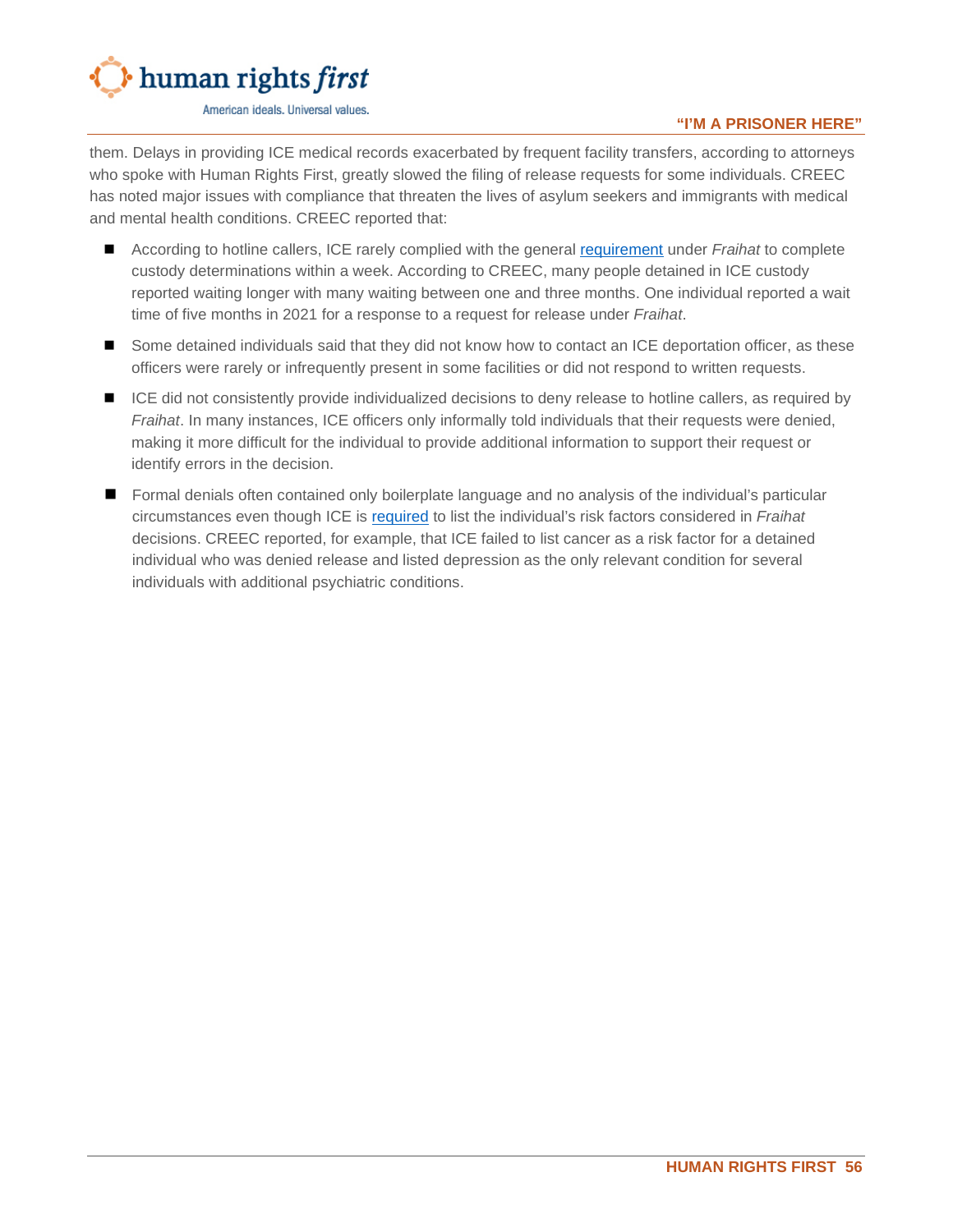

# <span id="page-58-0"></span>**Recommendations**

**To the Biden administration:**

- **End the mass jailing of asylum seekers and shift to community-based case support programs in cases where such support is needed.** Community-based case support programs, which generate high appearance rates, should be used rather than "alternative to detention" programs that resort to punitive and intrusive ankle shackles and electronic surveillance or that amount to house arrest.
- **Do not designate or treat asylum seekers as priorities for detention, enforcement, or other punitive treatment.** The administration and DHS should rescind the 2021 enforcement priorities [memorandum](https://www.ice.gov/doclib/news/guidelines-civilimmigrationlaw.pdf) and replace the policy with a protection framework that designates categories of individuals, including asylum seekers, as priorities for protection.
- **Support legislation, including the [Dignity for Detained Immigrants](https://www.congress.gov/bill/117th-congress/senate-bill/1186/text) [Act](https://www.congress.gov/bill/117th-congress/house-bill/2222/all-info)**, limiting the use of immigration detention and mandating bond redetermination hearings before an immigration judge for anyone subjected to immigration detention.
- Work with Congress to further reduce funding for immigration detention and to instead fund: case support programs; the cost effective and successful Legal Orientation Program (LOP), which should be expanded to border shelter networks as well as all DHS facilities where asylum seekers are held, including CBP and Border Patrol facilities; and expanded legal representation for asylum seekers and other immigrants.

#### **To the Department of Homeland Security:**

- Apply all applicable parole, bond, and other criteria with a presumption that release of asylum **seekers is in the public interest**, consistent with U.S. human rights and refugee treaty obligations, including the right to liberty under the ICCPR.
- **Issue parole guidance that includes a presumption that release of asylum seekers serves a significant public interest**. The guidance should: apply to all asylum seekers regardless of whether they requested asylum at ports of entry or after entering the United States away from a port of entry and regardless of whether they are subjected to expedited removal; prohibit the use of bond as a condition for release on parole; and make all individuals seeking protection, including those placed in reinstated removal proceedings (which [should not be used\)](https://www.humanrightsfirst.org/resource/letter-dhs-prolonged-detention-asylum-seekers-following-guzman-chavez-ruling), eligible for parole consideration under the guidance.
- **Issue regulations that include a strong presumption against the use of detention,** shifting the burden of proof to the government instead of the non-citizen in all custody determinations to show by clear and convincing evidence that the non-citizen should remain detained.
- **The Office of Inspector General and Office for Civil Rights and Civil Liberties should closely monitor and investigate allegations of abuse, improper use of force and solitary confinement, detention center conditions, medical neglect, racist treatment, disparate impact on Black asylum seekers in ICE detention facilities.** These investigations must include interviews with asylum seekers, attorneys, independent medical experts, rights monitors, and relevant non-governmental actors.
- **ICE and detention facility operators should work with communities to implement Independent Medical Oversight Boards (IMOB) to increase public transparency and accountability on the delivery of quality medical and mental health care for detained individuals.** The IMOB should have authority to review individual cases and medical files brought before it by detained individuals, attorneys,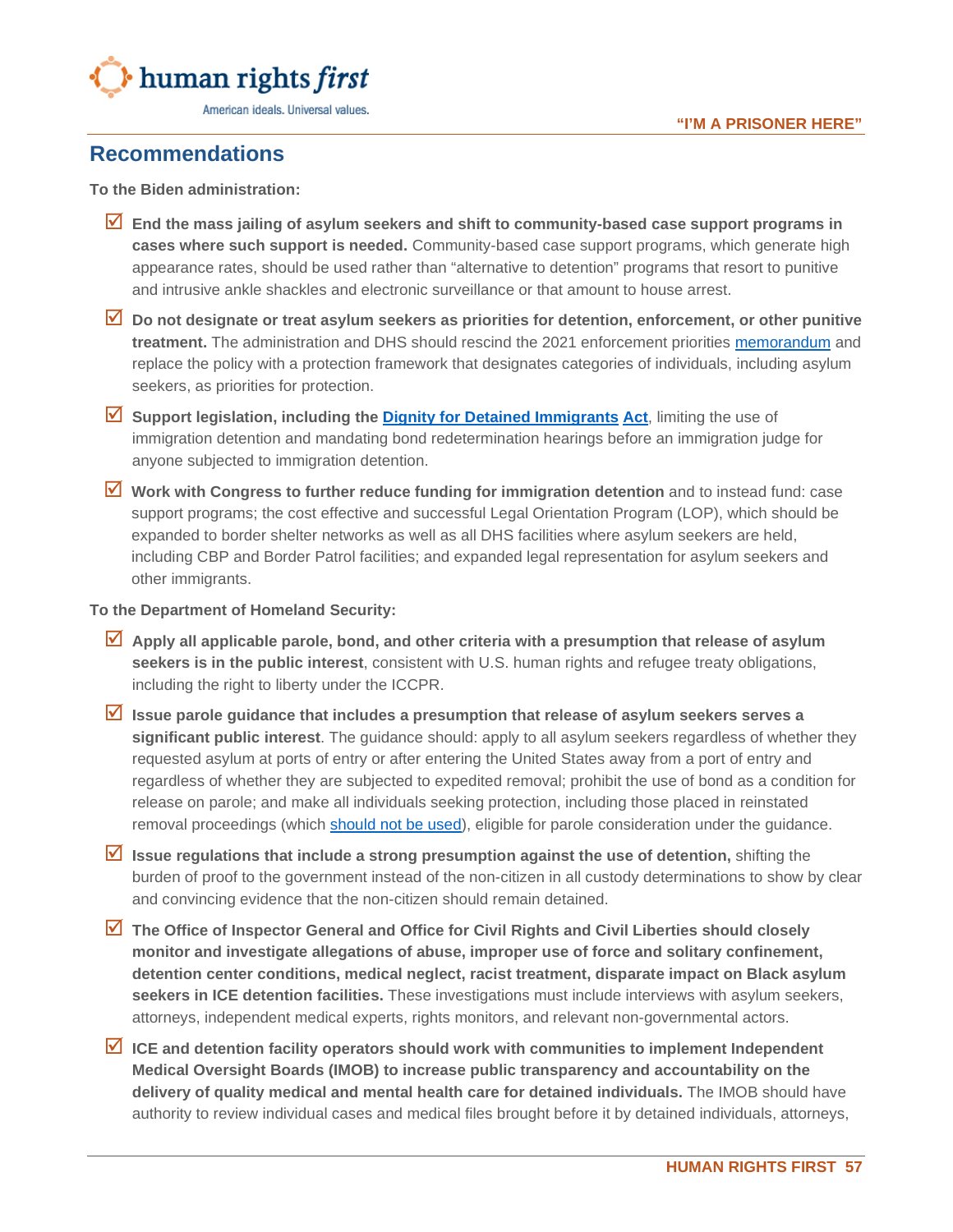

#### **"I'M A PRISONER HERE"**

or advocates to ensure adequate care. IMOB members could include medical and mental health professionals, representatives of advocacy or community-based groups, and attorneys familiar with detention settings.

- **Avoid the use of the flawed and inefficient expedited removal process and instead refer asylum seekers for asylum adjudication before the USCIS [Asylum Office](https://www.humanrightsfirst.org/sites/default/files/AddressingBacklogsRecommendationsJanuary2022.pdf)**. As Human Rights First and other [NGOs](https://www.humanrightsfirst.org/resource/letter-attorney-general-and-dhs-secretary-asylum-system-reforms) have [repeatedly](https://www.humanrightsfirst.org/sites/default/files/FairandTimelyAsylumHearings.pdf) explained, these adjudications should [not](https://www.humanrightsfirst.org/resource/human-rights-first-comment-asylum-process-notice-proposed-rulemaking) take place within or rely on the expedited removal process.
- **To the extent expedited removal remains in U.S. law, DHS and the Department of Justice (DOJ) should issue regulations to, at a minimum, ensure access to counsel before and during credible fear interviews;** provide appropriate interpretation, prohibit CFIs from being conducted in a language other than the asylum seeker's native or best language, and permit asylum seekers to apply for asylum without a CFI if an interpreter in their native or best language is not readily available; and revise the March 2022 [Interim Final Rule](https://www.federalregister.gov/documents/2022/03/29/2022-06148/procedures-for-credible-fear-screening-and-consideration-of-asylum-withholding-of-removal-and-cat) to preserve to the fullest extent a critical asylum office [mechanism](https://www.humanrightsfirst.org/resource/biden-administration-move-eliminate-requests-reconsideration-would-endanger-asylum-seekers) for review of erroneous negative credible fear determinations. DHS should not conduct these flawed interviews in CBP or ICE detention.
- **DHS and DOJ should release asylum seekers and immigrants without setting bond, but to the extent bond is imposed ICE and immigration judges nationwide should consider ability to pay bond and consider alternative conditions of release,** as required in the Central District of California pursuant to a settlement agreement in *[Hernandez v. Garland](https://www.aclusocal.org/en/cases/hernandez-v-lynch/settlement-notice)*.

#### **To the U.S. Congress:**

- **Adopt legislation, including the [Dignity for Detained Immigrants](https://www.congress.gov/bill/117th-congress/senate-bill/1186/text) [Act,](https://www.congress.gov/bill/117th-congress/house-bill/2222/all-info)** limiting the use of immigration detention and mandating bond redetermination hearings before an immigration judge for anyone subjected to immigration detention.
- **Sharply limit funding for immigration detention to decrease its massive overuse and instead fund community-based case support programs,** which should be employed only when additional measures are determined necessary to assure appearance in an individual case.
- **Support—along with state, local, and private entities—funding for universal legal representation without any carve-outs.** Congress should also **expand funding for LOP** and improve access to counsel at immigration detention facilities, including by setting requirements for a minimum number of confidential attorney-client visitation rooms by facility capacity and guaranteeing in-person, contact visits for attorneyclient meetings.
- Conduct vigorous oversight on the administration's compliance with laws, rules, and other authorities that authorize release of eligible asylum seekers from detention; access to counsel in detention; abuse, conditions, racist treatment, and disparate impact of detention on Black asylum seekers; continued violence, mistreatment, and unsafe placements of LGBTQ asylum seekers; unjustified and dangerous use of solitary confinement; and ICE's failure to comply with necessary medical and mental health care to asylum seekers and immigrants in detention, as provided for by the NDS.
- **Ensure DHS complies with all legal requirements to provide data and information on the detention of asylum seekers**, including reporting to Congress mandated by the Haitian Refugee Immigration Fairness Act of 1998. These reports have not been released publicly since the FY 2015 to 2017 reports were obtained through FOIA and [posted](https://www.humanrightsfirst.org/blog/our-foia-hrifa-reports-over-140000-asylum-seekers-detained-between-2015-and-2017) by Human Rights First.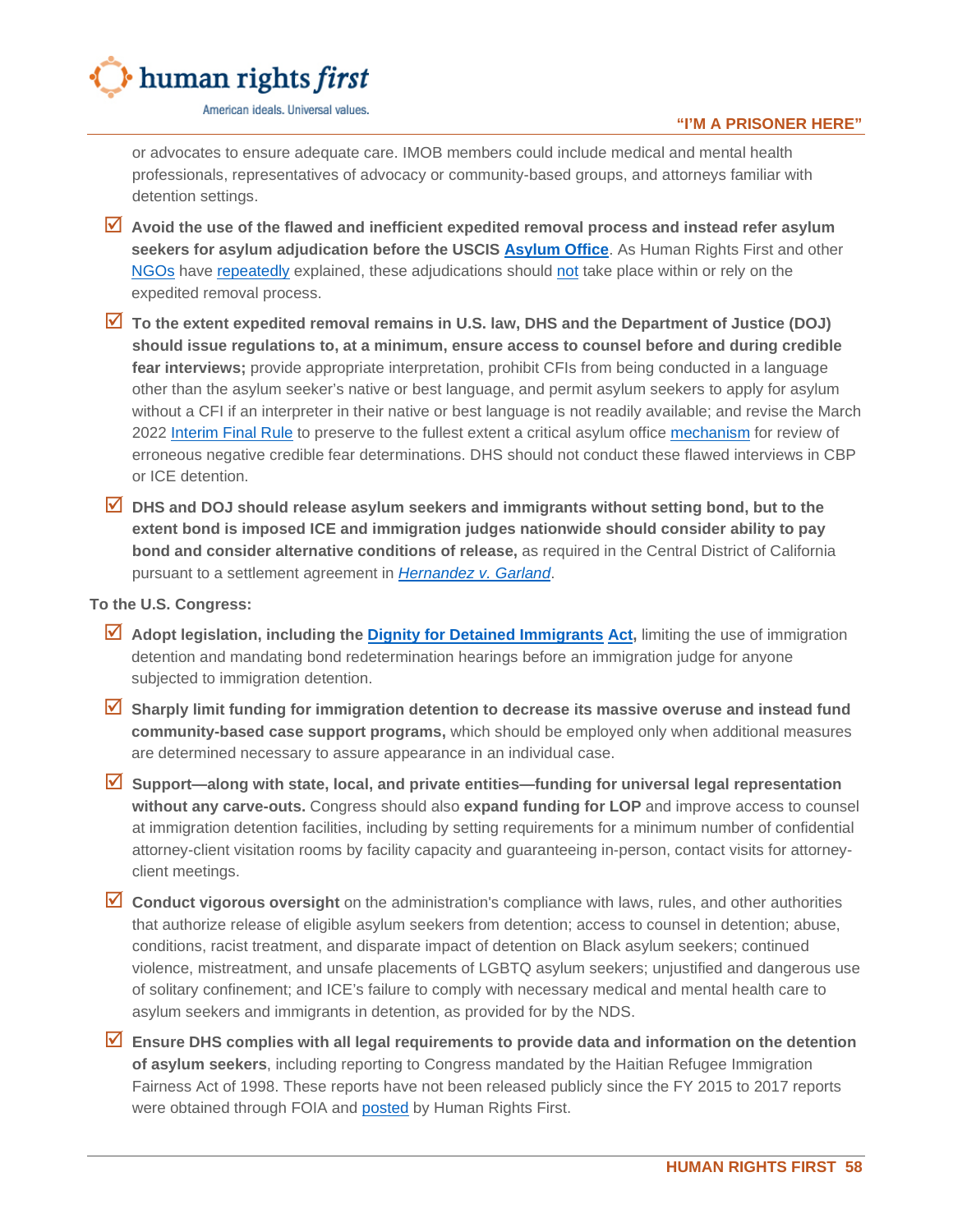

#### **"I'M A PRISONER HERE"**

# <span id="page-60-0"></span>**Appendix: Immigration Detention in Violation of U.S. and International Law**

Asylum seekers—like all individuals—have a right to a presumption of liberty and should generally not be detained. Seeking asylum from persecution is a human right enshrined in the Universal Declaration of Human Rights. The 1951 Convention relating to the Status of Refugees and its 1967 Protocol<sup>[12](#page-60-1)</sup> prohibit governments from returning refugees to persecution. The U.S. Congress adopted the [Refugee Act of 1980](https://www.govinfo.gov/content/pkg/STATUTE-94/pdf/STATUTE-94-Pg102.pdf) to bring U.S. law into line with the Refugee Convention and its Protocol. The Convention Against Torture and Other Cruel, Inhuman, or Degrading Treatment, which prohibits governments from returning people to a country where they would face torture, has also been ratified by the United States and its protections incorporated into domestic law.[13](#page-60-2)

In 1996, Congress passed the Illegal Immigration Reform and Immigrant Responsibility Act (IIRIRA), which [imposed](https://uscode.house.gov/view.xhtml?req=granuleid:USC-prelim-title8-section1225&num=0&edition=prelim) detention on certain immigrants, including asylum seekers requesting protection in the United States. While the government has authority to release asylum seekers on parole, this provision led to the automatic initial detention of many asylum seekers as well as a significant expansion of U.S. detention capacity. IIRIRA also created the flawed expedited removal process, which the Biden administration and its predecessors have wielded against asylum seekers to detain and quickly deport them without adequate due process.

**However, detention of asylum seekers is generally prohibited under international law and can only be imposed as a measure of [last resort.](https://www.unhcr.org/en-us/publications/legal/505b10ee9/unhcr-detention-guidelines.html)** Article 9 of the [International Covenant on Civil and Political Rights](https://www.ohchr.org/en/professionalinterest/pages/ccpr.aspx)  $(ICCPR)<sup>14</sup>$  $(ICCPR)<sup>14</sup>$  $(ICCPR)<sup>14</sup>$  [confirms](https://www.ohchr.org/EN/HRBodies/CCPR/Pages/GC35-Article9LibertyandSecurityofperson.aspx) that every person has a right to liberty and security of person and prohibits detention that is unreasonable, unnecessary, disproportionate, or otherwise arbitrary. The Refugee Convention and its Protocol [prohibit](https://www.ohchr.org/Documents/ProfessionalInterest/refugees.pdf) the unnecessary detention of asylum seekers and bar governments from imposing penalties based on asylum seekers' manner of entry or unlawful presence in a country, in recognition that people fleeing persecution may not always be able to seek entry at a country's official entry points. The ICCPR also [requires](https://tbinternet.ohchr.org/Treaties/CCPR/Shared%20Documents/1_Global/CCPR_C_GC_36_8785_E.pdf) the United States ensure the rights to life and humane treatment in detention.

UNHCR [guidelines](https://www.unhcr.org/en-us/publications/legal/505b10ee9/unhcr-detention-guidelines.html) stress that "the use of detention is, in many instances, contrary to the norms and principles of international law" and specifically confirm the general principle that "asylum-seekers should not be detained." Not only is the United States a member of the UNHCR Executive Committee, but it helped lead efforts to draft the Refugee Convention and regularly encourages other countries to uphold legal obligations under refugee law.

International bodies have [repeatedly](https://documents-dds-ny.un.org/doc/UNDOC/GEN/G17/193/37/PDF/G1719337.pdf?OpenElement) [concluded](https://www.refworld.org/docid/5374afcd4.html) that U.S. laws and policies imposing detention on certain broad categories of migrants and asylum seekers violate international law. The U.N. Working Group on Arbitrary Detention, following a visit to the United States in 2016, [stated](https://documents-dds-ny.un.org/doc/UNDOC/GEN/G17/193/37/PDF/G1719337.pdf?OpenElement) that "the mandatory detention of immigrants, especially asylum seekers, is contrary to international human rights standards." The Inter-American Commission on Human Rights, following a mission to the United States, [criticized](https://www.oas.org/en/iachr/migrants/docs/pdf/migrants2011.pdf) the "increasing use of detention based on a presumption of its necessity, when in fact detention should be the exception" and concluded that "in many if not the majority of cases, detention is a disproportionate measure."

<span id="page-60-1"></span> $12$  As a party to the Refugee Protocol, the United States is bound to the substantive protections of the Refugee Convention.

<span id="page-60-2"></span><sup>&</sup>lt;sup>13</sup> The United States ratified the Convention Against Torture and incorporated its protections into U.S. law and regulations, including through the Foreign Affairs Reform and Restructuring Act of 1998 (Public Law 105-277), 8 C.F.R. §§ 208.17, 208.18.

<span id="page-60-3"></span><sup>&</sup>lt;sup>14</sup> The ICCPR was ratified by the United States in 1992.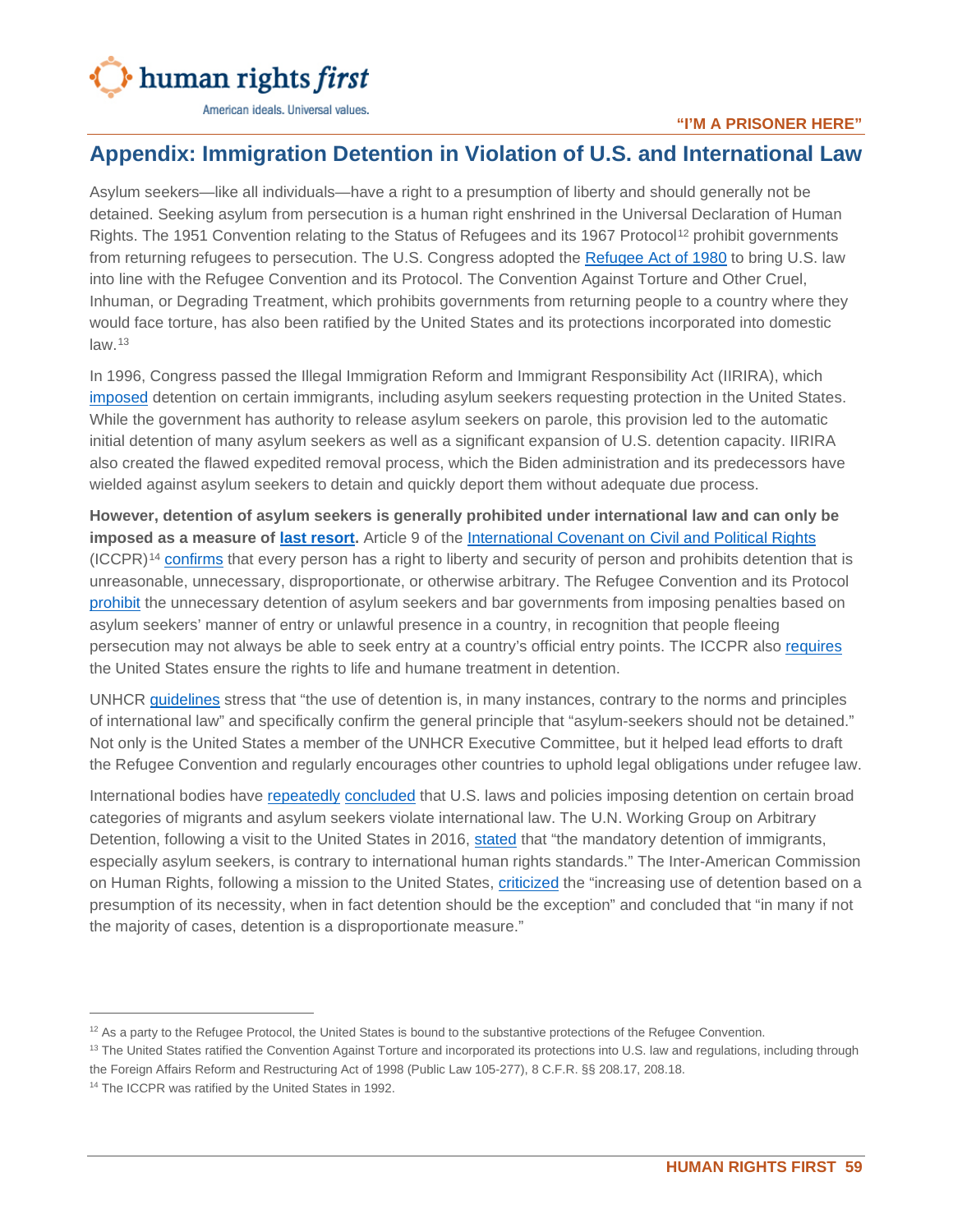

#### *Denial of bond hearings in violation of international law*

DHS has refused to release many asylum seekers on parole while also denying them access to bond hearings, subjecting them to indefinite and unreviewable detention in violation of international law. Under Article 9 of the ICCPR, the United States is required to provide all asylum seekers and immigrants prompt court review of their detention. This review must be conducted [periodically](https://documents-dds-ny.un.org/doc/UNDOC/GEN/G17/193/37/PDF/G1719337.pdf?OpenElement) to avoid arbitrary detention. The U.N. Human Rights Committee, in its [comment](https://www.refworld.org/docid/553e0f984.html) on Article 9 of the ICCPR, stated that the government must show that "detention does not last longer than absolutely necessary" and provide "prompt and regular review by a court or other tribunal possessing the same attributes of independence and impartiality as the judiciary." UNHCR [guidelines](https://www.unhcr.org/en-us/publications/legal/505b10ee9/unhcr-detention-guidelines.html) state that an asylum seeker subjected to detention should be brought promptly before a body that is independent of the detaining authority and has the power to order release or vary any conditions of release, in order to have the detention decision reviewed, ideally within 24 to 48 hours of the initial decision to hold the asylum seeker. The [American Declaration of the Rights and Duties of Man](https://www.cidh.oas.org/basicos/english/basic2.american%20declaration.htm) provides that "[e]very individual who has been deprived of his liberty has the right to have the legality of his detention ascertained without delay by a court."

However, many asylum seekers have no recourse to challenge unfair denials of parole by ICE. Some may ask an immigration judge to review whether they should continue to be detained or granted release on bond or parole (referred to as a custody redetermination or bond hearing). But many asylum seekers are ineligible for a bond hearing with the immigration court due to flawed U.S. immigration laws and the government's unnecessarily restrictive regulations and interpretations of these laws. This detention framework violates U.S. obligations under international law to provide periodic and independent reviews of asylum seekers' detention.

Asylum seekers who are subject to ICE's unchecked discretion in granting and denying parole and currently ineligible to request a bond hearing before an immigration judge include:

- **E** Asylum seekers who sought protection at a U.S. port of entry. Regardless of whether asylum seekers who request protection at a port of entry are placed into expedited removal or regular removal proceedings, they are [not eligible](https://www.law.cornell.edu/cfr/text/8/1003.19) for a bond hearing before an immigration judge.
- **Asylum seekers who enter without inspection and are found to have a credible fear of persecution after being placed in expedited removal.** In 2019, former Attorney General William Barr issued a [ruling](https://www.justice.gov/eoir/file/1154747/download) that blocked all asylum seekers who establish credible fear from seeking an immigration court bond hearing, regardless of manner of entry. To date, the Biden administration has failed to vacate this harmful ruling.
- **Asylum seekers not yet placed into removal proceedings.** Immigration judges do not have [jurisdiction](https://www.law.cornell.edu/cfr/text/8/1003.14) over bond hearings for individuals who have not been issued a Notice to Appear (NTA), a charging document that initiates removal proceedings. Under the Biden administration, ICE has taken months to issue an NTA to some detained asylum seekers, placing some in expedited removal for months before issuing an NTA without conducting a CFI.
- **Asylum seekers awaiting a CFI.** Asylum seekers in [expedited removal](https://uscode.house.gov/view.xhtml?req=granuleid:USC-prelim-title8-section1225&num=0&edition=prelim) who have not established a credible fear of persecution are detained unless granted parole.
- **Asylum seekers placed in reinstated removal proceedings**. The government has taken the position that it may indefinitely detain, without access to bond hearings, asylum seekers who return to the United States to seek protection where the government decides to reinstate a prior removal order against the individual—even if the person establishes a reasonable fear of persecution. The Biden administration defended this position, which the Trump administration had originally taken, to the U.S. Supreme Court. In June 2021, the Court held in *[Johnson v. Guzman Chavez](https://www.supremecourt.gov/opinions/20pdf/19-897_c07d.pdf)* that these asylum seekers could be indefinitely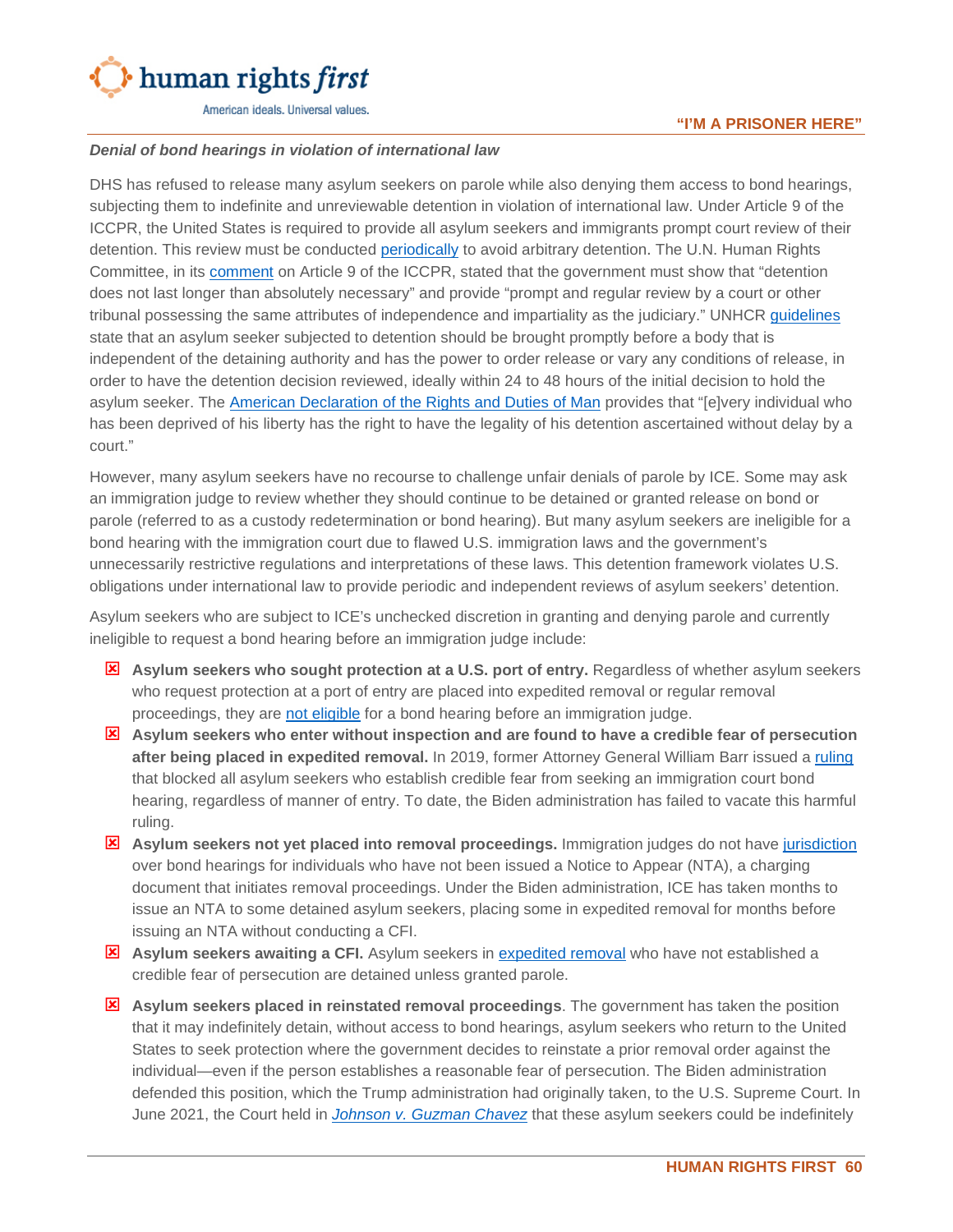

**"I'M A PRISONER HERE"**

detained without bond hearings in violation of [U.S. obligations](https://www.humanrightsfirst.org/resource/amicus-brief-pham-v-guzman-chavez) to provide independent review of detention. As [explained](https://www.humanrightsfirst.org/resource/letter-dhs-prolonged-detention-asylum-seekers-following-guzman-chavez-ruling) by Human Rights First and other organizations, reinstatement of removal orders leads to indefinite and arbitrary detention and effectively ratifies the flawed legal processes that led to many of the initial removal orders.

- **EX** Asylum seekers who have received final orders of removal. In January 2022, the Biden administration's Department of Justice [asked](https://thehill.com/regulation/court-battles/589362-supreme-court-considers-whether-detained-immigrants-entitled-to-bond) the U.S. Supreme Court to overturn decisions of the Circuit Courts of Appeals holding that these individuals are entitled to a bond hearing after six months of detention.
- **Asylum seekers convicted of [certain](https://uscode.house.gov/view.xhtml?req=granuleid:USC-prelim-title8-section1226&num=0&edition=prelim) crimes**, regardless of whether they have served a criminal sentence or if there are mitigating circumstances, such as evidence of rehabilitation.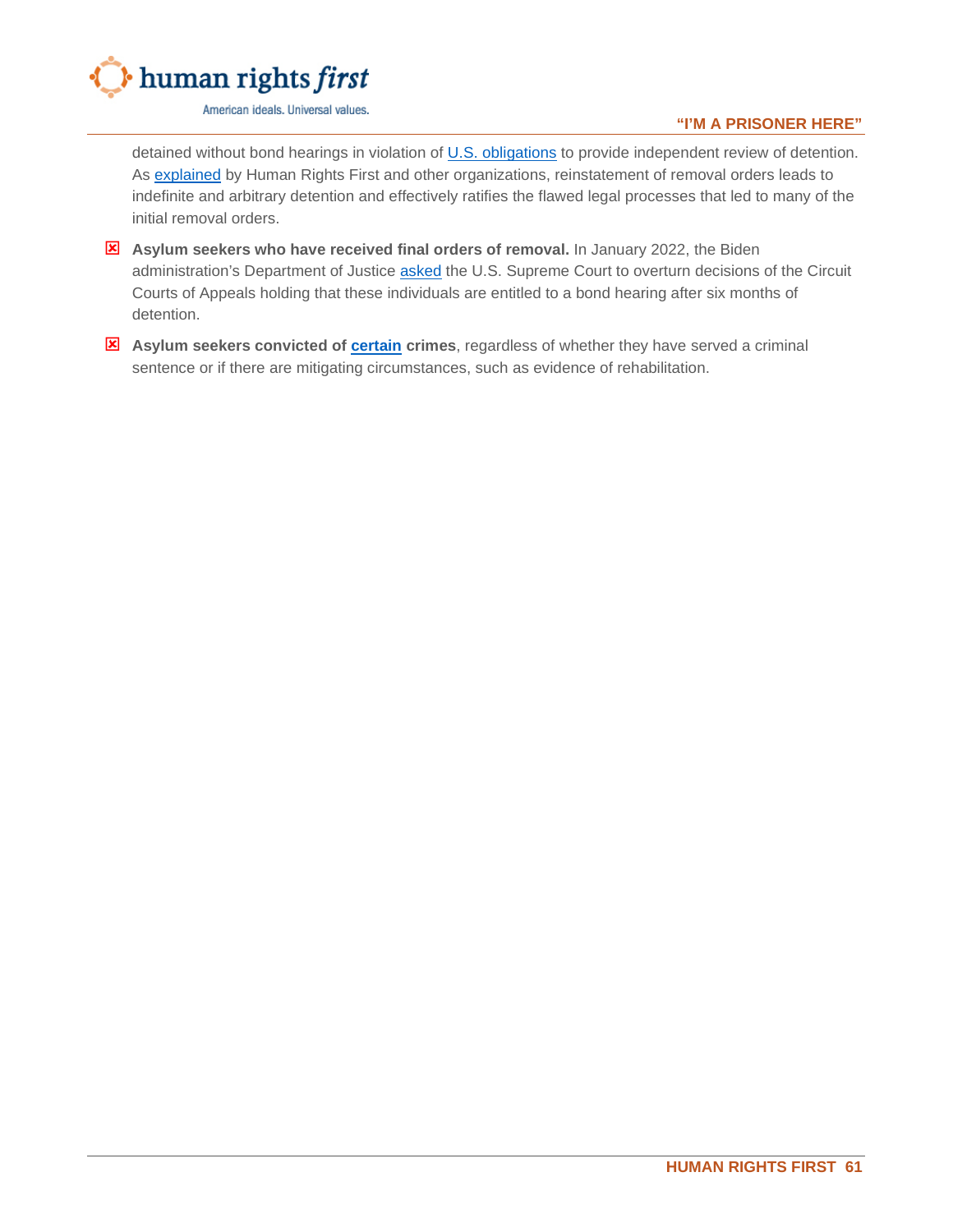

# <span id="page-63-0"></span>**Methodology**

In gathering information for this report from February 2021 to April 2022, Human Rights First conducted the following fact-finding and research related to U.S. detention of asylum seekers, release policies and practices, and conditions of confinement:

- Visits to ICE immigration detention centers in Jena, Pine Prairie, and Winnfield, Louisiana in December 2021. Requested visits to facilities in California, New Jersey, Pennsylvania, and Virginia in early 2022 were indefinitely postponed by ICE due to the pandemic.
- Information from asylum seekers and immigrants, attorneys, and other monitors was received relating to asylum seekers and immigrants held at 49 facilities in Alabama, Arizona, California, Colorado, Florida, Georgia, Louisiana, Massachusetts, Minnesota, Mississippi, New Jersey, New Mexico, New York, Oklahoma, Pennsylvania, Texas, Virginia, and Washington.
- Telephonic and in-person interviews with 76 asylum seekers and immigrants currently or formerly jailed under the Biden administration in ICE detention centers in Arizona (La Palma Correctional Center), California (Adelanto ICE Processing Center, Desert View Annex, Imperial Regional Detention Facility, and Otay Mesa Detention Center), Colorado (Aurora Contract Detention Facility), Georgia (Folkston ICE Processing Center, Stewart Detention Center), Louisiana (Jackson Parish Correctional Center, LaSalle ICE Processing Center, Pine Prairie ICE Processing Center, South Louisiana ICE Processing Center, and Winn Correctional Center), Massachusetts (Plymouth County Correctional Facility), Mississippi (Adams County Detention Center), and New Jersey (Elizabeth Detention Center, Essex County Correctional Facility). Interviews were conducted in English, French, Portuguese, Spanish, and Wolof—some with the assistance of an interpreter. Some asylum seekers whose cases are discussed in the report underwent credible fear interviews with asylum officers from the Arlington, Chicago, Houston, Los Angeles, and Newark asylum offices.
- Information on an additional 194 asylum seekers and immigrants was received through outreach to dozens of nonprofit and private immigration attorneys, civil rights litigators, law school clinical professors, and detention visitation program volunteers who work with people held in immigration detention.
- Records received through FOIA requests to the Department of Justice immigration courts for data on [bond determinations](https://www.humanrightsfirst.org/sites/default/files/EOIR%20Bond%20Decisions%20in%20Response%20to%20HRF%20FOIA%20Request.pdf) for detained asylum seekers, which were reviewed in conjunction with the Human Rights Center Investigations Lab at U.C. Berkeley. ICE has not yet responded to a November 2021 FOIA request by Human Rights First on the detention of Afghan evacuees or a May 2021 FOIA request for data on bond and parole decisions disaggregated by nationality, race, and other demographic factors. In response to a 2019 FOIA request for annual reports to Congress on detained asylum seekers required under HRIFA, which was remanded in 2020 to the agency for response after a successful administrative appeal by Human Rights First, ICE [produced](https://www.humanrightsfirst.org/sites/default/files/HRIFA%20Report%20FY%202015.pdf) [only](https://www.humanrightsfirst.org/sites/default/files/HRIFA%20Report%20FY%202016.pdf) [three](https://www.humanrightsfirst.org/sites/default/files/HRIFA%20Report%20FY%202017.pdf) of the four requested reports.
- Review of government data submitted in federal court as required updates in the *Damus* [litigation](https://www.humanrightsfirst.org/resource/taking-fight-asylum-seekers-court) on ICE parole denials as well as published government data on [detention](https://www.ice.gov/detain/detention-management) and [credible](https://www.uscis.gov/tools/reports-studies/immigration-forms-data/semi-monthly-credible-fear-and-reasonable-fear-receipts-and-decisions) fear determinations, including analysis by TRAC and the Human Rights Center Investigations Lab at U.C. Berkeley.
- Desk research of: media reports; publicly available complaints on civil rights violations, detention conditions, and medical neglect in ICE custody; and other human rights investigations.